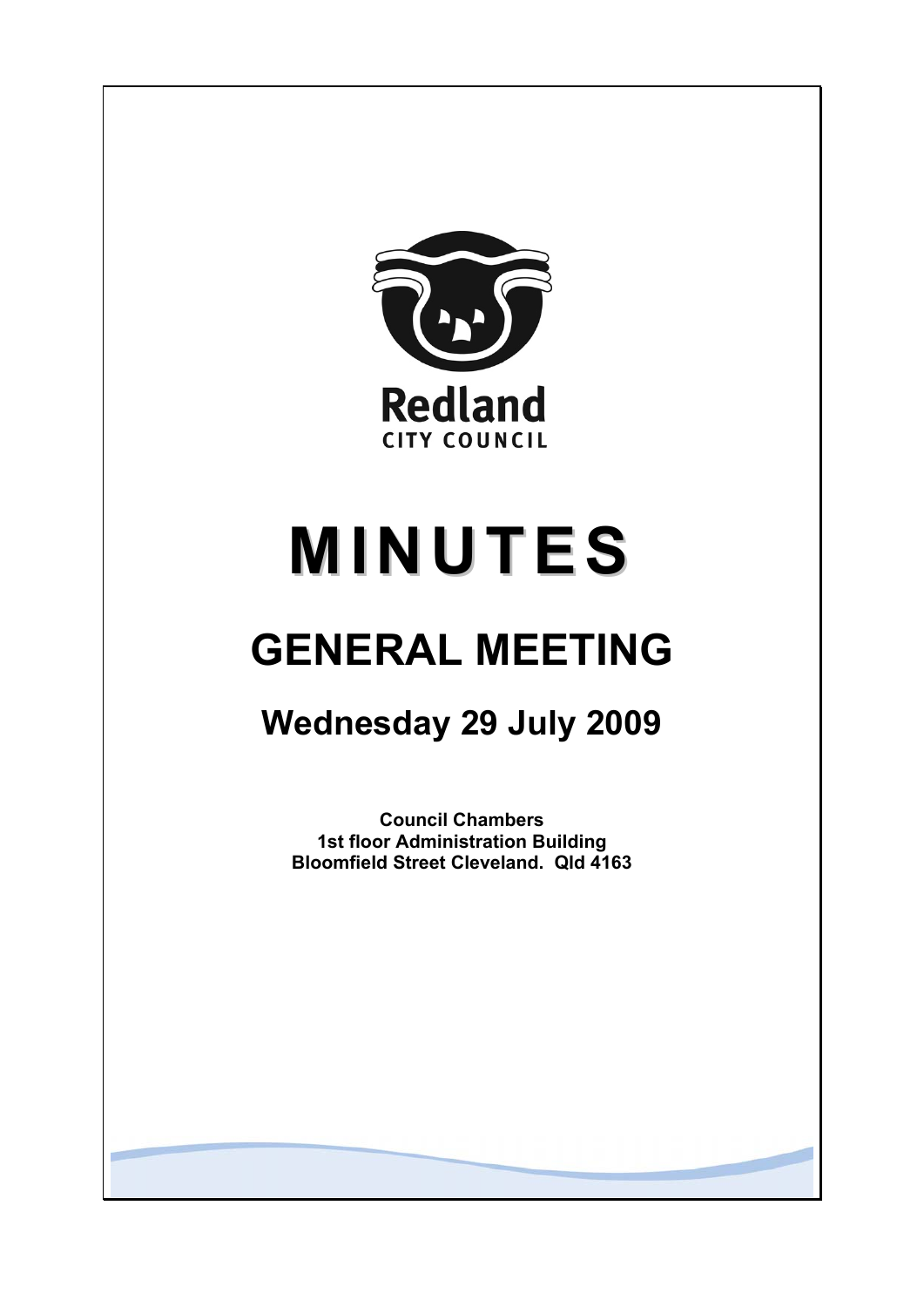# **TABLE OF CONTENTS**

| <b>ITEM</b>    |       | <b>SUBJECT</b>                                                                                  | <b>PAGE NO</b> |
|----------------|-------|-------------------------------------------------------------------------------------------------|----------------|
| $\mathbf 1$    |       |                                                                                                 |                |
| $\mathbf{2}$   |       |                                                                                                 |                |
| 3              |       | RECORD OF ATTENDANCE AND LEAVE OF ABSENCE  6                                                    |                |
| 4              |       |                                                                                                 |                |
|                | 4.1   |                                                                                                 |                |
|                | 4.2   |                                                                                                 |                |
| 5              |       | <b>MATTERS OUTSTANDING FROM PREVIOUS GENERAL MEETING</b>                                        |                |
|                | 5.1   |                                                                                                 |                |
|                | 5.1.1 | <b>REQUEST FOR REPORT - RESEARCH ON THE IMPACT</b>                                              |                |
|                | 5.1.2 | <b>PETITION - OBJECTING TO THE TRIAL CLOSURE OF</b>                                             |                |
|                | 5.1.3 | <b>POTENTIAL FORMATION OF A BUSINESS</b>                                                        |                |
|                | 5.1.4 | PROPOSED ROAD OPENING - SUSAN STREET TO                                                         |                |
|                | 5.1.5 |                                                                                                 |                |
|                |       |                                                                                                 |                |
| $\overline{7}$ |       |                                                                                                 |                |
|                | 7.1   | PETITION (DIVISION 4) - CONDITION OF STORM WATER<br>DRAINS IN PULLEN AND ORANGE GROVE STREETS,  |                |
|                | 7.2   | <b>PETITION (DIVISION 6) - REQUEST FOR BIKE TRACK</b><br>BETWEEN MOUNT COTTON VILLAGE AND MOUNT |                |
|                | 7.3   | PETITION (DIVISION 9) - REQUEST FOR FOOTPATHS<br>TO BROSNAN AND BARBER DRIVES, CAPALABA 10      |                |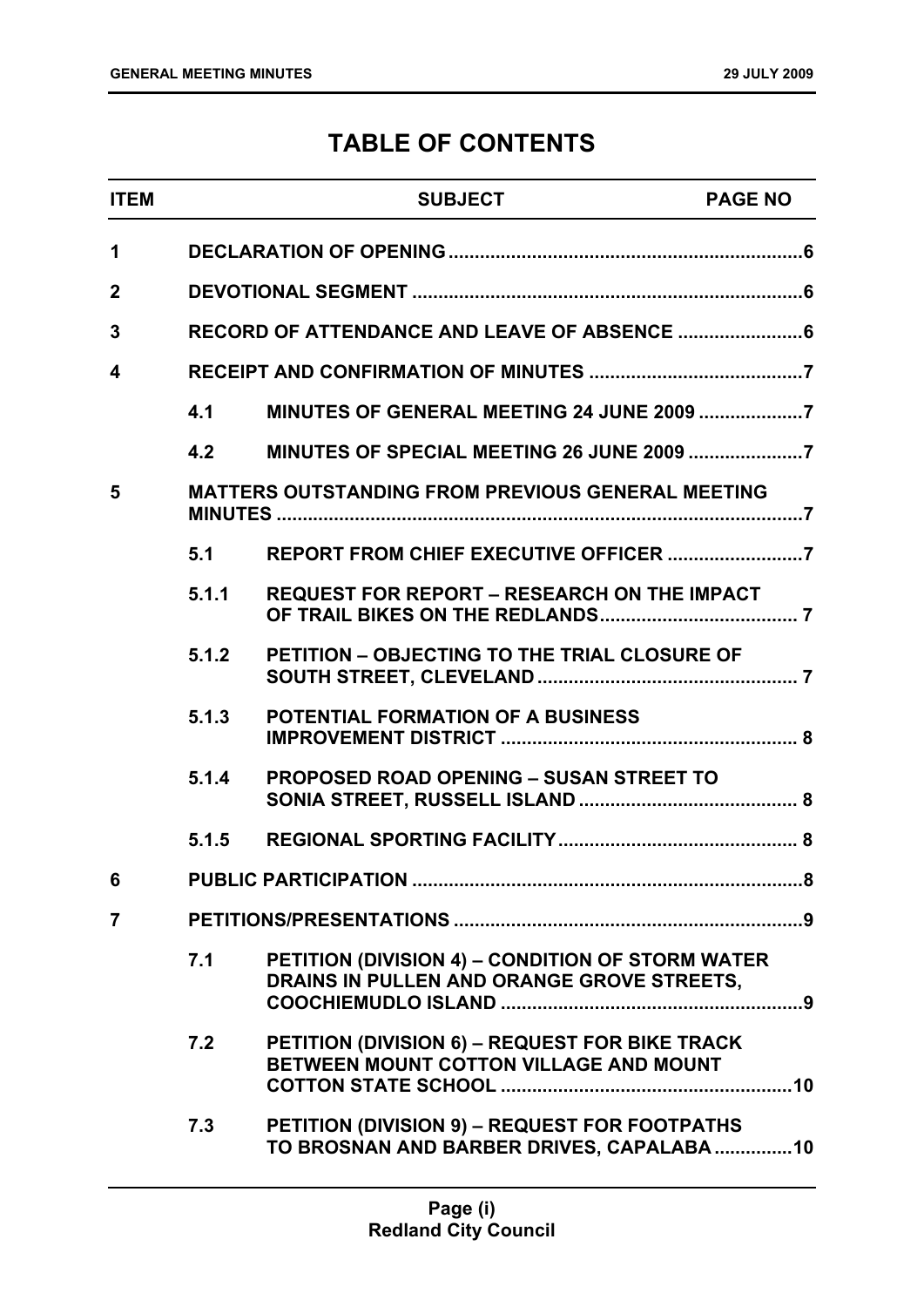| 8  |        |                                                                                              |
|----|--------|----------------------------------------------------------------------------------------------|
| 9  |        | <b>DECLARATION OF INTEREST ON ANY ITEMS OF BUSINESS10</b>                                    |
|    | 9.1    |                                                                                              |
|    | 9.2    |                                                                                              |
| 10 |        | <b>PLANNING &amp; POLICY COMMITTEE 8/07/09 - RECEIPT AND</b>                                 |
|    | 10.1   |                                                                                              |
|    | 10.1.1 | <b>2009 LOCAL GOVERNMENT ASSOCIATION OF</b><br>QUEENSLAND ANNUAL CONFERENCE  12              |
|    | 10.2   |                                                                                              |
|    | 10.2.1 | APPOINTMENT OF BRISBANE SHOW HOLIDAY IN THE                                                  |
|    | 10.3   |                                                                                              |
|    | 10.3.1 | PETITION REQUESTING REMOVAL OF CONCRETE<br><b>ISLAND AND GIVEWAY SIGN IN BAUHINIA STREET</b> |
|    | 10.3.2 | QUANDAMOOKA LAND COUNCIL WEED MANAGEMENT                                                     |
|    | 10.3.3 | SMBI INDUSTRIAL SITES, COUNCIL OWNED LAND ON                                                 |
|    | 10.4   |                                                                                              |
|    |        | 10.4.1 PROPOSED DECLARATION OF KOALA AS                                                      |
|    |        | 10.4.2 SUSTAINABLE RESOURCE AND WASTE FACILITY  32                                           |
| 11 |        | <b>REDLAND WATER COMMITTEE 21/07/09 - RECEIPT AND</b>                                        |
|    | 11.1   |                                                                                              |
|    | 11.1.1 | <b>REDLAND WATER BUSINESS UNIT REPORT - JUNE 2009 33</b>                                     |
|    | 11.1.2 | DRAWING WATER FROM COUNCIL'S RETICULATION                                                    |
|    |        | 11.1.3 REDLAND WATER PERFORMANCE PLAN 2009-2010  38                                          |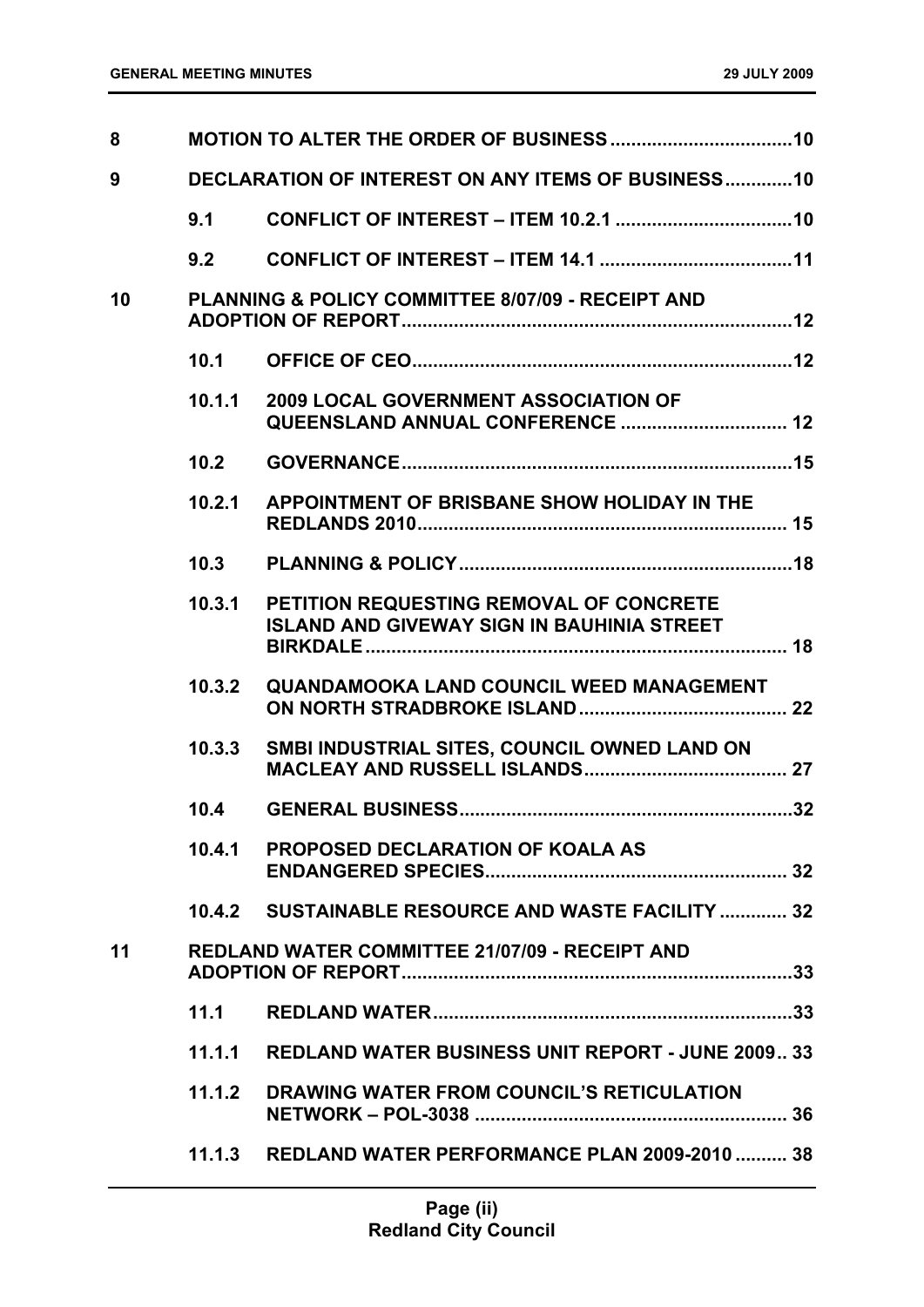|    | 11.2   |                                                                                                          |
|----|--------|----------------------------------------------------------------------------------------------------------|
|    | 11.2.1 | <b>PROPOSED AMENDMENT TO WATER REFORM MODEL 44</b>                                                       |
| 12 |        | <b>PLANNING &amp; POLICY COMMITTEE 22/07/09 - RECEIPT AND</b>                                            |
|    | 12.1   |                                                                                                          |
|    | 12.1.1 | REDLAND CITY COUNCIL'S ONGOING MEMBERSHIP IN<br>THE COUNCIL OF MAYORS (SEQ) PTY LTD 50                   |
|    | 12.2   |                                                                                                          |
|    | 12.2.1 | DRAFT SOCIAL INFRASTRUCTURE STRATEGY  53                                                                 |
|    | 12.2.2 | REDLAND MUSEUM 10 YEAR STRATEGIC PLAN 59                                                                 |
|    | 12.2.3 | <b>RESPONSE TO THE NATIONAL KOALA CONSERVATION</b><br><b>STRATEGY 2009 - 2014 CONSULTATION DRAFT  64</b> |
|    | 12.2.4 | <b>RCC CONSERVATION LAND MANAGEMENT STRATEGY</b>                                                         |
|    | 12.2.5 | <b>HABITAT PROTECTION EXTENSION PROGRAMS 73</b>                                                          |
|    | 12.2.6 | PETITION (DIV 5) - REQUESTING FITNESS CIRCUIT,                                                           |
|    | 12.2.7 | UNDERGROUNDING OF POWERLINES FOR COMMUNITY<br>AND ENVIRONMENTAL KOALA CONSERVATION  82                   |
|    | 12.2.8 | PETITION TO SEAL COTTON TREE AVE, MACLEAY                                                                |
|    | 12.2.9 | PETITION (DIVISION 10) - OFF STREET PARKING MARY                                                         |
|    |        | 12.2.10 PUBLIC NOTIFICATION OF RPS AMENDMENT 1C 96                                                       |
|    | 12.3   | SMBI COMMUNITIES ADVISORY COMMITTEE REPORT                                                               |
|    | 12.3.1 |                                                                                                          |
|    | 12.4   |                                                                                                          |
|    | 12.4.1 | <b>REQUEST FOR RESPONSE FROM STATE GOVERNMENT</b><br>RE PROCESS PRIOR TO FLUORIDATION OF REDLANDS'       |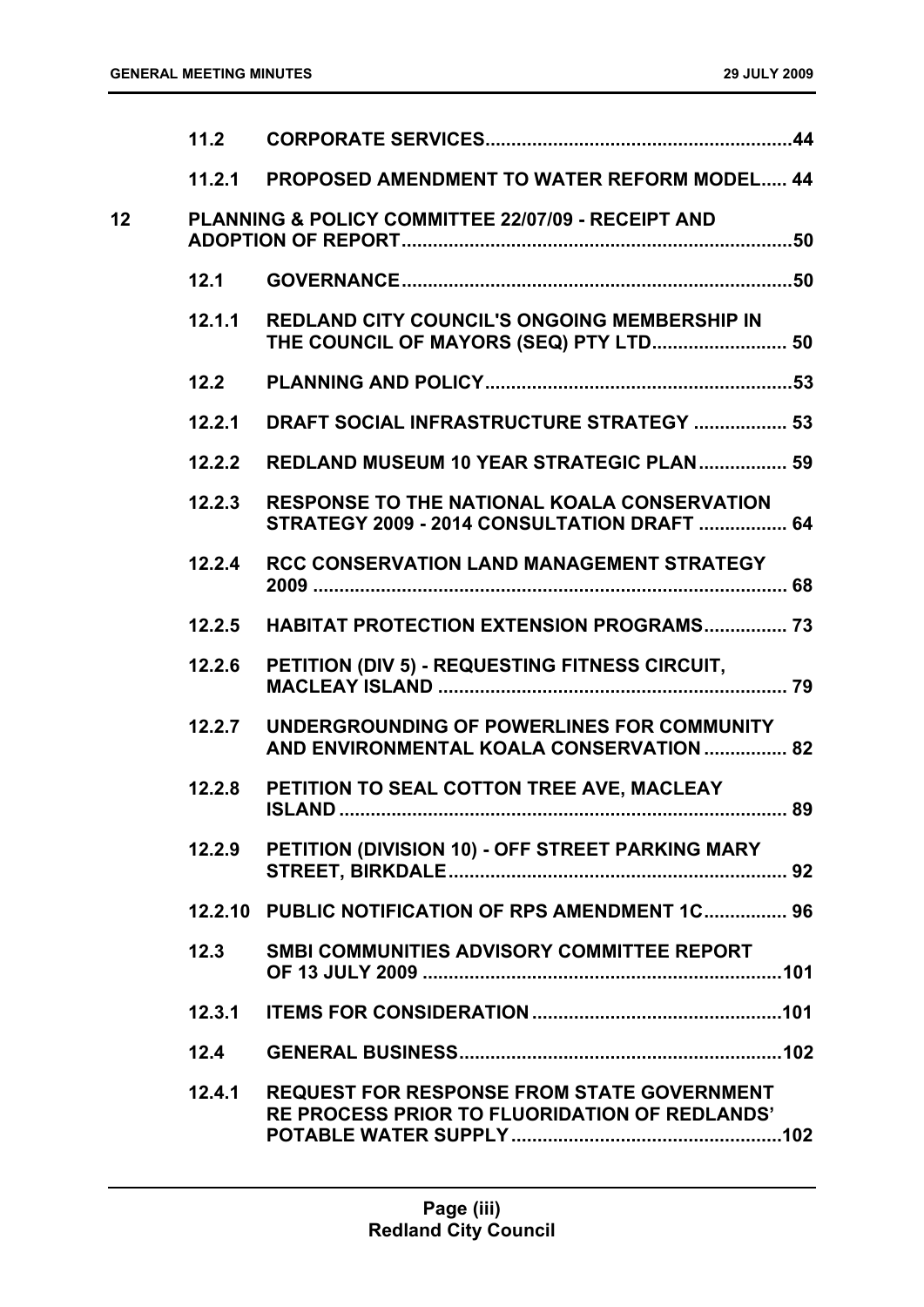|    | 12.4.2 | <b>REQUEST FOR REPORT - DEVELOPMENTS IN REDLAND</b><br>CITY AND COMPLIANCE WITH COUNCIL POLICIES102 |
|----|--------|-----------------------------------------------------------------------------------------------------|
| 13 |        | <b>FINANCE AND CORPORATE MANAGEMENT COMMITTEE</b>                                                   |
|    | 13.1   |                                                                                                     |
|    | 13.1.1 | <b>JUNE 2009 - INTERIM MONTHLY FINANCIAL REPORTS 103</b>                                            |
|    | 13.1.2 |                                                                                                     |
|    | 13.1.3 |                                                                                                     |
|    | 13.1.4 | ENTERPRISE BARGAINING AGREEMENT114                                                                  |
|    | 13.2   |                                                                                                     |
|    | 13.2.1 | <b>OPENING TIMES OF THE RUSSELL ISLAND POOL116</b>                                                  |
|    | 13.2.2 |                                                                                                     |
|    | 13.2.3 | <b>WASTE MANAGEMENT SERVICES BUSINESS UNIT</b>                                                      |
|    | 13.2.4 | 2009/10 PROJECTS OVER \$500,000 INCLUDING GST-                                                      |
|    | 13.2.5 | <b>REQUEST FOR FURTHER REDUCTION OF APPLICATION</b>                                                 |
|    | 13.3   |                                                                                                     |
|    | 13.3.1 | REPORT ON THE AUDIT COMMITTEE MEETING - 23 JUNE<br>. 135                                            |
|    | 13.3.2 | <b>CORPORATE BALANCED SCORECARD REPORT - JUNE</b>                                                   |
|    | 13.3.3 | <b>QUARTERLY OPERATIONAL PLAN REPORT FOR JUNE</b>                                                   |
|    | 13.4   |                                                                                                     |
|    | 13.4.1 | <b>CONTRACT FOR SPECALISED SERVICES - GERMAN</b>                                                    |
|    |        | 13.4.2 CONTRACT FOR TELECOMMUNICATIONS CARRIER                                                      |
|    |        |                                                                                                     |
|    |        |                                                                                                     |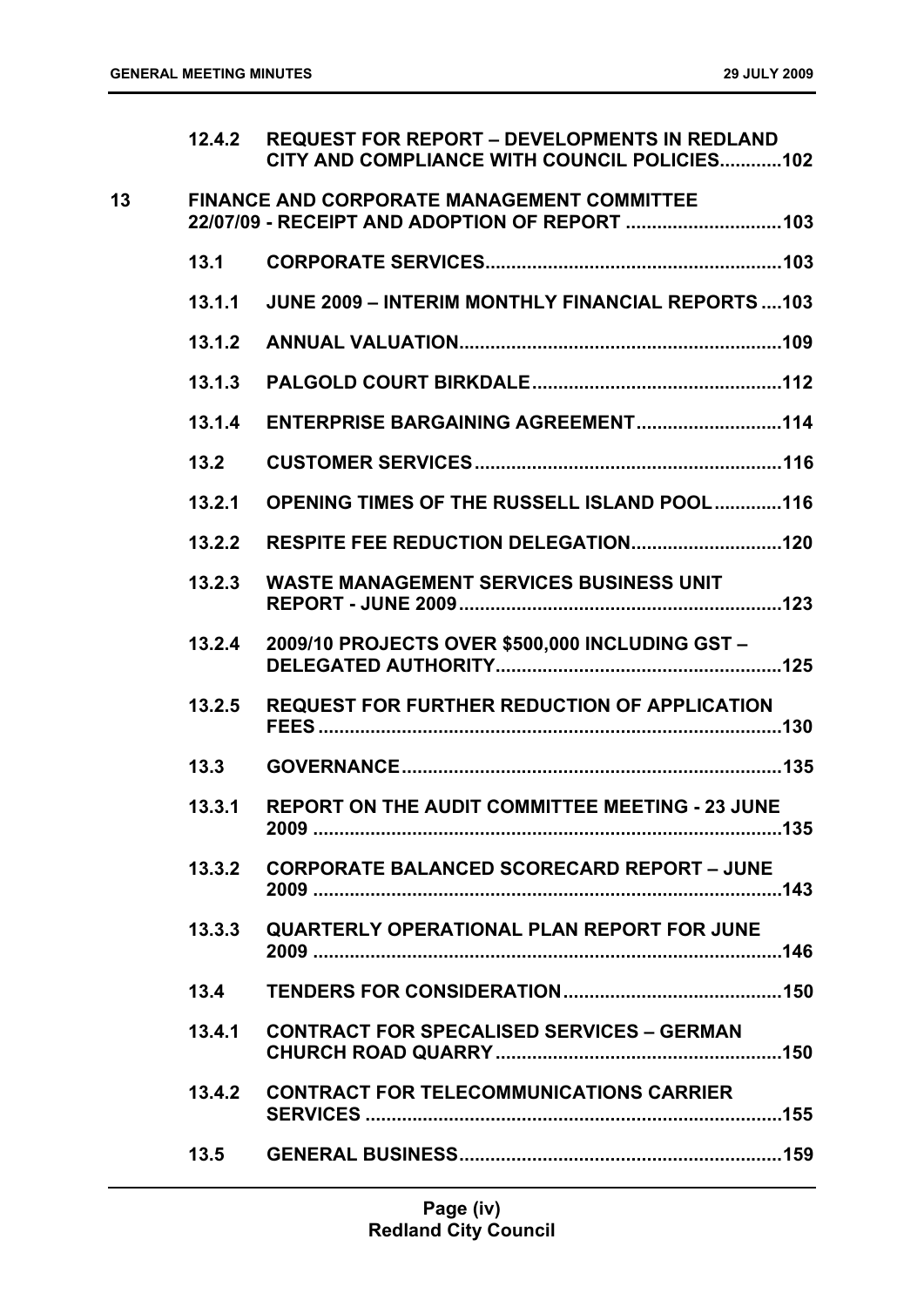|    | 13.5.1 | <b>PROPOSED REVIEW OF POL-2557 - COUNCIL</b> |      |
|----|--------|----------------------------------------------|------|
| 14 |        |                                              | .160 |
|    | 14.1   | SPONSORSHIP TO THE REDLANDS SPRING FESTIVAL  | .160 |
| 15 |        |                                              |      |
| 16 |        |                                              |      |
| 17 |        |                                              |      |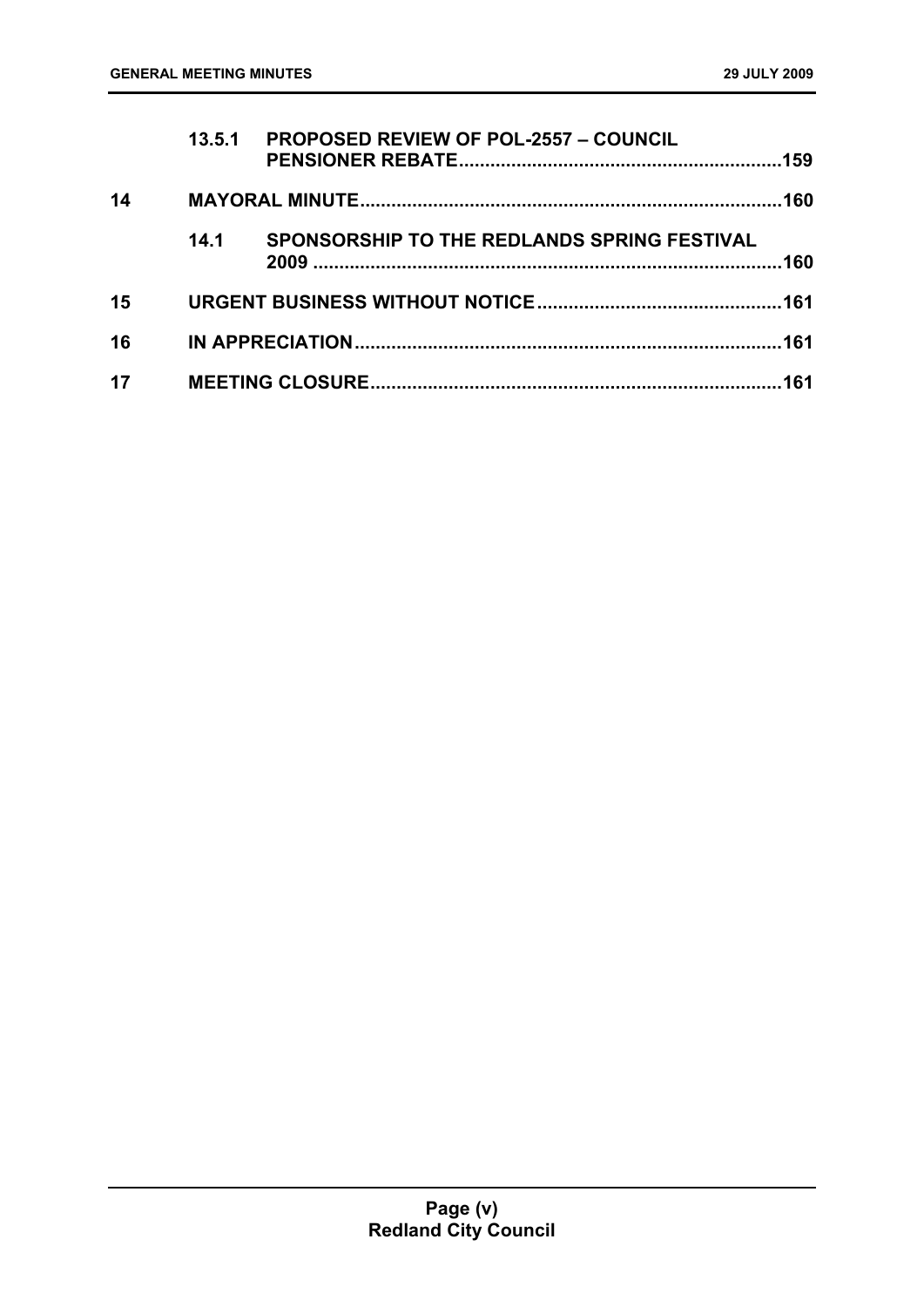# <span id="page-6-0"></span>**1 DECLARATION OF OPENING**

The Mayor declared the meeting open at 4.00pm and acknowledged the Quandamooka people, who are the traditional custodians of the land on which Council meets. The Mayor also paid Council's respect to their elders, past and present, and extended that respect to any indigenous Australians present.

The Mayor welcomed Mr Martin Drydale, General Manager Corporate Services to his first General Meeting and acknowledged Mr Nick Clarke, who commences with Council on 3 August 2009 as General Manager Governance and who was observing from the gallery.

#### <span id="page-6-1"></span>**2 DEVOTIONAL SEGMENT**

Pastor David Groenenboom of the Redlands Ministers' Fellowship led Council in a brief devotional segment.

# <span id="page-6-2"></span>**3 RECORD OF ATTENDANCE AND LEAVE OF ABSENCE**

# **MEMBERS PRESENT:**

Cr M Hobson PSM Mayor

Cr T Bowler **Deputy Mayor and Councillor Division 6** Cr W Boglary Councillor Division 1 Cr C Ogilvie Councillor Division 2 Cr D Henry Councillor Division 3 Cr J Burns Councillor Division 4 Cr B Townsend Councillor Division 5 Cr M Elliott Councillor Division 7 Cr K Reimers Councillor Division 8 Cr K Williams Councillor Division 9 Cr H Murray Councillor Division 10

# **EXECUTIVE LEADERSHIP GROUP:**

| Mr G Stevenson PSM | <b>Chief Executive Officer</b>                  |
|--------------------|-------------------------------------------------|
| Mr G Underwood     | <b>General Manager Planning and Policy</b>      |
| Mr G Soutar        | <b>General Manager Redland Water</b>            |
| Mr M Drydale       | <b>General Manager Corporate Services</b>       |
| Mr L Smith         | <b>Acting General Manager Customer Services</b> |
| Mrs K Fernon       | <b>Acting General Manager Governance</b>        |

#### **MINUTES:**

| Mrs J Parfitt |  |
|---------------|--|
|---------------|--|

Corporate Meetings & Registers Team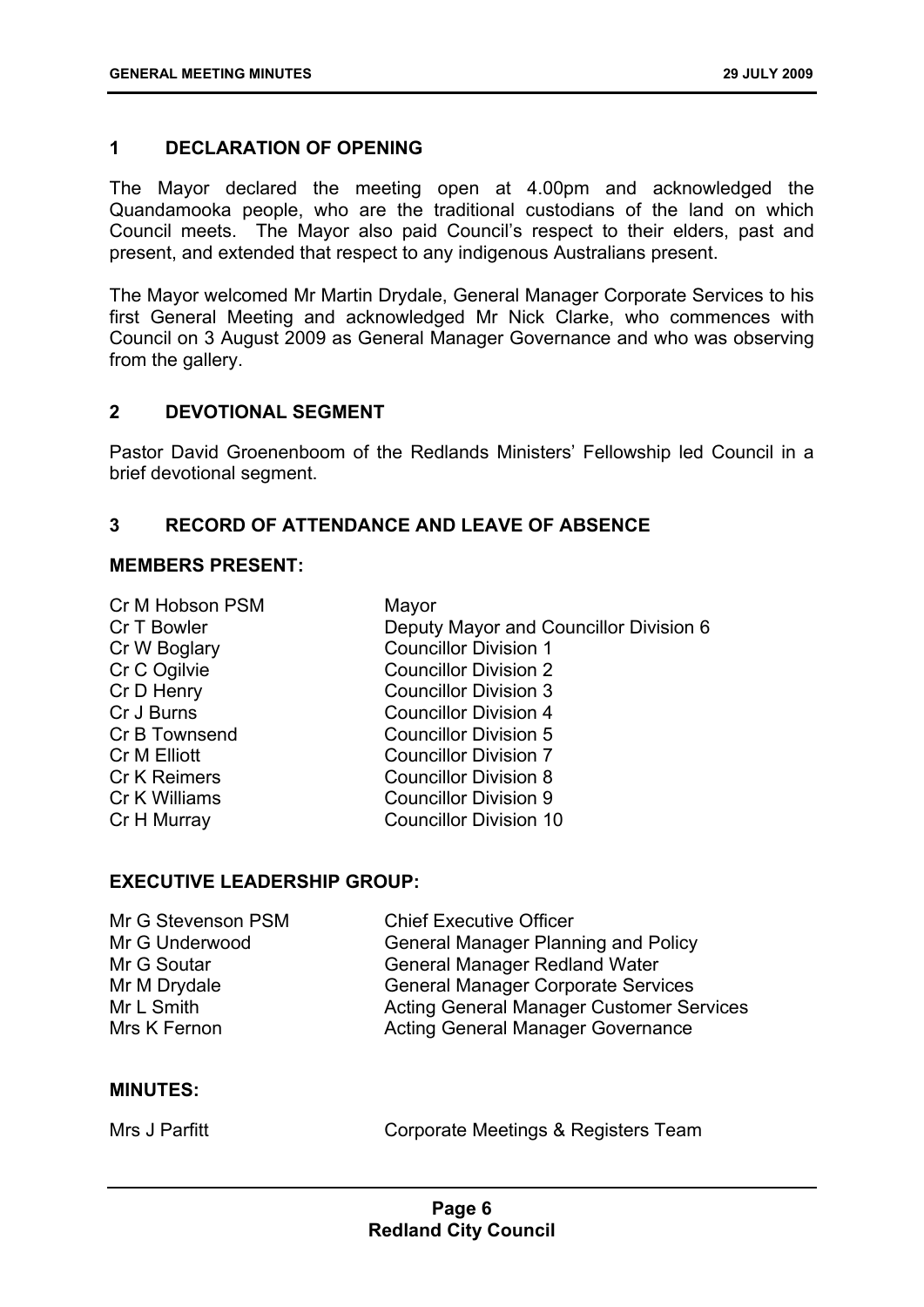# <span id="page-7-0"></span>**4 RECEIPT AND CONFIRMATION OF MINUTES**

#### <span id="page-7-1"></span>**4.1 MINUTES OF GENERAL MEETING 24 JUNE 2009**

| Moved by:    | Cr Ogilvie        |
|--------------|-------------------|
| Seconded by: | <b>Cr Elliott</b> |

That the minutes of the General Meeting of Council held on 24 June 2009 be confirmed.

CARRIED

#### <span id="page-7-2"></span>**4.2 MINUTES OF SPECIAL MEETING 26 JUNE 2009**

| Moved by:    | <b>Cr Elliott</b> |
|--------------|-------------------|
| Seconded by: | Cr Ogilvie        |

That the minutes of the Special Meeting of Council held on 26 June 2009 be confirmed.

#### CARRIED

# <span id="page-7-3"></span>**5 MATTERS OUTSTANDING FROM PREVIOUS GENERAL MEETING MINUTES**

# <span id="page-7-4"></span>**5.1 REPORT FROM CHIEF EXECUTIVE OFFICER**

# <span id="page-7-5"></span>**5.1.1 REQUEST FOR REPORT – RESEARCH ON THE IMPACT OF TRAIL BIKES ON THE REDLANDS**

At the General Meeting of 30 July 2008, Council resolved that research on the current impacts of trail bikes on the Redlands natural areas be undertaken.

A report addressing this matter will be presented to a Planning & Policy Committee Meeting in September 2009.

# <span id="page-7-6"></span>**5.1.2 PETITION – OBJECTING TO THE TRIAL CLOSURE OF SOUTH STREET, CLEVELAND**

At the General Meeting of 29 October 2008, Council resolved that the petition (containing 298 signatures) from business operators and stakeholders from South Street and Enterprise Street, objecting to the trial closure of South Street, be received, referred to the Planning and Policy Department and considered when a further report is prepared and presented to Council in this matter.

It was noted previously that a report addressing this matter was proposed to be presented to a Planning and Policy Committee meeting in June 2009. However, officers have had discussions with the Divisional Councillor and it has been agreed

# **Page 7 Redland City Council**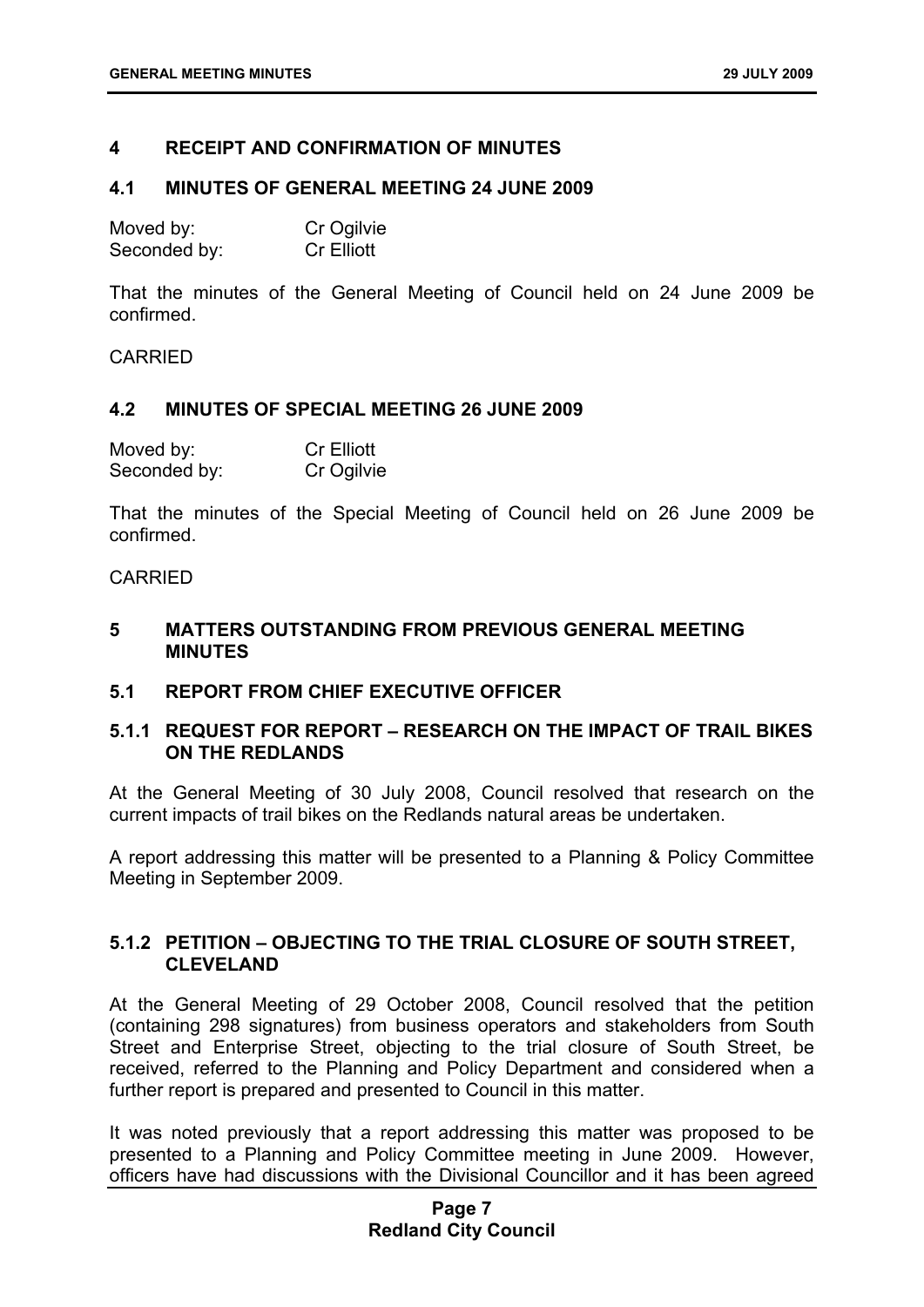that Council will be going out for community engagement on options for this matter, followed by a report in due course.

# <span id="page-8-0"></span>**5.1.3 POTENTIAL FORMATION OF A BUSINESS IMPROVEMENT DISTRICT**

At the General Meeting of 29 October 2008, Council resolved that a report be prepared and presented to Council outlining the potential formation of a BID (Business Improvement District) in the precinct now formally recognised at CBD (Capalaba Business District).

A report addressing this matter will be presented to a Planning and Policy Committee Meeting in August 2009.

# <span id="page-8-1"></span>**5.1.4 PROPOSED ROAD OPENING – SUSAN STREET TO SONIA STREET, RUSSELL ISLAND**

At the General Meeting of 25 March 2009 consideration of this matter (Item 12.3.2) was deferred.

A report will be presented to an ensuing Planning & Policy Committee meeting.

# <span id="page-8-2"></span>**5.1.5 REGIONAL SPORTING FACILITY**

At the General Meeting of 24 June 2009 Council resolved that officers prepare a report investigating acquisition of land for Regional Sporting Facility in the major development area south of Boundary Road.

A report addressing this matter will be presented to an ensuing Planning & Policy Committee Meeting.

# <span id="page-8-3"></span>**6 PUBLIC PARTICIPATION**

# **MOTION TO ADJOURN MEETING**

| Moved by:    | <b>Cr Reimers</b> |
|--------------|-------------------|
| Seconded by: | Cr Murray         |

That the proceedings of the meeting adjourn for a public participation segment.

- 1. Mr R Jamieson of Ormiston addressed Council in relation to rates and canal levies.
- 2. Mr G Harris, representing ratepayers, addressed Council in relation to Council rating system.
- 3. Ms A Billyard of Birkdale addressed Council in relation to the dredging of the entry to Aquatic Paradise and the costs involved. Letters were tabled by Ms Billyard.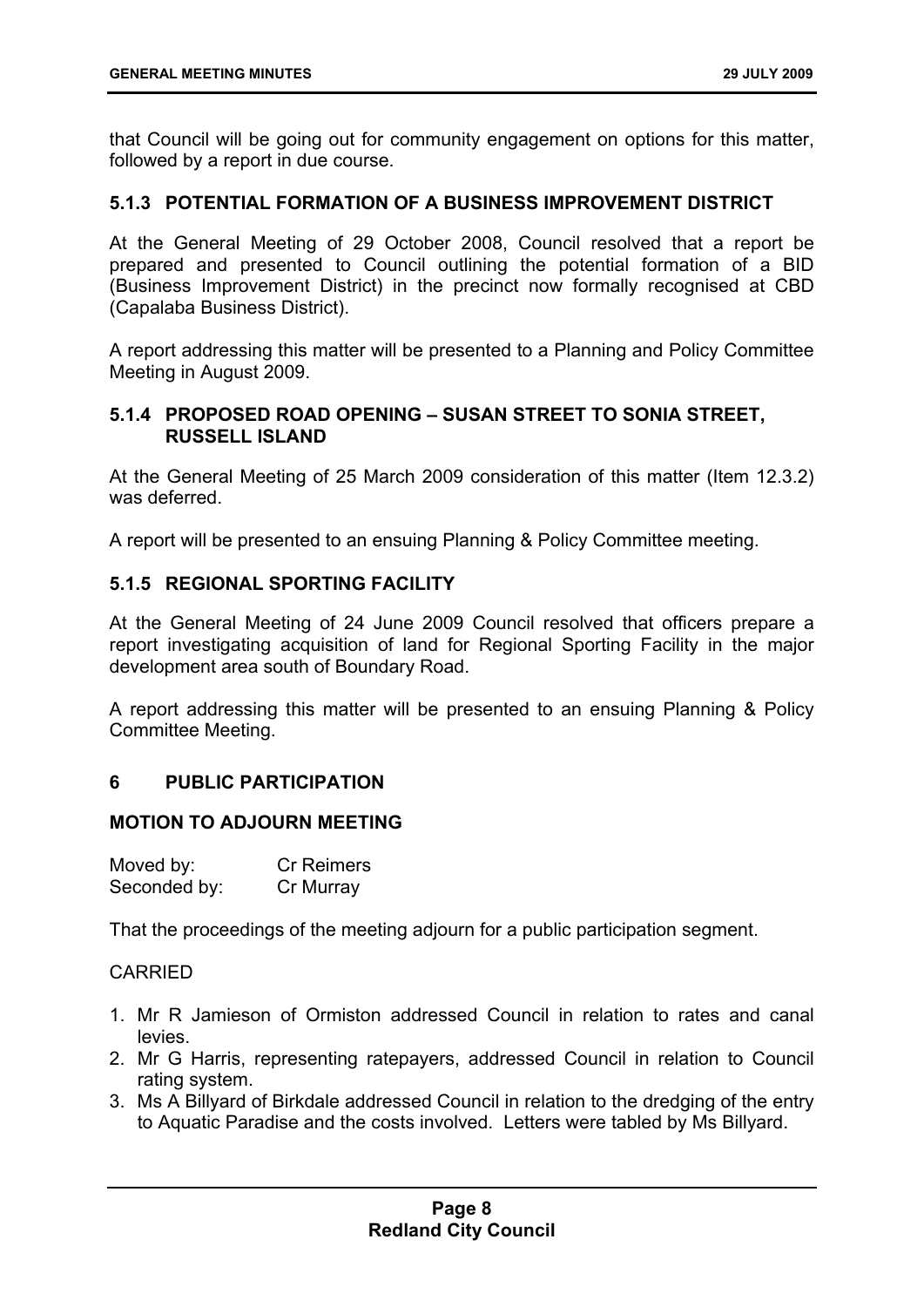4. Ms J Vine, on behalf of A & H Smith of Birkdale, addressed Council in relation recent roadworks in Downwind and part of Boom Courts. Letter was tabled by Ms Vine on behalf of A & H Smith.

| Moved by:    | Cr Williams |
|--------------|-------------|
| Seconded by: | Cr Boglary  |

That the public participation segment be extended to allow further speakers.

# CARRIED

5. Mr W Vaughan of Thornlands addressed Council in relation to the State Government's final SEQ Regional Plan.

# **MOTION TO RESUME MEETING**

| Moved by:    | <b>Cr Elliott</b> |
|--------------|-------------------|
| Seconded by: | Cr Ogilvie        |

That the proceedings of the meeting resume.

# CARRIED

Cr Boglary left the meeting at the conclusion of public participation at 4.33pm.

# <span id="page-9-0"></span>**7 PETITIONS/PRESENTATIONS**

# <span id="page-9-1"></span>**7.1 PETITION (DIVISION 4) – CONDITION OF STORM WATER DRAINS IN PULLEN AND ORANGE GROVE STREETS, COOCHIEMUDLO ISLAND**

| Moved by:    | Cr Burns    |
|--------------|-------------|
| Seconded by: | Cr Williams |

**That the petition, which reads as follows, be received and referred to the appropriate area of Council for consideration and a report back to Council:** 

 *"This letter is a petition to Redlands City Council to address what has become an increasingly important health and safety concern of a significant number of residents of Coochiemudlo Island, that of the condition of Pullen and Orange Grove Streets and the surrounding storm water drains."*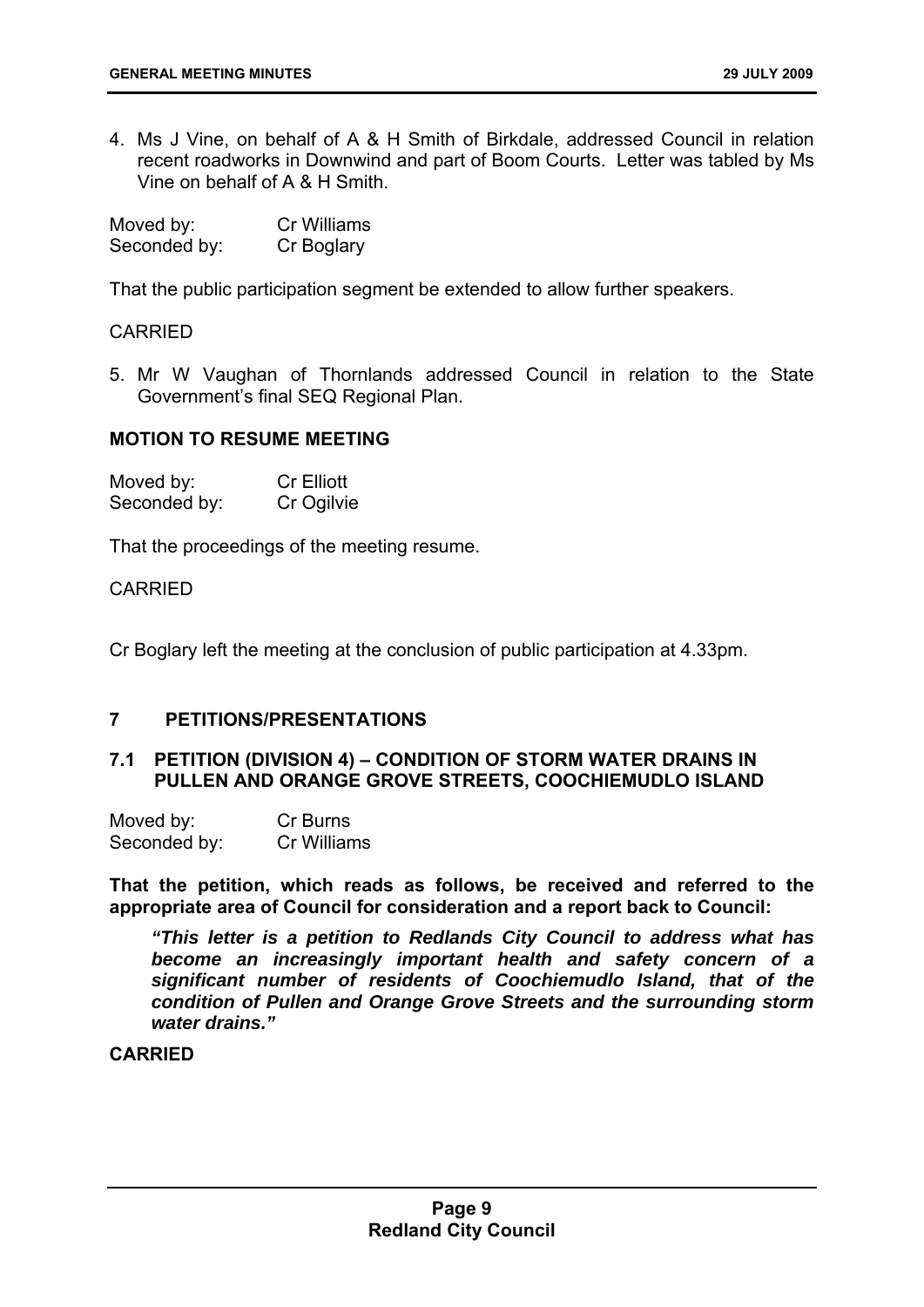# <span id="page-10-0"></span>**7.2 PETITION (DIVISION 6) – REQUEST FOR BIKE TRACK BETWEEN MOUNT COTTON VILLAGE AND MOUNT COTTON STATE SCHOOL**

| Moved by:    | <b>Cr Bowler</b> |
|--------------|------------------|
| Seconded by: | Cr Henry         |

**That the petition, which reads as follows, be received and referred to the appropriate area of Council for consideration and a report back to Council:** 

 *"The students of Mount Cotton State School wish to have a bike track built between Mount Cotton Village and Mount Cotton State School. This would allow greater safety of the students and less congestion for the school car park."* 

# **CARRIED**

# <span id="page-10-1"></span>**7.3 PETITION (DIVISION 9) – REQUEST FOR FOOTPATHS TO BROSNAN AND BARBER DRIVES, CAPALABA**

| Moved by:    | <b>Cr Williams</b> |
|--------------|--------------------|
| Seconded by: | Cr Townsend        |

**That the petition, which reads as follows, be received and referred to the appropriate area of Council for consideration and a report back to Council:** 

 *"Residents of Division 9 request that Council provide footpaths for Brosnan Drive and Barber Drive in Capalaba. Brosnan Drive has the only off leash dog park in Capalaba and there are 17 Courts and 2 Streets that access of these 2 Drives. Both Drives are also on a bus route so it is dangerous to walk on the road. Most other roads have a footpath to encourage locals to walk rather than take the car and we believe footpaths on these streets would be a great addition to our community."* 

# **CARRIED**

# <span id="page-10-2"></span>**8 MOTION TO ALTER THE ORDER OF BUSINESS**

Nil.

# <span id="page-10-3"></span>**9 DECLARATION OF INTEREST ON ANY ITEMS OF BUSINESS**

# <span id="page-10-4"></span>**9.1 CONFLICT OF INTEREST – ITEM 10.2.1**

At the time in the meeting when the item was raised, Cr Williams declared a conflict of interest in Item 10.2.1 *Appointment of Brisbane Show Holiday in the Redlands 2010* as an executive on the Board of the Redlands Spring Festival. Cr Williams remained in the chamber, voting in the affirmative.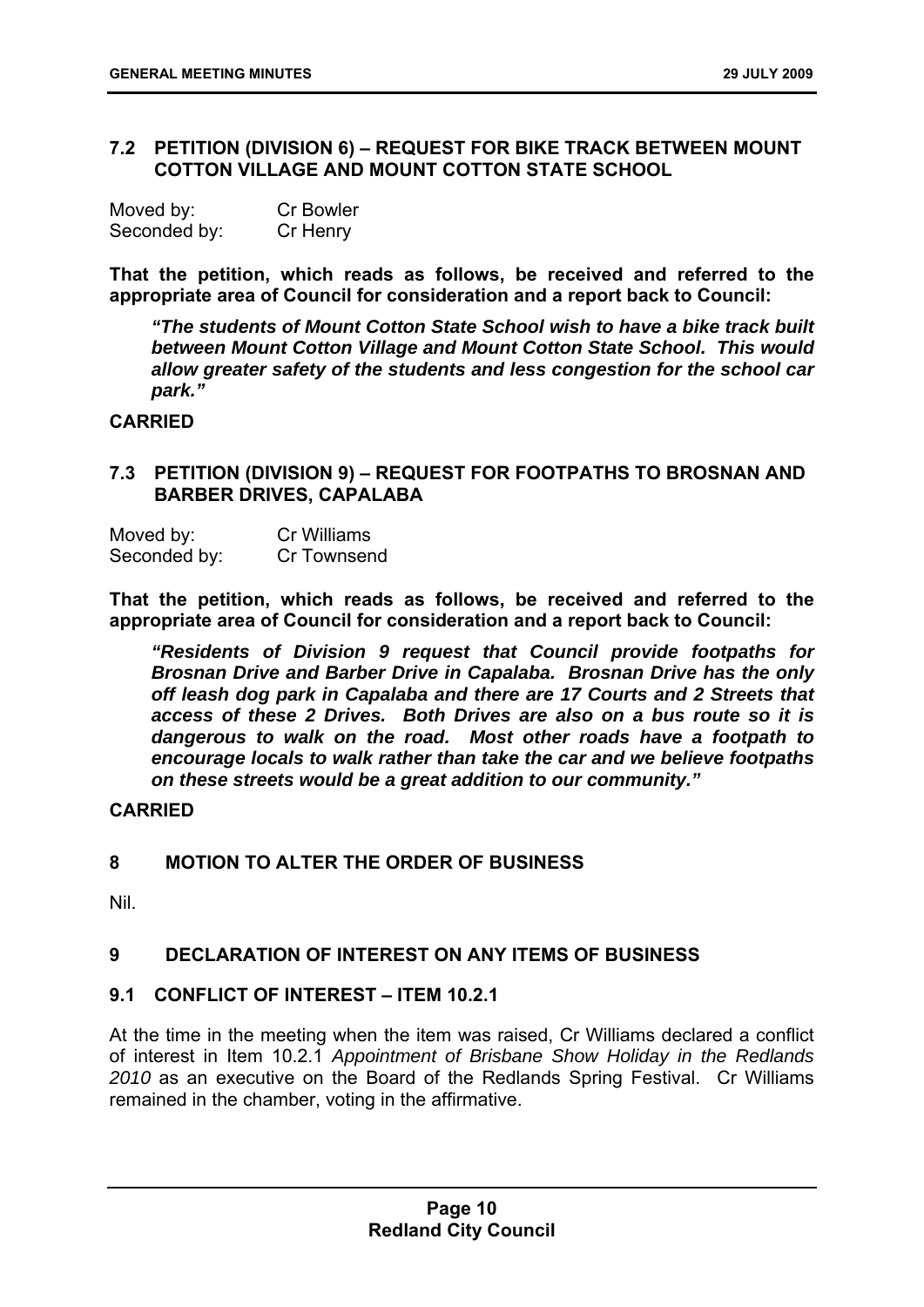# <span id="page-11-0"></span>**9.2 CONFLICT OF INTEREST – ITEM 14.1**

At the time in the meeting when the item was raised, Cr Williams declared a conflict of interest in Item 14.1 *Mayoral Minute re Sponsorship to the Redlands Spring Festival 2009* as an executive on the Board of the Redlands Spring Festival. Cr Williams advised she would be voting in the public interest and remained in the chamber, voting in the affirmative.

Cr Boglary returned to the meeting at 4.37pm.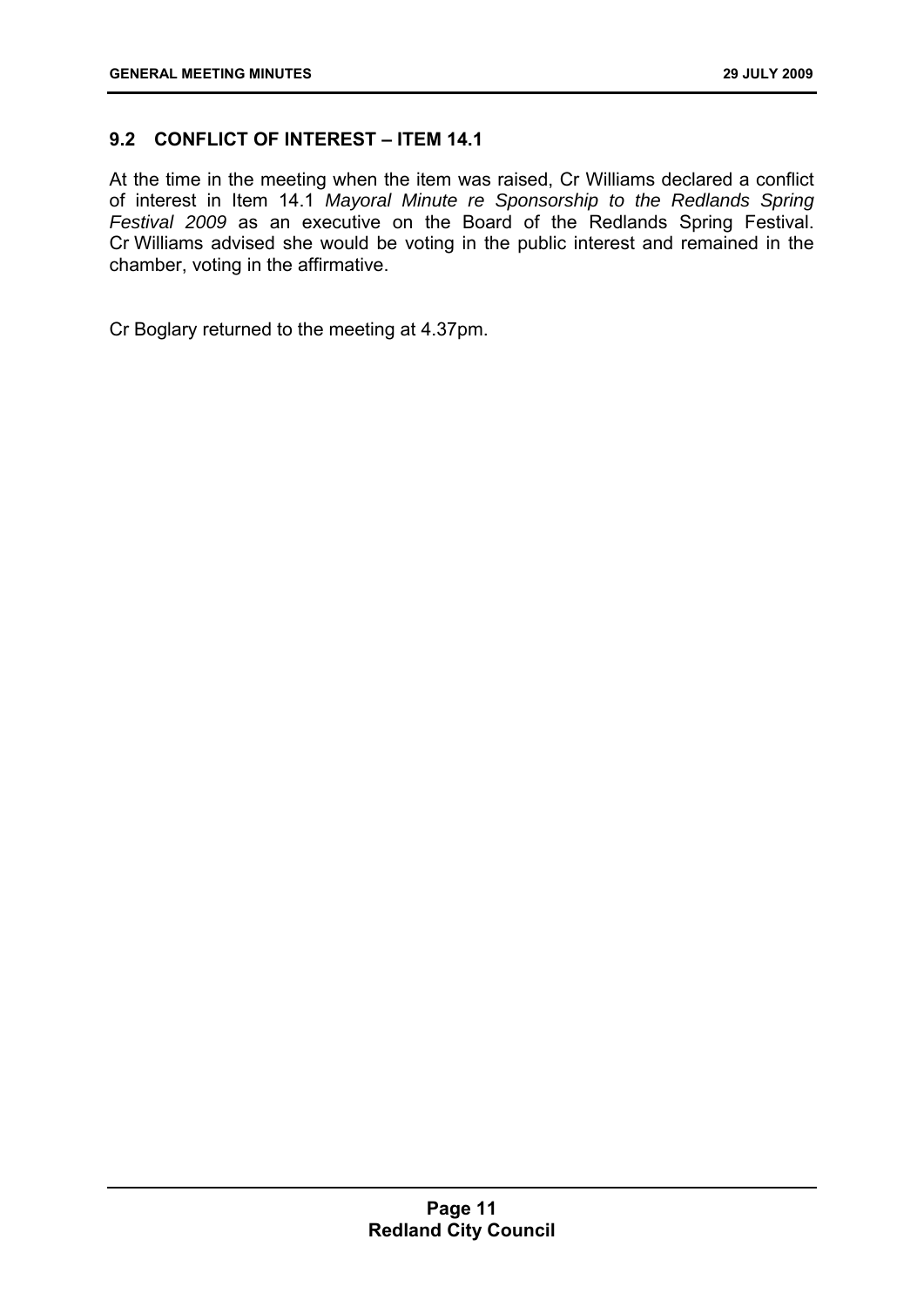# <span id="page-12-0"></span>**10 PLANNING & POLICY COMMITTEE 8/07/09 - RECEIPT AND ADOPTION OF REPORT**

| Moved by:    | Cr Murray         |
|--------------|-------------------|
| Seconded by: | <b>Cr Elliott</b> |

That the Planning & Policy Committee Report of 8 July 2009 be received.

#### CARRIED

# <span id="page-12-1"></span>**10.1 OFFICE OF CEO**

# <span id="page-12-2"></span>**10.1.1 2009 LOCAL GOVERNMENT ASSOCIATION OF QUEENSLAND ANNUAL CONFERENCE**

| <b>Dataworks Filename:</b>       | <b>GOV - External Conferences</b>                                           |
|----------------------------------|-----------------------------------------------------------------------------|
| <b>Responsible Officer Name:</b> | <b>Gary Stevenson</b><br><b>Chief Executive Officer</b>                     |
| <b>Author Name:</b>              | Luke Wallace<br>Manager, Corporate Planning, Performance and<br><b>Risk</b> |

#### **EXECUTIVE SUMMARY**

The Local Government Association of Queensland (LGAQ) is the peak body representing the general interests of local government in Queensland through advocacy, facilitation of common interests, provision of professional advice etc.

The LGAQ's 2009 Annual Conference will be held in Brisbane from August 24 to 27 and as a member with full voting rights it is important that Council is represented at the Conference.

# **PURPOSE**

The purpose of this report is to briefly outline the key themes to be discussed at the 2009 LGAQ Annual Conference and to recommend that Council's voting delegates at the Conference be confirmed as the Mayor and the Deputy Mayor.

# **BACKGROUND**

The LGAQ makes decisions through meetings of members which includes Redland City Council. The major forum each year for members to meet and make decisions is the annual conference and this year's event will be held in Brisbane from August 24 to 27.

In addition to voting on motions put forward by members, including the motions Council has submitted, each annual conference provides attendees with current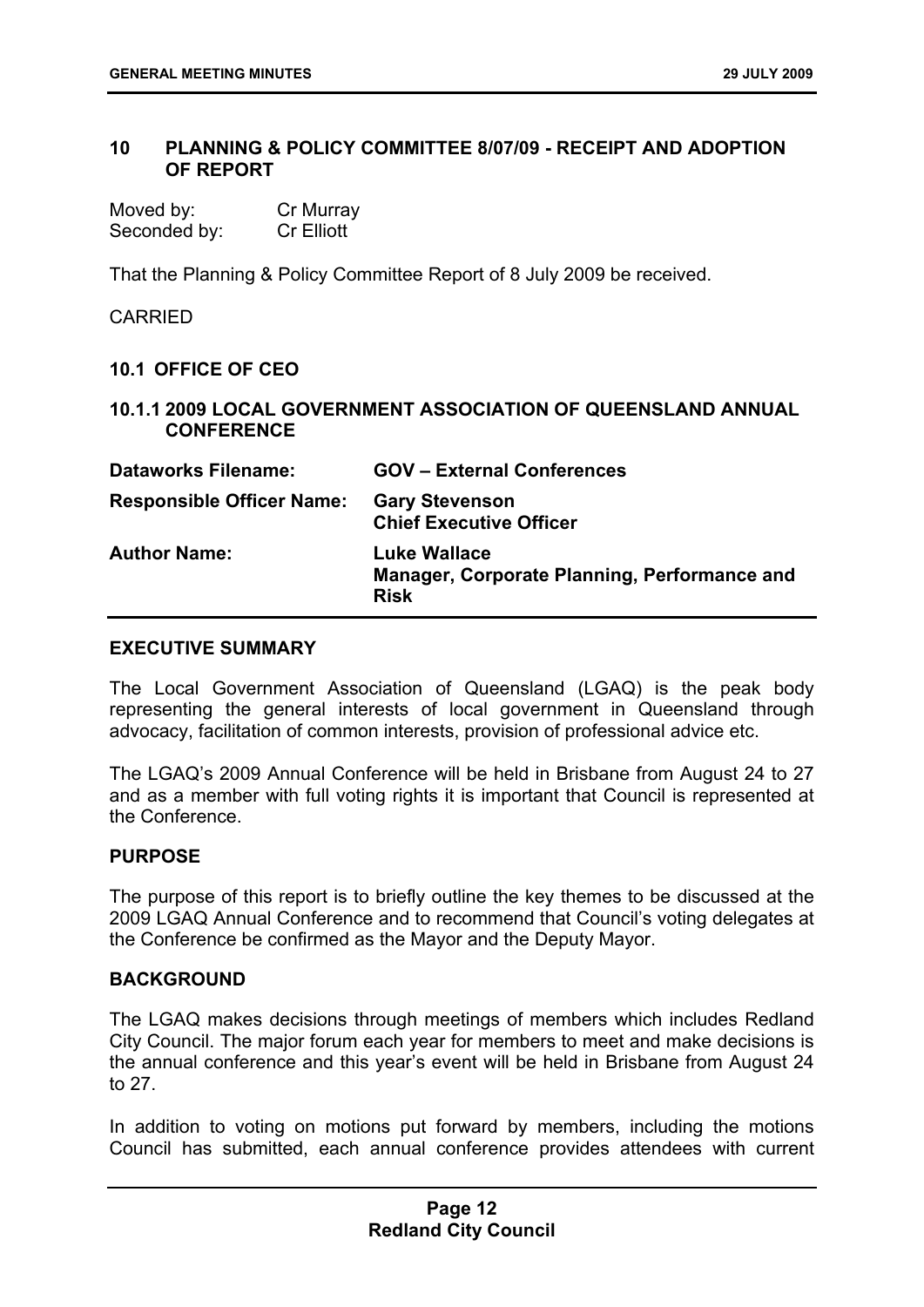information across a range of topics. Some of the major topics at this year's event include:

- Community planning
- Asset management
- The new Internet
- Obligations for Councillors under the new Local Government Act
- Integrated planning and matters to be considered by Councils in the development of their planning schemes

These topics will be presented by a range of experts and there will also be important addresses by the following speakers:

- Desley Boyle (Minister for Local Government)
- Howard Hobbs (Shadow Minister for Local Government)
- Geoff Lake (President of the Australian Local Government Association)
- Adrian Bloomfield (Chairman of the Remuneration Tribunal)

In accordance with the LGAQ's Constitution and Rules, a member is entitled to be represented at conferences by one or two delegates, whom the Council must appoint and delegates can only be drawn from the ranks of Councillors or the CEO. Council must submit the names of the appointed delegates to the Executive Director of the LGAQ in writing not later than 10 August 2009 and it is proposed that the Mayor and Deputy Mayor be put forward as Council's voting delegates. Given that the Conference is being held in Brisbane, an obvious opportunity exists to send additional Councillors as observers if so desired.

# **ISSUES**

The key issues outlined in this report are as follows:

- The LGAQ Annual Conference is to be held from August 24 to 27 2009
- A range of matters pertinent to local government will be presented at the conference
- Motions put forward by members, including those put forward by Council, will be debated and voted on at the conference
- Council is required to nominate a delegate/s to exercise voting rights on our behalf
- It is proposed that the Mayor and Deputy Mayor be nominated as Council's voting delegates at this year's conference
- Other Councillors are able to attend as observers if so desired

# **RELATIONSHIP TO CORPORATE PLAN**

The recommendation primarily supports Council's strategic priority to provide effective organisational leadership through strategic planning and accountable and ethical standards of practice.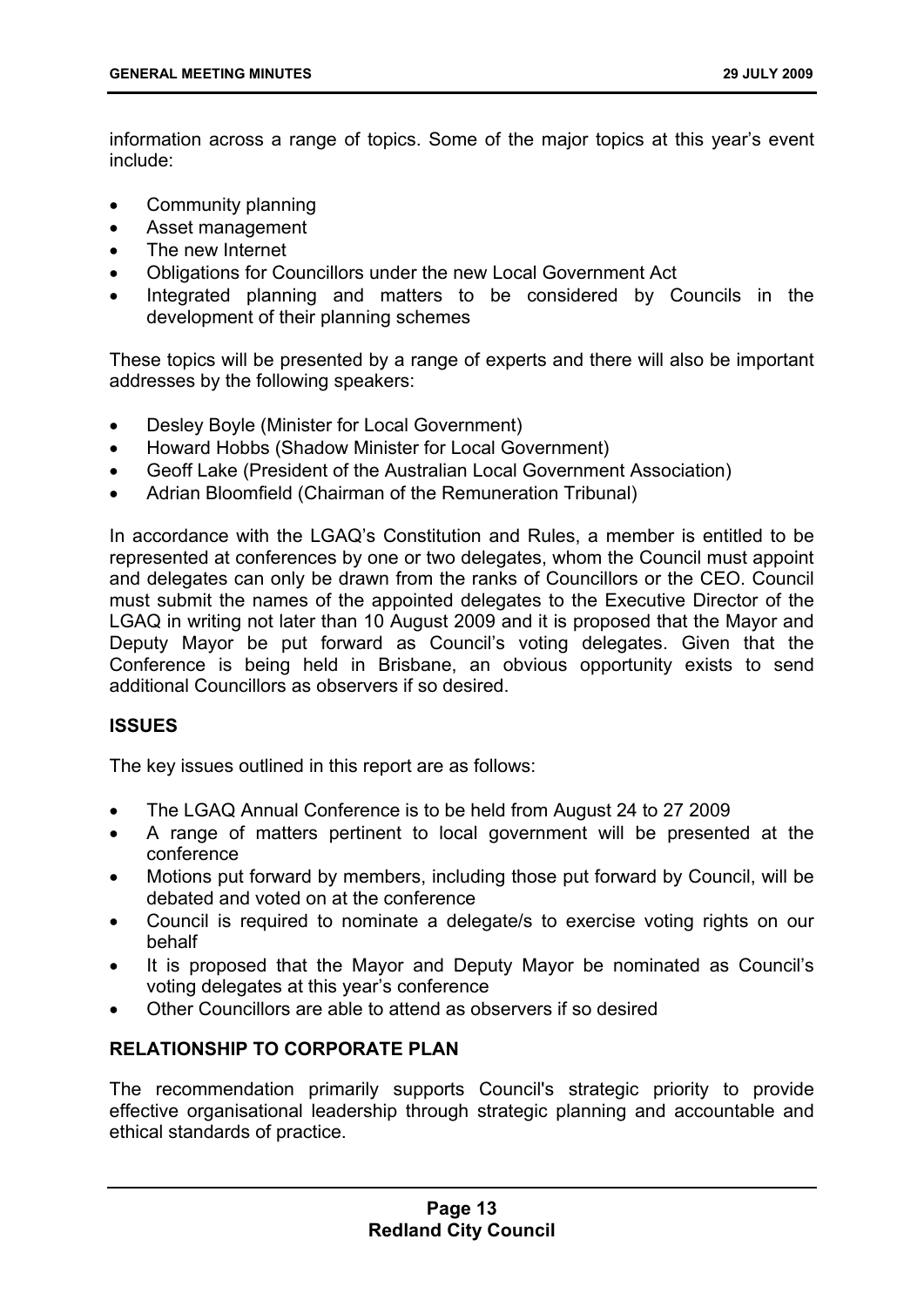# **FINANCIAL IMPLICATIONS**

Attendance at the Conference \$1,300 per person, though if four or more people attend from the one Council the cost is reduced to \$1,100.

# **CONSULTATION**

Consultation on this matter was undertaken with the Chief Executive Officer.

# **OPTIONS**

#### **PREFERRED**

That Council resolve to advise the Executive Director of the LGAQ that the Mayor and Deputy Mayor will be Council's voting delegates at the 2009 LGAQ Annual Conference.

#### **ALTERNATIVE**

That Council appoint other voting delegates to the 2009 LGAQ Annual Conference.

# **OFFICER'S/COMMITTEE RECOMMENDATION/ COUNCIL RESOLUTION**

| Moved by:    | Cr Murray         |
|--------------|-------------------|
| Seconded by: | <b>Cr Reimers</b> |

**That Council resolve to advise the Executive Director of the LGAQ that the Mayor and Deputy Mayor will be Council's voting delegates at the 2009 LGAQ Annual Conference.**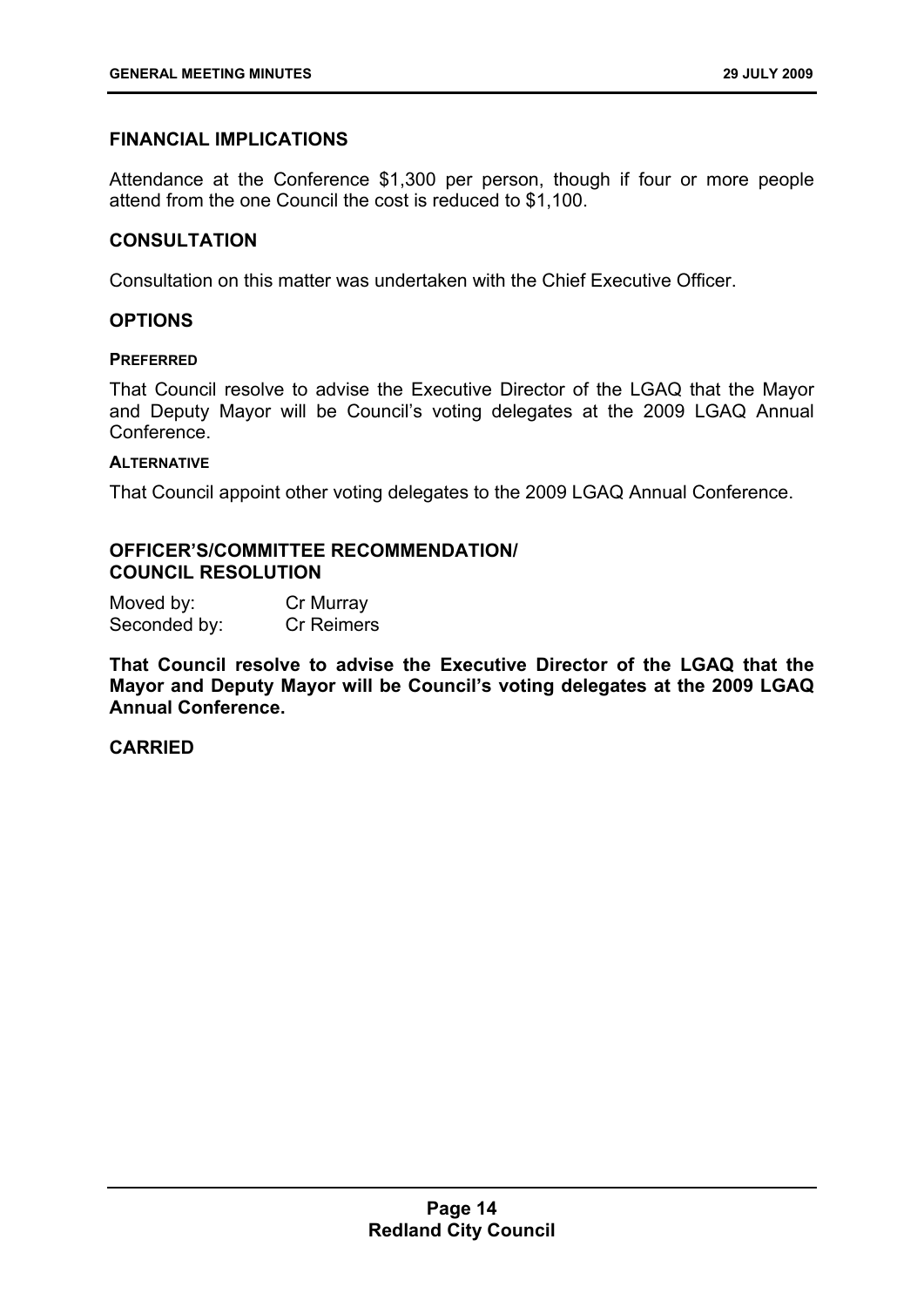# <span id="page-15-0"></span>**10.2 GOVERNANCE**

Cr Williams declared a conflict of interest in the following Item 10.2.1 as an executive on the Board of the Redlands Spring Festival. Cr Williams remained in the chamber, voting in the affirmative.

# <span id="page-15-1"></span>**10.2.1 APPOINTMENT OF BRISBANE SHOW HOLIDAY IN THE REDLANDS 2010**

| <b>Dataworks Filename:</b>       | <b>HRM Gazetted Public Holiday</b>                              |
|----------------------------------|-----------------------------------------------------------------|
| <b>Responsible Officer Name:</b> | <b>Kylie Fernon</b><br><b>Acting General Manager Governance</b> |
| <b>Author Name:</b>              | <b>Tina Marshall</b><br><b>Executive Officer to CEO</b>         |

# **EXECUTIVE SUMMARY**

The Attorney General and Minister for Industrial Relations has written to Council (22 June 2009) seeking its application for the appointment of a show holiday for the district in the year 2010.

In the past, Council has considered this matter in relation to the Brisbane Show holiday and maintained the status quo by applying for the holiday on the Monday of the week the Brisbane Show holiday is declared.

The Brisbane Show holiday is proposed to be held on Wednesday 11 August 2010. To maintain the status quo Council will need to apply for the 'Brisbane Show Holiday in Redlands' on Monday 9 August 2010. Council's application for the district holiday must be made with the Minister before 4 September 2009.

# **PURPOSE**

That Council resolve to make a request to the Attorney General and Minister for Industrial Relations under Section 4 of *the Holidays Act 1983* for the 'Brisbane Show Holiday in Redlands' to be appointed on Monday 9 August 2010.

# **BACKGROUND**

Each year Council receives a request from the Minister responsible for administration of the *Holiday Act 1983* to provide details to appoint a show holiday.

In 2000 Council sought community feedback on the show holiday prior to making a decision. The community response clearly indicated a preference to maintain the status quo. In 2001, Council resolved to maintain the status quo for the date of the show holiday, but requested that the name be changed to 'Brisbane Show Holiday in Redlands'. Community feedback on this matter was not sought.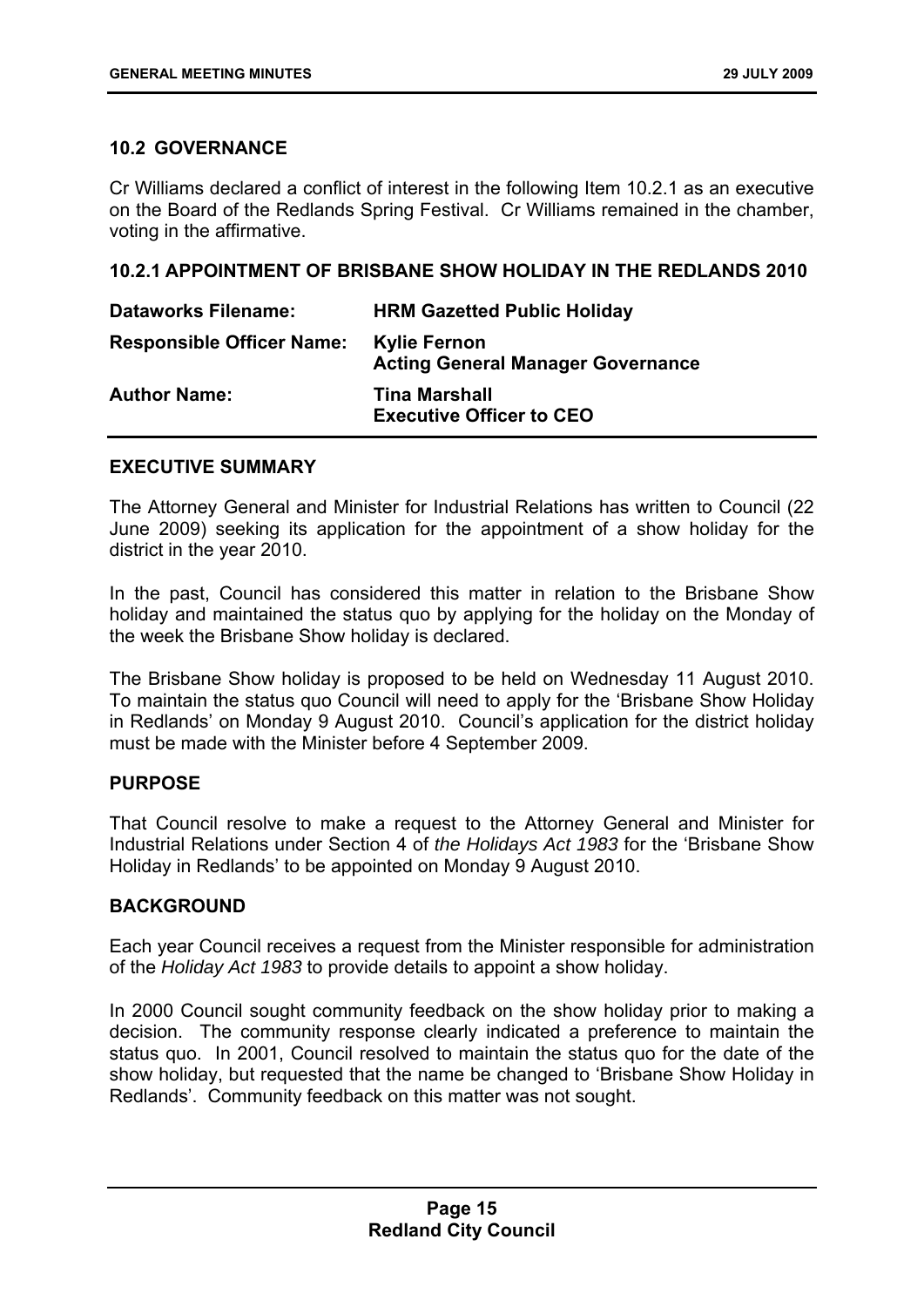# **ISSUES**

# BUSINESS ISSUES

The Brisbane Show holiday in the Redlands has always been provided on a different day from the Brisbane Show holiday as, among other reasons, it provides benefits to business.

#### COMMUNITY ISSUES

Council has previously placed a public notice in the local paper seeking feedback to the date of the show holiday. The majority of responses were to maintain the status quo. A separate holiday allows Redland City residents a more enjoyable visit to the Brisbane Show with the option to attend on the Monday and avoid the big crowds.

# **RELATIONSHIP TO CORPORATE PLAN**

The recommendation in this report primarily supports Council's strategic priority to provide a clear organisational direction supported by effective leadership and a framework of policies, plans and strategies that are responsive to the community's needs and which promote accountable and ethical standards of practice.

# **FINANCIAL IMPLICATIONS**

There are no unbudgeted financial implications for Council as the costs of the Show holiday have been considered and funded in the current budget.

# **CONSULTATION**

No consultation is necessary as this is consistent with all previous reports and decisions in this matter.

# **OPTIONS**

#### **PREFERRED**

That Council resolve to request (in writing) to the Attorney General and Minister for Industrial Relations, to appoint a 'Brisbane Show Holiday in Redlands' on Monday 9 August 2010; prior to deadline of 4 September 2009.

#### **ALTERNATIVE**

That Council resolve not to make a request to the Minister for the appointment of a Brisbane Show Holiday in Redlands.

# **OFFICER'S/COMMITTEE RECOMMENDATION**

That Council resolve to request (in writing) to the Attorney General and Minister for Industrial Relations, to appoint a 'Brisbane Show Holiday in Redlands' on Monday, 9 August 2010; prior to deadline of 4 September 2009.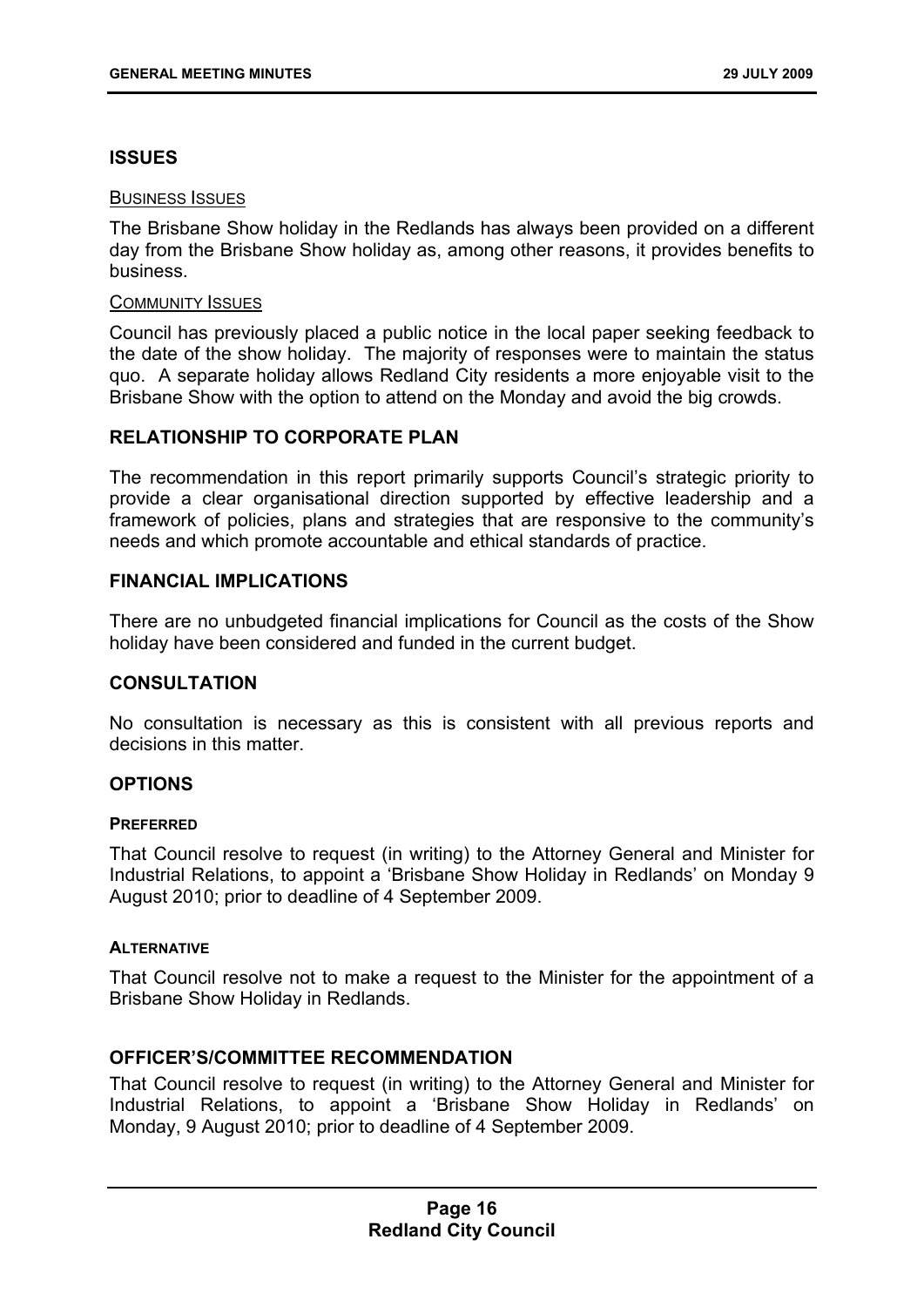# **COUNCIL RESOLUTION**

| Moved by:    | <b>Cr Williams</b> |
|--------------|--------------------|
| Seconded by: | <b>Cr Elliott</b>  |

**That this item be deferred to a subsequent Planning & Policy meeting to further consider our own local festival in Redland City rather than a capital city event.**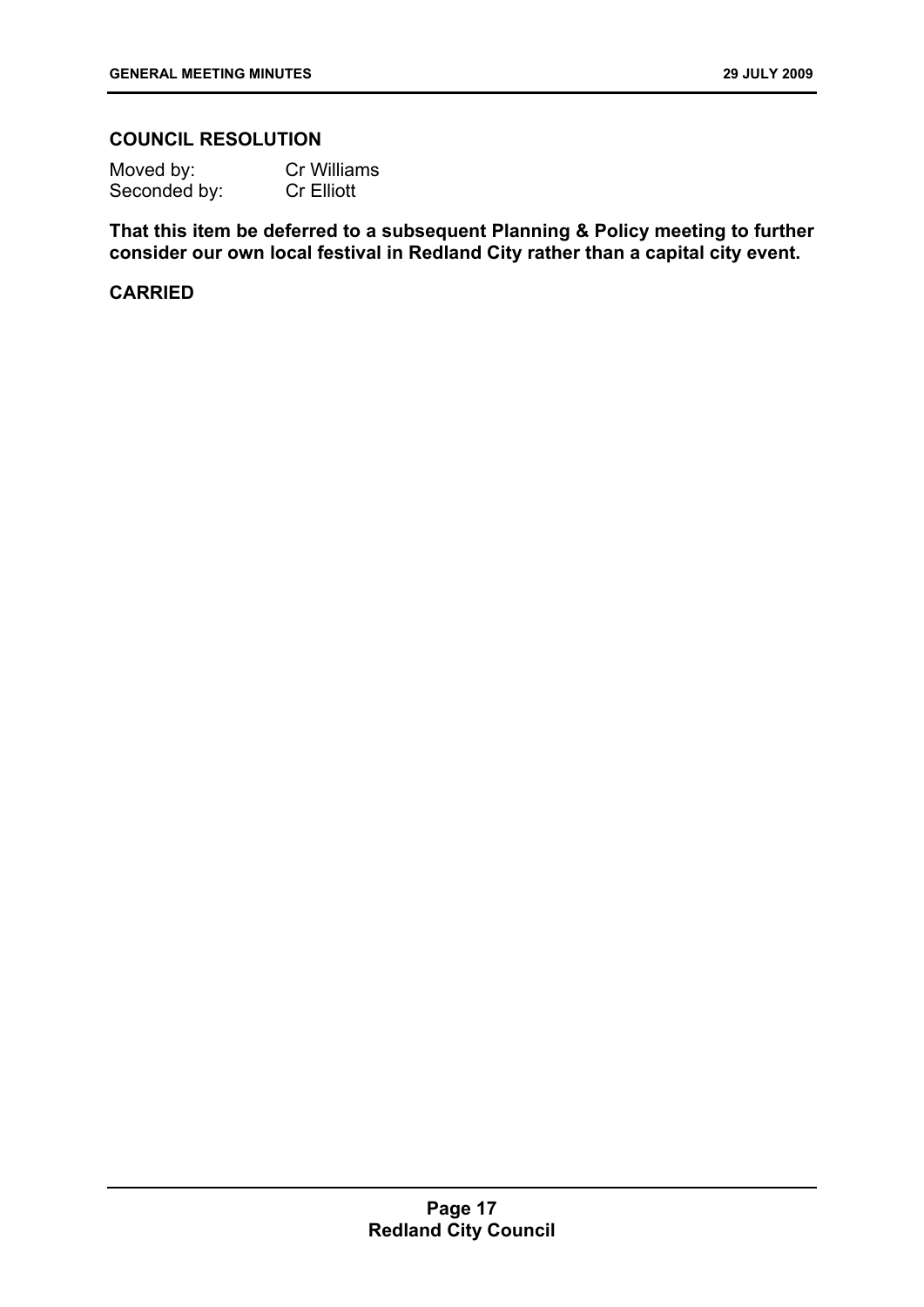# <span id="page-18-0"></span>**10.3 PLANNING & POLICY**

# <span id="page-18-1"></span>**10.3.1 PETITION REQUESTING REMOVAL OF CONCRETE ISLAND AND GIVEWAY SIGN IN BAUHINIA STREET BIRKDALE**

| <b>Dataworks Filename:</b>       | <b>RTT Traffic Control Devices</b>                                                                                                              |
|----------------------------------|-------------------------------------------------------------------------------------------------------------------------------------------------|
| <b>Attachments:</b>              | <b>Attachment A - Drawing Maps 1&amp;2</b><br><b>Attachment B - Intersection Aerial Photo</b><br><b>Attachment C - Feeder Road Aerial Photo</b> |
| <b>Responsible Officer Name:</b> | <b>David Elliott</b>                                                                                                                            |
|                                  | <b>Manager Infrastructure Planning</b>                                                                                                          |

# **EXECUTIVE SUMMARY**

At the General Meeting of 25 February 2009, it was resolved that the petition which reads as follows be referred to the appropriate area of Council for a report:

*"We, the undersigned request that Council:* 

- *1. Remove the concrete island and "Give way" sign in Bauhinia Street, Birkdale adjacent to Carinyan Drive as indicated in Map 1; and*
- 2. Replace the above with a "Stop" sign in Carinyan Drive, Birkdale facing *oncoming traffic from Carinyan Drive into Bauhinia Street as indicated in Map 2.*

*The reason being to slow speeding traffic using Carinyan Drive and to ensure*  **Bauhinia Street from Collingwood Road to Carinyan Drive is not viewed as part of** *Carinyan Drive and avoid much confusion."* [Refer to Attachment 'A' for drawing of existing and preferred maps]

This report recommends that given the predominant traffic movement is Bauhinia Street/Carinyan Drive, the low speed regime and the lack of recorded crashes, the current intersection layout be retained with enhanced linemarking and signage.

# **PURPOSE**

The purpose of this report is to address the petition from local residents regarding their concerns in this matter.

# **BACKGROUND**

On 20 February 2009, residents from 14 properties in Bauhinia Street, Birkdale, submitted a petition with 16 signatures as detailed above. The petition has signatures from the residents of Bauhinia Street only.

At the General Meeting of 25 February 2009, Council received this petition and this was referred to Council's Infrastructure Planning Group for consideration.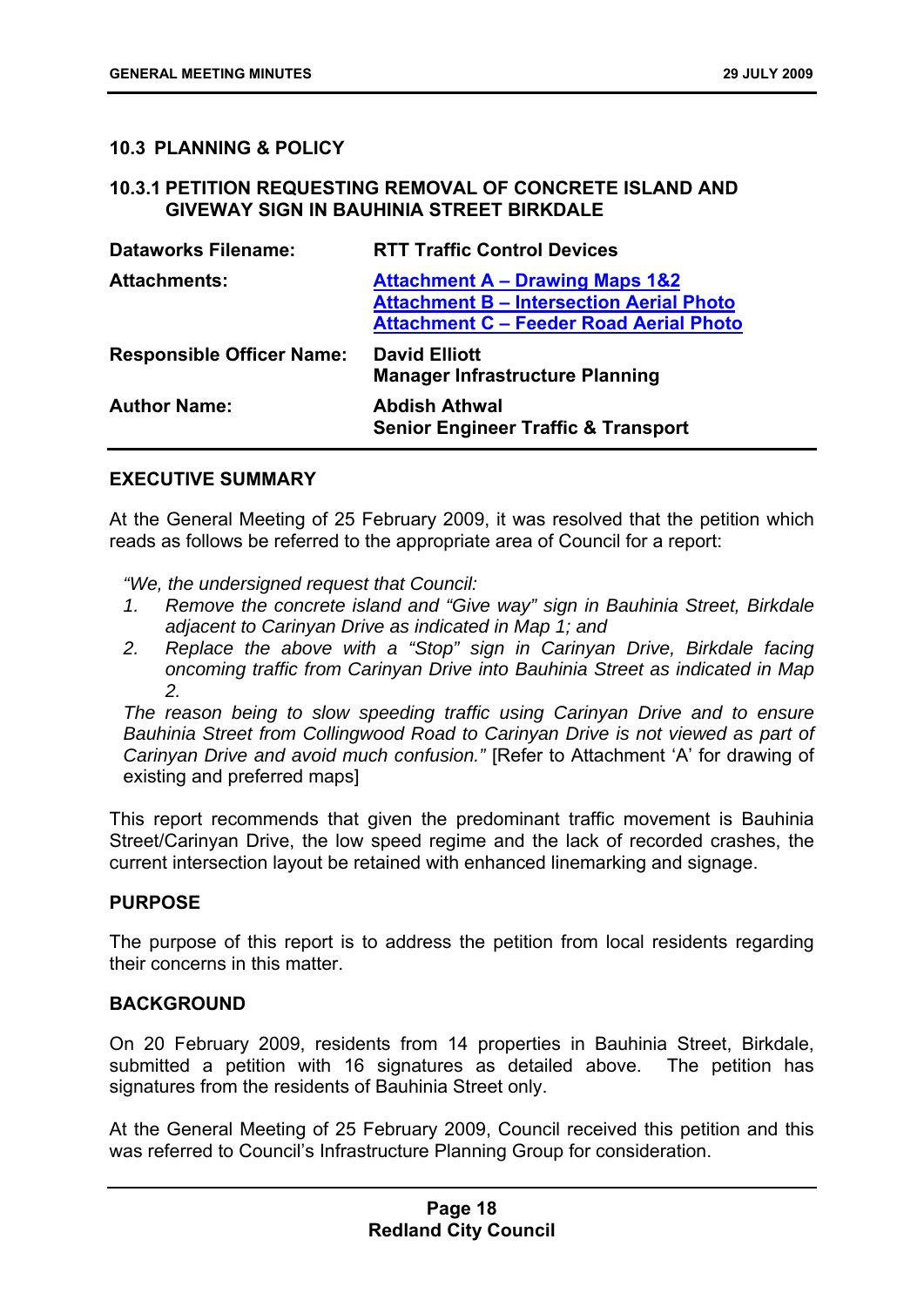The concrete island was constructed to create a modified T-intersection as a condition of subdivision approval for the development of Carinyan Drive off Bauhinia **Street** 

This was considered by the then Environment, Planning and Development Committee and adopted at Council's General Meeting of 8 December 1993, with the following special condition included as part of the approval:

*"A traffic calming device / special intersection treatment is required at the intersection of Bauhinia Street and the new road".* 

Council officers have undertaken traffic counts and investigated the existing intersection layout [refer to Attachment B].

# **ISSUES**

The northern section of Carinyan Drive effectively serves as a local feeder road between Collingwood and Burbank Roads [Refer to Attachment C]. Bauhinia Street on the other hand services a much smaller catchment.

The existing concrete island was constructed as part of a modified T treatment at the intersection of Bauhinia Street and Carinyan Drive which created the priority traffic flow as being the turn movement from Bauhinia Street into Carinyan Drive. [Refer to Attachment B]

A recent traffic survey has shown that of the 558 vehicles accessing Collingwood Road, via the northern section of Bauhinia Street, 360 vehicles (63%) travel to and from Carinyan Drive and the remaining 218 vehicles (37%) access the southern section of Bauhinia Street.

The survey also indicates 20 vehicles were travelling to or from Carinyan Drive to the southern section of Bauhinia Street. These traffic volumes support the existing intersection configuration and are within the expected range for this class of road.

While the petition cites concerns about high vehicle speeds in the area, thereby causing unsafe access conditions for the resident at 7 Bauhinia Street, the reality is that the recorded vehicle speeds are quite low.

Average (mean) recorded vehicle speeds in the northern and southern sections of Bauhinia Street are 34km/h and 29km/h, respectively. In Carinyan Drive the mean speed is 40km/h. These speeds are well within the acceptable unsigned 50 kph speed limits.

A search of the road crash database has shown no recorded crashes at this intersection within the latest five year period.

Given that the predominant traffic flow is Bauhinia Street/Carinyan Drive, the recorded speed regime is low and the absence of crashes over a considerable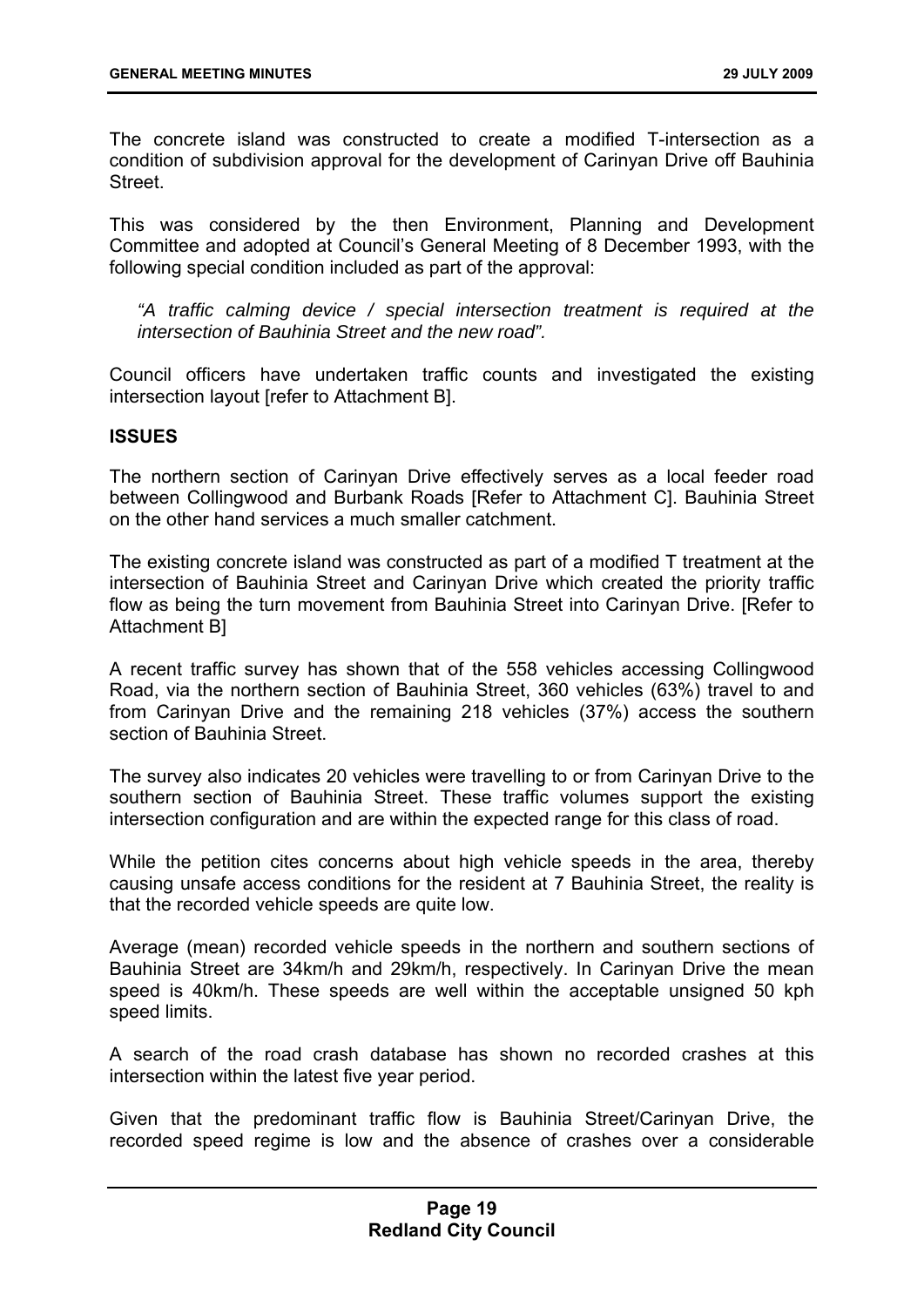period, it is considered that there is no justification to alter the priority to accord with the petitioners' request.

However, it is recommended that enhanced linemarking and signage be installed at the intersection.

# **RELATIONSHIP TO CORPORATE PLAN**

The recommendation primarily supports Council's strategic priority to preserve a balance with urban, rural, bushland, village, coastal and island character of the Redlands by managing growth.

It specifically aligns with Council's LATM policy objective for the identification and management of traffic impacts in local streets, which assists in maintaining a functional road hierarchy and preserving amenity of local areas.

# **FINANCIAL IMPLICATIONS**

There will be limited financial implications if Council adopts the recommendation in the report. The cost of enhanced linemarking and signage can be accommodated within the Local Area Traffic Management budget allocation.

# **PLANNING SCHEME IMPLICATIONS**

It is considered that the outcome of recommendations in this report will not require any amendments to the Redlands Planning Scheme.

# **CONSULTATION**

The recommendation contained in this report has been discussed with the Divisional Councillor and the principal petitioner at the request of the Councillor.

# **OPTIONS**

# **PREFERRED**

That Council resolve as follows:

- 1. To retain the existing road layout configuration at the Bauhinia Street/Carinyan Drive intersection with enhanced linemarking and signage; and
- 2. The principal petitioner be advised of Council's decision and requested to advise all signatories to the petition.

#### **ALTERNATIVE**

No alternative recommended.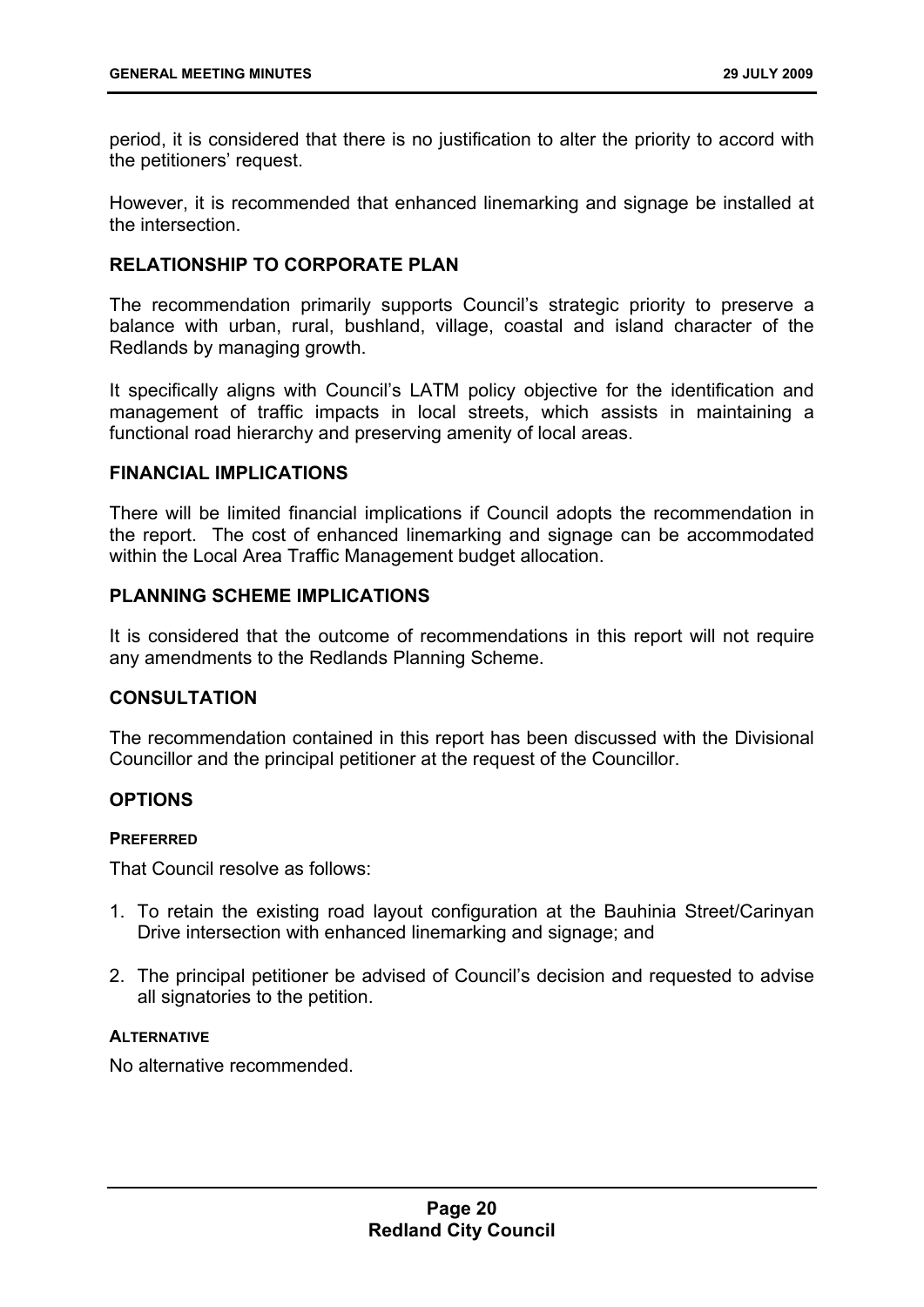# **OFFICER'S/COMMITTEE RECOMMENDATION/ COUNCIL RESOLUTION**

Moved by: Cr Murray Seconded by: Cr Reimers

**That Council resolve as follows:** 

- **1. To retain the existing road layout configuration at the Bauhinia Street/Carinyan Drive intersection with enhanced linemarking and signage; and**
- **2. That the principal petitioner be advised of Council's decision and requested to advise all signatories to the petition.**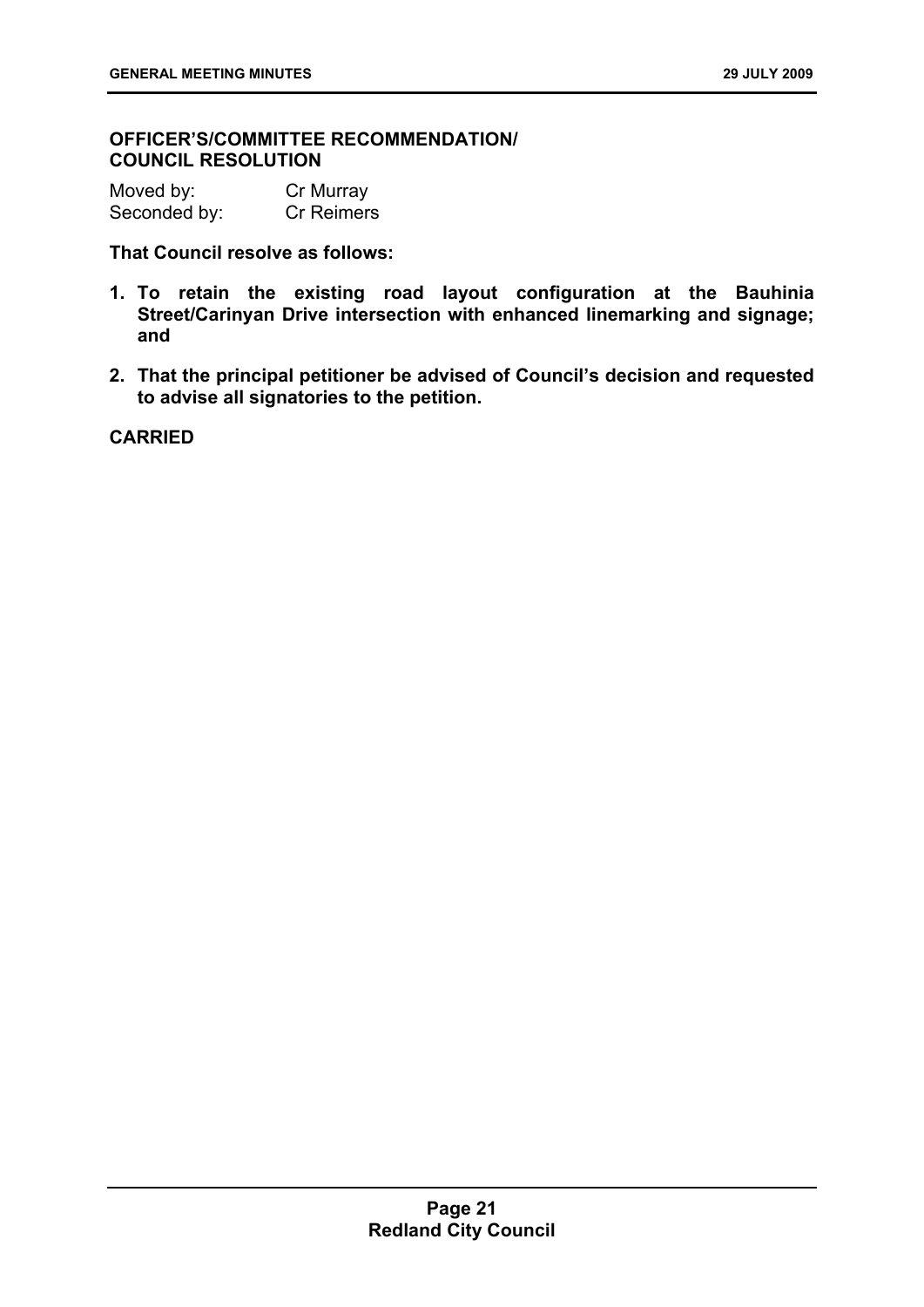# <span id="page-22-0"></span>**10.3.2 QUANDAMOOKA LAND COUNCIL WEED MANAGEMENT ON NORTH STRADBROKE ISLAND**

| <b>Dataworks Filename:</b>       | <b>EM Conservation Foreshore - Frenchmans Bay</b><br><b>Foreshore</b> |
|----------------------------------|-----------------------------------------------------------------------|
| <b>Responsible Officer Name:</b> | <b>Gary Photinos</b><br><b>Manager Environmental Management</b>       |
| <b>Author Name:</b>              | <b>Dan Carter</b><br><b>Senior Advisor Natural Environment</b>        |

# **EXECUTIVE SUMMARY**

Redland City Council has an opportunity to support and assist in the job creation for the aboriginal community on North Stradbroke Island. Through recognising Quandamooka Land Council Aboriginal Corporation (QLC) as a specialised supplier of Indigenous Weed control and management on North Stradbroke Island for the Point Lookout (headland) Aboriginal revegetation project.

The QLC has been provided with funding by both State and Federal government agencies to pay for 11 trainees and a supervisor to undertake weed control on Frenchman's Beach foreshore. Council has undertaken the Point Lookout Weed Management Plan to guide and direct best methods of weed control for the area. It is guided by the management practices of the past and work that has been carried out by Bushcare, and Council.

This project has significant benefits for both Council and aboriginal community through undertaking weed control on Council managed land and providing 'hands on' experience for the indigenous youth on the island which will hopefully provide long term employment opportunities for them.

# **PURPOSE**

That Council resolve to enter into a contract with the Quandamooka Land Council Aboriginal Corporation, without requiring tenders or quotations to be called, because it is satisfied that the services provided are of a specialised nature for weed management work for Point Lookout (headland) aboriginal revegetation project. It is further recommended that the Chief Executive Officer be delegated authority to make, vary and discharge this contract.

# **BACKGROUND**

• September 2008 Quandamooka Land Council (QLC) organised a meeting with Greening Australia Queensland (GAQ), Department of Employment and Industrial Relations (DIER), Department of Employment and Workplace Relations (DEEWR), Department of Natural Resources and Water (DNRW), Jim Ralph Employment Consultancy (JREC), South East Queensland catchments (SEQC). The meeting was to seek support from all parties to undertake natural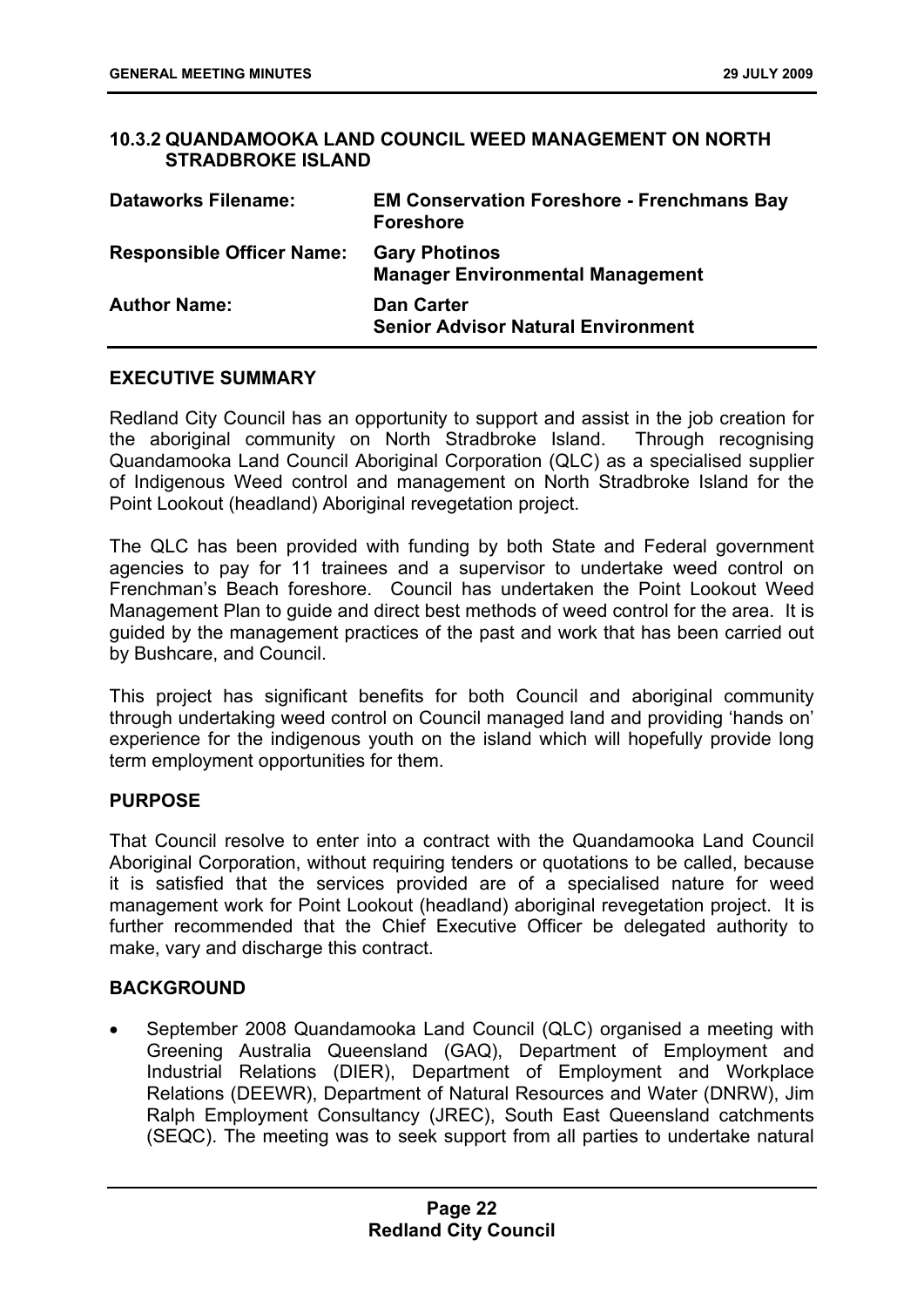resource management and environmental protection project for the indigenous community on North Stradbroke Island.

- December 2008 meetings between Council officers and Quandamooka Land Council set about supporting the project through Council funding a Point Lookout Weed Management Plan.
- January 2009 Council undertook to prepare a Weed Management Plan Point Lookout, North Stradbroke Island.
- April 2009 key stakeholder meeting was held on the island to provide feedback on the draft weed management plan document.

# **ISSUES**

# QUANDAMOOKA LAND COUNCIL INDIGENOUS TRAINING AND EMPLOYMENT PROJECT

Quandamooka Land Council has commenced a 1 year traineeship with 11 trainee's employed and one supervisor. The project has funding and in-kind support from the following:

- Department of Employment and Industrial Relations;
- SEQ Catchments;
- Community Benefit Fund 'Queensland Government';
- Department of Education,
- Employment and Workplace Relations.

The project has strong community support from the Local Indigenous Elders, Housing Co-op, Yulu-Birri-Ba Medical Centre and support from general community business and members.

The program provides participants with a Certificate II in Conservation and Land Management, specialising in Natural Area Restoration and Management, qualifying trainees for future Ranger and Land Management positions and opportunity of filling potential vacancies. This newly developed program is aimed at providing members of the Indigenous community with the necessary skills that would enable them to initiate and manage projects that would benefit the Island community as a whole and provide new job opportunities for the Indigenous community.

With the current land being gazetted on Peel Island, this project will require Indigenous personnel to work alongside the Queensland Parks and Wildlife Service to manage the National and Conservation Park. It is proposed that these Indigenous persons will be selected from the pool of trainees who are engaged in the Point Lookout Foreshore Reserve area project.

The intention is for QLC to help develop the local indigenous community to be able to take opportunities that are likely to arise from continuous discussions in regards to current mining leases (Consolidated Rutile) being gazetted to national park. In turn, creating a larger scale of land to manage and maintain and thus generating employment opportunities for indigenous people through National Parks and Land Management.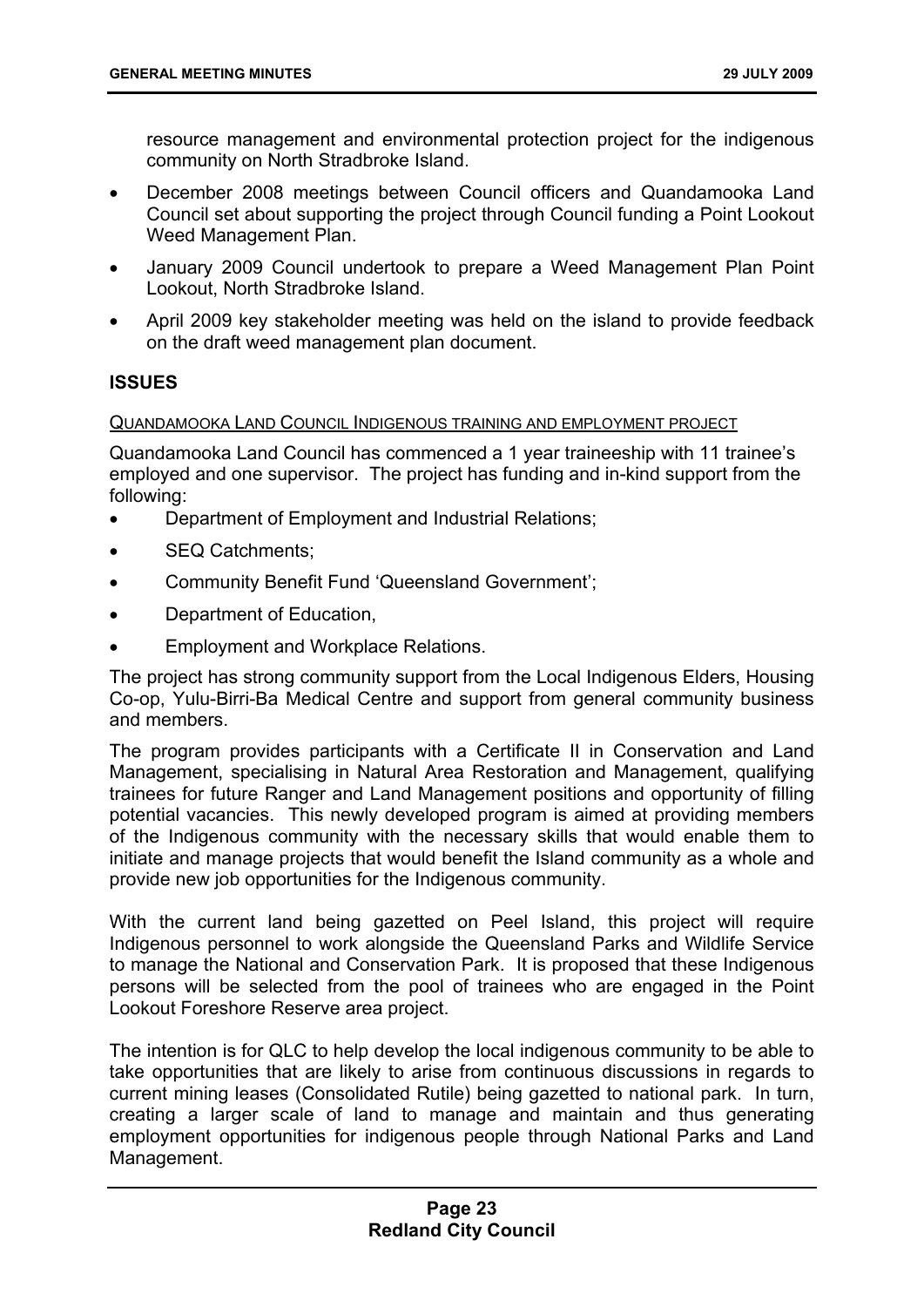The training of the indigenous trainees is being carried out by Greening Australia.

#### FRENCHMAN FORESHORE AREA

Frenchman Beach is located between the rocky gorges of Point Lookout and Deadman's Beach. The area has a single track/stairs to access the beach. Currently the area has significant weed issues through the historical use of the area. The Point Lookout Foreshore area is owned by the State with Council being the trustee of the land. Council is currently undertaking significant weed management of the Point Lookout Gorge area with significant funds being spent managing the weed problems of this area. The current strategy would not see any action or management occurring within the Frenchman's beach area for a few more years.

# POINT LOOKOUT WEED MANAGEMENT PLAN

The Point Lookout Weed Management plan is for the area between Main Beach and Frenchman's and Deadman's Beach headland. The plan identifies historical and current weed management practices on the headland by Parks and Conservation Staff, Point Lookout Bushcare Group and Aboriginal Traineeship programs run through Council. This plan specifically looks in further detail the area at Frenchman's Beach. A full list of weed species and management areas have been defined with the most appropriate weed management techniques identified. Suggested approaches and areas have been done to guide the future restoration and management of the area. It builds on the experience of the aboriginal, Bushcare and Council officer's knowledge about best approaches and management of the weed problems.

# INDIGENOUS COMMUNITY POLICY

Redlands Indigenous Community policy identifies that Council is committed to recognising and working with the indigenous community of the Redlands. Council would investigate and support the aboriginal people in gaining employment opportunities through this project. This project also allows the aboriginal community in developing and providing Council with advice and direction on the management of these reserves given their long history with the area.

#### OBLIGATIONS OF COUNCIL UNDER LOCAL GOVERNMENT ACT 1993

The *Local Government Act 1993,* section 486(3)(b) states that Council can resolve that it is satisfied that the services to be supplied are of such a specialised or confidential nature that it would be impractical or disadvantageous to the local government to invite tender or quotations.

It is felt that the Quandamooka Land Council is a specialised supplier of this work is due to:

- The project is being established by a local indigenous group that has been able to gain support from both local and state organisations;
- The project is linked to funding from State Government to utilise aboriginal youth on the island;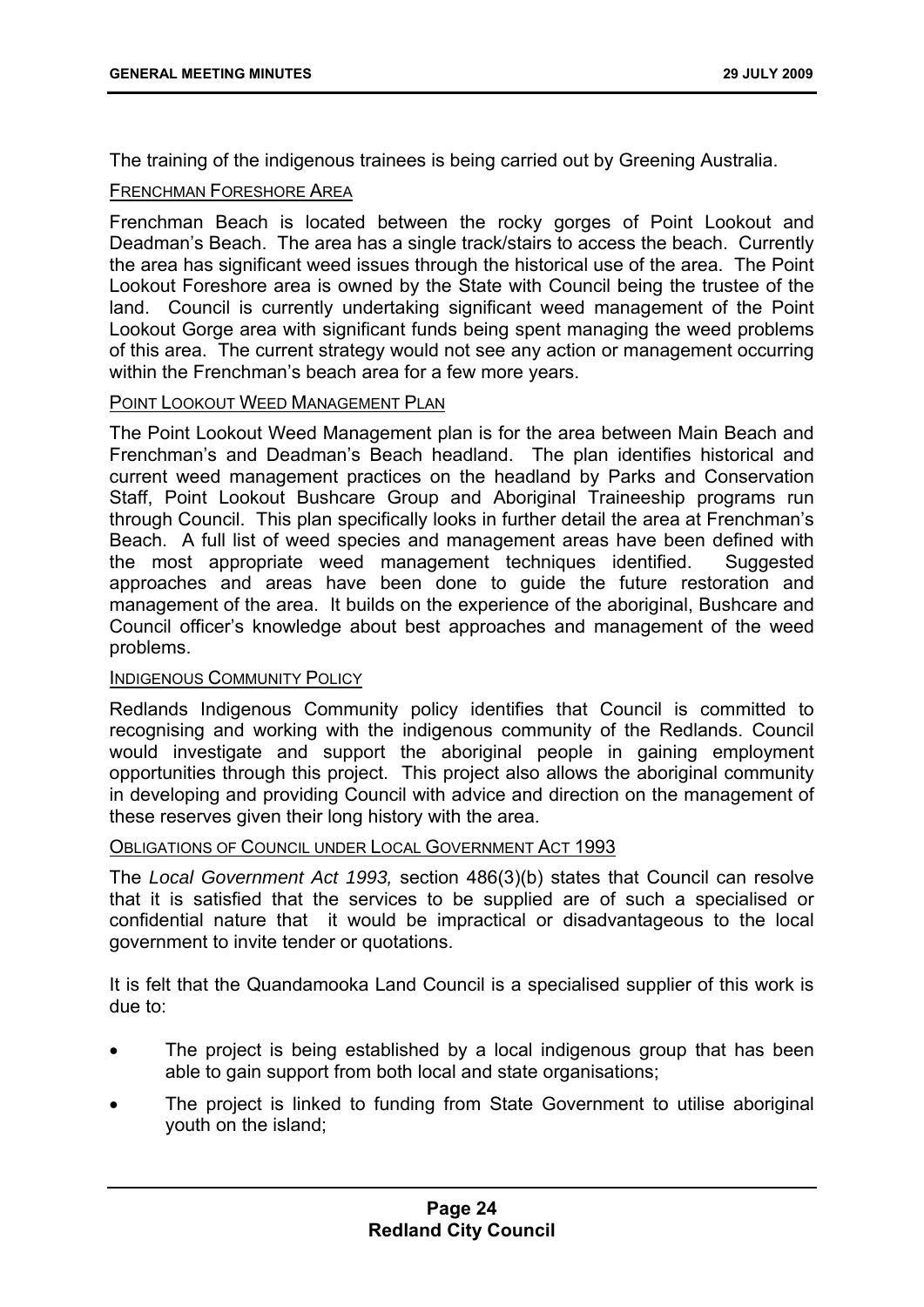- The site has significant aboriginal cultural values with the skills and knowledge of Quandamooka Land Council will significantly meet the Councils duty of care for the *Aboriginal Cultural Heritage Act 2003*;
- The project is being done to provide real life training experience in conservation management; and
- The project allows significant weed management to immediately occur on this area well in advance of current timeframes.

# **RELATIONSHIP TO CORPORATE PLAN**

The recommendation primarily supports Council's strategic priority to ensure the enhancement of biodiversity including koala habitat, bushland, greenspace, waterways, catchments, air and coastal ecosystems in recognition of our unique location on Moreton Bay.

# **FINANCIAL IMPLICATIONS**

Council has budgeted \$100,000 in the 2009/2010 financial year for these project funds which will be used by QLC to carry out significant weed control and restoration of habitat on Frenchman's Beach foreshore. It will also require regular consultation between Council staff and QLC to ensure project objectives and targets for both organisations are being met.

# **PLANNING SCHEME IMPLICATIONS**

The Land Use Planning Group was consulted and it is considered that the outcome of recommendations in this report will not require any amendments to the Redlands Planning Scheme.

# **CONSULTATION**

The project development has been involved with the following:

- Parks and Conservation Unit
- Community and Social Planning Group
- Quandamooka Land Council Aboriginal Corporation
- South East Queensland Catchments Group
- Point Lookout Bushcare Group
- Stradbroke Island Management Organisation
- Friends of Stradbroke Island Management Organisation
- Minjerribah Moorgumpin Elders in Council.

A weed management plan which is consistent with the Cultural Heritage Management Plan has been developed.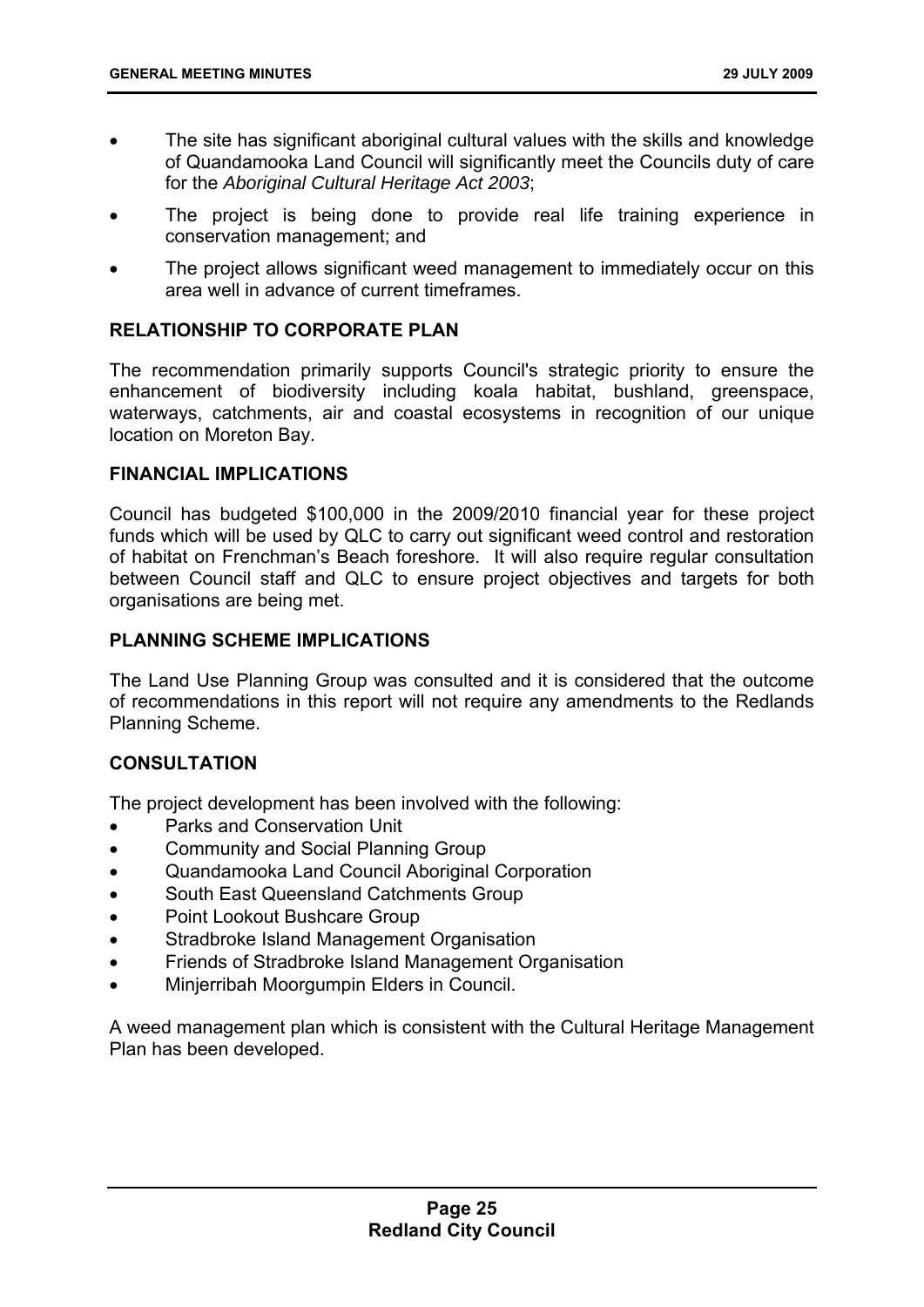# **OPTIONS**

#### **PREFERRED**

That Council resolve as follows:

- 1. That under section 486(3)(b) of the *Local Government Act 1993,* it is satisfied that the services to be supplied by the Quandamooka Land Council Aboriginal Corporation for indigenous weed management on North Stradbroke Island for the Point Lookout (headland) Revegetation project are of such specialised nature that it would be impractical to Council to invite tenders or quotations; and
- 2. That the Chief Executive Officer be delegated authority to
	- a. make, vary and discharge a contract with the Quandamooka Land Council Aboriginal Corporation for indigenous weed management; and
	- b. sign all relevant documentation.

#### **ALTERNATIVE**

That Council resolve not to approve Quandamooka Land Council Aboriginal Corporation as sole supplier of indigenous weed management on North Stradbroke Island for the Point Lookout (headland) Revegetation project and that the normal procurement process apply.

# **OFFICER'S/COMMITTEE RECOMMENDATION/ COUNCIL RESOLUTION**

| Moved by:    | Cr Murray         |
|--------------|-------------------|
| Seconded by: | <b>Cr Reimers</b> |

# **That Council resolve –**

- **1. That under section 486(3)(b) of the** *Local Government Act 1993,* **it is satisfied that the services to be supplied by the Quandamooka Land Council Aboriginal Corporation for indigenous weed management on North Stradbroke Island for the Point Lookout (headland) Revegetation project are of such specialised nature that it would be impractical to Council to invite tenders or quotations; and**
- **2. That the Chief Executive Officer be delegated authority to** 
	- **a. make, vary and discharge a contract with the Quandamooka Land Council Aboriginal Corporation for indigenous weed management; and**
	- **b. sign all relevant documentation.**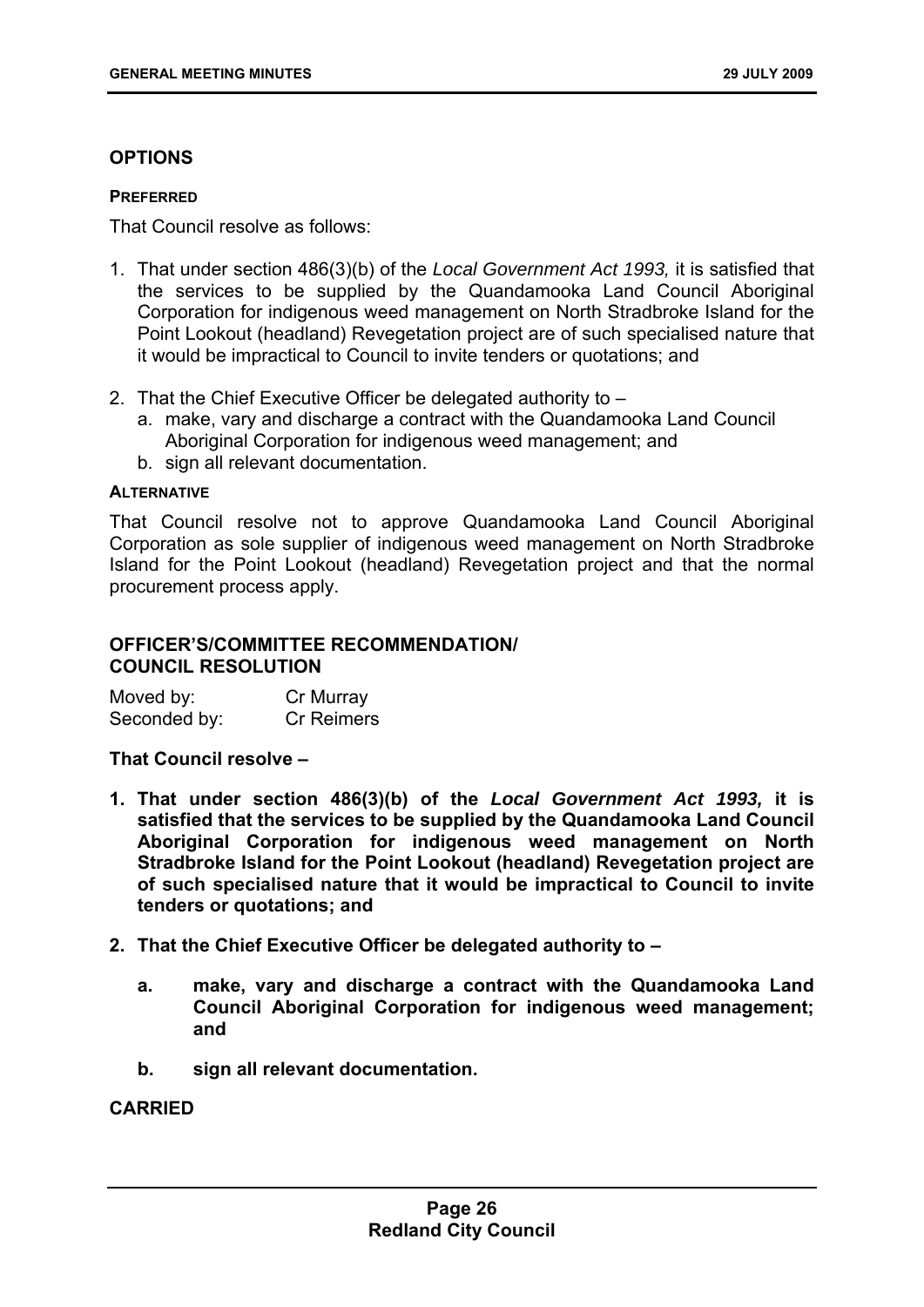# <span id="page-27-0"></span>**10.3.3 SMBI INDUSTRIAL SITES, COUNCIL OWNED LAND ON MACLEAY AND RUSSELL ISLANDS**

| <b>Dataworks Filename:</b>       | <b>SMBI Industrial Sites</b>                                                                                                                              |
|----------------------------------|-----------------------------------------------------------------------------------------------------------------------------------------------------------|
| <b>Attachments:</b>              | Att 1 Macleay Island - Kate Street site Map<br>Att 2 Russell Island - Centre Road site Map<br><b>Att 3 Project Brief - Macleay Island Industrial Site</b> |
| <b>Responsible Officer Name:</b> | <b>Wayne Dawson</b><br><b>Manager Land Use Planning</b>                                                                                                   |
| <b>Author Name:</b>              | <b>Brett Hookway</b><br><b>Strategic Planner</b>                                                                                                          |

#### **EXECUTIVE SUMMARY**

Council has resolved that a report be presented to a future Planning & Policy Committee meeting on how detailed investigations, master planning & feasibility analysis can be progressed on Council owned land at 20-24 Kate Street, Macleay Island which is zoned Island Industry and Council owned land at 93-129 Centre Road, Russell Island which is zoned Community Purposes Sub-Area CP9 - Future Island Industry Investigation.

This report confirms the need for master planning of the Kate Street site on Macleay Island and identifies further investigation required to be undertaken prior to Council releasing the land for identified service industry and general industry uses.

At this time it is recommended that any investigation into the suitability of the Russell Island site for industrial purposes be not commenced until finalisation of the Draft South-East Queensland (SEQ) Regional Plan 2009-2031. The draft SEQ Regional Plan released in December 2008 included the Russell Island site within the Regional Landscape and Rural Production Area. This land use designation places restrictions on the range of activities that may be undertaken on the lot. Council raised its concerns regarding the designation of the Russell Island site in its submission to the draft SEQ Regional Plan in April 2009.

# **PURPOSE**

The purpose of this report is to provide an overview of the planning matters affecting two Council owned sites on the Southern Moreton Bay Islands (SMBI) that have been identified for potential industrial uses. The report further articulates a program of activities necessary to complete a master plan facilitating local industrial uses on the Macleay Island site.

# **BACKGROUND**

# **Existing Situation - Island Employment**

Persons employed in local jobs on the Island in 2006 (ABS Census) was estimated at 450. The majority of the workforce on the SMBI commutes to the mainland for work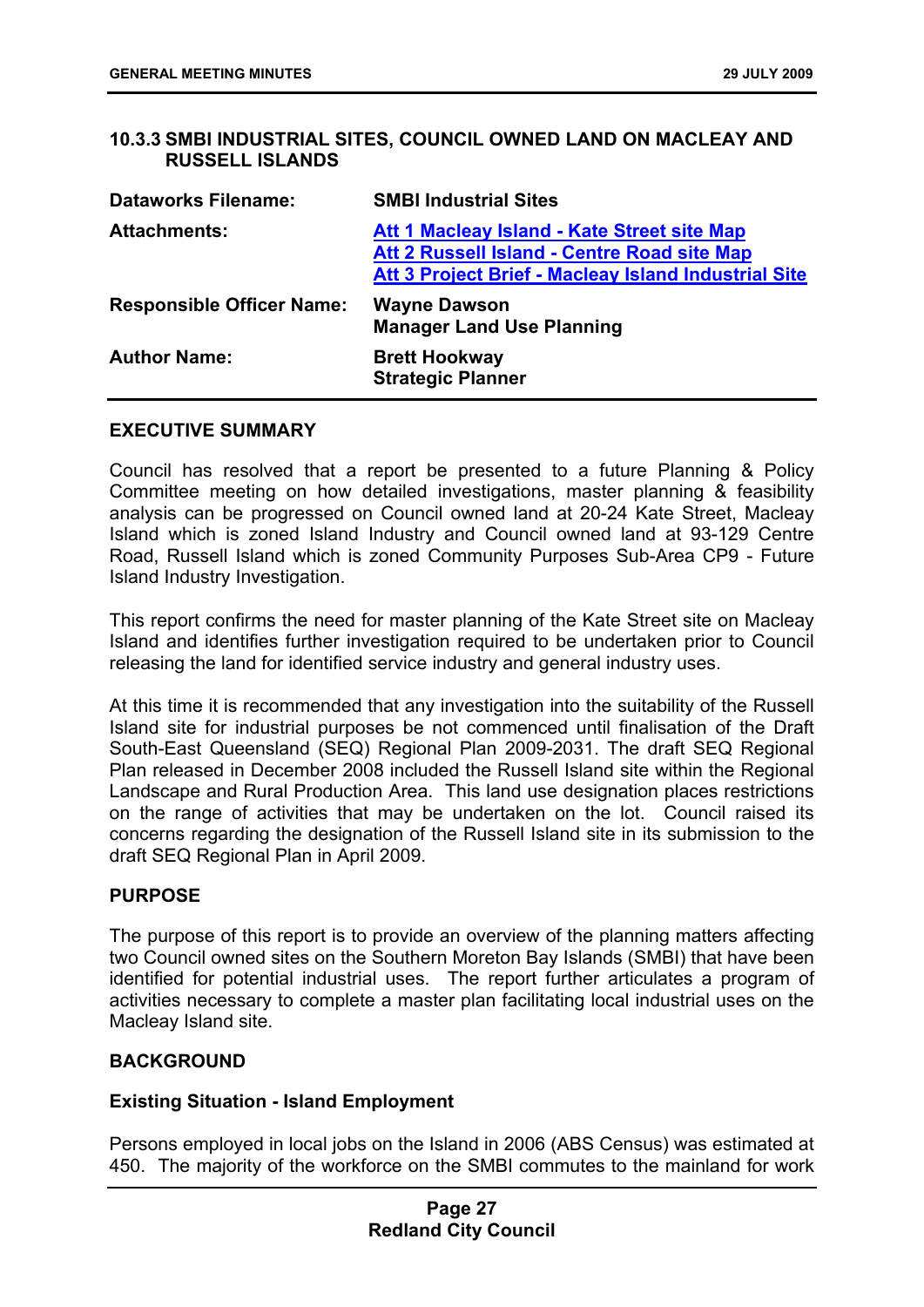with island based employment limited to a number of enterprises such as retail trade, accommodation, cafes and restaurants and trades.

The Council owned sites at 20-24 Kate Street, Macleay Island and 93-129 Centre Road, Russell Island provide the opportunity for further industrial uses to be established on the SMBI which will contribute to increasing island based employment opportunities and encouraging a greater level of local service activities supporting the local SMBI population into the future.

# **Southern Moreton Bay Island Planning and Land Use Strategy - Industrial Land on the Southern Moreton Bay Islands**

The Southern Moreton Bay Islands Planning and Land Use Strategy (SMBIPLUS) calculated the amount of land required to meet the industrial needs of the SMBI. Using a benchmark of 1.0ha per 2000 people it was calculated that 10.37ha of land would be required for industrial uses on the SMBI for an ultimate population of 22 500. For Russell Island and Macleay Island the industrial land calculations were 6.75ha and 3.37ha for each of the islands. It is important to note that these figures include both the service trade and light industrial uses.

# **Identification of Sites**

# *20-24 Kate Street, Macleay Island*

The Southern Moreton Bay Islands Statement of Proposals (SMBI SOP) identified four lots directly behind the local centre on High Central Road (9 - 17 Cabriolet Crescent and 1-17 Wandoo Avenue, Macleay Island) for a supporting industry node. There were a number of submissions received objecting to this proposal and in response to these submissions further investigations were undertaken with the Council owned site at 20-24 Kate Street being identified as a more suitable alternative for light industrial uses based on the following reasons:

- The site is currently a quarry and construction material storage site and is significantly disturbed:
- The site can be visually buffered to maintain the areas scenic amenity;
- The site offers the ability to manage onsite impacts associated with noise, dust or odours; and
- The site can be accessed from the principal road network thereby avoiding the use of any residential roads and minimising traffic impacts.

The Macleay Island site is comprised of 8 lots and under the Redlands Planning Scheme (RPS) is included within the Island Industry zone, Community Purposes Sub-Area CP7 zone, Open Space zone and Conservation Sub-Area CN1 zones [see Attachment 1]. The Open Space zone buffers the site and extends approximately 15m into the site. Inside of the open space buffer there are three lots at the northern end of the site included in the Island Industry zone (approximately 1ha) and four lots at the southern end of the site included in the Community Purposes Sub-Area CP7 zone (Infrastructure – local government depot) (approximately 1ha). The lot in the north-west corner of the site is included within Conservation zone Sub-Area CN1.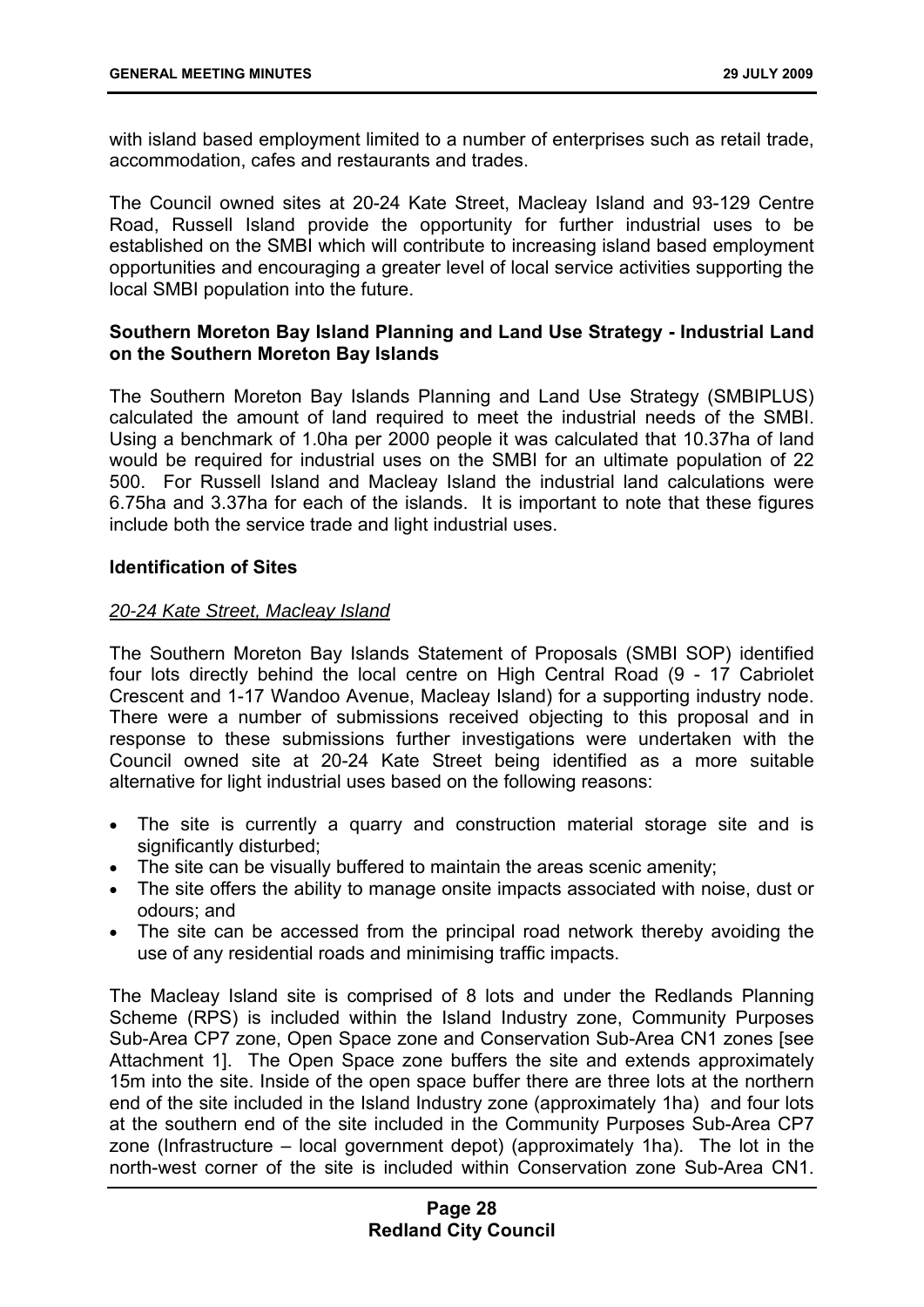These zonings reflect the SMBIPLUS industrial land requirement calculations for the SMBI and submissions received during the public exhibition of the SMBI SOP.

# *93-129 Centre Road, Russell Island*

The portion of the lot identified within the Community Purpose Sub-Area CP9 is the area that has been identified to be investigated for potential industrial uses [see Attachment 2]. The identification of this site for potential industrial uses occurred through the review of submissions received in response to the Draft Redlands Planning Scheme. In summary, the submission review concluded that there is limited opportunity for general industry uses in the existing island industry zone at John and Gordon Streets. The submission report stated that the potential exists for investigation of some future general industry land adjacent to the existing waste transfer facility and future waste water treatment facility. The establishment of industrial uses on this site would be conditional upon a full investigation and assessment of the site as there are significant environmental values and other constraints present.

The Draft South East Queensland Regional Plan 2009-2031 included the entire site within the Regional Landscape and Rural Production Area category. This designation places limitations on the range of uses that may be undertaken on the site. Council's submission to the draft SEQ Regional Plan 2009-2031 included a request for the regional land use category to be amended and for the site to be maintained in the Urban Footprint. The final version of the SEQ Regional Plan 2009- 2031 is due to be released in July 2009. Any further action is considered premature until such time as the final SEQ Regional Plan is released.

In addition there are already areas of privately owned land in the vicinity of the John and Gordon Street on Russell Island included within the Island Industry zone. This area is considered sufficient to deal with the small scale non intensive service industrial uses and a limited range of general industry uses. This is not the situation on Macleay Island where the only land included in the Island Industry zone and potentially suitable for industrial uses is the Kate Street site which until released by Council is not available for industrial purposes.

# **ISSUES**

# **SGS Macleay Islands Centre Strategy 2007**

Employment growth on Macleay Island is projected to increase by 320 jobs between 2006 and 2026 and of this total increase an estimated 85 new jobs will be aligned to industrial sector activities. To accommodate this forecast growth, it has estimated that approximately 1-1.5ha of Island Industry land would be required on Macleay Island taking into consideration buffers, easements etc. As mentioned earlier, the Council owned Kate Street site currently includes approximately 1ha of land zoned Island Industry with additional land in the open space zone buffering the site. Future investigations of the site will also provide opportunity to further refine the boundary between the Island Industry zone and Community Purposes Sub-Area CP7 zones to better reflect future industrial and Council requirements of the area.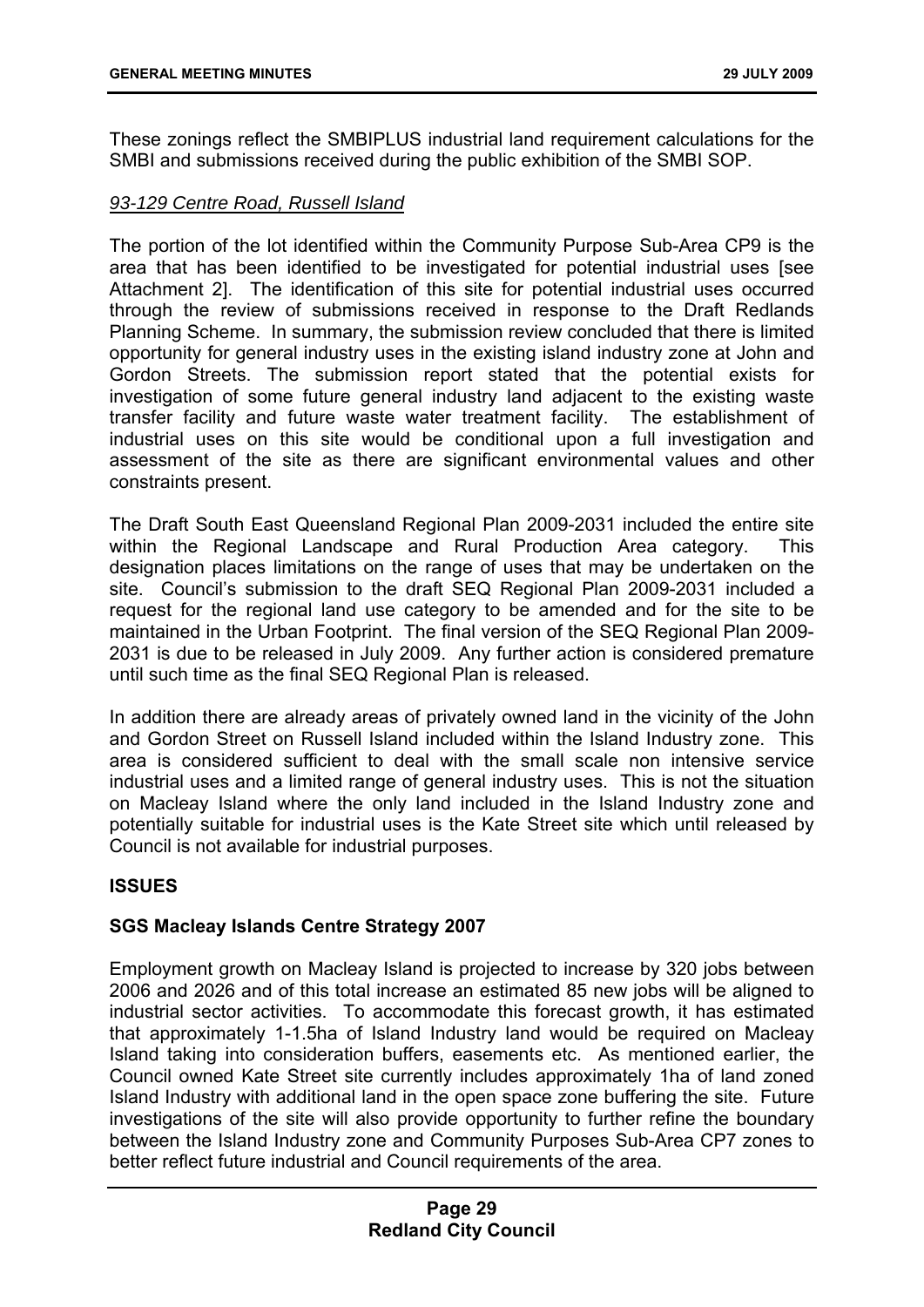# **Preparation of a Masterplan**

A detailed project brief has been prepared to facilitate the master planning of the Kate Street site [see Attachment 3: Project brief]. Key aims of the project include:

- 1. Confirming the types and land requirements of industrial uses that are required to be accommodated on Macleay Island;
- 2. Complete a detailed opportunities and constraints analysis including additional background studies where required;
- 3. Determining if the boundary between the Island Industry zone and Community Purposes Sub-Area CP7 zone is required to be amended to better accommodate identified future industrial and Council uses;
- 4. Identifying, protecting and minimising impacts on adjoining areas,
- 5. Providing adequate infrastructure to support the preferred land uses;
- 6. Establishing a reconfiguration plan that allows for flexibility for meeting future use needs;
- 7. Determining the preferred option for land release, ensure optimal use and avoiding speculative land banking; and
- 8. Providing for community input into the proposal.

Recognising that there is no other industrial zoned land on Macleay Island other than the Council owned site Kate Street property it is essential the necessary investigations are undertaken at this time so that Council may be in a position to release this land as required for future non intensive service industrial uses and limited general industry uses.

It is estimated the project will take 6-9 months to complete and with a budget cost of \$50,000. This project is currently not included in the 2009/2010 budget estimates.

The recommendation primarily supports Council's strategic priority to enhance employment participation and the community's standard of living through encouraging economic development opportunities.

# **RELATIONSHIP TO CORPORATE PLAN**

The recommendation primarily supports Council's strategic priority to enhance employment participation and the community's standard of living through encouraging economic development opportunities.

# **FINANCIAL IMPLICATIONS**

The background investigations and preparation of a master plan is expected to cost \$50,000. The project is not currently included in the 2009/2010 budget.

# **PLANNING SCHEME IMPLICATIONS**

The background investigations undertaken as part of the master planning process will determine if it is necessary to amend the current zoning of the Kate Street site and in particular the boundary of the Island Industry zone and Community Purposes Sub-Area CP7 zone.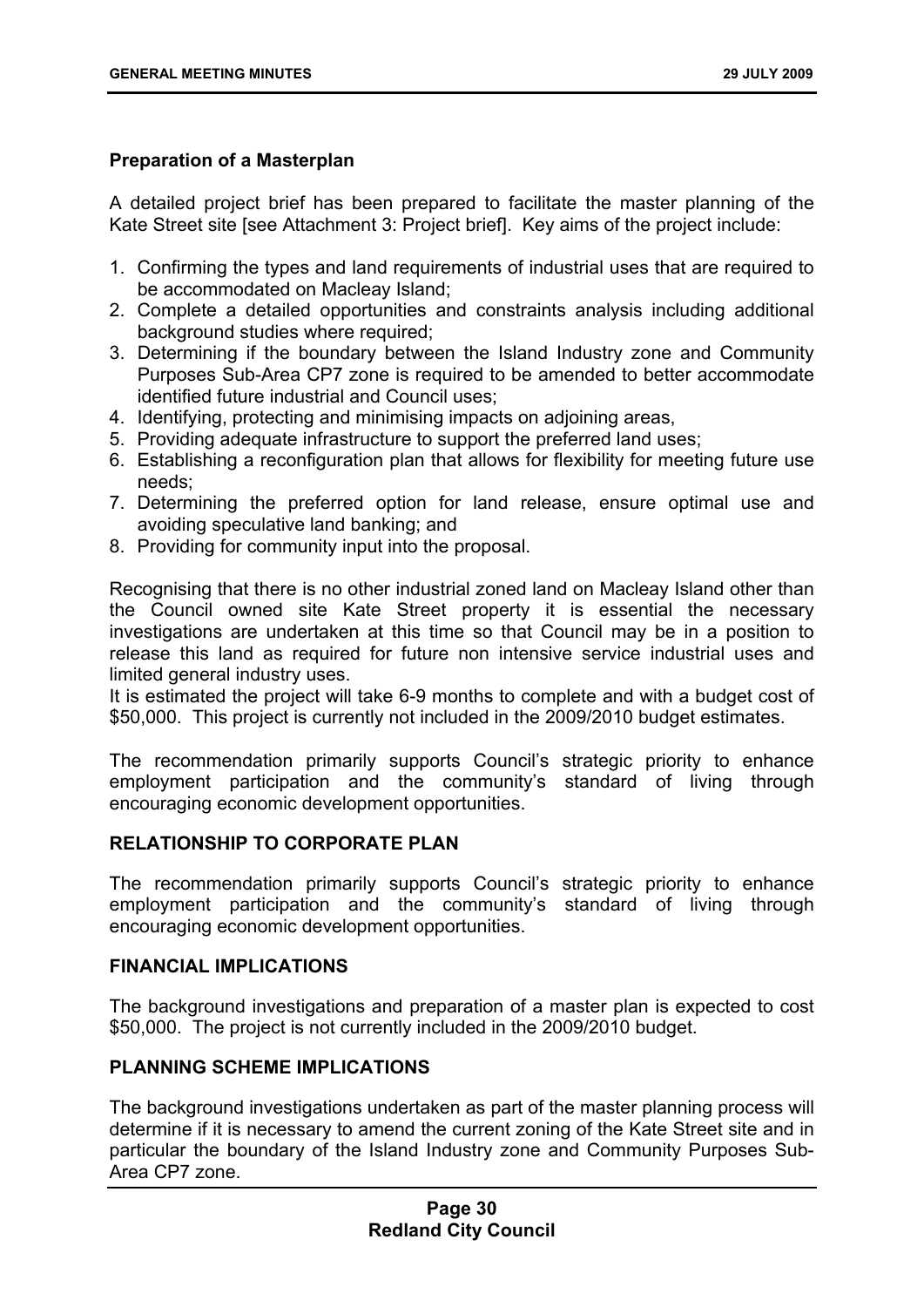# **CONSULTATION**

Discussions were held with the Division 5 Councillor, General Manager Planning and Policy, Planning and Policy Group Managers and Property Services Manager in preparing this report.

This site was identified for future industrial purposes through the public notification of the draft Redlands Planning Scheme.

The SMBI Communities Advisory Committee and SMBI community will be consulted throughout the project.

# **OPTIONS**

# **PREFERRED**

That Council resolve as follows:

- 1. That Council note the content of the report and endorse the attached project plan (Attachment 3); and
- 2. That the allocation of \$50,000 to this project be considered in the 2009/2010 Q1 budget review.

# **ALTERNATIVE**

That Council not proceed with the officer's recommendation

# **OFFICER'S/COMMITTEE RECOMMENDATION/ COUNCIL RESOLUTION**

| Moved by:    | Cr Murray         |
|--------------|-------------------|
| Seconded by: | <b>Cr Reimers</b> |

**That Council resolve as follows:** 

- **1. That Council note the content of the report and endorse the attached project plan (Attachment 3); and**
- **2. The allocation of \$50,000 to this project be considered in the 2009/2010 Q1 budget review.**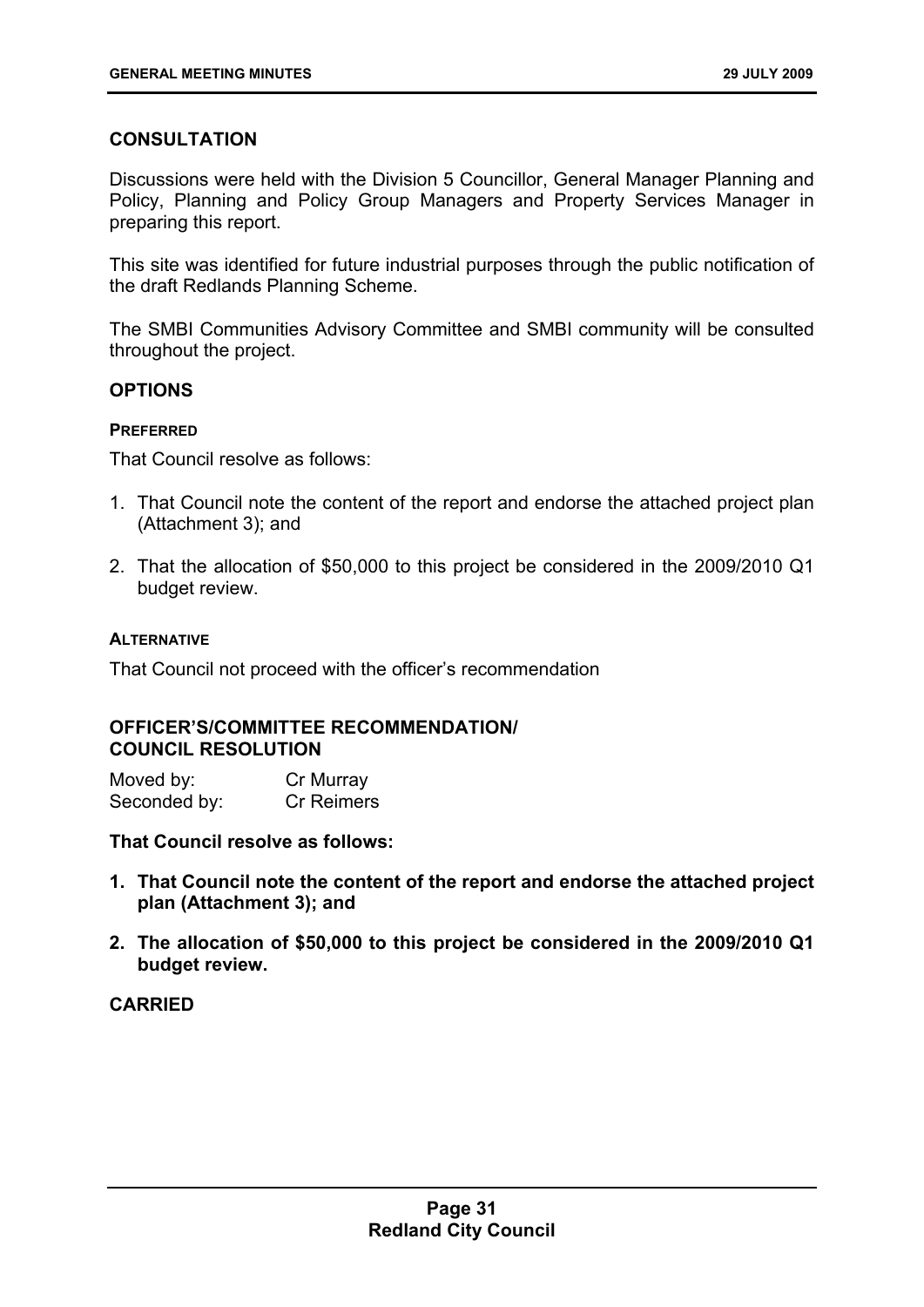#### <span id="page-32-0"></span>**10.4 GENERAL BUSINESS**

Permission was granted for the following items of general business to be raised.

Cr Williams left the meeting at 4.46pm.

# <span id="page-32-1"></span>**10.4.1 PROPOSED DECLARATION OF KOALA AS ENDANGERED SPECIES**

# **COMMITTEE RECOMMENDATION/ COUNCIL RESOLUTION**

| Moved by:    | Cr Henry   |
|--------------|------------|
| Seconded by: | Cr Boglary |

**That Redland City Council calls on the State Government to declare the Koala an endangered species in the Koala Coast under the** *Nature Conservation Act***.** 

#### **CARRIED**

A division was called for.

Crs Burns, Reimers, Murray, Elliott, Bowler, Townsend, Henry, Ogilvie, Boglary and Hobson voted in the affirmative.

Cr Williams was not present when this motion was put.

The motion was declared by the Mayor as **CARRIED**.

Cr Williams returned to the meeting at 4.47pm.

# <span id="page-32-2"></span>**10.4.2 SUSTAINABLE RESOURCE AND WASTE FACILITY**

Cr Henry requested that a briefing note be issued to Councillors on the progress and process associated with the impending Sustainable Resource & Waste Facility construction on German Church Road.

Chief Executive Officer responded, indicating that a briefing note would be prepared and distributed to Councillors.

# **COUNCIL RESOLUTION**

| Moved by:    | Cr Murray         |
|--------------|-------------------|
| Seconded by: | <b>Cr Reimers</b> |

**That the General Business item be noted.**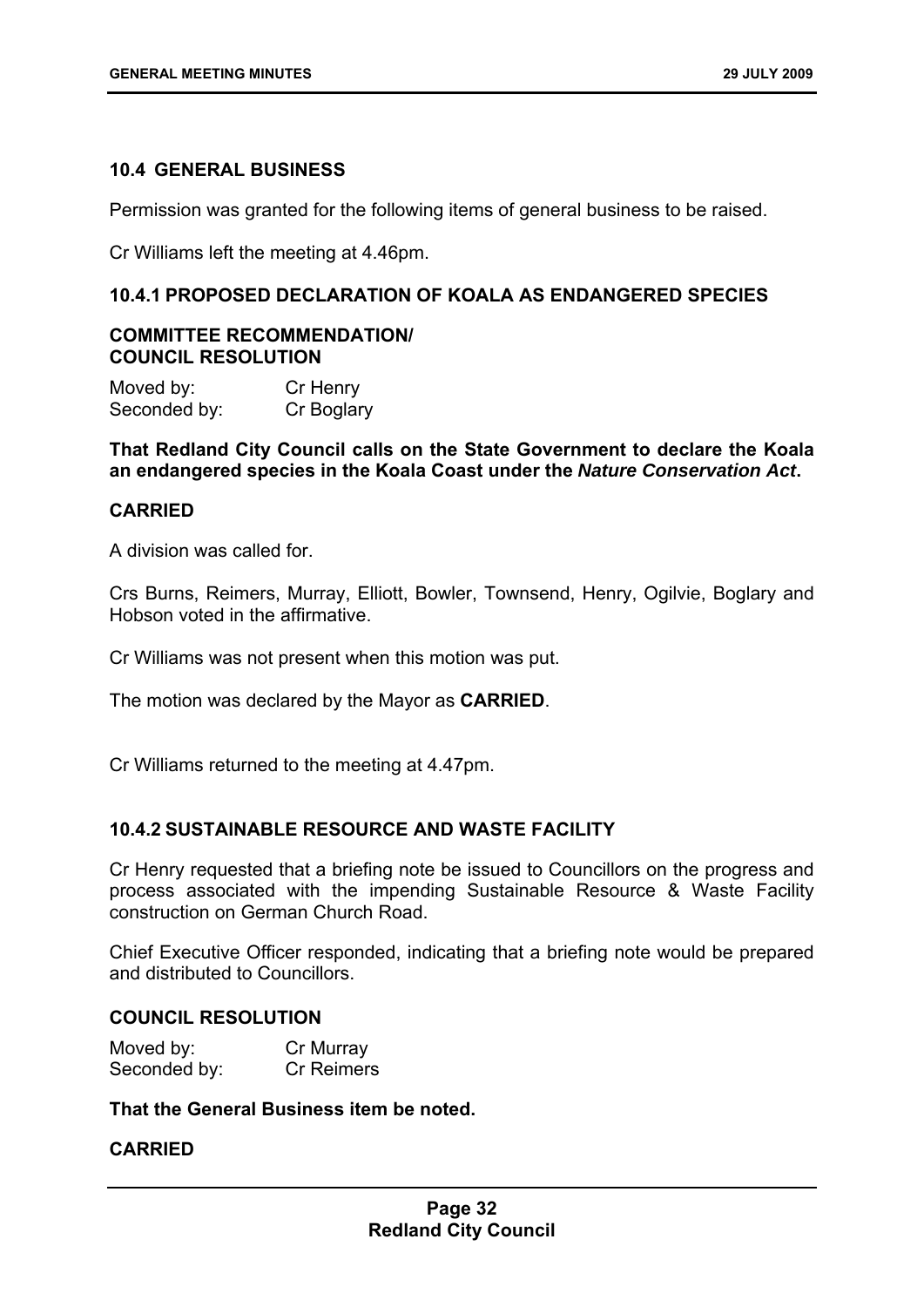# <span id="page-33-0"></span>**11 REDLAND WATER COMMITTEE 21/07/09 - RECEIPT AND ADOPTION OF REPORT**

| Moved by:    | Cr Henry          |
|--------------|-------------------|
| Seconded by: | <b>Cr Reimers</b> |

That the Redland Water Committee Report of 21 July 2009 be received.

CARRIED

# <span id="page-33-1"></span>**11.1 REDLAND WATER**

#### <span id="page-33-2"></span>**11.1.1 REDLAND WATER BUSINESS UNIT REPORT - JUNE 2009**

| <b>Dataworks Filename:</b>       | <b>WW Redland Water Committee</b><br><b>WS Redland Water Committee</b>                                                              |
|----------------------------------|-------------------------------------------------------------------------------------------------------------------------------------|
| <b>Attachments:</b>              | <b>Business Unit Report - June 2009</b><br><b>Appendix A – Wastewater treatment plants</b><br>supplementary performance information |
| <b>Responsible Officer Name:</b> | <b>Gary Soutar</b><br><b>General Manager, Redland Water</b>                                                                         |
| <b>Author Name:</b>              | <b>Gary Soutar</b><br><b>General Manager, Redland Water</b>                                                                         |

# **EXECUTIVE SUMMARY**

The Redland Water (RW) business unit report is presented to Council for noting. The report provides the business unit's performance for the month of June 2009 and covers financial and non-financial indicators for water and wastewater.

It is expected that, most of the time the report findings will be "business as usual". Where exceptions occur, these will be highlighted.

The report provides a regular opportunity for Council to consider the RW's performance and to respond to any exceptional reporting.

Council is provided with the option to accept the report or, accept it and request additional information or a review of performance.

# **PURPOSE**

To report on the ongoing performance of the business unit against key performance indicators (KPIs).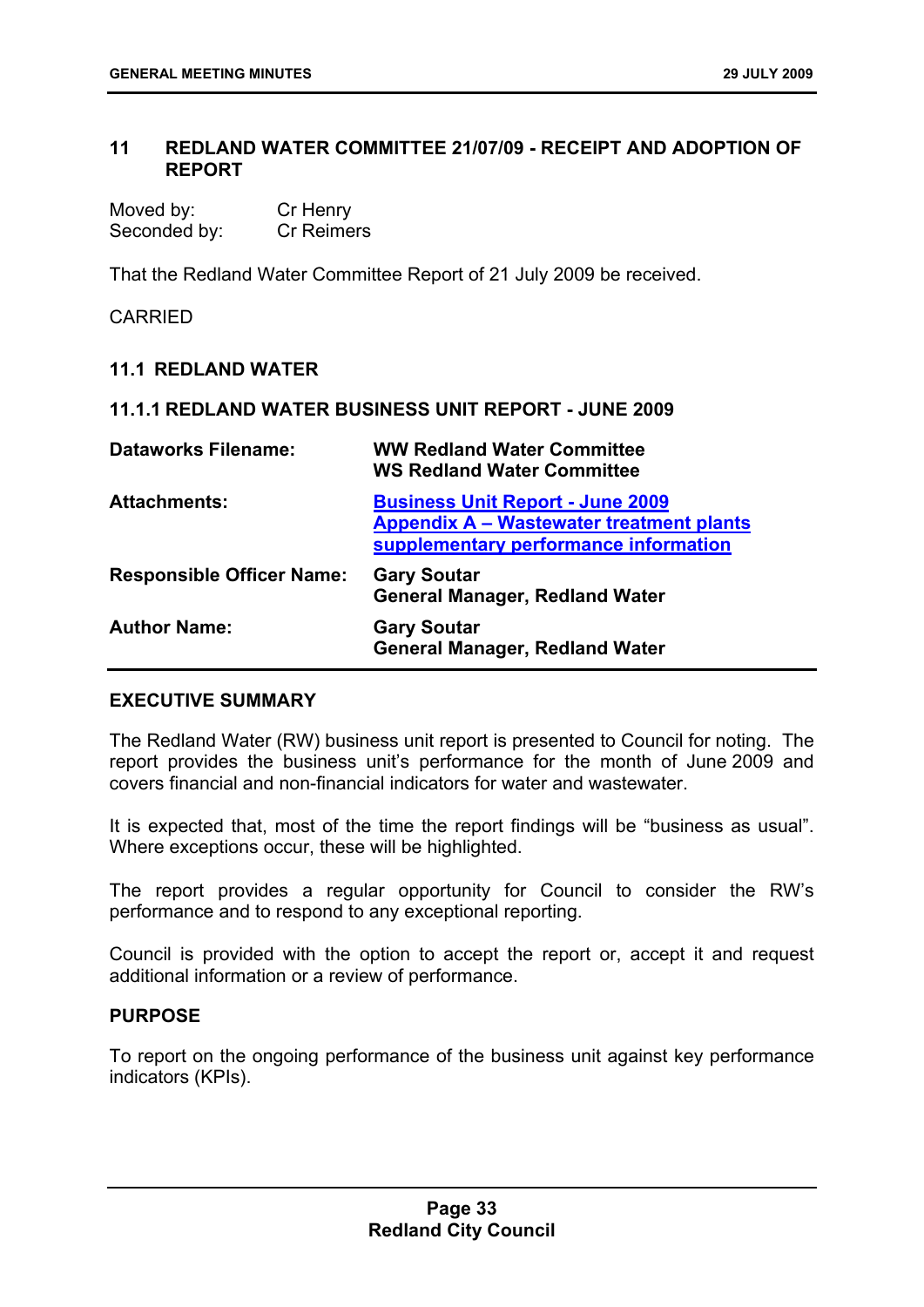# **BACKGROUND**

RW's performance plan identifies KPIs for which performance targets have been agreed with Council. Reporting is done each month through the RW committee.

# **ISSUES**

The report is provided to Council as a means of monitoring the performance of RW for the activities of water and wastewater.

The first part of the report comprises a "snapshot" of the business unit's achievement in meeting KPIs (year-to-date) and financial report card.

The report then provides specific financial report and commentary, capital expenditure (graphically) and a detailed customer overview.

The main body of the report focuses on actual levels of achievement against the KPIs for the month. Where exceptions have occurred and targets not met, an explanation is given as well as action taken to improve performance.

The report closes with a summary of the major issues for each group during the month.

# **RELATIONSHIP TO CORPORATE PLAN**

The recommendation primarily supports Council's strategic priority to provide and maintain water and wastewater services to sustain our community.

Providing this report also supports Council's Governance strategic priority to provide a clear organisational direction supported by effective leadership and a framework of policies, plans and strategies that are responsive to the community's needs and which promote accountable and ethical standards of practice.

# **FINANCIAL IMPLICATIONS**

There are no direct financial implications resulting from this report. Financial implications may result where Council requests a performance review or requests an increase in performance standards.

# **CONSULTATION**

Consultation has occurred with:

- Manager Treatment Operations, RW;
- Manager Customer Service & Business Performance, RW; and
- Senior Advisor, Financial Management, RW.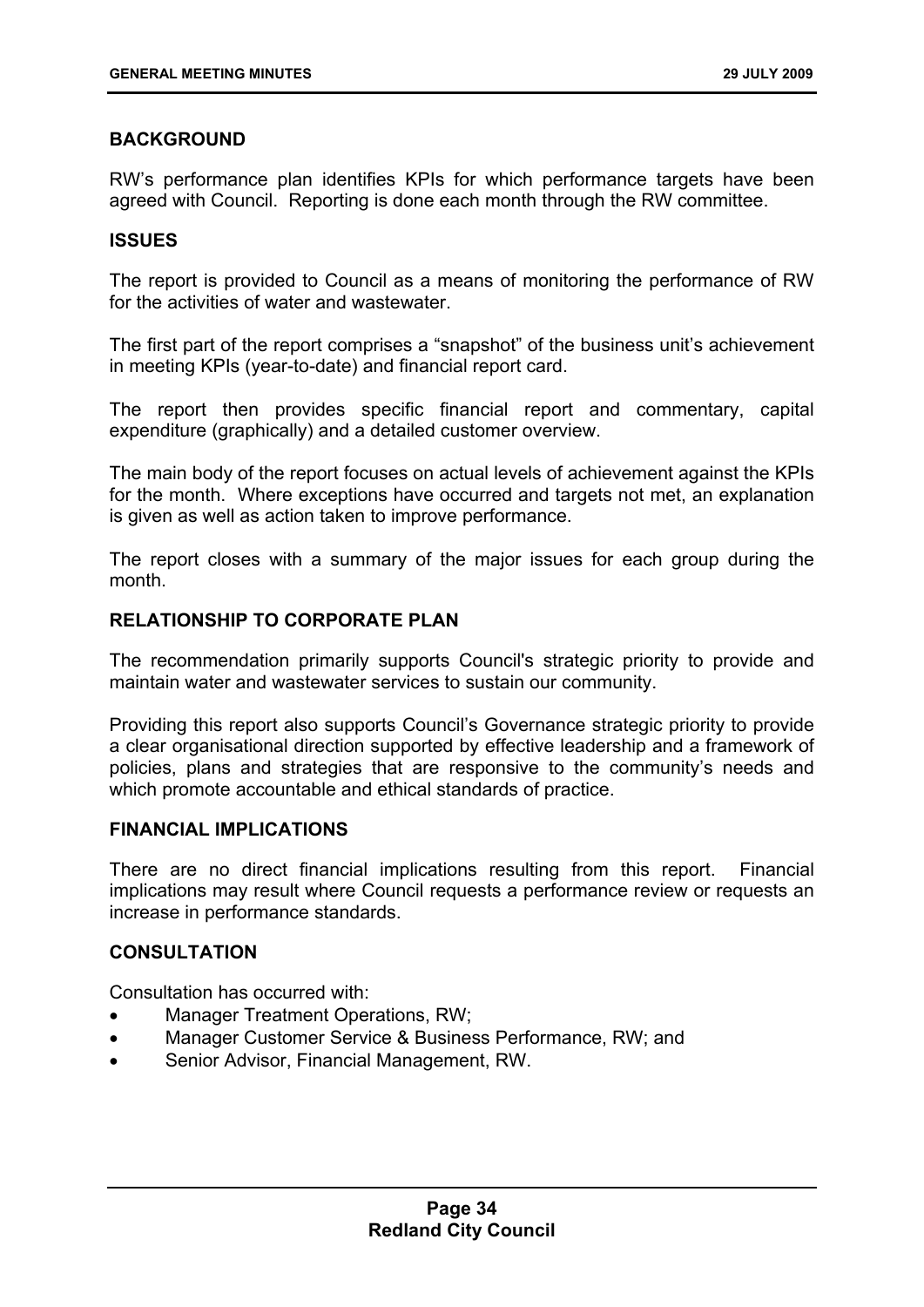# **OPTIONS**

#### **PREFERRED**

That Council resolve to accept the Redland Water business unit report for June 2009, as presented in the attachment.

#### **ALTERNATIVE**

That Council accepts the report and requests additional information or a review of performance.

# **OFFICER'S/COMMITTEE RECOMMENDATION/ COUNCIL RESOLUTION**

| Moved by:    | Cr Henry          |
|--------------|-------------------|
| Seconded by: | <b>Cr Elliott</b> |

**That Council resolve to accept the Redland Water business unit report for June 2009, as presented in the attachment.**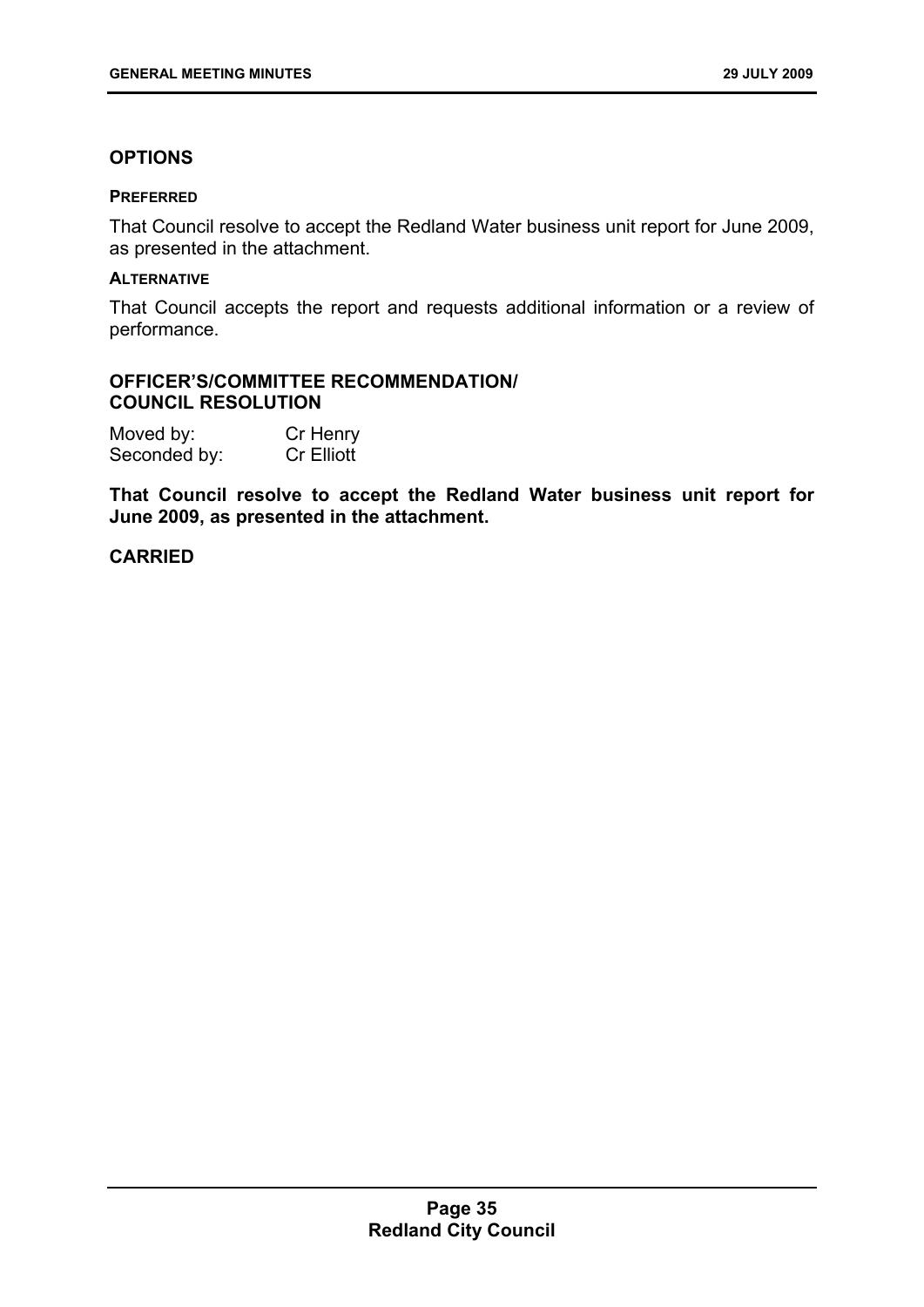# **11.1.2 DRAWING WATER FROM COUNCIL'S RETICULATION NETWORK – POL-3038**

| <b>Dataworks Filename:</b>       | WS Reticulated Water - Metered Hydrant Permits                                               |
|----------------------------------|----------------------------------------------------------------------------------------------|
| <b>Attachments:</b>              | <b>Corporate Policy POL-3038</b>                                                             |
| <b>Responsible Officer Name:</b> | <b>Kevin McGuire</b><br><b>Manager Customer Service &amp; Business</b><br><b>Performance</b> |
| <b>Author Name:</b>              | <b>Kevin McGuire</b><br><b>Manager Customer Service &amp; Business</b><br><b>Performance</b> |

### **EXECUTIVE SUMMARY**

In April 2006, Redland City Council (RCC) introduced the use of metered hydrant standpipes for all persons wanting to take water from the reticulation network. At that time, POL-3038 was implemented to cover the drawing of water form the Redland City reticulated water network. In September 2008, council approved the introduction of fixed tanker filling stations to service current and future water carting customers.

To support the implementation of the filling stations, POL-3038 *Drawing water from Redland Shire Council's reticulated water network* is required to be reviewed.

#### **PURPOSE**

This report outlines the changes to POL-3038 in support of the implementation of fixed tanker filling stations.

### **BACKGROUND**

In April 2006, Council introduced a policy requiring any person wanting to take water from the reticulation network to use a metered hydrant standpipe issued under permit by Redland Water (RW). Since then improved technology has enabled the cost effective introduction of fixed water tanker filing stations. Filling stations remove the onus on council of providing and maintaining the metered hydrant standpipes issued to permit holders under the existing policy.

As surrounding councils withdrew access to their water networks by standpipe operators RCC experienced an increase in permit applications which brought an increase in tanker operators. Many of these applicants operate large body truck and semi-trailer based tankers. These large vehicles have, in turn, created associated traffic and customer impact complaints.

In September 2008, council approved the introduction of fixed tanker filling stations to reduce the customer impact through tighter controls of the filling locations available to tanker operators. To properly support this initiative the accompanying policy and guidelines require updating.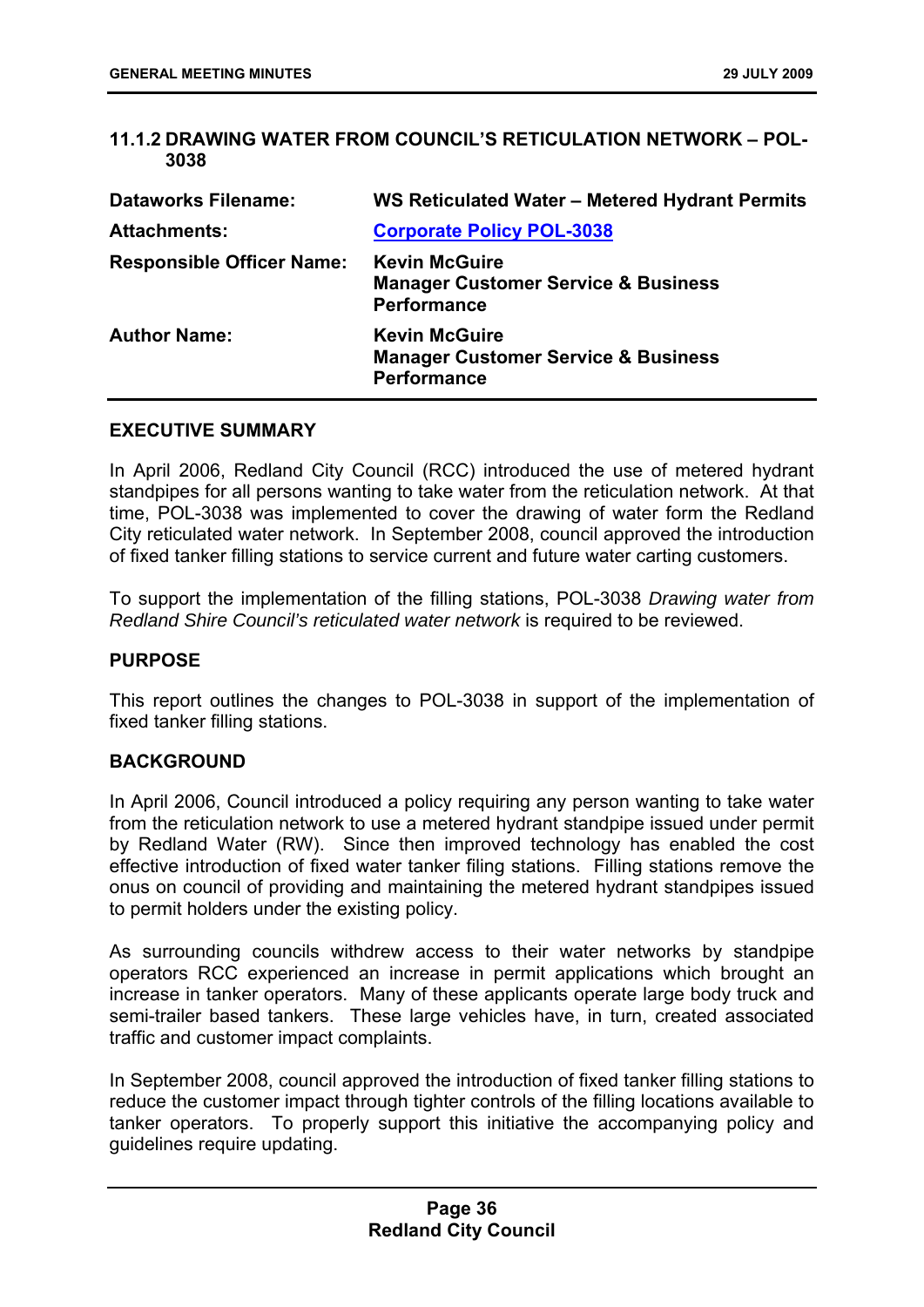# **ISSUES**

- Existing policy does not cater for the introduction of card operated tanker filling facilities.
- Current security bond requirements for permit holders do not reflect the issue of magnetic card operated systems.

### **RELATIONSHIP TO CORPORATE PLAN**

The recommendation primarily supports Council's strategic priority to provide and maintain water services and support the provision of infrastructure to sustain our community.

### **FINANCIAL IMPLICATIONS**

Supporting fees and charges have been accounted for in the 2009/10 budget.

### **CONSULTATION**

- Service Manager Water Reticulation
- General Manager Redland Water

#### **OPTIONS**

#### **PREFERRED**

That Council resolve to adopt the attached amended corporate policy, POL-3038 *Drawing water from Redland City Council's reticulated water network*.

#### **ALTERNATIVE**

That Council resolve to leave the existing policy in place which does not cater for the introduction of fixed water tanker filling stations.

#### **OFFICER'S/COMMITTEE RECOMMENDATION/ COUNCIL RESOLUTION**

| Moved by:    | Cr Henry          |
|--------------|-------------------|
| Seconded by: | <b>Cr Elliott</b> |

**That Council resolve to adopt the attached amended corporate policy, POL-3038** *Drawing water from Redland City Council's reticulated water network***.** 

### **CARRIED**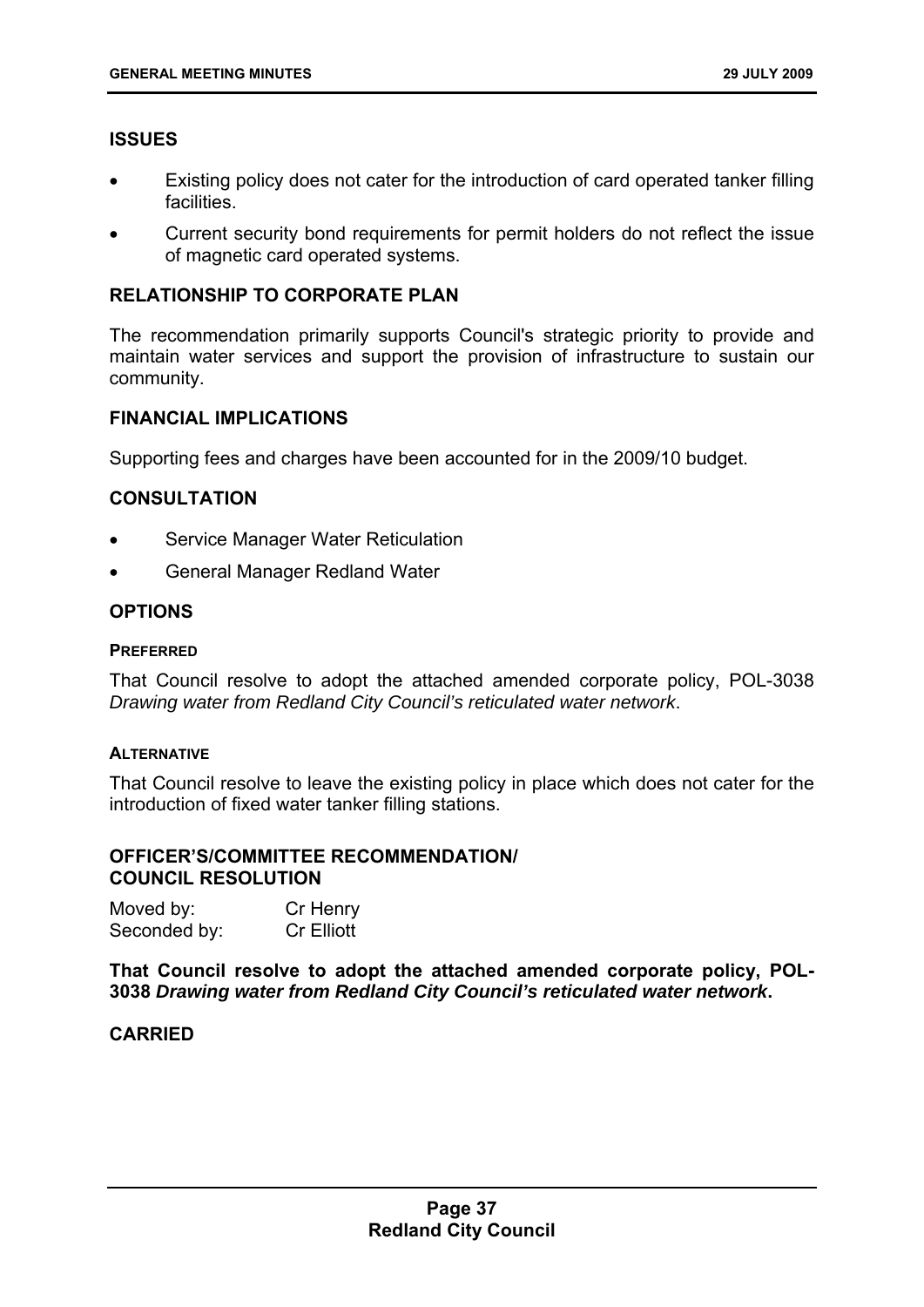# **11.1.3 REDLAND WATER PERFORMANCE PLAN 2009-2010**

| <b>Dataworks Filename:</b>       | <b>WS Redland Water Committee</b><br><b>WW Redland Water Committee</b> |
|----------------------------------|------------------------------------------------------------------------|
| <b>Attachment:</b>               | <b>Redland Water Performance Plan 2009-2010</b>                        |
| <b>Responsible Officer Name:</b> | <b>Gary Soutar</b><br><b>General Manager, Redland Water</b>            |
| <b>Author Name:</b>              | <b>Gary Soutar</b><br><b>General Manager, Redland Water</b>            |

## **EXECUTIVE SUMMARY**

Redland Water (RW) is a commercial business unit (CBU) of Redland City Council (RCC).

Section 580(1) of the *Local Government Act 1993* states:

- there must be an annual performance plan (APP) for each CBU;
- a local government's operational plan under chapter 7, part 2, must include the APP for each of its CBUs;
- a performance plan may be amended at any time before the end of the financial year for which it is prepared.

RW has conducted a review of its APP for the 2009-10 financial year and this is now presented for adoption with the exclusion of the financial information. The financial information is reviewed and adopted by Council as part of the annual budget process.

It is recommended that the Annual Performance Plan be approved.

### **PURPOSE**

For Council to adopt RW's performance plan for 2009-10 to meet the requirements of the *Local Government Act 1993*.

### **BACKGROUND**

The *Local Government Act 1993* requires a CBU's performance to be monitored by the local government against performance targets detailed in an APP.

Section 67 of the *Local Government Finance Standard 2005* states that the APP for a CBU must include:

- the CBU's financial and non-financial performance targets for its activities;
- the nature and extent of the CBU's community service obligations (CSOs);
- the costings of, and funding for, the CBU's CSOs.

Section 68(1) of the *Local Government Finance Standard 2005* states that the APP for a CBU must also include:

the CBU's objectives and functions: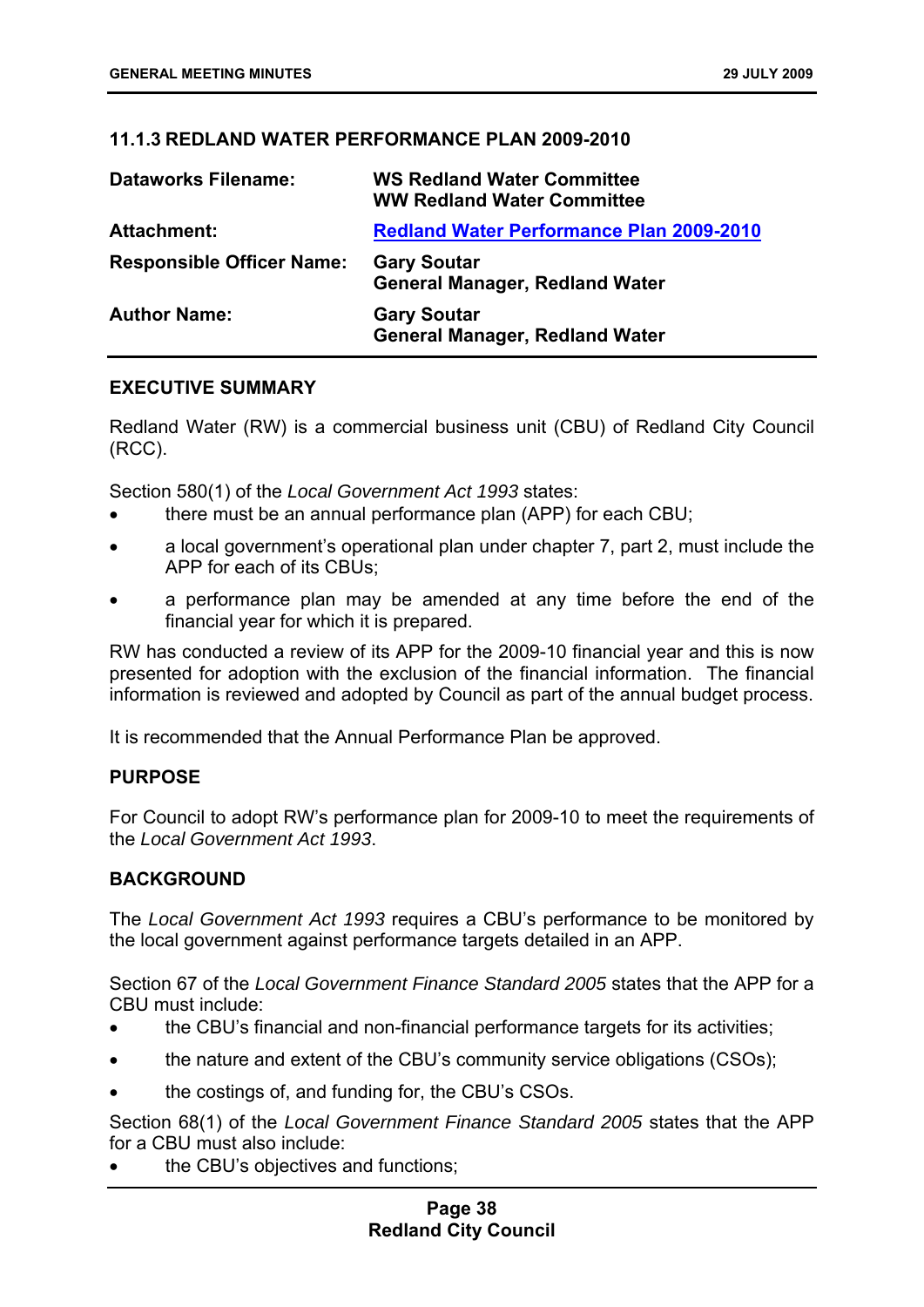- the nature and scope of the CBU's main activities and undertakings;
- the CBU's notional capital structure and treatment of surpluses;
- the CBU's proposed major investments;
- the CBU's outstanding and proposed borrowings;
- the CBU's policy on the level and quality of service consumers can expect from the CBU;
- the delegations necessary to allow the CBU to exercise management autonomy and authority in its commercial activities;
- the type of information to be given in reports.

# **ISSUES**

As a flow-on from water reforms initiated by the state government and waste management's move from RW to Operations & Maintenance (OPM), Council resolved at its General Meeting of 25 February 2009 to change the CBU name back to Redland Water (RW).

No key performance indicators (KPIs) have been identified for removal from the performance plan.

The following is the complete list of KPIs for 2009-10:

- 1. average residential water consumption per person per day;
- 2. nitrogen load from effluent discharge;
- 3. average response or reaction time to wastewater incidents;
- 4. average response or reaction time to water main breaks within the distribution system;
- 5. number of poor pressure complaints;
- 6. earnings before interest tax & depreciation (EBITD);
- 7. operating costs per megalitre of water treated;
- 8. operating costs per property serviced (wastewater);
- 9. operating performance (expenditure to budget);
- 10. number of dry weather overflows;
- 11. dry weather sewer overflows affecting customers;
- 12. % wastewater service interruptions restored within 5 hours;
- 13. number of wastewater odour complaints;

# **Page 39 Redland City Council**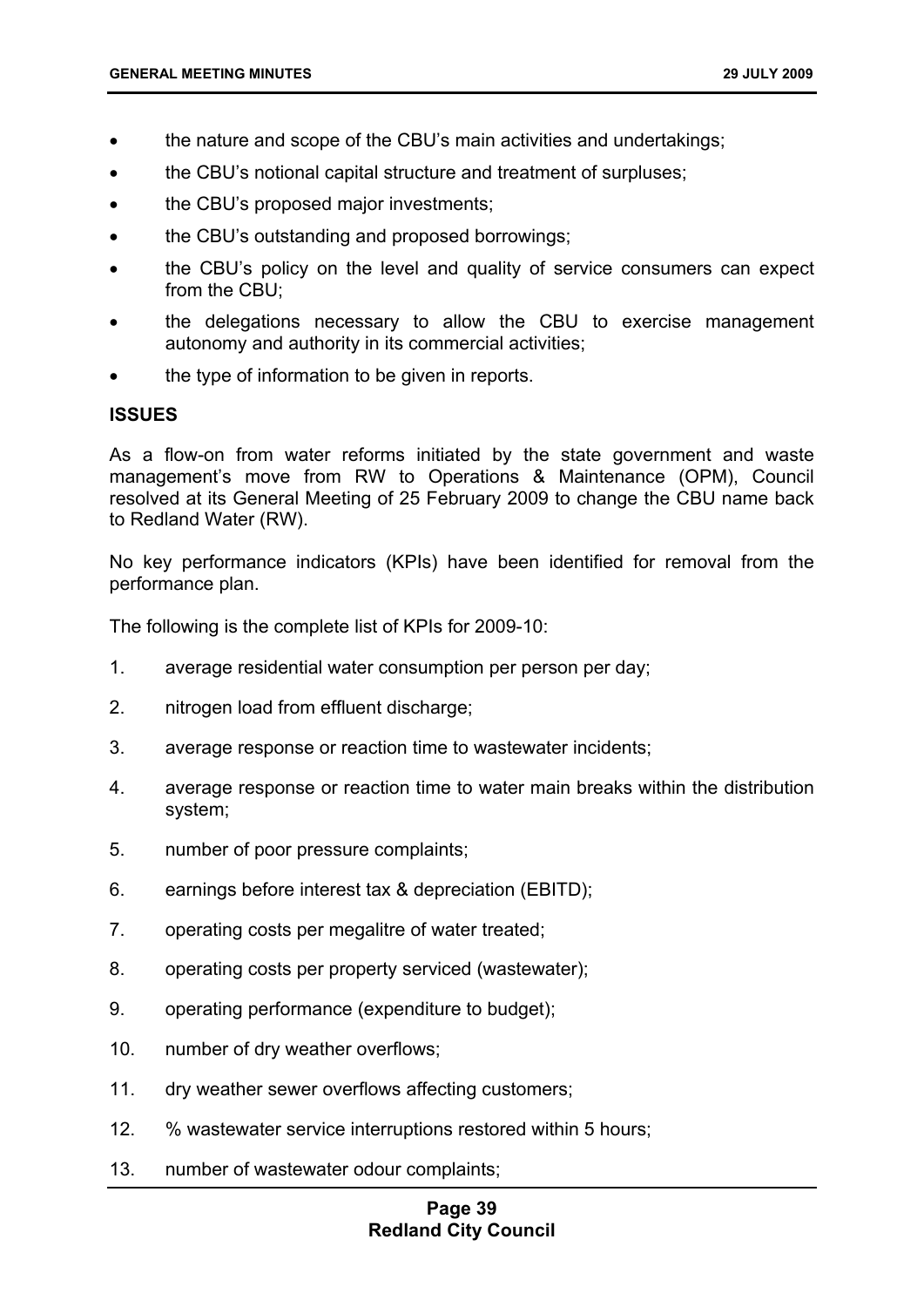- 14. number WWTP non-conformances with EPA licence over compliance year;
- 15. % compliance with Australian Drinking Water Guidelines within distribution system. Does not include non-compliant water received at the point of transfer to the distribution system, i.e. from the bulk water authority (SEQWater) or the bulk transport authority (Linkwater);
- 16. number of water main breaks and leaks within the distribution main;
- 17. unplanned water interruptions caused by the distribution network restored <5 hours;
- 18. number of water quality incidents caused by the distribution network;
- 19. % capital works program practical completion % of planned project milestones achieved this quarter; and
- 20. LTI hours.

Of these, only numbers 1, 7, 8, 11, 12 and 20 have been amended from last year's performance plan based on an analysis of previous performance and/or as a result of the aforementioned water reforms.

# **WATER AND WASTEWATER**

# **Current - average residential water consumption per person per day with monthly targets of max 240 (L2 RCC), max 230 (perm QWC), max 200 (med QWC), max 170 (high QWC)**

*Proposed - average residential water consumption per person per day with monthly targets of max 200 (medium QWC), max 230 (Perm QWC)* 

It is proposed to move to monthly targets which concur with QWC restrictions which will be introduced in Redlands by the end of 2009.

# **Current – operating costs per megalitre of water treated with a monthly target of ≤ \$1138**

*Proposed – operating costs per megalitre of water treated with a monthly target not exceeding \$1289* 

This amendment is due to the increase in bulk water pricing and the move to full cost pricing.

# **Current – operating costs per property serviced (wastewater) with a monthly target of ≤ \$242**

*Proposed – operating costs per property serviced (wastewater) with a monthly target not exceeding \$274* 

This amendment is due to an increase in labour and goods and services costs.

### **Current – sewer overflows affecting customers with a monthly target of ≤ 11**

*Proposed – dry weather sewer overflows affecting customers with a monthly target not exceeding 7*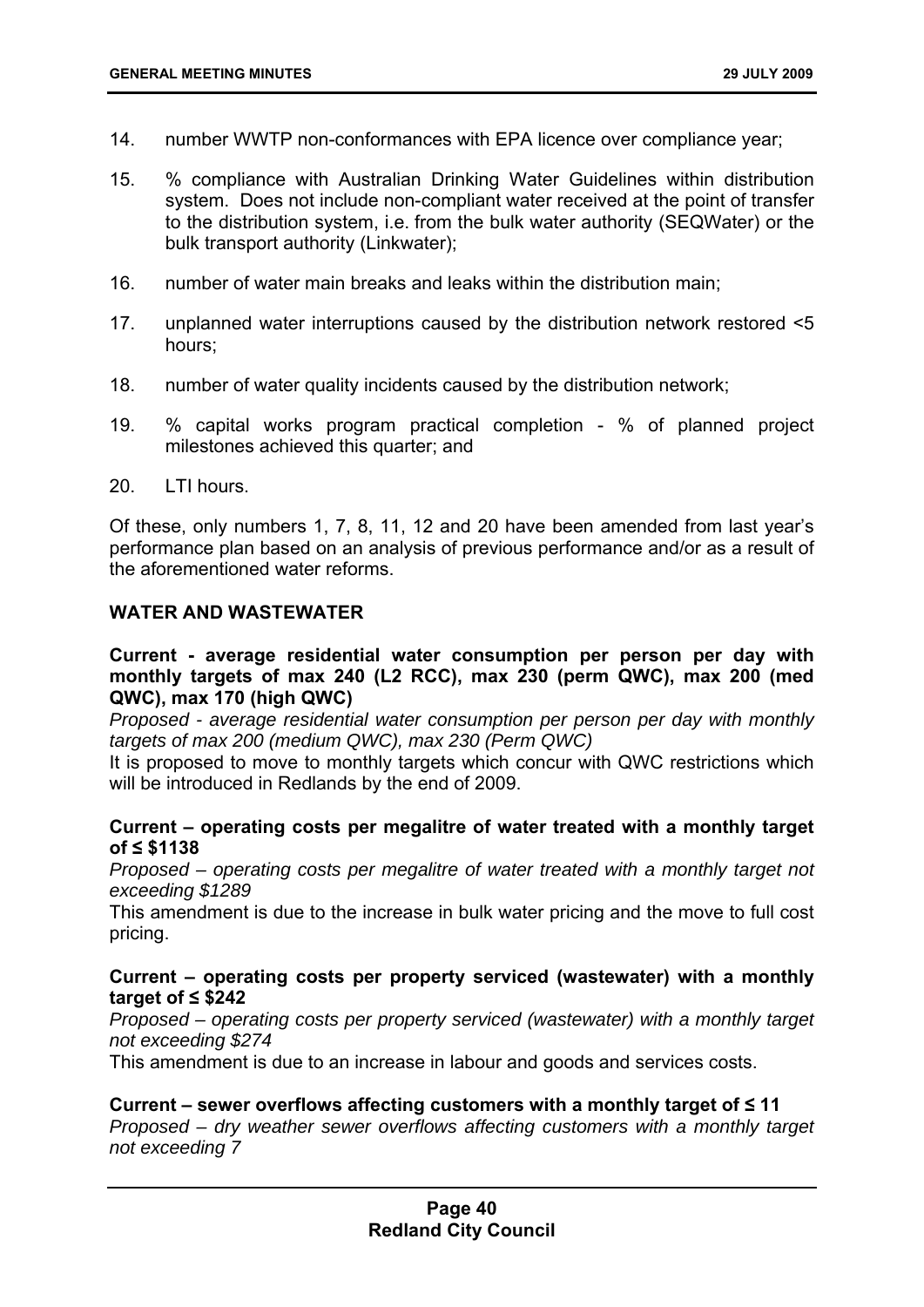The target has been lowered due to ongoing improvements in the sewerage reticulation network.

# **Current – LTIFR**

*Proposed – LTI hours* 

It is proposed to change this measure to better reflect the impact lost hours has on the workplace. The definition for this KPI will be hours lost due to injuries incurred in the workplace.

### **SUMMARY**

#### KPIS REMAINING THE SAME

| <b>KPI</b>                                                                                                                                                                                                                              | <b>Target</b>  | <b>Unit</b>    | <b>Reporting</b><br>frequency |
|-----------------------------------------------------------------------------------------------------------------------------------------------------------------------------------------------------------------------------------------|----------------|----------------|-------------------------------|
| Nitrogen load from effluent discharge                                                                                                                                                                                                   | <b>Max 110</b> | Ave kg/day     | Monthly                       |
| Average response or reaction<br>time<br>to<br>wastewater incident                                                                                                                                                                       | <b>Max 60</b>  | <b>Minutes</b> | Monthly                       |
| Average response or reaction time to water<br>main breaks within the distribution system                                                                                                                                                | <b>Max 60</b>  | <b>Minutes</b> | Monthly                       |
| Number of poor pressure complaints                                                                                                                                                                                                      | Max 3          | <b>Minutes</b> | Monthly                       |
| Earnings before interest tax & depreciation<br>(EBITD)                                                                                                                                                                                  | $0 - 5%$       | $\frac{0}{0}$  | Monthly                       |
| Operating performance (expenditure to<br>budget)                                                                                                                                                                                        | $+/-5$         | $\frac{0}{0}$  | Monthly                       |
| Number of dry weather overflows                                                                                                                                                                                                         | Max 7          | Number         | Monthly                       |
| % wastewater service interruptions<br>restored within 5 hours                                                                                                                                                                           | <b>Min 95</b>  | $\frac{0}{0}$  | Monthly                       |
| Number of wastewater odour complaints                                                                                                                                                                                                   | Max 3          | Number         | Monthly                       |
| Number WWTP non-conformances with<br>EPA licence over compliance year                                                                                                                                                                   | Max 0.5        | Number         | Monthly                       |
| % compliance with ADWG within<br>distribution system. Does not include non<br>compliant water received at the point of<br>transfer to the distribution system, i.e. from<br>the bulk water authority or the bulk<br>transport authority | <b>Min 98</b>  | $\%$           | Monthly                       |
| Number of water main breaks and leaks<br>within the distribution main                                                                                                                                                                   | Max 8          | Number         | Monthly                       |
| Unplanned water interruptions caused by<br>the distribution network restored <5 hours                                                                                                                                                   | <b>Min 97</b>  | $\%$           | Monthly                       |
| Number of water quality incidents caused<br>by the distribution network                                                                                                                                                                 | <b>Max 12</b>  | Number         | Monthly                       |
| % capital works program practical<br>completion - % of planned project<br>milestones achieved this quarter                                                                                                                              | <b>Max 95</b>  | $\%$           | Monthly                       |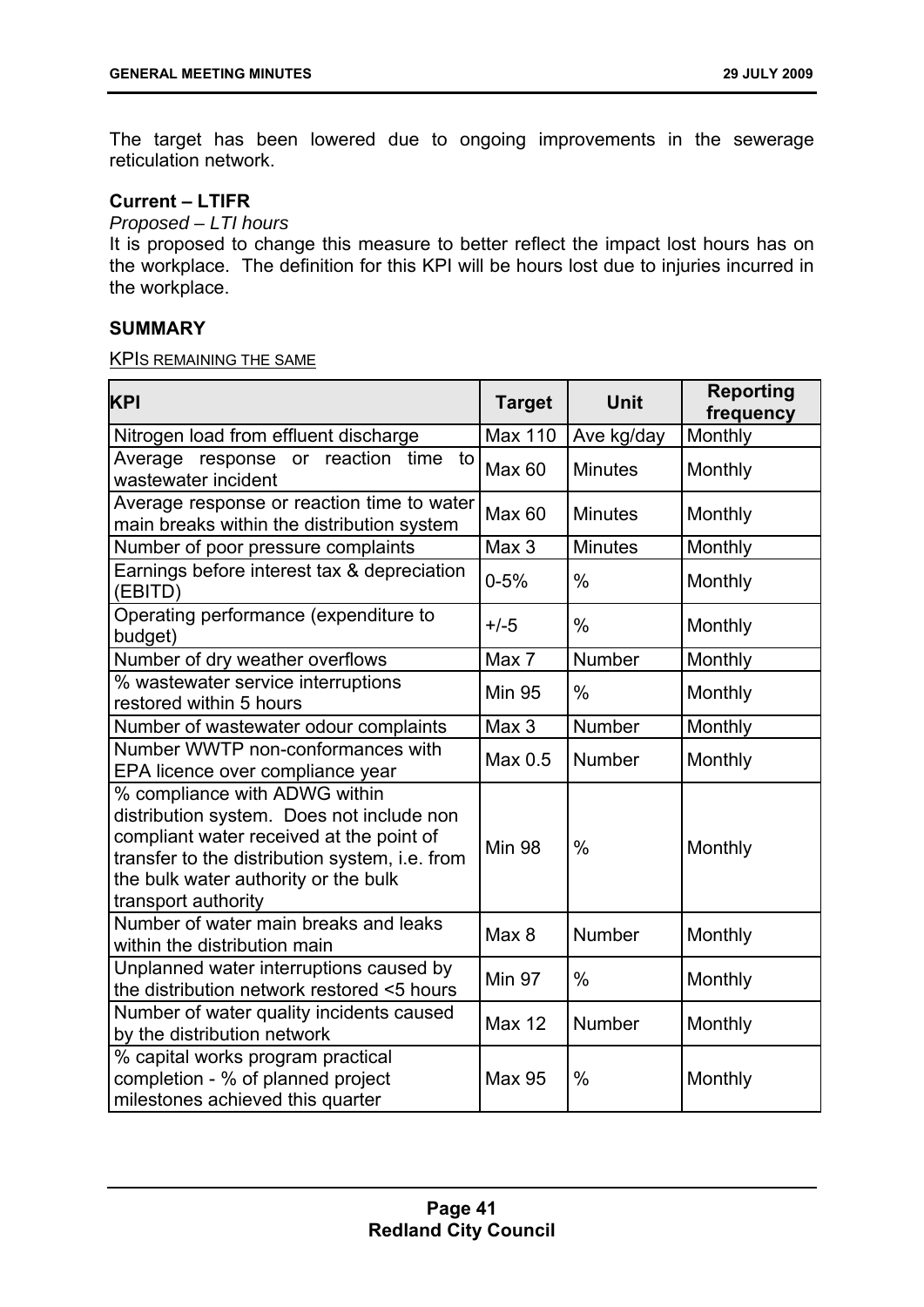# KPI AMENDMENTS

| <b>Former KPI</b>                                                       |                                                                                                                   | <b>New KPI</b>                |                               |                                                            |                               |                               |
|-------------------------------------------------------------------------|-------------------------------------------------------------------------------------------------------------------|-------------------------------|-------------------------------|------------------------------------------------------------|-------------------------------|-------------------------------|
| <b>KPI</b>                                                              | <b>Target</b>                                                                                                     | Unit                          | <b>Reporting</b><br>frequency | <b>Target</b>                                              | <b>Unit</b>                   | <b>Reporting</b><br>frequency |
| Average<br>residential<br>water<br>consumption<br>per person<br>per day | Max 240<br>(L2)<br>RCC)<br>Max 230<br>(perm<br>QWC)<br>Max 200<br>(Med<br>QWC)<br><b>Max 170</b><br>(high<br>QWC) | Litres /<br>day $/$<br>person | <b>Monthly</b>                | <b>Max 200</b><br>(Med<br>QWC)<br>Max 230<br>(Perm<br>QWC) | Litres /<br>day $/$<br>person | Monthly                       |
| Operating<br>costs per<br>megalitre of<br>water treated                 | $\leq 1138$                                                                                                       | $\mathfrak{L}$                | Monthly                       | Max 1289                                                   | $\mathbb{S}$                  | Monthly                       |
| Operating<br>costs per<br>property<br>services<br>(wastewater)          | $\leq 242$                                                                                                        | $\mathfrak{L}$                | Monthly                       | Max 274                                                    | \$                            | Monthly                       |
| Dry weather<br>sewer<br>overflows<br>affecting<br>customers             | $\leq 11$                                                                                                         | <b>Number</b>                 | Monthly                       | Max 7                                                      | Number                        | <b>Monthly</b>                |

# **KPI CHANGED**

This will continue to be reported monthly:

| <b>Former KPI</b> |                    | <b>New KPI</b>                                          |            |               |                                           |
|-------------------|--------------------|---------------------------------------------------------|------------|---------------|-------------------------------------------|
| <b>KPI</b>        | <b>Target</b>      | Unit                                                    | <b>KPI</b> | <b>Target</b> | Unit                                      |
| <b>LTIFR</b>      | Max 20 $\parallel$ | Injuries per million   LTI<br>hours worked in a   hours |            | Max 10        | Lost hours due to<br>injuries incurred in |
|                   |                    | period                                                  |            |               | the workplace                             |

# **RELATIONSHIP TO CORPORATE PLAN**

The recommendation primarily supports Council's strategic priority to provide and maintain water and wastewater services and support the provision of infrastructure.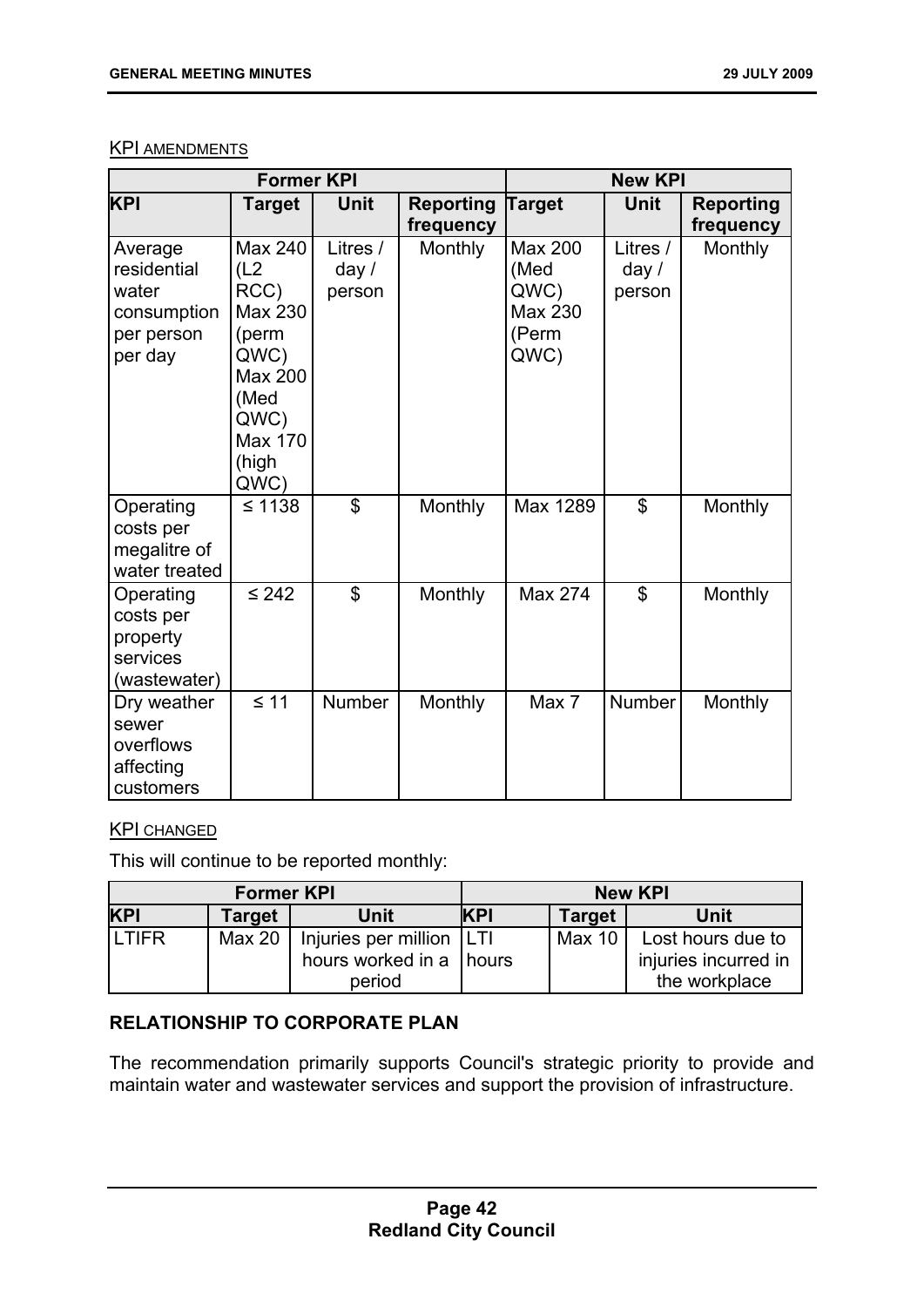# **FINANCIAL IMPLICATIONS**

For 2009/10 the planned level of debt to debt + equity level shall be approximately 34%, the internal debt will increase from \$186.135 million to \$260 million.

# **CONSULTATION**

Consultation has occurred with the following:

- Manager Customer Service & Business Performance, RW;
- Manager Treatment Operations, RW;
- Senior Financial Adviser, RW.

# **OPTIONS**

### **PREFERRED**

That Council resolve to adopt the Redland Water performance plan for water and wastewater services for 2009-10 as attached.

### **ALTERNATIVE**

That Council resolve to adopt the Redland Water performance plan for water and wastewater services for 2009-10 with amendments.

#### **COMMITTEE DISCUSSION**

The following correction to the report was noted: Identified KPI No 12 has been incorrectly listed in this report as one of those amended from last year's performance plan. Of the 20 identified KPIs, numbers 1, 7, 8, 11 and 20 have been amended from last year's plan.

# **OFFICER'S/COMMITTEE RECOMMENDATION/ COUNCIL RESOLUTION**

| Moved by:    | Cr Henry          |
|--------------|-------------------|
| Seconded by: | <b>Cr</b> Elliott |

**That Council resolve to adopt the Redland Water Performance Plan for Water and Wastewater Services for 2009-10 as attached.** 

# **CARRIED**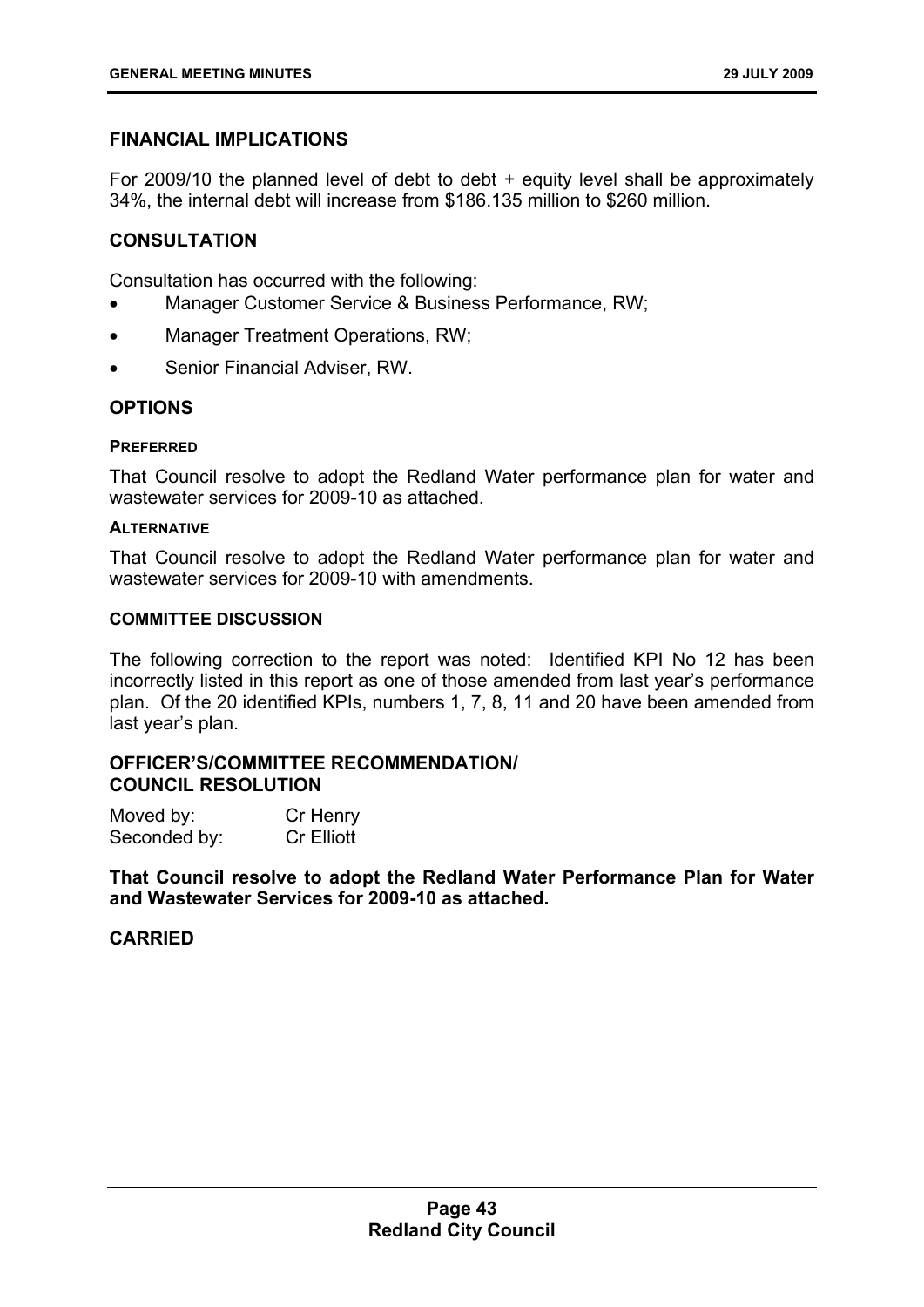# **11.2 CORPORATE SERVICES**

# **11.2.1 PROPOSED AMENDMENT TO WATER REFORM MODEL**

| <b>Dataworks Filename:</b>       | <b>WRAD – RCC Administration / Resources</b>       |
|----------------------------------|----------------------------------------------------|
| <b>Responsible Officer Name:</b> | <b>Eleanor Bray</b><br><b>Manager Water Reform</b> |
| <b>Author Name:</b>              | <b>Eleanor Bray</b><br><b>Manager Water Reform</b> |

# **EXECUTIVE SUMMARY**

The state government has determined that the composition of the 3 integrated retail– distribution water entities will be as follows:

- 1. Brisbane, Scenic Rim, Ipswich, Somerset and Lockyer;
- 2. Sunshine Coast and Moreton Bay; and
- 3. Gold Coast, Logan and Redland.

Some councils have expressed a preference for alternative configurations across the south-east Queensland (SEQ) region, however Redland City Council (RCC) proposes to support the Council of Mayors south-east Queensland (CoMSEQ) and state government's composition of these 3 integrated distribution–retail water entities.

### **PURPOSE**

The purpose of this report is to seek council's endorsement of the state government's revised water reform model based on the composition of 3 geographically separate, vertically-integrated distributors–retailers owned by their constituent councils being:

- 1. Brisbane, Scenic Rim, Ipswich, Somerset and Lockyer;
- 2. Sunshine Coast and Moreton Bay; and
- 3. Gold Coast, Logan and Redland.

# **BACKGROUND**

Previously, the state government-initiated SEQ water reform was focused on the creation of the following entities by 1 July 2010:

- a single distribution entity, comprising the 10 SEQ council water businesses. This entity would be responsible for the delivery of water services across SEQ. Councils would collectively retain ownership of this business and receive dividends based on their respective equity holdings;
- three retailers, responsible for selling water and wastewater services to customers within their respective boundaries. Key activities would include customer management, billing and collections. The retailer areas would be as follows:
	- retailer 1 Brisbane;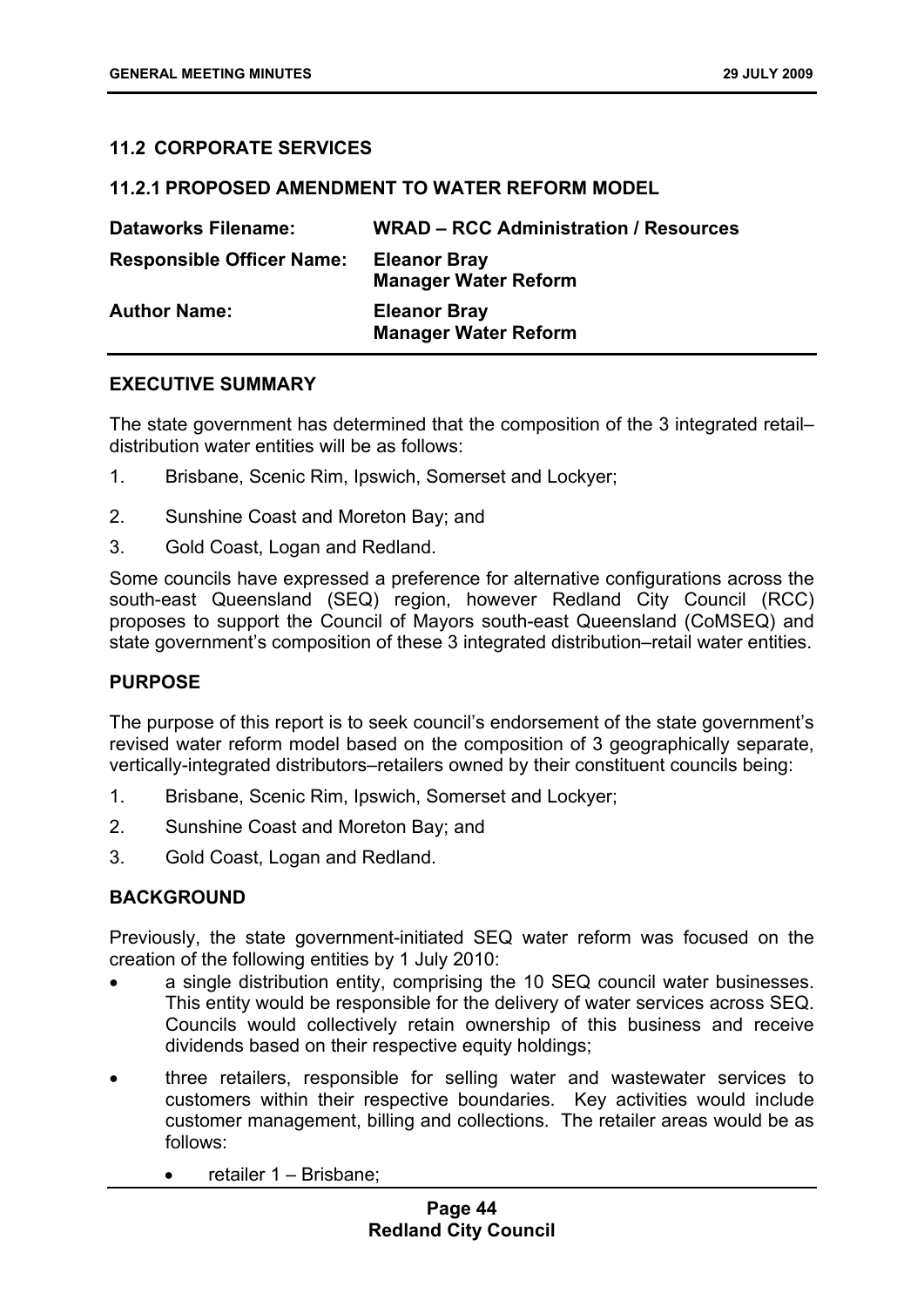- retailer 2 Ipswich, Lockyer, Somerset, Moreton Bay and Sunshine Coast;
- retailer 3 Gold Coast, Logan, Redland and Scenic Rim.

On 22 May 2009, the state government presented the SEQ councils with an opportunity to propose an alternative model, subject to a number of imposed conditions. The councils have subsequently proposed not to separate the distribution and retail functions and to group these integrated water businesses (WBs) except for Ipswich, as follows:

- WB1 Brisbane, Lockyer Valley, Somerset and Scenic Rim;
- WB2 Moreton Bay and Sunshine Coast;
- WB3 Gold Coast, Logan and Redland.

On 8 July 2009, the state government advised that the new model would involve the creation of 3 vertically-integrated distribution–retail entities, based on an even balance of customer size and geographic contiguity, grouped as follows:

- WB1 Brisbane and Scenic Rim;
- WB2 Sunshine Coast, Moreton Bay, Ipswich, Lockyer Valley and Somerset;
- WB3 Gold Coast, Logan and Redland.

On 18 July 2009, the state government advised in a media release that Ipswich and Brisbane will form the base of a new distribution and retail entity, which will also include Scenic Rim, Somerset and Lockyer councils. Therefore, the final council groupings are as follows:

- WB1 Brisbane, Scenic Rim, Ipswich, Somerset and Lockyer;
- WB2 Sunshine Coast and Moreton Bay; and
- WB3 Gold Coast, Logan and Redland.

The following approximate statistics indicate the magnitude of WB3's business and its responsibilities. WB3 will:

- cover  $2,800 \text{km}^2$ ;
- service:
	- 850,000 residents;
	- 6,000 trade waste customers;
- provide 75,000 megalitres of water annually;
- own and maintain \$4b in assets, including:
	- 380,000 water connections;
	- 335,000 sewerage connections;
- employ over 800 staff.

# **ISSUES**

### INTEGRATED MODEL

The revised model proposes to retain retail and distribution functions of the water business together within a water entity, as opposed to the original model where retail and distribution function were fully separated into different entities.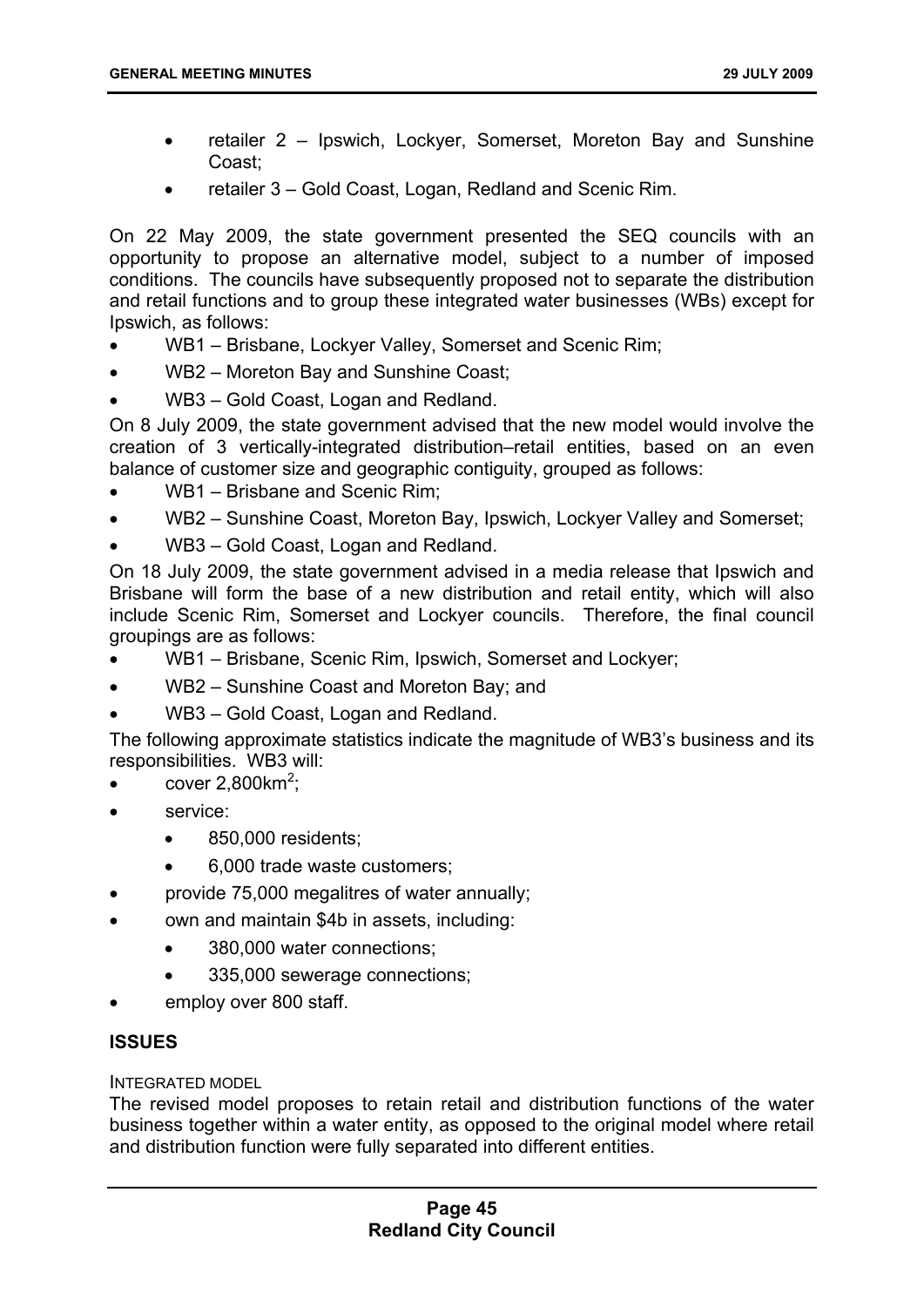Current council water businesses operate integrated distribution and retail functions, therefore by keeping this integration within the new entity, establishment and operational costs can be reduced as synergies can be retained between distribution and retail functions. In particular, savings can be achieved by having a single customer interface and customer management system in an integrated distribution– retail model, as opposed to 2 separate businesses, each requiring customer management for the same customers resulting in duplication of customer management functions.

The disadvantage of an integrated model is that it provides greater barriers for the establishment of future retail competition, and may require additional functional separation in the future. However, the state government has not yet provided a position on retail competition and has indicated it will not be providing a position on this within the near future.

Given the reduction in establishment and operational costs, it is recommended that council supports the adoption of an integrated distribution–retail model based on that proposed by the state government.

#### **CONFIGURATION**

Several councils have expressed support for alternative configurations following the letter from the state government on 8 July. Below is a comparison between 3 alternative configurations and the state government and CoMSEQ proposed configuration.

### **1. Single integrated distribution–retail entity**

In this configuration, all 10 council water businesses would be amalgamated into one new entity.

This alternative configuration provides greater economies of scale and scope. A single water entity has the potential to provide a greater return to shareholders and lower cost to serve based on a larger customer base. The potential size of the single business means that it would also be able to support a large capital infrastructure program spread across SEQ. This may facilitate the provision of services to non-viable areas such as the Southern Moreton Bay Islands (SMBI). Within this model, asset risk can also be spread across a broader infrastructure base.

A drawback is that there may be less ability to influence the water business as RCC would be a very minor shareholder in this new entity. The model does not support performance and efficiencies monitoring through competition by comparison within the SEQ region.

The cost of establishment would also be high with the need to align and join together 10 separate water businesses, each with individual system and data configurations, requiring significant data migration.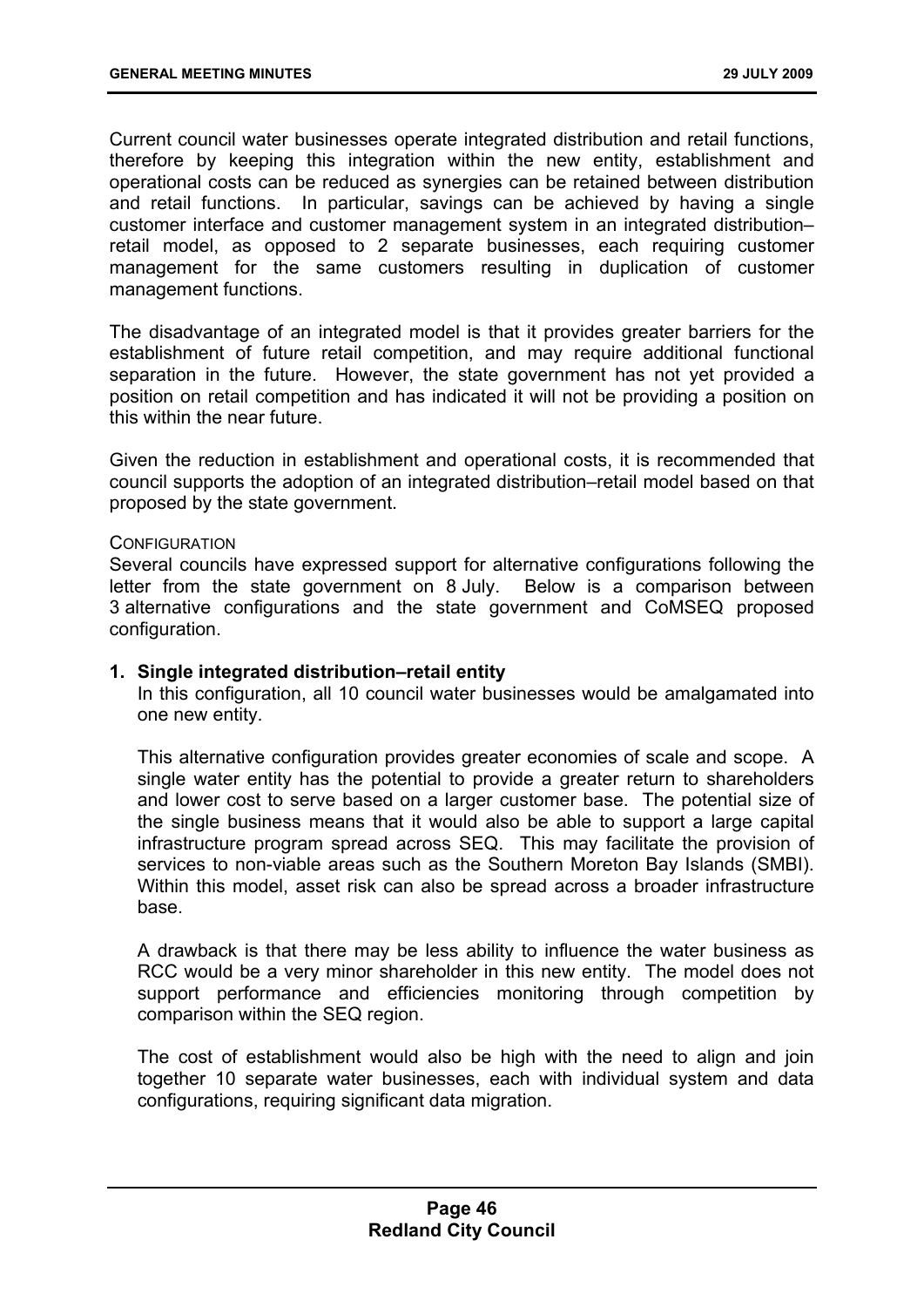### **2. Two water businesses**

This configuration proposes 2 integrated distribution–retail businesses in SEQ configured as follows:

- WB1 Brisbane;
- WB2 Sunshine Coast, Moreton Bay, Lockyer Valley and Somerset, Gold Coast, Logan, Ipswich, Scenic Rim and Redland.

This model is similar to the single entity proposed above, but does support competition by comparison within the region. The large size organisation would be able to bring a reduced cost to serve, and, in this particular configuration, WB2 would have a greater growth rate as it incorporates the major growth areas in SEQ. There would be a greater demand for new infrastructure to support the growth.

Establishment costs would remain relatively high with the need to amalgamate 9 WBs together, and RCC's ability to influence would remain low as a minor shareholder.

# **3. State government and CoMSEQ configuration**

Three integrated water businesses based on the following clusters:

- WB1 Brisbane, Scenic Rim, Ipswich, Somerset and Lockyer;
- WB2 Sunshine Coast and Moreton Bay; and
- WB3 Gold Coast, Logan and Redland.

This configuration provides reduced establishment costs, with the need only to amalgamate 3 water businesses. RCC also has a greater ability to influence the new water business as opposed to any other configuration presented. Although RCC would be the smallest shareholder, there would only be a total of 3 shareholding councils.

Cost to serve may remain potentially high, due to the Gold Coast's significant asset base, however there is potential for significant growth within this business region to support a reasonable capital infrastructure program.

This configuration also supports competition by comparison with 3 water businesses operating in SEQ.

# **4. Expanded cluster**

This proposal is a reconfiguration of the proposed 3 clusters as follows:

- WB1 Brisbane;
- WB2 Sunshine Coast, Moreton Bay, Lockyer Valley and Somerset;
- WB3 Gold Coast, Logan, Ipswich, Scenic Rim and Redland.

This configuration is an expansion of the CoMSEQ and state government's proposal which would include Ipswich and Scenic Rim in WB3 with Redland, Logan and Gold Coast.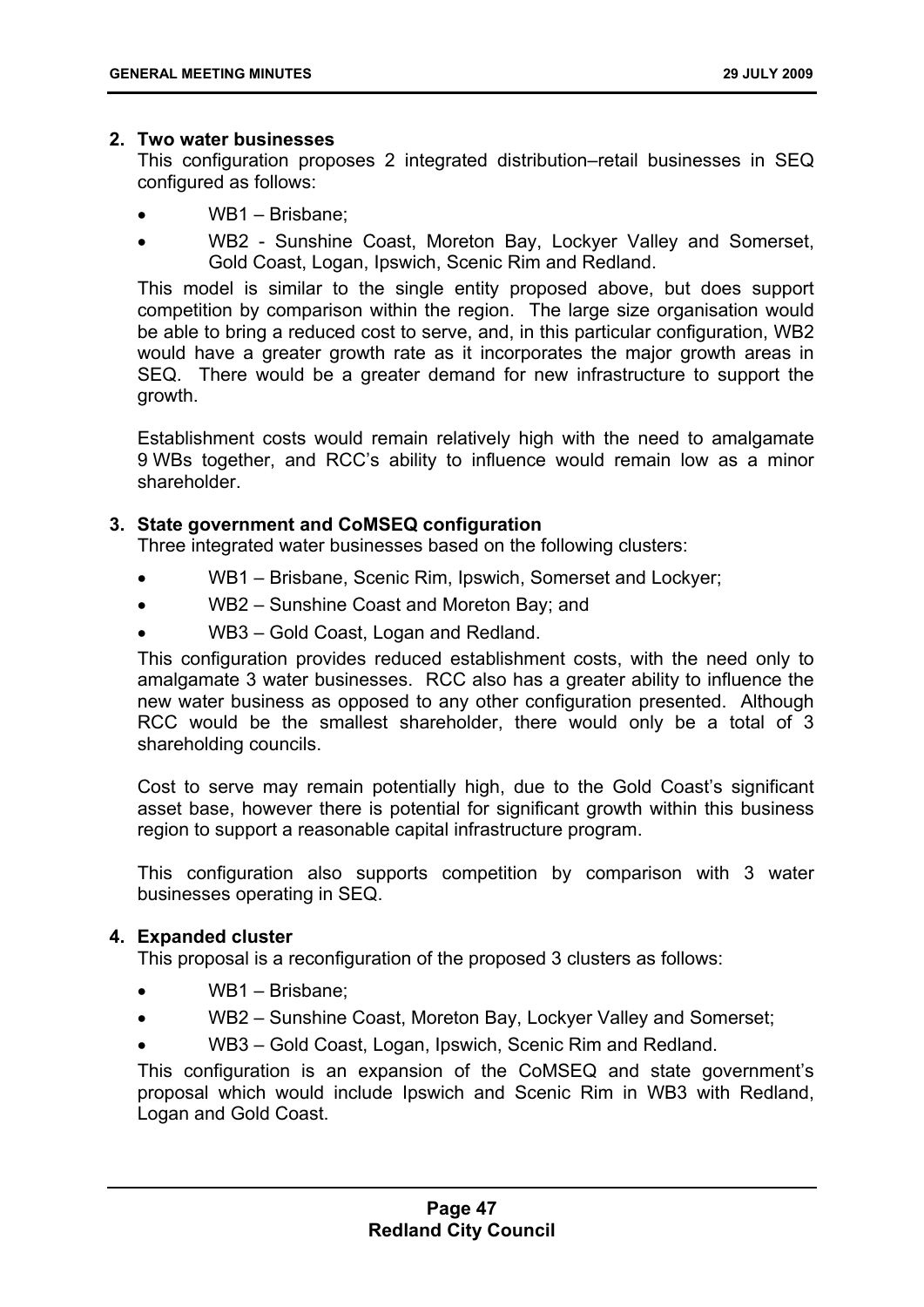This configuration has an increased reform cost compared to option 3 above, as there would be 5 water businesses to amalgamate. RCC's ability to influence would be very similar to option 3, however the cost to serve may be slightly improved due to an expanded asset base and increased population. There is also greater expected growth within this region, providing great demand for new capital infrastructure, also providing a potential to reduce cost to serve in the future.

In comparing the 4 configurations for the new integrated water businesses, option 3 (CoMSEQ and state government proposal) provides RCC a greater ability to influence the new entity, reduced establishment costs and the ability to support future capital infrastructure requirements with a reasonable population growth. It is recommended that council support the CoMSEQ and state government proposed configuration.

# **RELATIONSHIP TO CORPORATE PLAN**

The recommendation primarily supports council's strategic priority to provide and maintain water and wastewater services and support the provision of infrastructure.

#### **FINANCIAL IMPLICATIONS**

The financial implications with the proposed amended model will be subject to further discussions with the state government and funding arrangements for start-up costs for the new water business.

### **PLANNING SCHEME IMPLICATIONS**

There are no planning scheme implications within this report.

#### **CONSULTATION**

Consultation occurred with the RCC Water Reform Steering Group.

### **OPTIONS**

#### **PREFERRED**

That council resolve as follows:

- 1. To support an integrated retail and distribution water business model;
- 2. To support the state government revised water reform configuration based on the composition of 3 geographically separate vertically-integrated distributors– retailers owned by their constituent councils being:
	- Brisbane, Scenic Rim, Ipswich, Somerset and Lockyer;
	- Sunshine Coast and Moreton Bay; and
	- Gold Coast, Logan, Redland.

#### **OFFICER'S RECOMMENDATION**

That council resolve as follows:

1. To support an integrated retail and distribution water business model;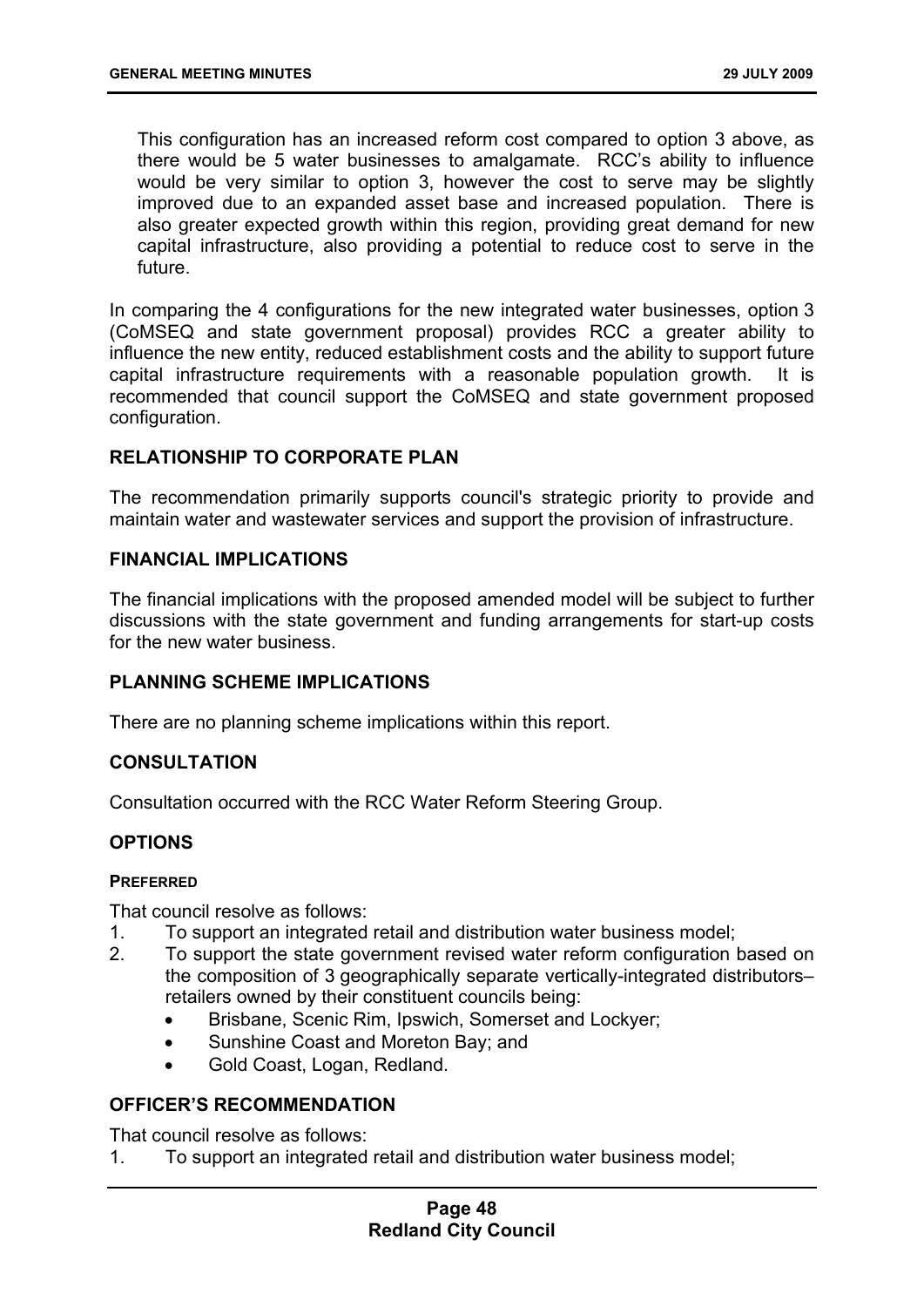- 2. To support the state government revised water reform configuration based on the composition of 3 geographically separate vertically-integrated distributors– retailers owned by their constituent councils being:
	- Brisbane, Scenic Rim, Ipswich, Somerset and Lockyer;
	- Sunshine Coast and Moreton Bay; and
	- Gold Coast, Logan, Redland.

# **COMMITTEE RECOMMENDATION/ COUNCIL RESOLUTION**

Moved by: Cr Henry Seconded by: Cr Elliott

**That council resolve as follows:** 

- **1. To support an integrated retail and distribution water business model;**
- **2. To support the state government revised water reform configuration based on the composition of 3 geographically separate verticallyintegrated distributors–retailers owned by their constituent councils being:** 
	- **Brisbane, Scenic Rim, Ipswich, Somerset and Lockyer;**
	- **Sunshine Coast and Moreton Bay; and**
	- **Gold Coast, Logan, Redland; and**
- **3 That support be conditional upon Gold Coast City Council and Logan City Council providing current asset condition and value through the due diligence process.**

# **CARRIED**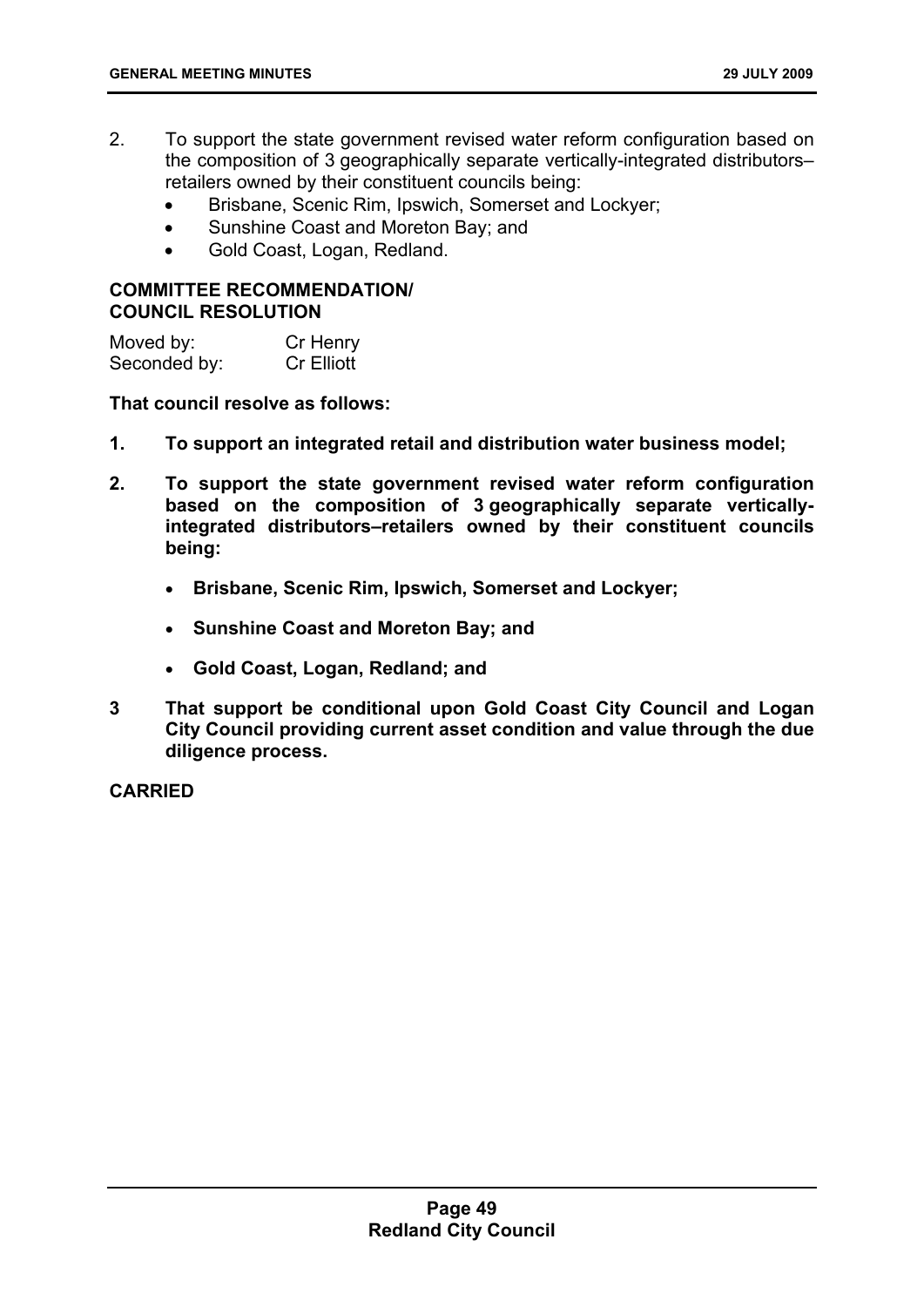# **12 PLANNING & POLICY COMMITTEE 22/07/09 - RECEIPT AND ADOPTION OF REPORT**

| Moved by:    | Cr Ogilvie  |
|--------------|-------------|
| Seconded by: | Cr Townsend |

That the Planning & Policy Committee Report of 22 July 2009 be received.

CARRIED

# **12.1 GOVERNANCE**

**12.1.1 REDLAND CITY COUNCIL'S ONGOING MEMBERSHIP IN THE COUNCIL OF MAYORS (SEQ) PTY LTD** 

| <b>Dataworks Filename:</b>       | <b>GOV - Council of Mayors (SEQ)</b>                                        |
|----------------------------------|-----------------------------------------------------------------------------|
| <b>Responsible Officer Name:</b> | <b>Gary Stevenson</b><br><b>Chief Executive Officer</b>                     |
| <b>Author Name:</b>              | Luke Wallace<br>Manager, Corporate Planning, Performance and<br><b>Risk</b> |

#### **EXECUTIVE SUMMARY**

The Council of Mayors South East Queensland (COMSEQ) pursues a core focus of political advocacy on priority issues for South East Queensland. Originally formed in September 2005 to replace to South East Queensland Regional Organisation of Councils (SEQROC) there are now nine remaining members of COMSEQ, of which Redland City Council is one.

This report provides a brief overview of some of the current strategies being pursued by COMSEQ and recommends that Council continues its membership of the organisation.

### **PURPOSE**

The purpose of this report is to seek endorsement for the ongoing membership of Council within the COMSEQ.

### **BACKGROUND**

The COMSEQ provides a united voice and a coordinated platform for local government in the South East Queensland region. The organisation works closely with, and endeavours to influence, both State and Federal government on key strategic issues affecting the region including water, regional planning, infrastructure, the environment and economic growth.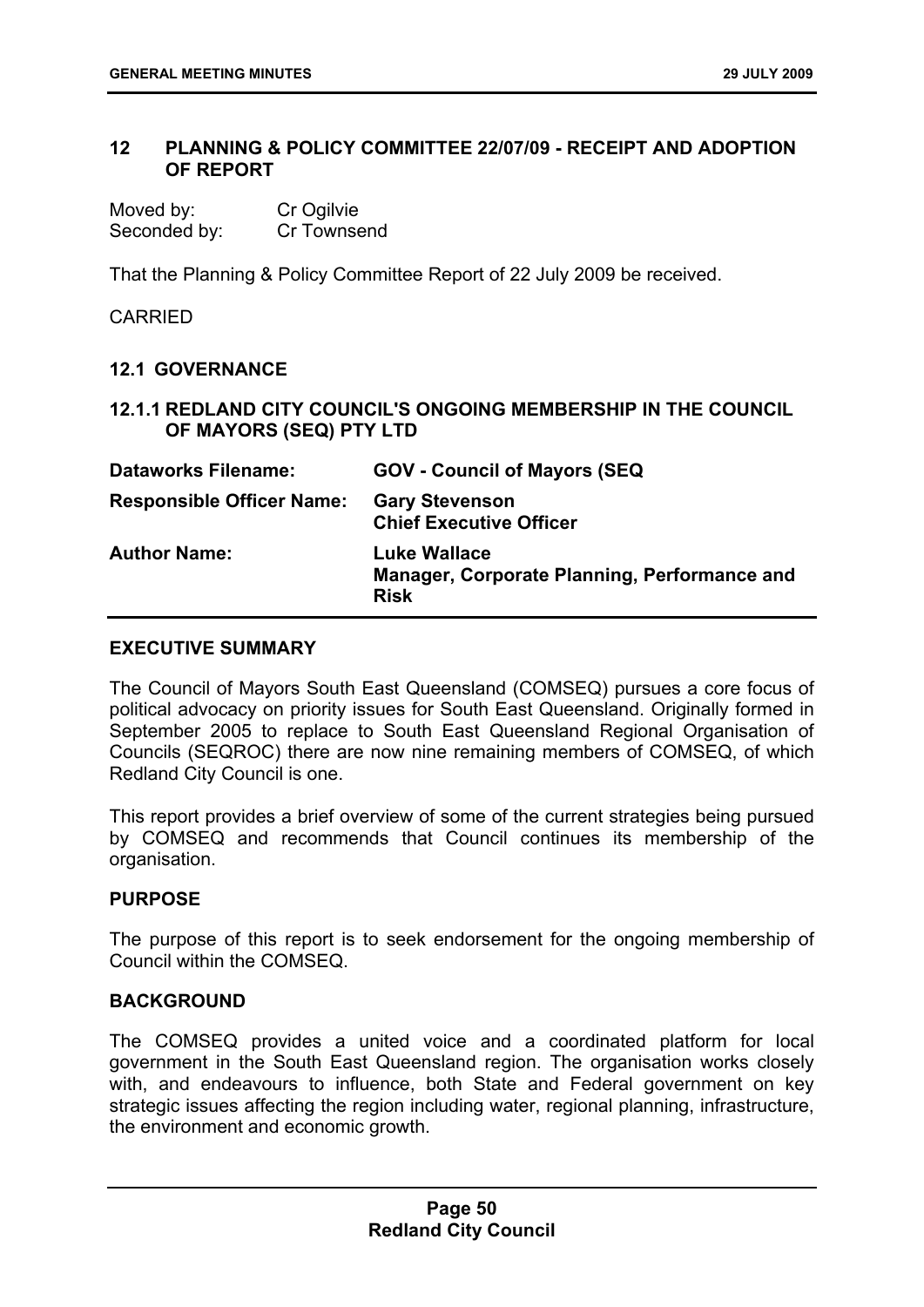Despite the recent withdrawal of Moreton Bay Regional Council and Ipswich City Council, the organisation continues to represent approximately 2.4 million people in the fastest growing region of Australia.

The COMSEQ pursues a number of significant strategic objectives which it reviews each year. Currently those objectives are as follows;

- Review and implement the SEQ Regional Plan taking into account population growth management
- Improve the wellbeing and liveability of SEQ communities
- Promote sustainability
- Demonstrate strong leadership (this includes fostering unity among members, working collaboratively at a regional, state, national and international level, pursuit of continuous improvement outcomes etc)

Given the current social, economic and environmental challenges faced throughout the region, it is considered that Council's annual subscription to this organisation (currently \$94,531 including administration and project costs) is a worthwhile investment.

# **ISSUES**

The issues for Council to consider in reaching a determination on this matter are as follows;

- Council has been a member of COMSEQ since its inception in September 2005
- COMSEQ provides a united voice and a coordinated platform to assist local government advocacy needs in the region
- Recently, Moreton Bay Regional Council and Ipswich City Council have announced their withdrawal, at least for the time being, from COMSEQ and this reduced the overall number or residents represented by approximately 490,000  $(17.15%)$
- The COMSEQ is pursuing several significant social, environmental, economic and governance strategic objectives that are of great importance to the region
- The current cost to Council of membership is \$94,531 for the year
- Some of the key issues pursued by COMSEQ in recent months include the creation of regional carbon sink sites, State Government water and sewerage subsidies, the integration of the distribution and retail arms of the water businesses and the preparation of a submission on the SEQ Regional Plan

# **RELATIONSHIP TO CORPORATE PLAN**

The recommendation primarily supports Council's strategic priority to provide effective organisational leadership through strategic planning and accountable and ethical standards of practice.

# **FINANCIAL IMPLICATIONS**

The current financial implication of membership of COMSEQ is \$94,531.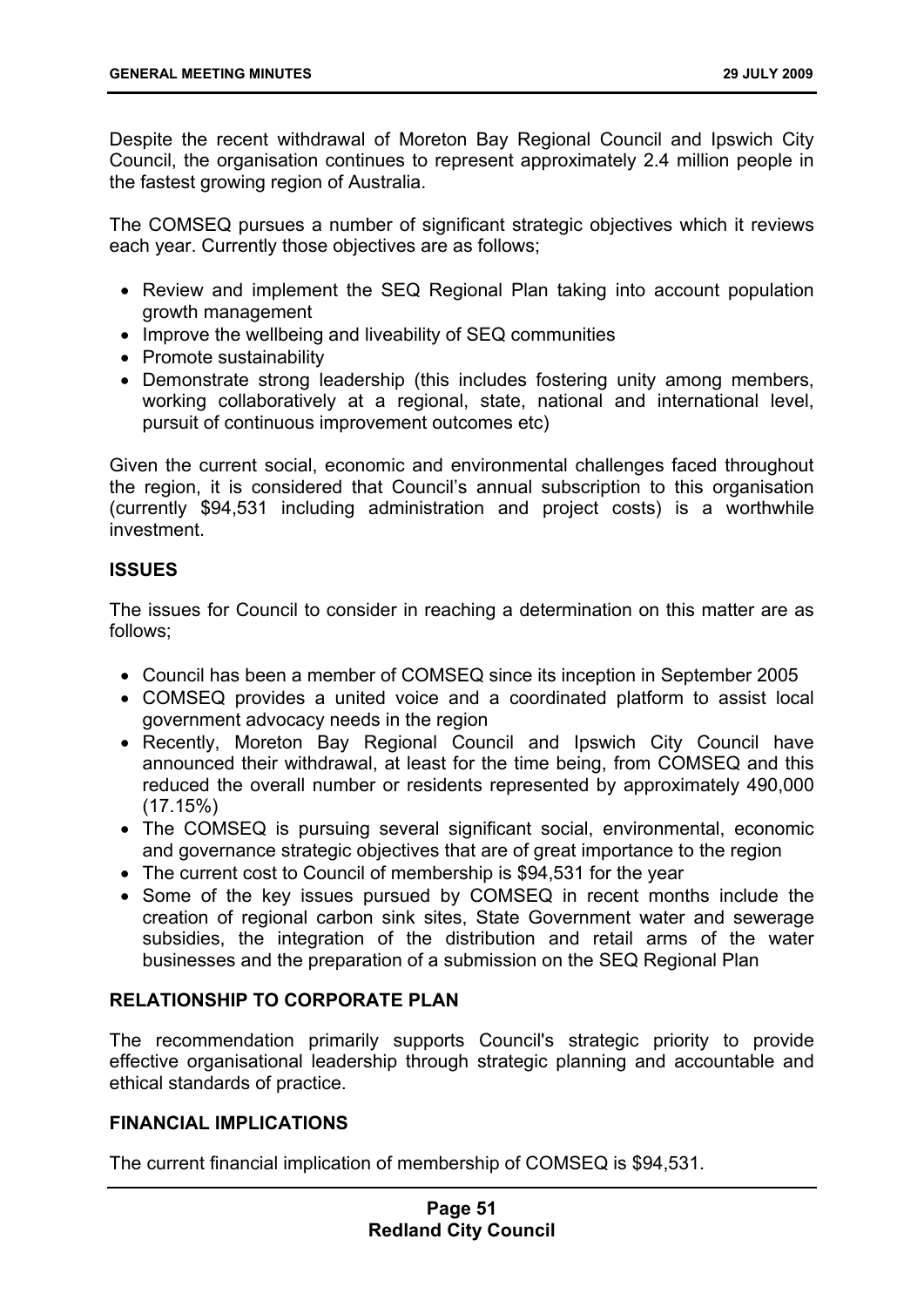# **CONSULTATION**

Consultation on this report was undertaken with the Chief Executive Officer.

# **OPTIONS**

## **PREFERRED**

That Council confirms its ongoing membership of the Council of Mayors (SEQ) Pty Ltd.

# **ALTERNATIVE**

That Council withdraws from the Council of Mayors (SEQ) Pty Ltd and advises the Chairman, Councillor Campbell Newman, of this decision at the earliest opportunity.

# **OFFICER'S/COMMITTEE RECOMMENDATION/ COUNCIL RESOLUTION**

Moved by: Cr Ogilvie Seconded by: Cr Elliott

**That Council resolve to confirm its ongoing membership of the Council of Mayors (SEQ) Pty Ltd.** 

# **CARRIED**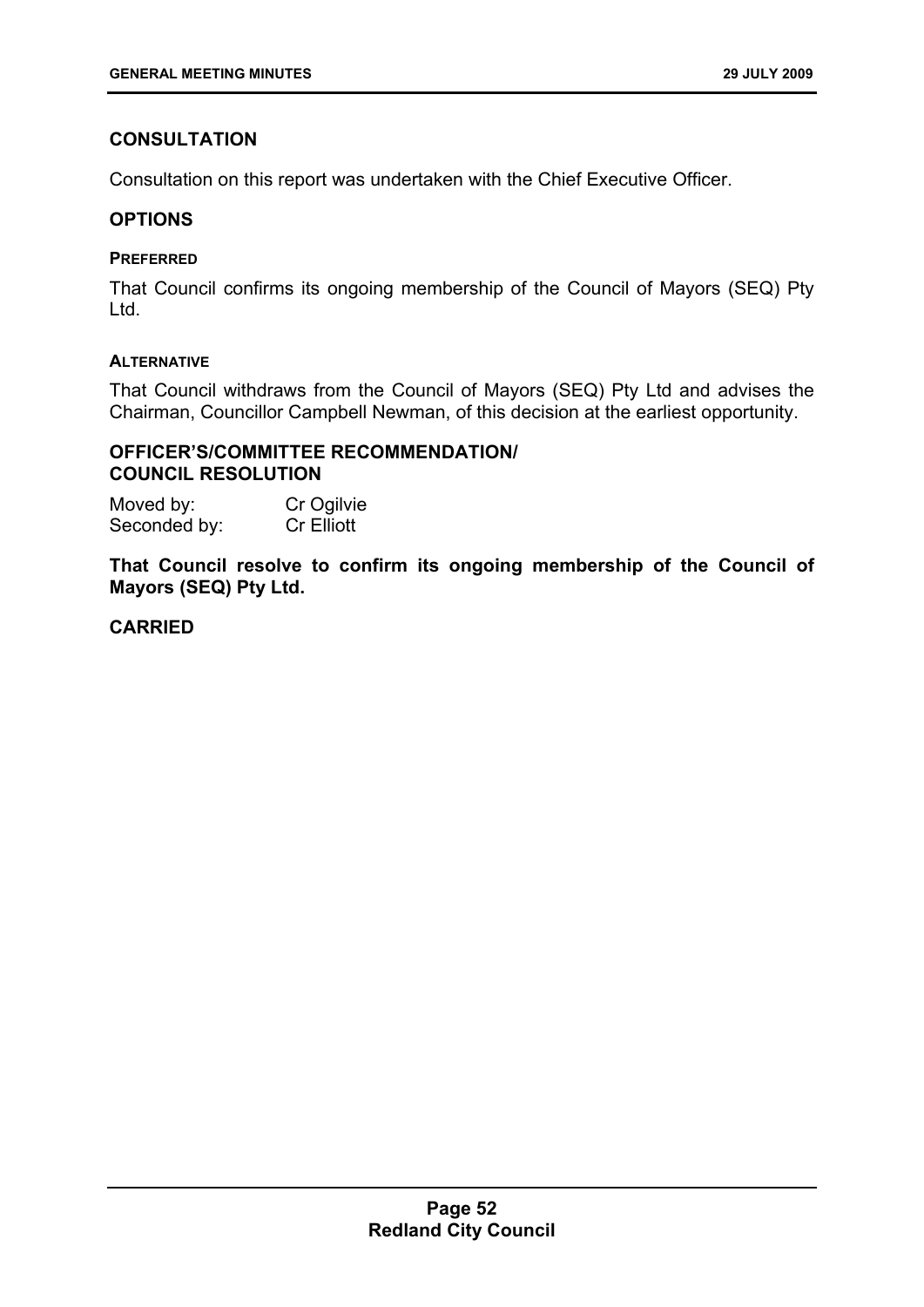# **12.2 PLANNING AND POLICY**

### **12.2.1 DRAFT SOCIAL INFRASTRUCTURE STRATEGY**

| <b>Dataworks Filename:</b>       | <b>CS</b> - Social Infrastructure Strategy                                                                                                                                    |
|----------------------------------|-------------------------------------------------------------------------------------------------------------------------------------------------------------------------------|
| <b>Attachments:</b>              | <b>Attachment 1 - Draft Social Infrastructure</b><br><b>Strategy</b><br><b>Attachment 2 - Strong Communities Policy</b><br><b>Attachment 3 - Social Infrastructure Policy</b> |
| <b>Responsible Officer Name:</b> | <b>Roberta Bonnin</b><br><b>Manager Community and Social Planning</b>                                                                                                         |
| <b>Author Name:</b>              | <b>Lacey Brown</b><br><b>Strategic Adviser Social Planning</b>                                                                                                                |

# **EXECUTIVE SUMMARY**

*Building Strong Communities: Draft Redlands Social Infrastructure Strategy 2009* (the Strategy) clearly articulates Council's social infrastructure policy position for the next twenty years and provides a structured evidence base to demonstrate priorities and initiate partnerships.

After incorporation of minor amendments from the Councillor workshop and interviews, it is recommended that Council endorse the draft strategy and supporting policies for the purposes of commencing formal public consultation.

# **PURPOSE**

To resolve to endorse the following documents for the purposes of commencing public consultation prior to final adoption:

- Building Strong Communities: Draft Redlands Social Infrastructure Strategy 2009
- Social Infrastructure Policy
- Strong Communities Policy

# **BACKGROUND**

Council resolved in 2007 to undertake a social infrastructure plan. This project was intended to include a thorough analysis of the needs arising in the community now and in the future to ensure a well planned and coordinated range of facilities, services and support to enable people to participate and contribute to the City's broader economic and social development.

Without a strategy and comprehensive plans developed in negotiation with relevant social infrastructure providers and funders, community members, business stakeholders and developers, Council will come under increasing pressure to address facility, service and network gaps on an ad hoc basis.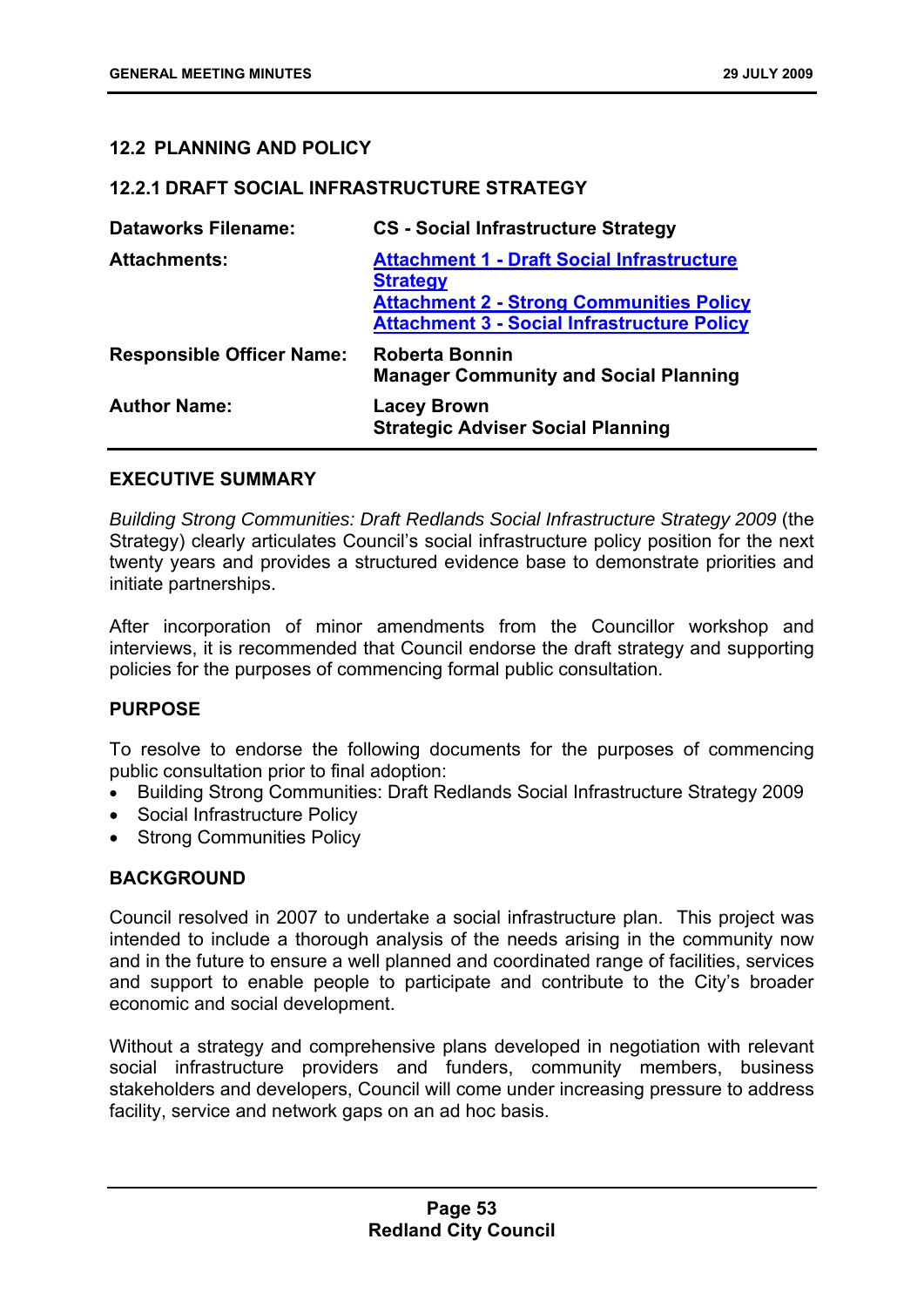# **ISSUES**

In the drafting of the plan, it was identified that a strategy with an implementation plan was the most useful response. The draft strategy:

- provides a coordinated, staged and whole-of-City approach to addressing social infrastructure provision over a 20 year timeframe;
- identifies the role of Council and other key stakeholders in the planning and provision of social infrastructure and associated resource implications.

The draft strategy signals new ways to plan for social infrastructure and new ways to develop and deliver facilities, services and networks on the ground. The strategy goes beyond the need for facilities, recognising the importance of service, activities, groups and networks in community life. Some of the key shifts include:

- developing new programs and linking up existing groups in precincts around existing and new facilities to create hubs;
- increasing emphasis on community development
- supporting social enterprises
- identifying mechanisms for the ongoing consideration of social dimensions in planning.

The strategy includes a range of projects:

- **Five catalyst projects** these are projects that will have a big impact well beyond a single catchment or district. They reflect the aspirations of the community and will position Redland City as a social and cultural leader in South East Queensland.
- **Ten city-wide projects** these are initiatives that will make a big difference in supporting strong communities across the Redlands.
- **Twenty-four local projects** these are projects that meet critical gaps for services, networks or facilities in individual catchments (the plan breaks the Redlands into six planning area catchments, grouping together suburbs based on settlement patterns and relationships between communities).

The delivery of the strategy will be supported by new policies and statutory instruments:

- Strong Communities Policy
- Social Infrastructure Policy
- Framework for Infrastructure Contributions (planning scheme policy)
- Proposed Priority Infrastructure Plan
- Community infrastructure and social planning provisions and actions in new master plans and structure plans.

Successful implementation of the draft strategy will mean a change in the way Council does business. It will mean taking on a more strategic leadership role and delivery on the Strong Communities and Social Infrastructure policies.

The Social Infrastructure Policy sets out the guiding principles to *building safe, strong and self reliant communities with good access to social infrastructure*. It articulates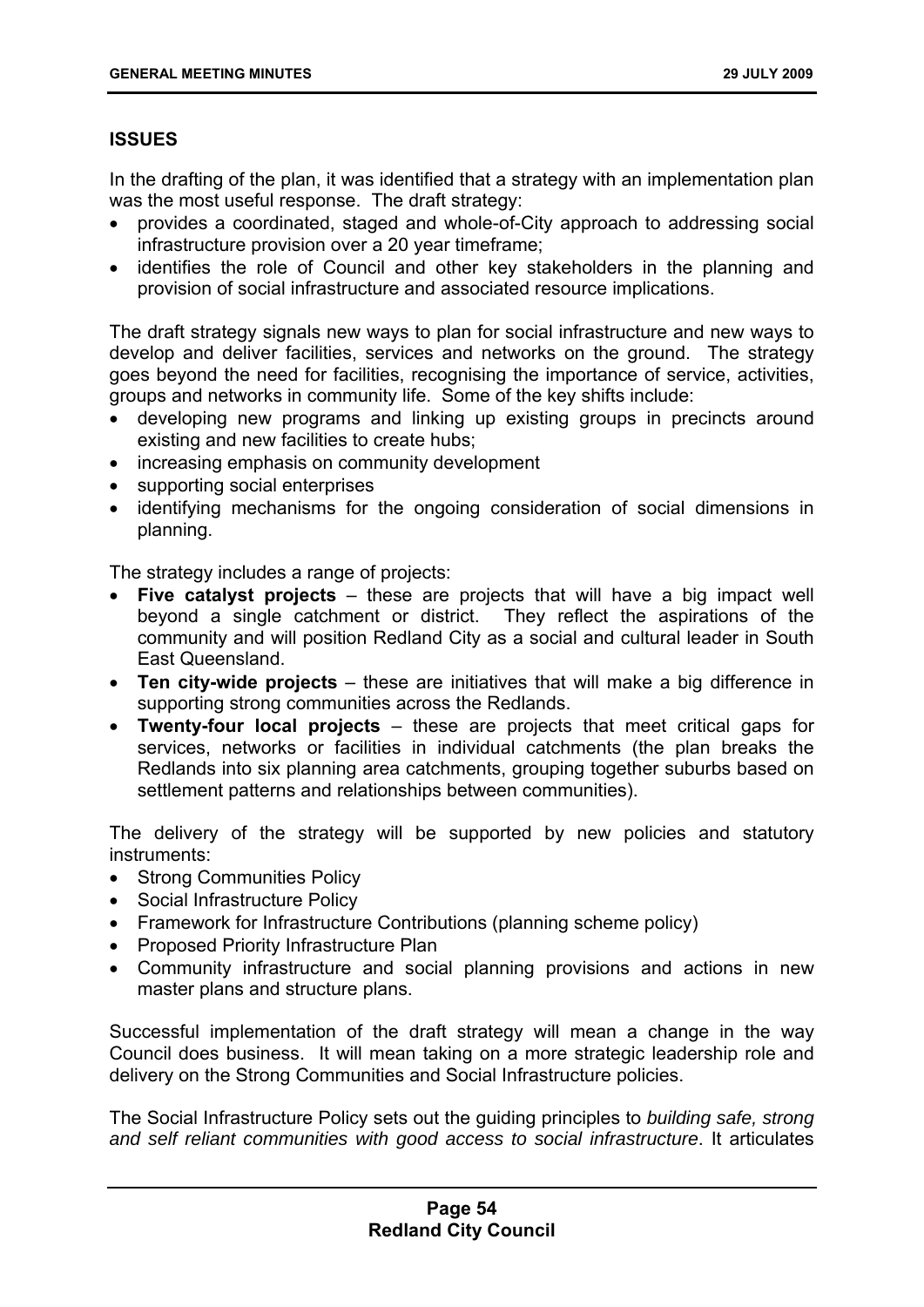that Council shares a responsibility, with other spheres of government, business and the community to provide access to services, facilities and networks.

The Strong Communities Policy has been drafted to meet Corporate Plan objectives and outline the guiding framework to achieve and define a strong community..."*a connected community with access to the full range of options required for a rich community life and an active attachment to place*". The policy articulates a set of principles underpinning Council's approach, including social justice, sustainability and active citizenship.

# **RELATIONSHIP TO CORPORATE PLAN**

The recommendation primarily supports Council's strategic priority to build safe, strong and self reliant communities with access to community services, infrastructure and opportunities for participation in community life.

# **FINANCIAL IMPLICATIONS**

The strategy will be used to advocate to other levels of government and the private sector to set up partnerships and alliances to attract new investment in social infrastructure and better use of existing facilities and services. Some of the outcomes of the strategy that will have financial consequences include:

- Council's Community Development Team is restructuring and refocusing priorities and budget to deliver elements of the strategy. The immediate need for a community development officer for Southern Redlands (Thornlands, Victoria Point, Redland Bay, Mount Cotton, SMBI) has been identified. A temporary position has been assigned for 12 months but will need longer term allocation.
- The strategy will inform Council's strategic review of community halls as the first stage in the Community Facilities Asset Lifecycle Project commencing in 09/10 financial year.
- Council's 10 Year Capital Works program which provides a schedule of community facility infrastructure projects that have also been identified in the draft priority infrastructure plan.
- The implementation of Council's Community Grants Program

A number of projects are already underway and have attracted Federal and State funding. Over the next 12 months a detailed Implementation Plan will be developed for capital and operational budgets and to secure partnerships.

### **PLANNING SCHEME IMPLICATIONS**

The Land Use Planning Group was consulted and it is considered that the outcome of recommendations in this report will result in possible amendments to the Redlands Planning Scheme, such as the provision of community purpose zoned land that is negotiated during planning processes for structure plans and master plans.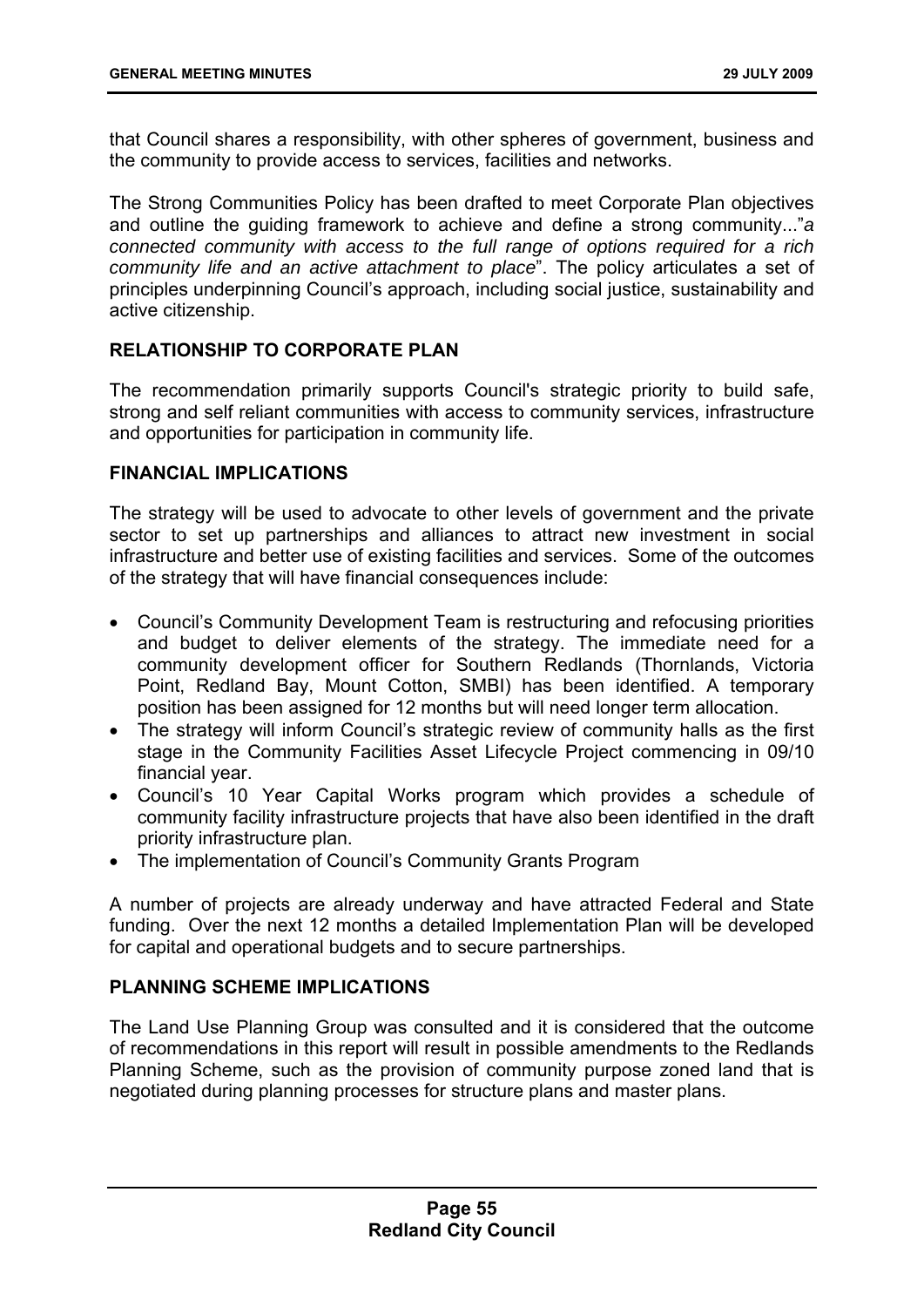# **CONSULTATION**

Consultation in developing the two policies and draft strategy has been undertaken by the project team (Stephanie Wyeth, Lacey Brown and Roberta Bonnin) with a number of stakeholders including:

- interviews with 14 State/Federal government agencies, Redland City Councillors and Managers;
- interviews with key community organisations and other local government authorities;
- key stakeholders workshop;
- technical and operational review by officers as part of SIS Review Team;
- further validation as part of the Redlands 2030 community plan consultation process, including a social infrastructure activity at the Speakouts;
- a presentation to the Executive Leadership Group on the 11 May 2009 followed by a workshop with Councillors and the Executive Leadership Group on 12 June 2009.

Additional focus group consultation was undertaken by Debra Wilson Consulting Services to investigate the concept of strong communities, and peer review by consultants Dee Elliot and Andrea Young for the Social Infrastructure Strategy.

Comments from the Councillor/ELG workshop and the latest round of Councillor interviews (June 2009) have resulted in some amendments:

| Strong<br>Communities<br>Policy    | Change in status to a corporate policy, 'Strong Communities<br>Policy' and minor rewording                                                                                                                                                                |
|------------------------------------|-----------------------------------------------------------------------------------------------------------------------------------------------------------------------------------------------------------------------------------------------------------|
| Social<br>Infrastructure<br>Policy | Minor rewording                                                                                                                                                                                                                                           |
| <b>Draft Strategy</b>              | Council approach<br>Recognition of the need to keep pace with the digital age                                                                                                                                                                             |
|                                    | <b>Catalysts Projects</b><br>Addition of Regional Sports Facility, Thornlands (move<br>from City-wide projects and bring forward to short-medium<br>term)                                                                                                 |
|                                    | City-wide projects<br>Broadening of Ageing-in-Place Strategy through<br>innovative partnerships<br>Inclusion of Good Neighbour Strategy<br>٠<br>Inclusion of community facilities asset lifecycle project in<br>the Community Hubs and Precincts Strategy |
|                                    | Addition of advocacy plan for educational facilities for<br>southern Redlands                                                                                                                                                                             |
|                                    | Local projects<br>Addition of Wellington Point Village Green<br>Addition of Birkdale Place-making Project<br>Addition of Redland Bay Youth Space                                                                                                          |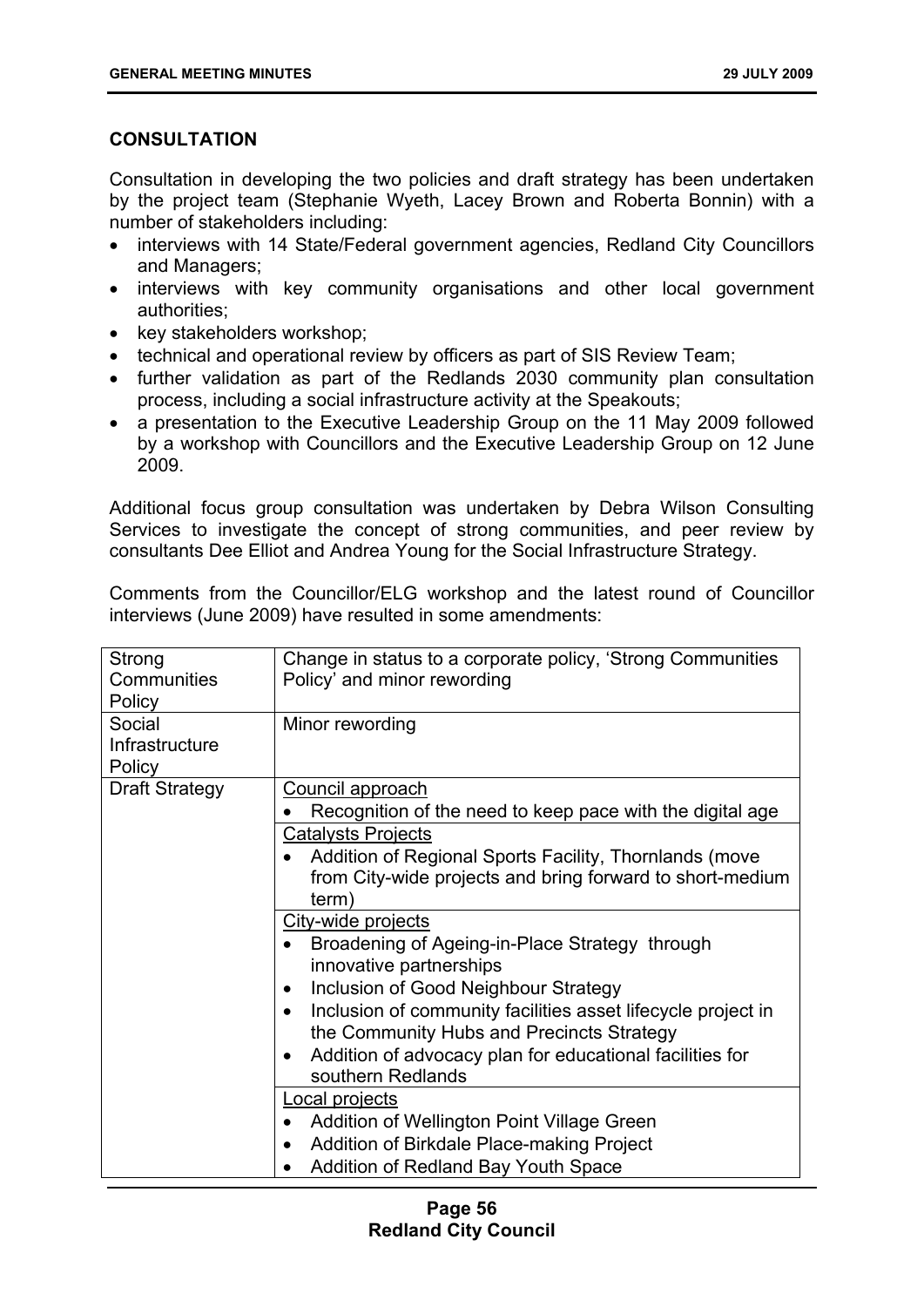| Deletion of Double Jump Road community hub (meeting<br>$\bullet$<br>space) and instead strengthen the focus on Victoria Point<br>as a community and service hub. When structure plan<br>process for Double Jump Road commence, facilitate<br>social interaction through open space design and<br>connectivity of pedestrian and cycleways. |
|--------------------------------------------------------------------------------------------------------------------------------------------------------------------------------------------------------------------------------------------------------------------------------------------------------------------------------------------|
| <b>Maps</b>                                                                                                                                                                                                                                                                                                                                |
| Provide additions on localities covered by strategies                                                                                                                                                                                                                                                                                      |
| inclusion of Point Talburpin and Mt Cotton in<br>$\Omega$                                                                                                                                                                                                                                                                                  |
| Southern Redlands Strategy;                                                                                                                                                                                                                                                                                                                |
| <b>Birkdale Landfill site in Green Living Hubs</b>                                                                                                                                                                                                                                                                                         |

### **Further public consultation**

A number of measures will be undertaken in consulting on the draft strategy and policies which include:

- Public notification in the newspaper and website
- Newsletter with a feedback section
- Distribution of draft strategy to Council networks
- Stakeholder workshop
- Further meetings with key partners and State/Federal agencies
- Presentation and discussion with SEQ social planners network

A suite of supporting documentation and background information is also available on Council's website that will provide useful information for community organisations.

### **OPTIONS**

#### **PREFERRED**

That Council resolve to endorse the following documents as attached for the purposes of commencing public consultation:

- Building Strong Communities: Draft Redlands Social Infrastructure Strategy 2009
- Social Infrastructure Policy
- Strong Communities Policy

### **ALTERNATIVE**

To request officers provide further information on issues raised and report back to Council.

### **OFFICER'S/COMMITTEE RECOMMENDATION**

That Council resolve to endorse the following documents as attached for the purposes of commencing public consultation:

- 1. Building Strong Communities: Draft Redlands Social Infrastructure Strategy 2009;
- 2. Social Infrastructure Policy; and
- 3. Strong Communities Policy.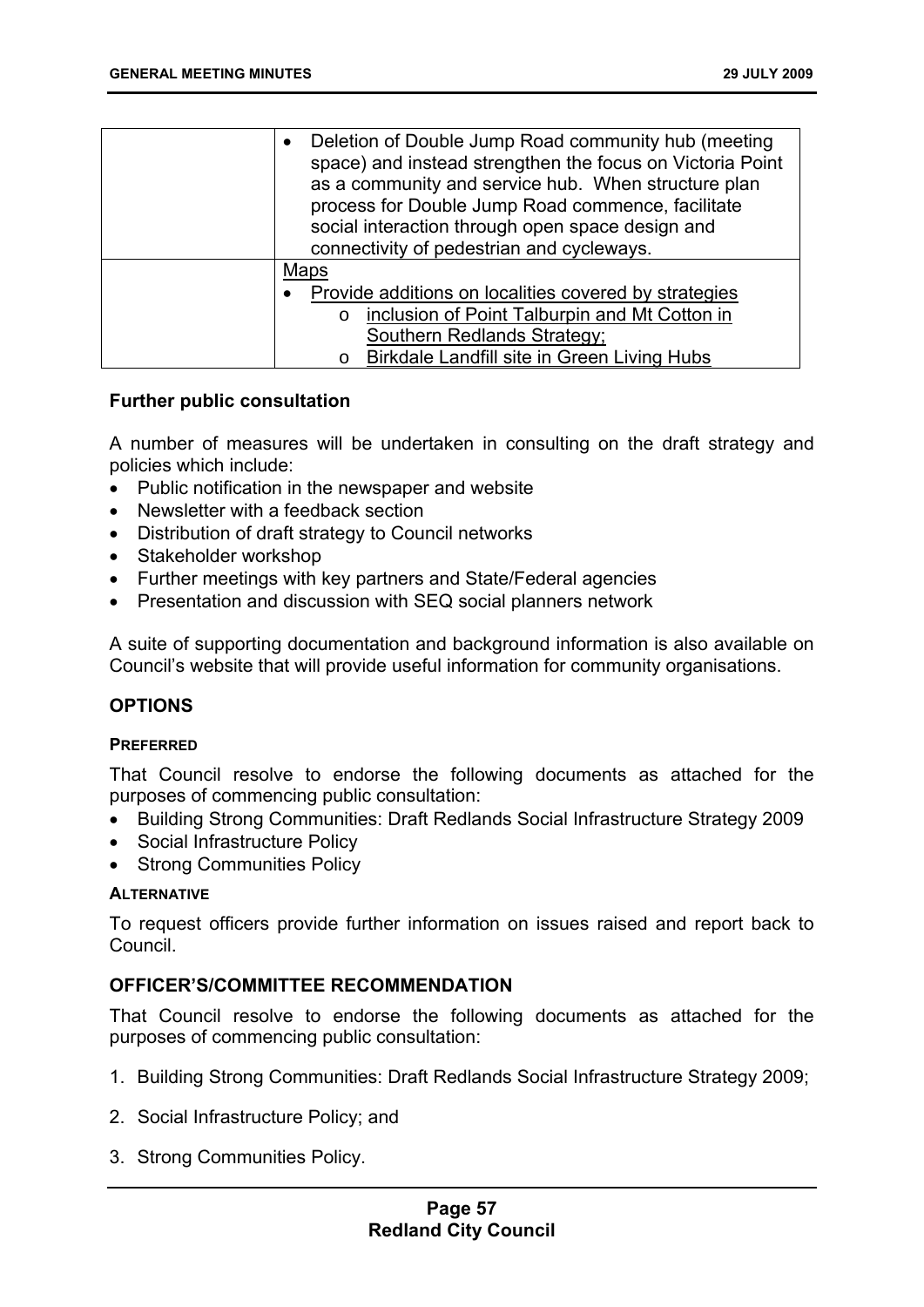# ADDENDUM

Following discussion at the Planning & Policy Committee meeting of 22 July 2009, the following changes were made to the Draft Social Infrastructure Strategy:

- 1. Page 9 of the strategy new section under 'Global forces' on Digital Age, after the paragraph on Oil prices;
- 2. Page 14 of the strategy –dot point 'keeping pace with the digital age' deleted and replaced with 'advancing digital technologies;
- 3. Page 20 of strategy new dot point under No 9 Local social infrastructure strategies – o Digital technologies; and
- 4. Page 33 of the strategy change statistics from 6,139 to 6,500

# **COUNCIL RESOLUTION**

| Moved by:    | Cr Boglary |
|--------------|------------|
| Seconded by: | Cr Murray  |

**That Council resolve to endorse the following documents as attached for the purposes of commencing public consultation:** 

- **1. Building Strong Communities: Draft Redlands Social Infrastructure Strategy 2009 as attached to these Minutes;**
- **2. Social Infrastructure Policy; and**
- **3. Strong Communities Policy.**

**CARRIED** (unanimously)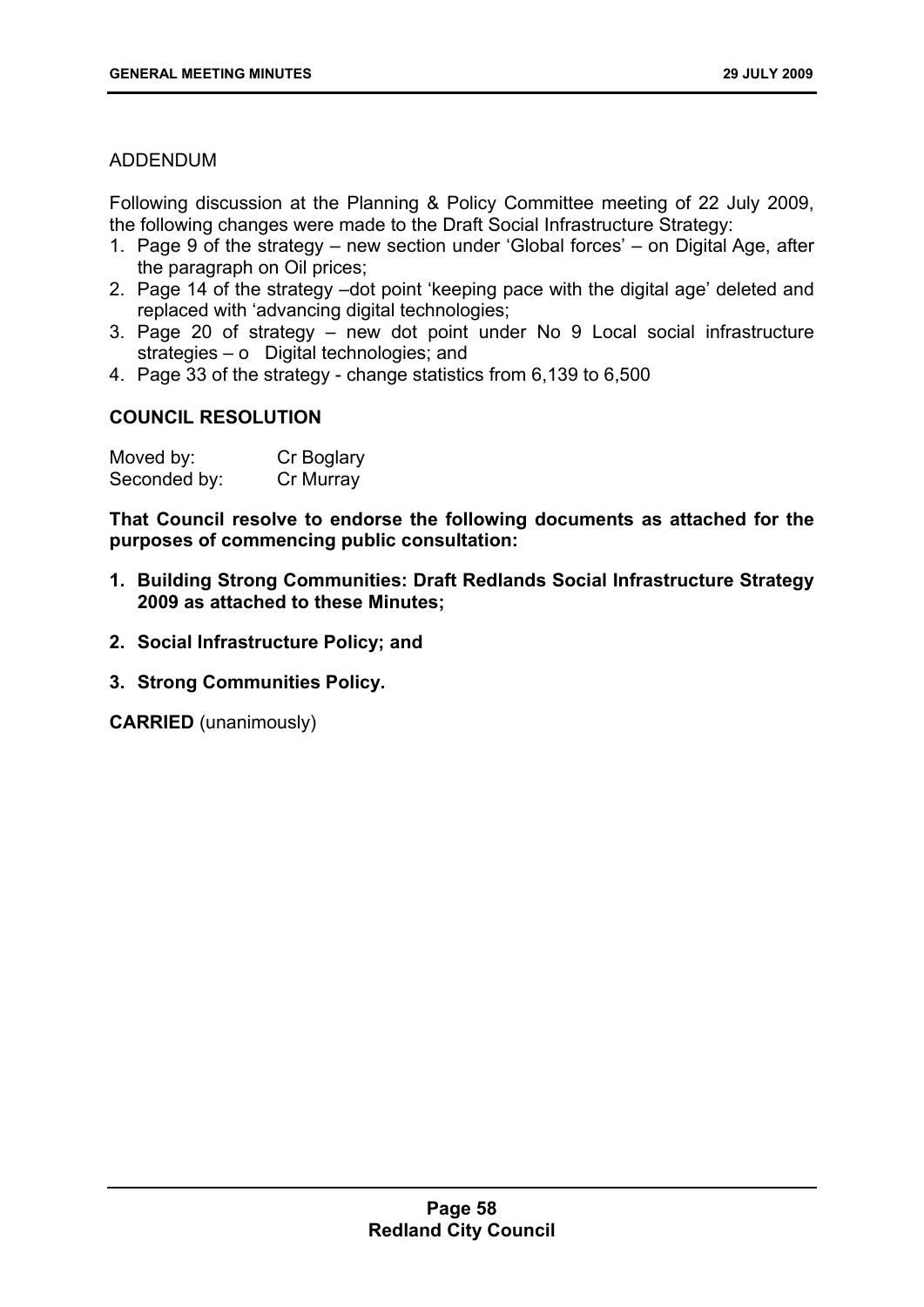# **12.2.2 REDLAND MUSEUM 10 YEAR STRATEGIC PLAN**

| <b>Dataworks Filename:</b>       | <b>Redland Museum</b>                                                   |
|----------------------------------|-------------------------------------------------------------------------|
| <b>Attachment</b>                | <b>Redland Museum Ten Year Strategic Plan March</b><br>2009             |
| <b>Responsible Officer Name:</b> | <b>Roberta Bonnin</b><br><b>Manager Community &amp; Social Planning</b> |
| <b>Author Name:</b>              | <b>Judy Spokes</b><br><b>Senior Adviser Cultural Services</b>           |

### **EXECUTIVE SUMMARY**

The Redland Museum adopted a 10 year Strategic Plan 2009 – 2018 in March 2009 to guide its service delivery and capital works investments during a period of significant growth.

The Plan will inform the development of a new recurrent funding contract between Council and the Museum to replace the current Memorandum of Understanding which expires in July 2009.

A major project identified in the plan is a staged building extension program, which will require Council's approval of a revised lease to accommodate a larger building footprint.

### **PURPOSE**

The purpose of this report is to extend the MOU with the Redland Museum for a further 12 months to allow for the development of a new grant contract.

### **BACKGROUND**

The Redland Museum has prepared a long term strategic plan to guide its operations during a period when it plans substantial growth and development of its services and facilities.

Following extensive consultation with officers and Councillors in 2008 and early 2009 the Museum Committee prepared and adopted the 10 year Strategic Plan (attached).

On 10 June 2009 Museum President, Ross Bower gave a presentation of the attached Plan to a joint meeting of Councillors, senior staff and officers from the Planning & Policy and Customer Services Divisions, and the Museum Committee.

### **ISSUES**

The Museum's Strategic Plan has been prepared to inform the development of a new recurrent funding agreement with Council to replace the current MOU due to expire in July 2009.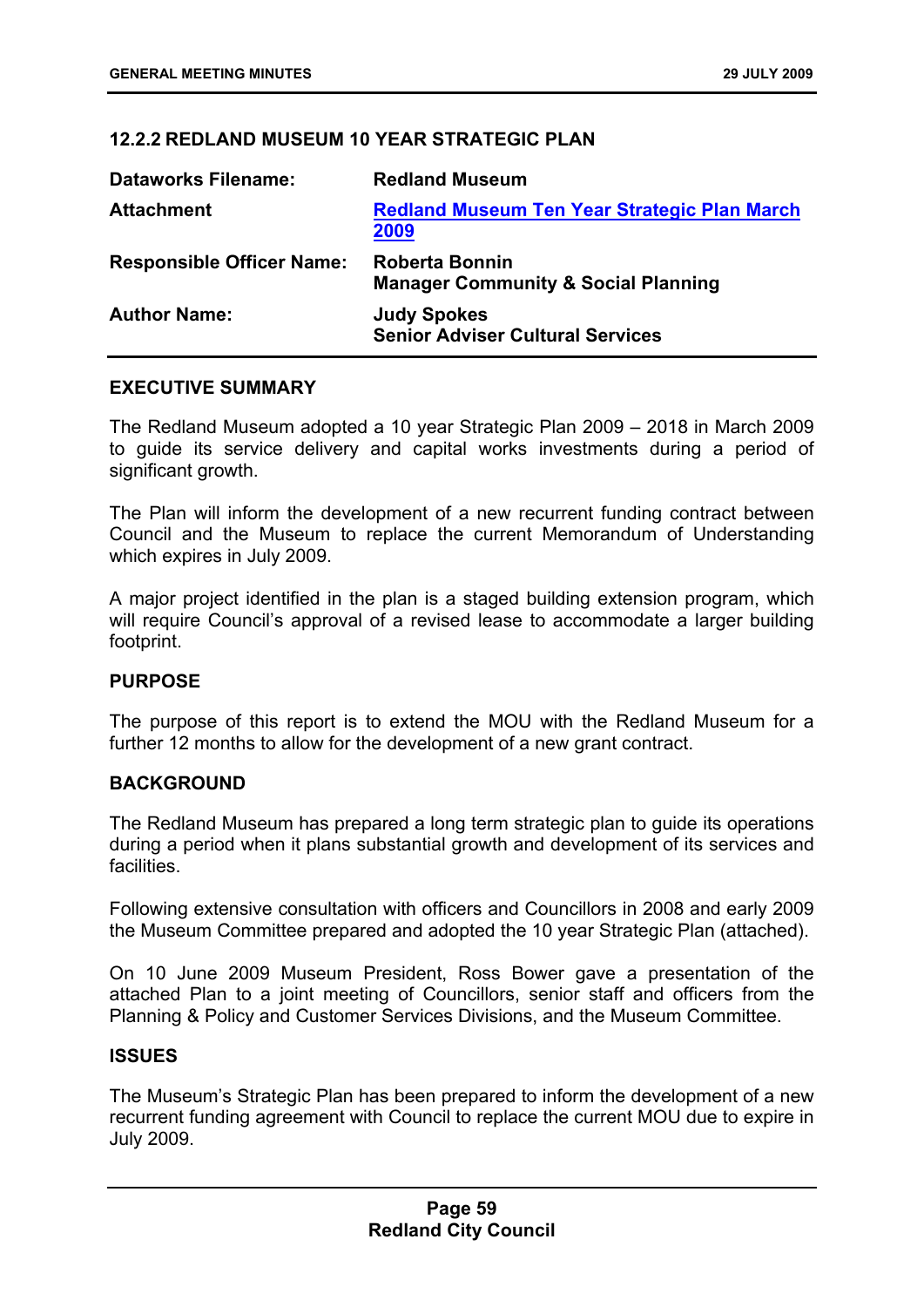The Plan takes account of Council's Cultural Plan, *Our City Our Culture*, adopted by Council in June 2008 and acknowledges the need for increased focus on:

- community engagement in local cultural heritage collections, and their management and interpretation.
- collections as a source of stories that illuminate local history, community character and identity
- reflecting contemporary as well as historical expressions of cultural and community life.
- partnerships with diverse communities and organisations especially those concerned with education
- new technologies as a medium for improving collection management and community engagement
- diversity of Redlands heritage and the need to reflect this in programs and partnerships.
- increasing self-reliance in income generation.
- adherence to professional museological industry standards and a planned transition towards professional curatorial management.

The Plan focuses the Museum's resources towards four key goals:

- 1. **Collection and Displays**. We will strive to develop an excellent and wellmanaged collection that is relevant to our community, and displayed in an outstanding way.
- 2. **Community Involvement.** Through public awareness, audience development, and creative public activity programming we will strive to make Redland Museum a vital and sustainable part of the life of our community
- 3. **Financial Sustainability.** Over the course of this plan Redland Museum will develop income streams capable of securing financial sustainability for the museum's future.
- 4. **Buildings and Facilities.** As an alternative to piecemeal development, this plan describes the building development needs over the long term to support, facilitate, and accommodate the other strategic goals.

Indicators to measure progress against these goals are identified against specific actions designed to achieve them. The nature and quality of the data used to evaluate progress and the frequency of progress reviews should be the subject of further discussion with Council officers prior to the commencement of a new recurrent funding contract.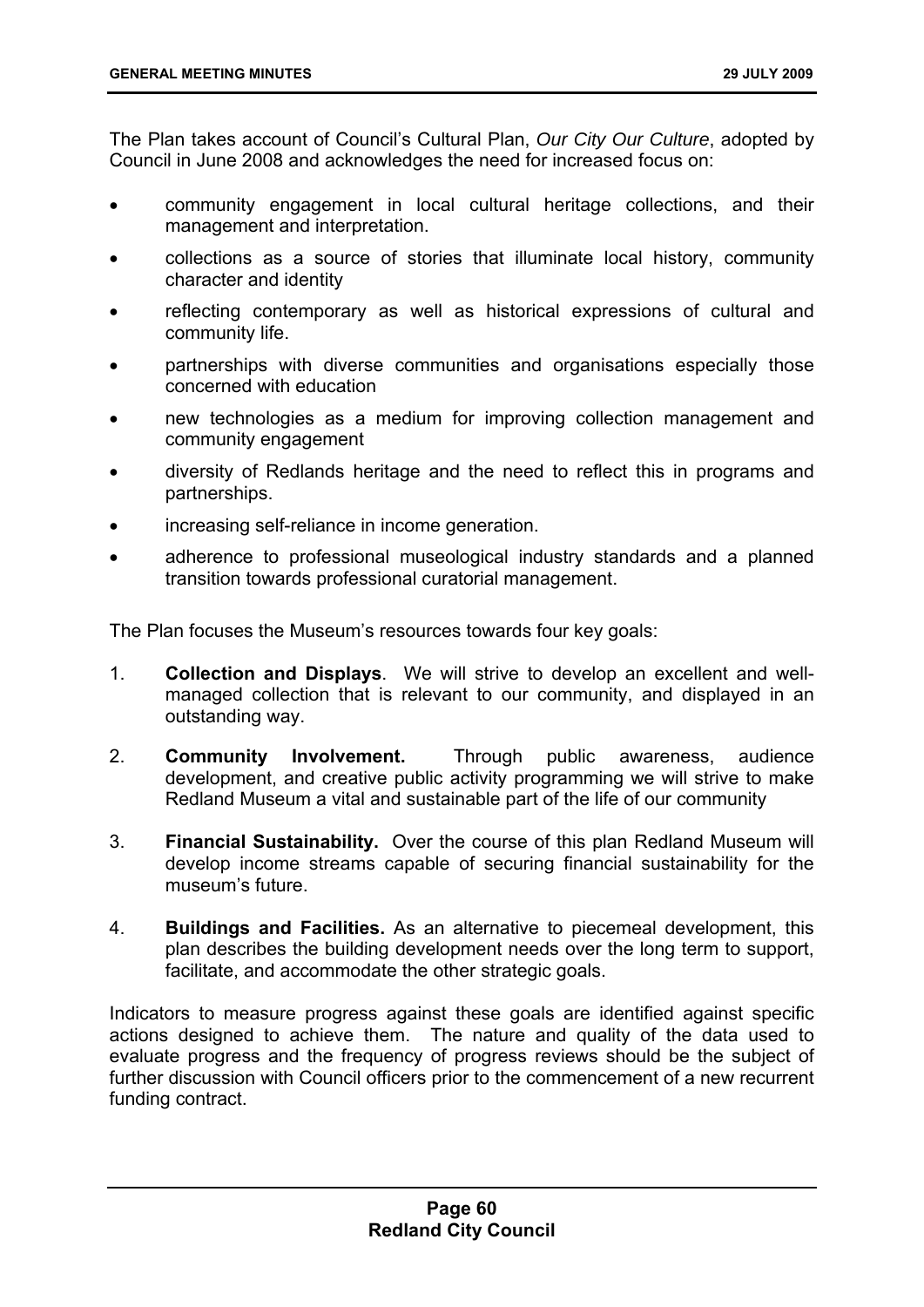# **A partnership approach**

It is clear that the Museum Committee has carefully considered the advice of Council Officers, notably the Local History Collection Curator, Tracy Ryan and Senior Advisor Cultural Services, Judy Spokes in development of the Plan. The Museum Committee continues to demonstrate a firm commitment to working in partnership with Council towards common goals in its planning, management and operation of community facilities and resources.

The recently launched 'Stories of the Redlands' permanent exhibition at the Museum and its promotion within the Redlands 2030 cultural program is an example of this partnership approach. The exhibition also represents a new direction in the curatorial approach of the museum and its embrace of contemporary practices in exhibition design. The exhibition signals the Museum's entry into a new era of heritage activities that, with effective and strategic support of Council, will deliver significant benefits to current and future generations of Redlands residents.

# **Building development and lease arrangements**

The 10 year Strategic Plan 2009-2018 outlines significant development of the Redland Museum's services and facilities. An increased building footprint was foreshadowed and approved in principle in the Cleveland Showground Master plan adopted by Council in 2005.

It should be noted that the proposed extension and lease outlined by the Museum in its Strategic Plan and presentation to Councillors on June 10 2009 exceed the lease and building footprint foreshadowed and approved in principle by Council in 2005.

Formal correspondence and discussions between Council officers and the Museum have occurred to assist the Museum progress an application to Council for a new lease to accommodate the increased building footprint. As the organisation's current lease is due to expire in 2014 it is proposed that the term of the new lease be reviewed in line with the Leasing Policy adopted by Council earlier this year. The boundaries of the proposed lease will be considered as part of the Cleveland Showground Master plan review, due to commence in 2009. As the Museum is situated on crown land, approval from the Queensland Government's Department of Environment and Resource Management is required to expand the footprint of the lease.

The Manager of Assessment Services has provided preliminary advice to the Museum Committee on its obligations under the development assessment process. Further detailed advice will be given by both the Manager Development Coordination and the Property Services Manager.

Council's capital works budget has allocated funds for design and construction of a new (or amended) internal road at the Showgrounds to accommodate a lease which will support Stage 1 of the Museum's building extension program. Scope to bring forward these road works is currently being considered by the Manager Community and Social Planning.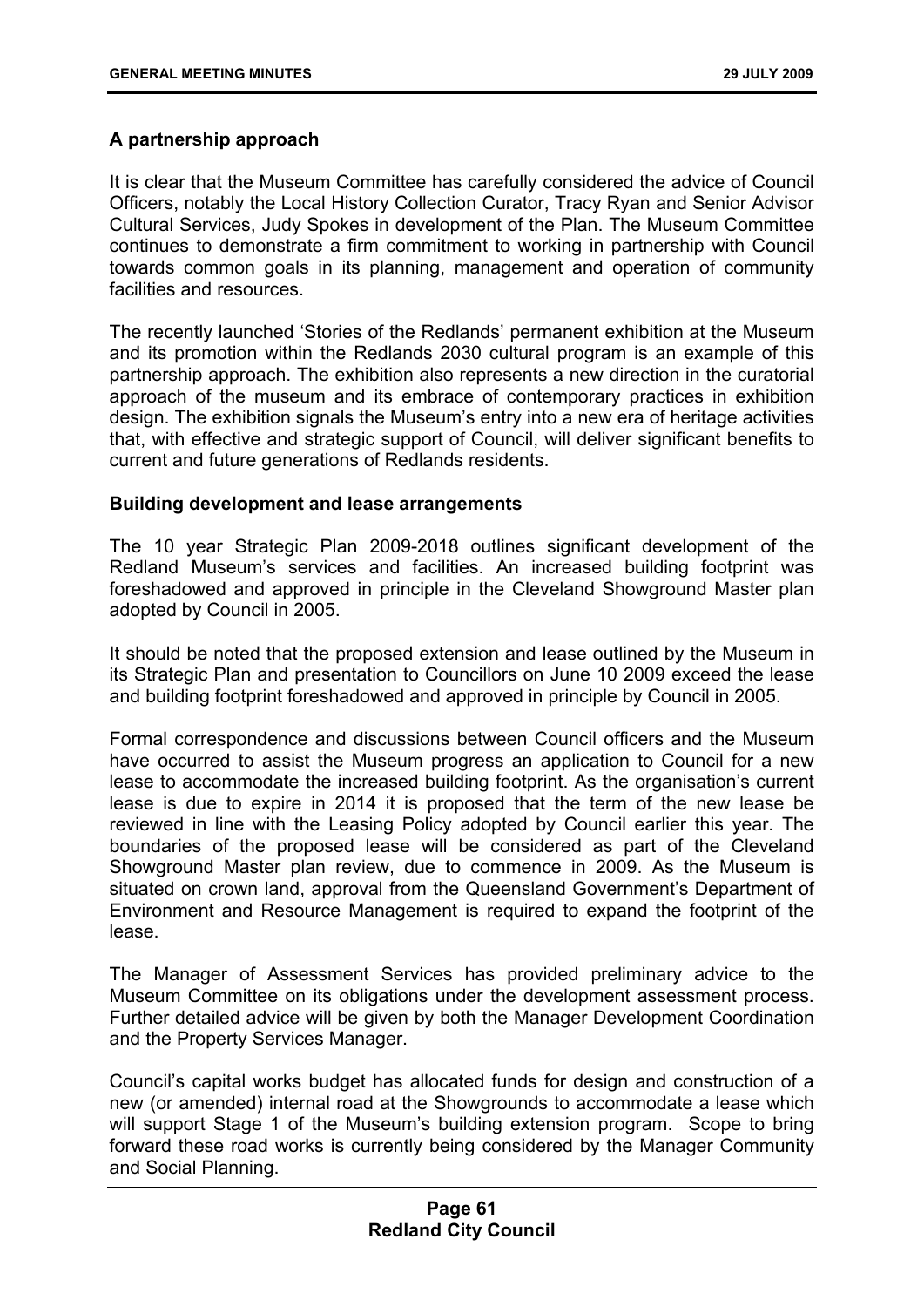# **Grant contract arrangements**

Council currently supports the Redland Museum's operations through an annual grant of \$171,160. This represents a very substantial commitment from a local government to a community museum, and is a reflection of Council's sustained support for the Museum's role in local heritage collections and their promotion.

To ensure that Council's investment returns equivalent benefits to local residents a more focussed and strategic funding contract is proposed to guide the Museum's delivery and evaluation of its services. There are aspects of the Museum's plans that warrant further discussion with officers prior to the drafting of a new (five year) funding contract. Among these are:

- Clarification about the Museum's relationship with the custodians of the Russell Island museum collection and storage shed
- Succession planning for Committee members
- Clarification about the role of the Council representative on the Museum **Committee**
- The relationship between the Museum and the Norm Price Park Redland **Showgrounds**

To ensure sufficient time for consideration of these matters, and the resolution of the pressing lease and building issues identified by the Museum Committee as a priority, it is recommended that the MOU governing Council's current annual grant is extended for 12 months during which time a revised funding contract will be prepared.

# **RELATIONSHIP TO CORPORATE PLAN**

The recommendations in this report primarily supports Council's strategic priority to: build safe, strong and self reliant communities with access to community services, infrastructure and opportunities for participation in community life.

### **FINANCIAL IMPLICATIONS**

The financial implications of this report to extend the MOU with the Redland Museum for a further 12 months has been accommodated in the approved budget for 2009/10.

# **PLANNING SCHEME IMPLICATIONS**

The Land Use Planning Group was consulted and it is considered that the outcome of recommendations in this report will not require any amendments to the Redlands Planning Scheme.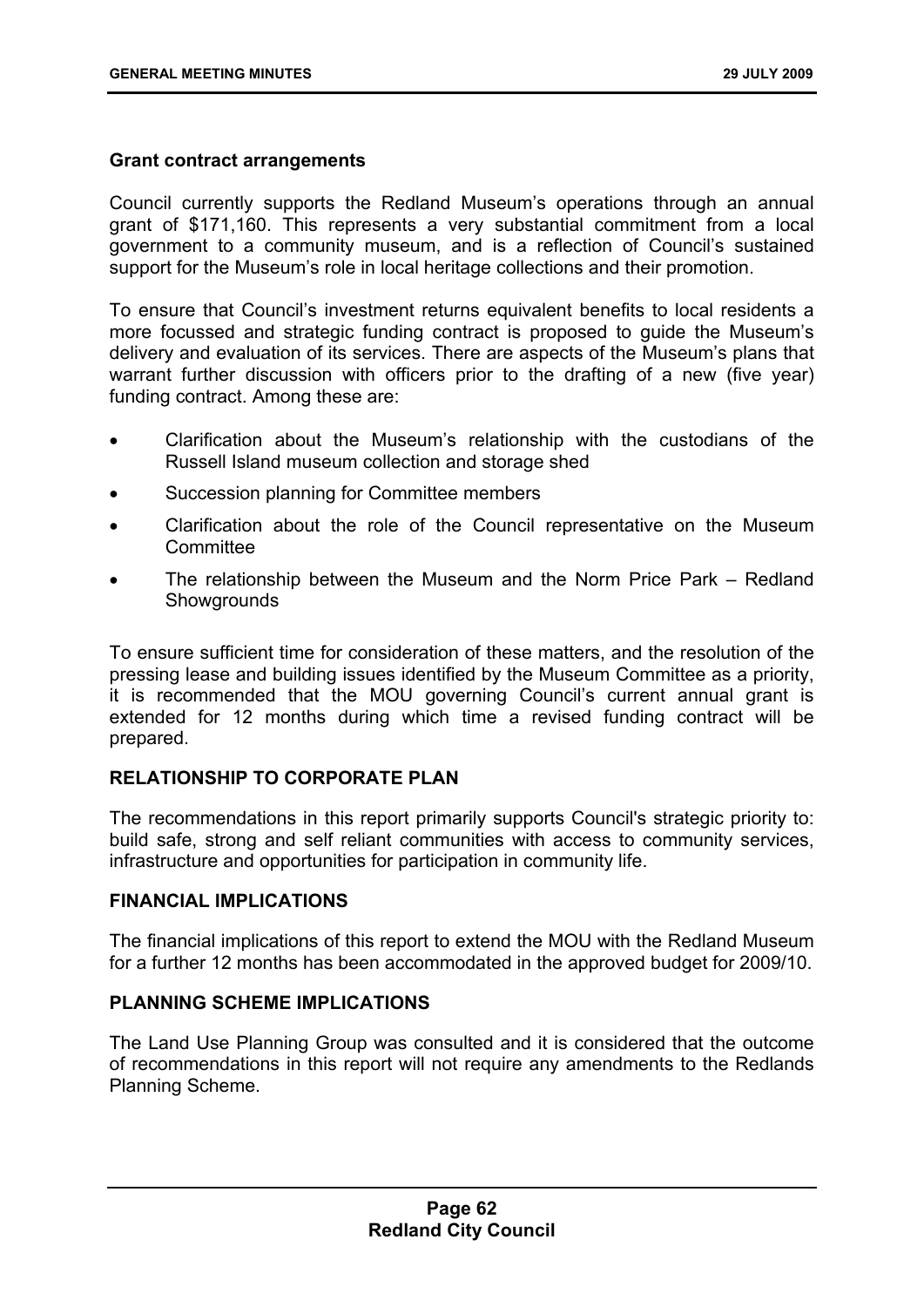# **CONSULTATION**

The recommendations of this report are supported by consultation with the Service Manager, Cultural Development, whose responsibilities include management of Council's contract with the Redland Museum, and the officer responsible for the Local History Collection, who maintains a close relationship with the Museum Committee.

# **OPTIONS**

### **PREFERRED**

That Council extend the MOU with Redland Museum for a further 12 months to allow for the development of a new grant contract.

### **ALTERNATIVE**

No alternative recommended.

#### **OFFICER'S/COMMITTEE RECOMMENDATION/ COUNCIL RESOLUTION**

| Moved by:    | Cr Henry   |
|--------------|------------|
| Seconded by: | Cr Reimers |

**That Council resolve to extend the Memorandum of Understanding with Redland Museum for a further 12 months to allow for the development of a new grant contract.** 

# **CARRIED**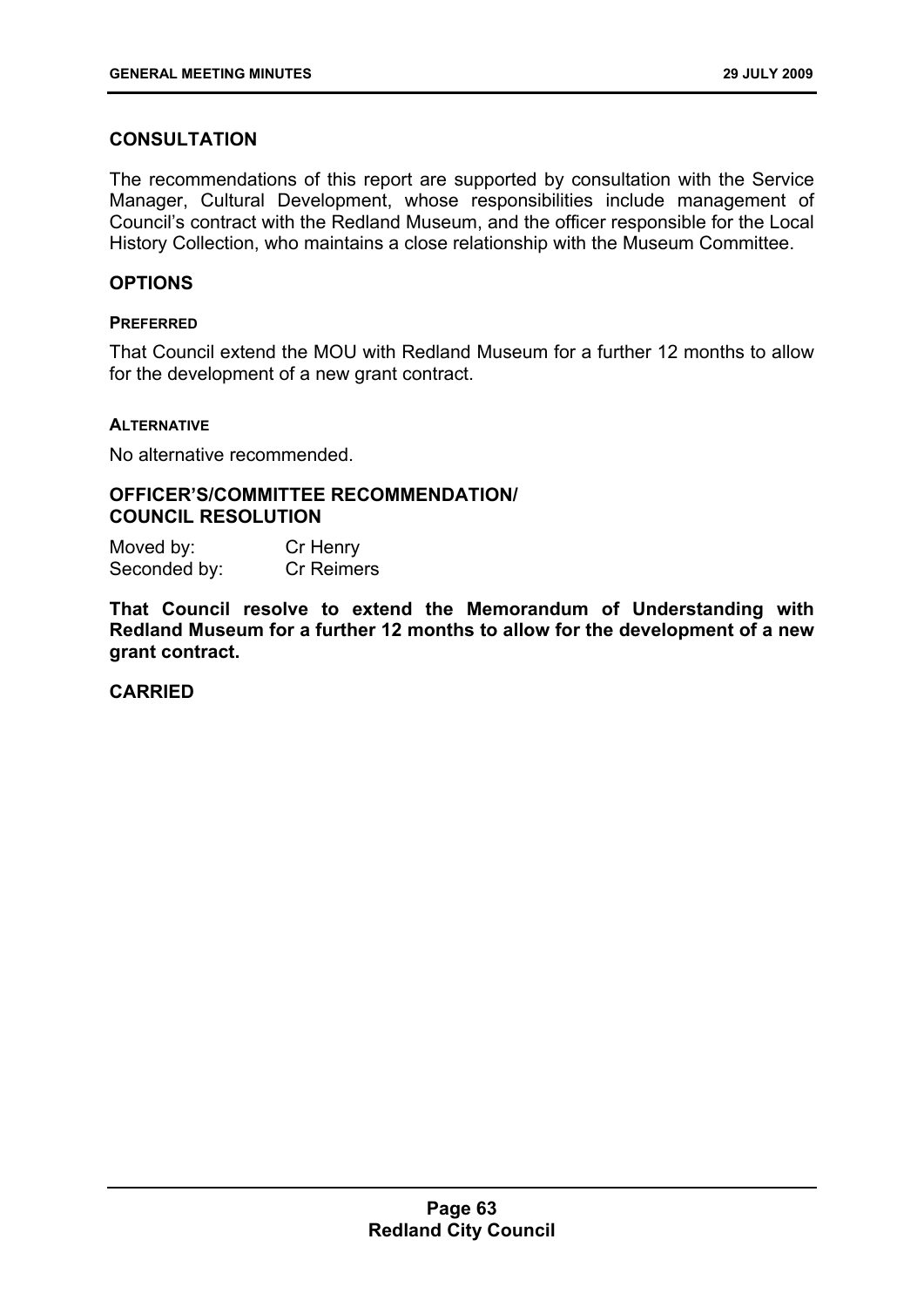# **12.2.3 RESPONSE TO THE NATIONAL KOALA CONSERVATION STRATEGY 2009 - 2014 CONSULTATION DRAFT**

| <b>Dataworks Filename:</b>       | <b>EM - EM Policy - EM Koala Conservation</b><br><b>Management Policy and Strategy</b> |
|----------------------------------|----------------------------------------------------------------------------------------|
| <b>Attachment:</b>               | <b>Draft Koala Strategy</b><br><b>RCC Response to National Strategy</b>                |
| <b>Responsible Officer Name:</b> | <b>Gary Photinos</b><br><b>Manager Environmental Management Group</b>                  |
| <b>Author Name:</b>              | <b>Richard Collins</b><br><b>Adviser Biodiversity Planning</b>                         |

#### **EXECUTIVE SUMMARY**

The Commonwealth Department of Environment, Water, Heritage and the Arts has released a Consultation Draft of the National Koala Conservation and Management Strategy 2009 – 2014 for submission before Wednesday 5 August 2009.

Recognising the importance of koalas, it is essential that Redland City Council contributes a submission. Council's experience enables it to make a valuable contribution to the development of an effective National Koala Strategy.

The Consultation draft indicates that an implementation team will ensure that the strategy's goals will be achieved.

However the attached draft submission argues that listing koalas as vulnerable (or endangered) under the EPBC Act is an essential first step to provide the implementation team with the power necessary to conserve koalas in the Koala Coast.

# **PURPOSE**

The purpose of this report is to determine if Council wishes to make a submission to the Department of Environment, Water, Heritage and the Arts on the Consultation Draft of the National Koala Conservation and Management Strategy 2009 – 2014.

### **BACKGROUND**

- The first National Koala Strategy was released in 1998.
- In 2006 the Natural Resource Management Ministerial Council agreed to review the Strategy.
- Also in 2006 the Commonwealth Threatened Species Scientific Committee determined that the koala should not be considered as vulnerable or endangered under the *Commonwealth Environment Protection and Biodiversity Conservation Act 1999* (EPBC Act).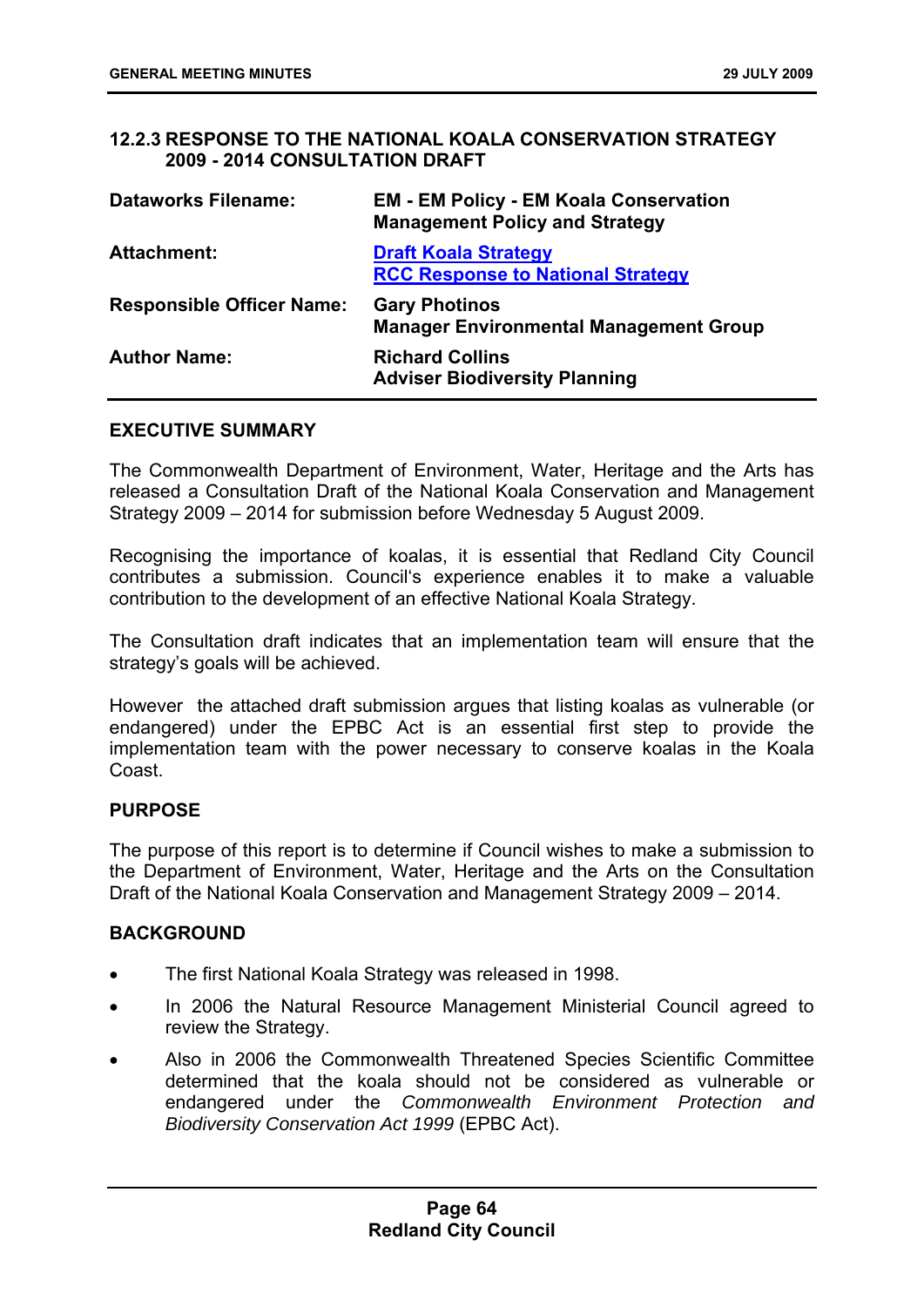- A report, 'Decline of the Koala Coast Koala Population: Population Status in 2008' was released by the Queensland Department of Environment and Resource Management. It detailed a dramatic decline of the local koala population and predicted effective extinction by 2011.
- In July 2009 the Commonwealth Department of Environment, Water, Heritage and the Arts released the Consultation Draft of the National Koala Conservation and Management Strategy 2009 – 2014.
- Submissions close Wednesday 5 August 2009.

# **ISSUES**

It is widely accepted that the Koala Coast's koala population is under significant threat. A recent report by DERM suggested that koala's could effectively be extinct in the area before 2011. Redland City Council has made a significant effort and investment in local koala conservation through the development and implementation of the 'Redlands Koala Policy and Implementation Strategy 2008'. In addition, the State Government has released a number of documents within recent years with the stated intent of preserving the koala populations of south east Queensland.

While its predecessor had little or no effect on the local koala population, it is hoped that a National Koala Conservation and Management Strategy will be sufficiently effective to save koalas in the Koala Coast from extinction. Recognising the dire straits of the local koala population and the importance placed on koala conservation by the Redland City Council it is essential that a submission is made on the consultation draft.

Redland City Council is well equipped to make a valuable contribution to the debate on how to develop an effective National Koala Strategy. The development of two koala policies, the convening of the Redlands Koala Summit and the high profile approach taken by Council has put Council at the forefront of koala conservation by a local government. Redland City Council can also comment critically on the effectiveness of the State Government's approach and is able to provide invaluable insight from the home of the most threatened population of koalas in the country.

The Consultation Draft of the National Koala Conservation and Management Strategy 2009 – 2014 suggests significant improvements to its predecessor including the creation of an implementation plan and an implementation team to ensure that the strategy achieves its goals however it lacks, in its present form, a head of power or funding. It is suggested that the koala should be recognised by the EPBC Act as vulnerable (or endangered) to provide the implementation team with the coercive powers they require. The level of funding and who will pay must also be determined before the final draft of the strategy is completed.

A full copy of the suggested submission is attached to this report.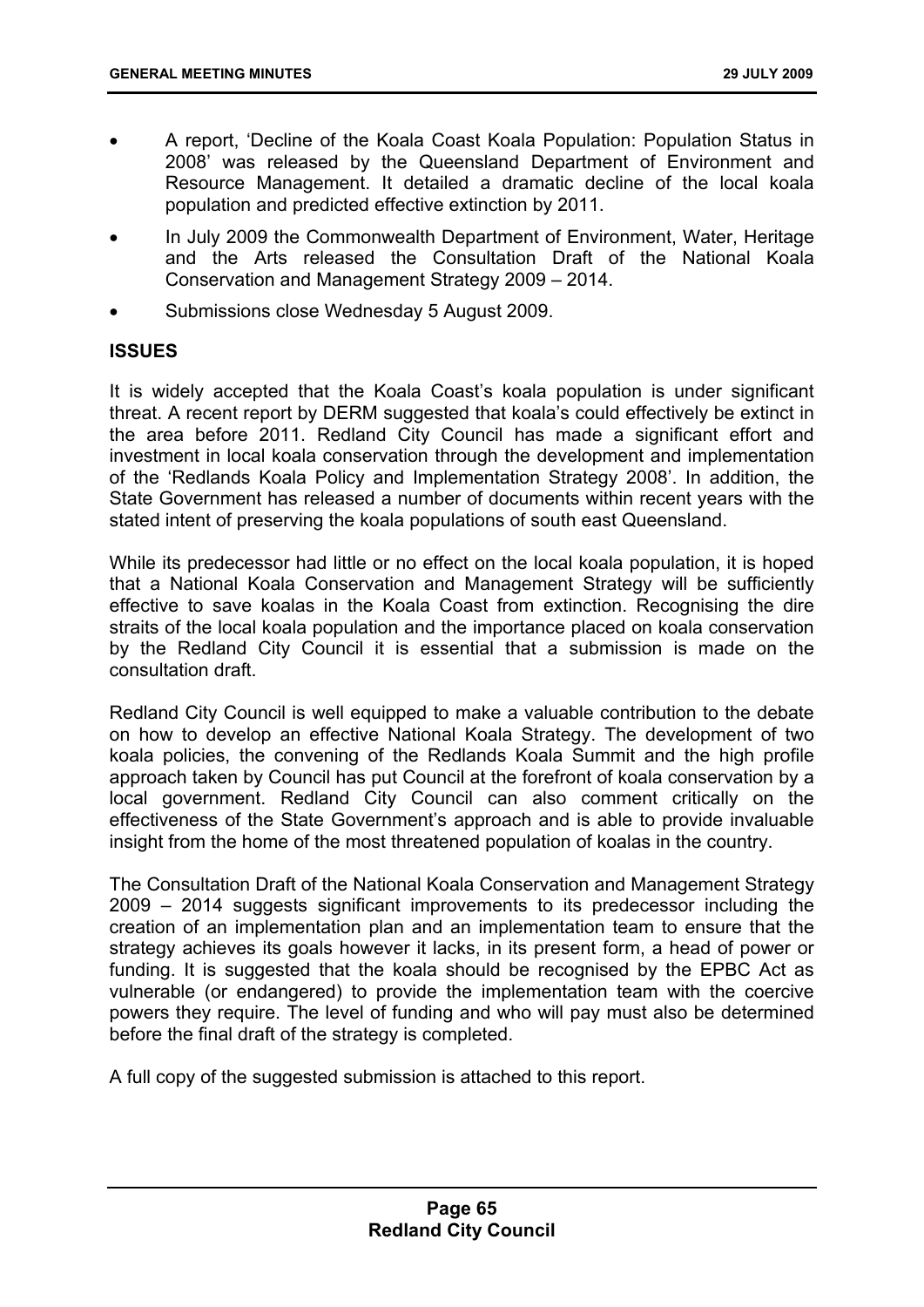# **RELATIONSHIP TO CORPORATE PLAN**

The recommendation primarily supports Council's strategic priority to: ensure the enhancement of biodiversity including koala habitat, bushland, Green Space, waterways, catchments, air and coastal ecosystems in recognition of our unique location on Moreton Bay.

# **FINANCIAL IMPLICATIONS**

There are no short term financial implications associated with this report. The outcome from the submission process may represent some financial implications to Council that may result from the implementation of the National Koala Strategy, but these costs cannot be determined.

### **PLANNING SCHEME IMPLICATIONS**

The Land Use Planning Group was not consulted due to time constraints however it is considered that the outcome of the recommendations in this report will not require any amendments to the Redlands Planning Scheme.

### **CONSULTATION**

No consultation has taken place due to time constraints.

### **OPTIONS**

#### **PREFERRED**

That the Council resolve to make a submission, as attached, to the Department of Environment Water Heritage and the Arts on the Consultation Draft of the National Koala Conservation and Management Strategy 2009 – 2014.

#### **ALTERNATIVE**

That the Council resolve to make a submission, as attached and amended at the direction of Council, to the Department of Environment Water Heritage and the Arts on the Consultation Draft of the National Koala Conservation and Management Strategy 2009 – 2014.

#### **OFFICER'S/COMMITTEE RECOMMENDATION**

That Council resolve to make a submission, as attached, to the Department of Environment Water Heritage and the Arts on the Consultation Draft of the National Koala Conservation and Management Strategy 2009 – 2014.

### **ADDENDUM**

Following discussion at the Planning & Policy Committee meeting of 22 July 2009, the following changes were made to the attachment RCC Response to National Strategy:

1. Page 2 – new paragraph added which reads: *Precautionary principle*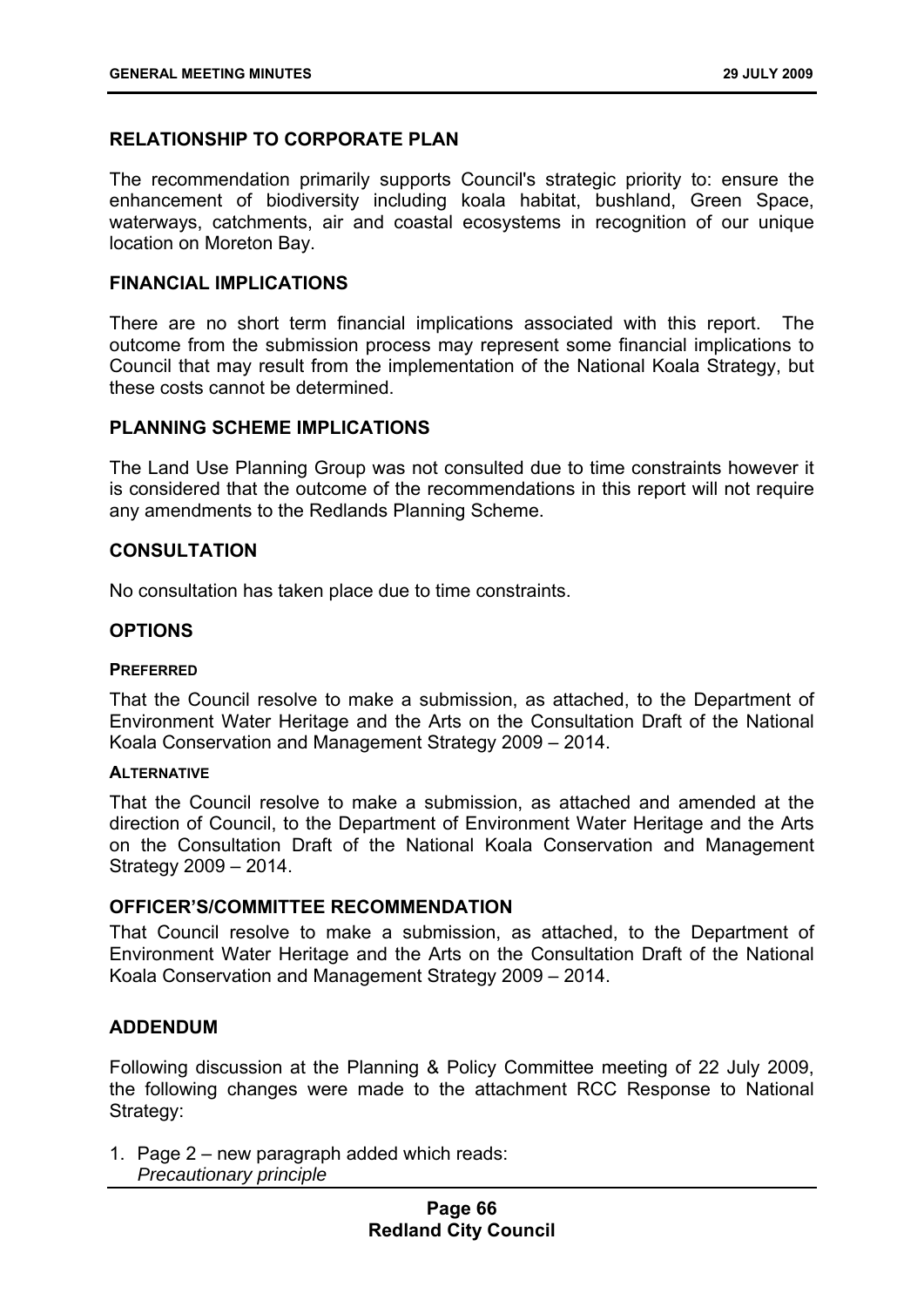*"Council is pleased to note, notwithstanding the inclusion of the loopholes described above, the incorporation of the precautionary principle into the Guiding Principles of the document."* 

2. Page 3 – new second paragraph added to 'Habitat loss' as follows:

*"The issue of the conservation of koala habitat is brought into sharp focus in the Redlands where the coastal plains provide the preferred habitat of koalas. Unfortunately, the coastal plains are also the preferred habitat for humans and this is recognised by the 'Draft South East Queensland Regional Plan 2009-2031' which designates the coastal plains as 'Urban Footprint'. It is within the Urban*  Footprint that it is expected that the vast majority of new development, the *consolidation of existing development and further increases in the density of development will occur. "* 

3. Page 4 – the following words added to the first sentence under 'Isolated Population'

*"(it is understood that the Koala Coast population demonstrates genetic differences to neighbouring populations)."* 

- 4. Page 5 The paragraph under Community involvement amended to read: *"The experience of Redland City Council in implementing its Koala Policies has highlighted the particular importance of community involvement, ownership by stakeholders and effective resourcing under a head of power. A policy statement of the Redlands Koala Policy and Implementation Strategy 2008 requires the "creation of a 'Koala Active Community' which understands its role and takes positive actions for the long term survival of koalas" – in short, a koala friendly community. Council notes that the intent of this statement is mirrored in Desired Outcome #8 (p5)."*
- 5. Page 7 a new last paragraph added as follows: *"While Redland City Council believes that the koala should be listed as vulnerable throughout out its natural range for the reasons described above, it also strongly believes that there is now sufficient robust evidence to indicate that the genetically isolated koala population of the Koala Coast should be recognised as 'critically endangered'. It is Council's view that nothing less than recognising the conservation status of the rapidly declining local population as 'critically endangered' under the EPBC Act will ensure that the next generation of Redlanders will enjoy the site of a wild koala in their own backyard."*

# **COUNCIL RESOLUTION**

Moved by: Cr Henry Seconded by: Cr Reimers

**That Council resolve to make a submission, as attached to these Minutes, to the Department of Environment Water Heritage and the Arts on the Consultation Draft of the National Koala Conservation and Management Strategy 2009 – 2014.** 

**CARRIED** (unanimously)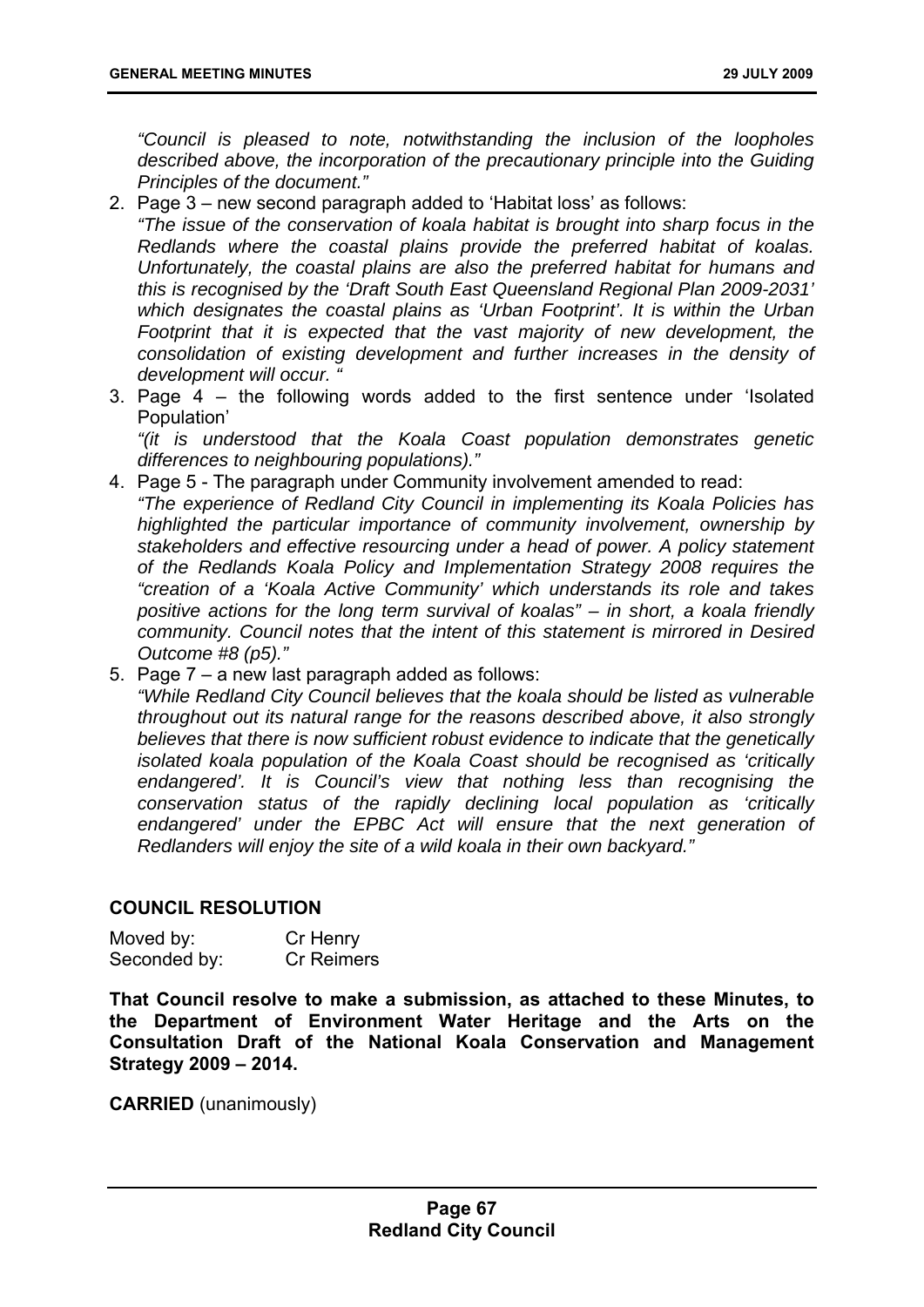# **12.2.4 RCC CONSERVATION LAND MANAGEMENT STRATEGY 2009**

| <b>Dataworks Filename:</b>       | <b>EM Planning - Conservation Land Management</b><br><b>Strategy 2009</b>             |
|----------------------------------|---------------------------------------------------------------------------------------|
| <b>Attachments:</b>              | <b>Conservation Land Management Strategy 2009</b><br><b>Public Consultation Draft</b> |
| <b>Responsible Officer Name:</b> | <b>Gary Photinos</b><br><b>Manager-Environmental Management</b>                       |
| <b>Author Name:</b>              | <b>Leo Newlands</b><br><b>Advisor- Reserves Management</b>                            |

### **EXECUTIVE SUMMARY**

Redland City covers large areas of natural coastline, the coastal islands of Moreton Bay, remnant bushland, and developed urban and rural areas totalling 53,700 hectares of which approximately17.17% is classed as reserve land.

To date much of Councils accumulated knowledge regarding effective resource management is dispersed throughout a range of management plans, strategies, databases, working procedures and within the personal knowledge of past and present Council officers.

The Draft Redland City Council Conservation Land Management Strategy 2009 (CLMS 2009) provides an innovative and definitive means of managing all of Councils reserves via one living document and the ensuing CLMS Information management system. The Document aims to consolidate available information and knowledge and apply it to the management of specific areas of the Councils conservation estate such as conservation areas, bushland refuges and creek corridors to name a few.

Internal stakeholders have been integral in the development and revision and subsequent quality of the CLMS 2009 and have provide very positive feedback. The next stage in the development of the CLMS 2009 is making it available for public viewing and submissions.

### **PURPOSE**

The purpose of this report is to seek Council approval for the draft "Redland City Council Conservation Land Management Strategy 2009: a plan for the next ten years" to be released for public display and submissions.

### **BACKGROUND**

- 2008 Development of the CLMS 2009 commenced in response to need for a holistic reserves strategy.
- 2009 Internal consultation utilised to direct 1st draft of CLMS 2009.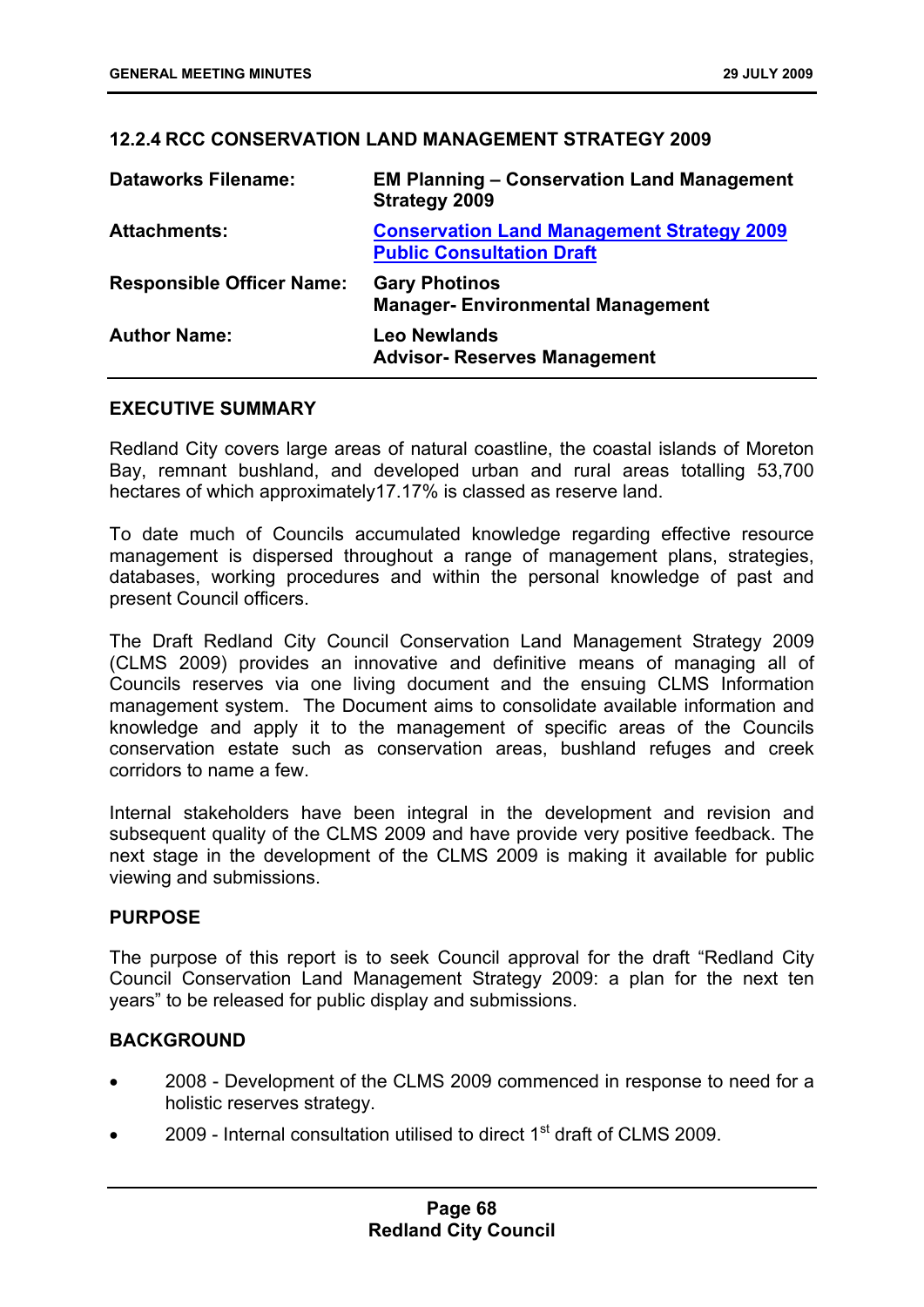- March 2009 draft CLMS 2009 provided to internal stakeholders for comment and completion of  $2^{nd}$  draft strategy.
- 2009 Document approved by ELG for presentation to Councillors workshop.
- 2009 Document revised following input from Councillors.

# **ISSUES**

# CURRENT LAND MANAGEMENT PLAN DEVELOPMENT

The purpose of current site specific land management plan process is to guide management of reserves. Preparing site specific land management plans are usually an exhaustive process and takes some time to develop therefore not all reserves at this time have a detailed land management plan. However, existing conservation land protocols do apply for the management of all reserves guided by the pest management plan, vegetation enhancement strategy, biodiversity strategy, bushfire management plan, waterway management plans and site specific plans.

Council has greater than 280 reserves and the conservation estate is increasing due to newly acquired areas.

### A WHOLE OF CONSERVATION ESTATE MANAGEMENT STRATEGY

The proposed Conservation Land Management Strategy (CLMS 2009) offers a core set of principles that can be applied to Councils entire conservation estate and is positioned under the Biodiversity Policy within the Council's environmental policy matrix.

Whereas the existing plans have limited capacity to respond to evolving Council policy and legislative changes. This document offers the capacity for new policy and legislative changes to be incorporated into regular revisions of the strategy and thus apply to all Councils reserves. The development of an information management system associated with this strategy means that day to day management of individual reserves can be undertaken in the light of up to date information.

KEY FEATURES OF THE PROPOSED CONSERVATION LAND MANAGEMENT STRATEGY

- The new strategy advocates for an improved and consistent classification and management practices for the conservation estate.
- principles and actions to facilitate the coordinated approach to data collection and information management.
- Reporting and budgeting are two essential process of Council. With improved, data collection and information management means that accurate budget estimate processes can be achieved.
- Council has undertaken to produce the State of the Environment (SOE) reporting process which requires up to date information. The CLMS 2009 seeks to ensure that reportable information is available and is consistent with the format requirements for SOE.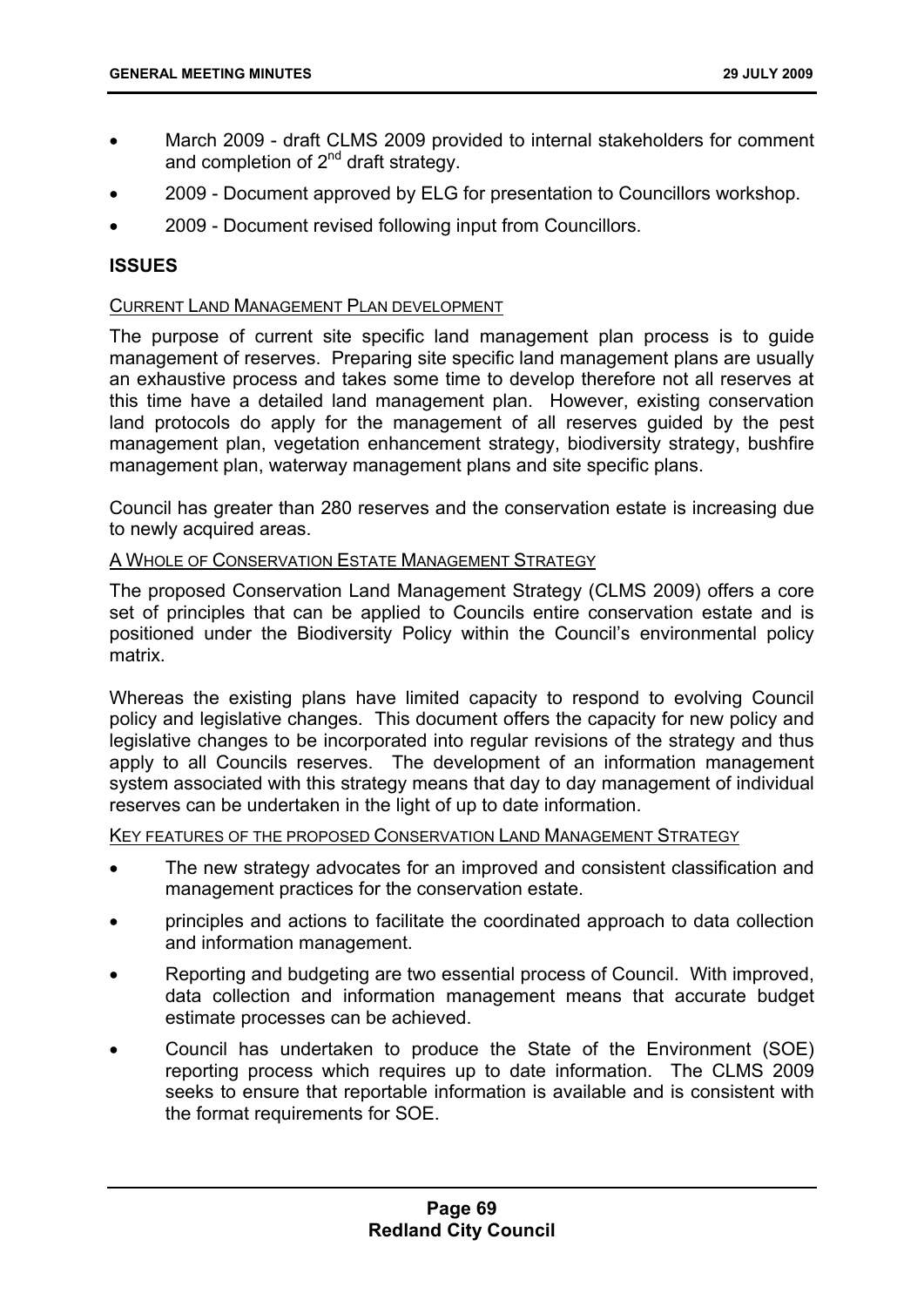#### COMMUNITY ENGAGEMENT PROPOSED PRIOR TO ENDORSEMENT

It is important to ensure that the broad management objectives are consistent with community values so engagement with the community on these broad principles is recommended.

# **RELATIONSHIP TO CORPORATE PLAN**

The recommendation primarily supports Council's strategic priority to ensure the enhancement of biodiversity including koala habitat, bushland, greenspace, waterways, catchments, air and coastal ecosystems in recognition of our unique location on Moreton Bay.

### **FINANCIAL IMPLICATIONS**

There will be financial implications including costs associated with the implementation of the CLMS 2009 for auditing reserves, information systems development, amalgamation of lots, and closure of roads and data collection technology. Council's adopted Corporate Policy POL 3077 clearly states that funds from the Environment Charge will be used for the management and revegetation of the conservation estate and koala habitat. Council has already allocated funds from the Environment Charge for this purpose.

# **PLANNING SCHEME IMPLICATIONS**

The Land Use Planning Group was consulted and it is considered that the outcome of recommendations in this report will not require any amendments to the Redlands Planning Scheme.

### **CONSULTATION**

Consultation was undertaken at a number of stages with Parks and Conservation, Risk and Liability Services, Land Use Planning, Environmental Education, Economic Development, Integrated Development Services, Infrastructure Planning and Compliance.

Feedback on the draft CLMS 2009 has been very positive from all internal stakeholders. Internal stakeholders provided a range of comments to fine tune CLMS 2009. Environmental Management is now confident that the CLMS 2009 is now ready for the public consultation phase. The general response and sentiment of internal stakeholders is that the document is strategically well directed, very well thought out, comprehensive, well set out and informative.

| <b>Department</b> | <b>Section</b>         | <b>Comments</b>            | <b>Action taken</b> |
|-------------------|------------------------|----------------------------|---------------------|
| Customer          | Regulatory and         | "This looks fine with us". |                     |
| <b>Services</b>   | <b>Health Services</b> |                            |                     |
| Planning and      | _UP                    | Likes the way the          | Amendments          |
| Policy-           |                        | document is set out.       | included            |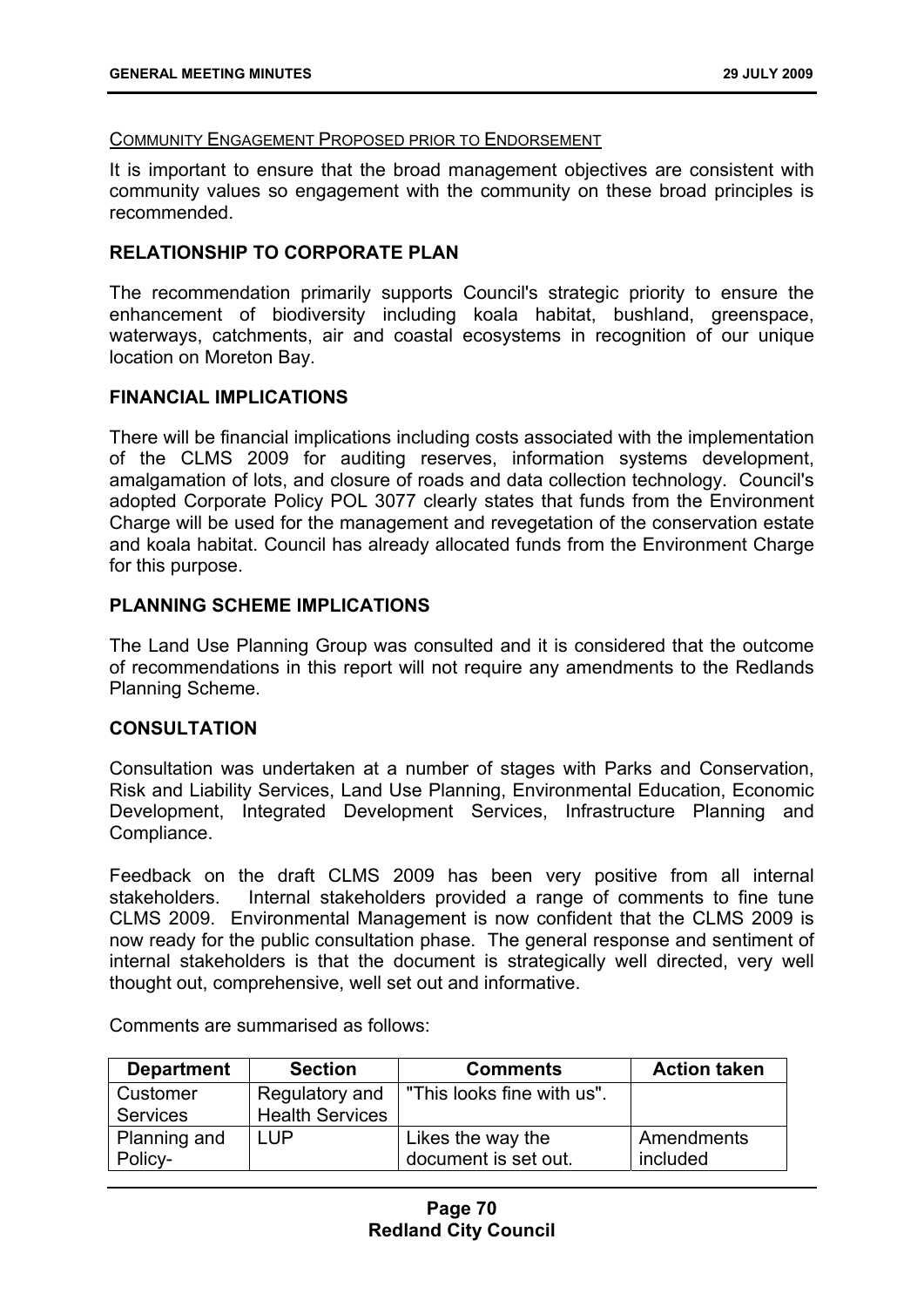| <b>Department</b>           | <b>Section</b>                                               | <b>Comments</b>                                                                                                                                                       | <b>Action taken</b>                                                                          |
|-----------------------------|--------------------------------------------------------------|-----------------------------------------------------------------------------------------------------------------------------------------------------------------------|----------------------------------------------------------------------------------------------|
|                             |                                                              | (minor comments<br>provided).                                                                                                                                         |                                                                                              |
| Customer<br><b>Services</b> | Operations and<br>Maintenance-<br>Parks and<br>Conservation  | "Well set out,<br>comprehensive" Likes the<br>way it is set up and has<br>learnt new information<br>from it regarding tenure<br>issues. (minor comments<br>provided). | Amendments<br>included                                                                       |
| Planning and<br>Policy      | <b>Risk and</b><br>Liability<br>services                     | "The document is very<br>well thought out and<br>comprehensive. I learnt a<br>lot from it and commend<br>you for your efforts".<br>(minor comments<br>provided).      | Amendments<br>included                                                                       |
| Planning and<br>Policy      | Economic<br>Development                                      | "No feedback required"                                                                                                                                                |                                                                                              |
| Customer<br>Service         | Operations and<br>Maintenance-<br>Environmental<br>Education | Very happy with the<br>concepts and principles of<br>the document. (Minor<br>Comments to 'volunteer'<br>section)                                                      | Amendments<br>included                                                                       |
| Planning and<br>Policy      | Infrastructure<br>Planning                                   | "Very good"(minor<br>comments provided).                                                                                                                              | Amendments<br>included                                                                       |
| Planning and<br>Policy      | Open Space<br>Planning                                       | "Bushwalkers and MTB<br>using narrow trail may<br>present safety issues.<br>Otherwise very<br>comprehensive" "great<br>reading!"                                      | Comment<br>included in MTB<br>section to<br>ensure signage<br>identify trails as<br>dual-use |

### **OPTIONS**

### **PREFERRED**

That Council resolve to endorse the draft "Redland City Council Conservation Land Management Strategy 2009: a plan for the next ten years" for public display and submissions.

### **ALTERNATIVE**

That Council resolve to endorse the draft "Redland City Council Conservation Land Management Strategy 2009: a plan for the next ten years" for public display and submissions after further revisions as directed by Council.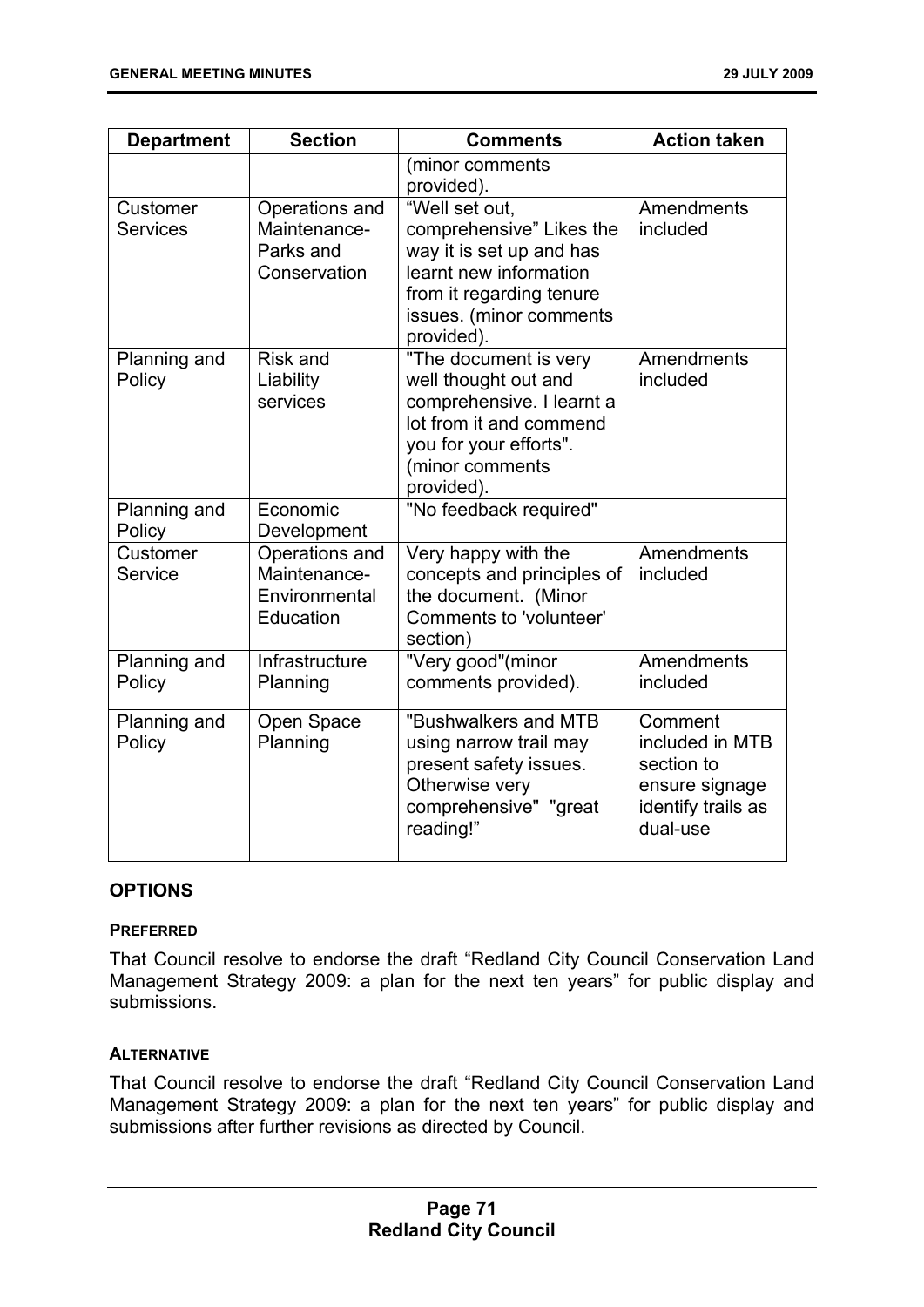### **OFFICER'S/COMMITTEE RECOMMENDATION/ COUNCIL RESOLUTION**

| Moved by:    | Cr Ogilvie        |
|--------------|-------------------|
| Seconded by: | <b>Cr Elliott</b> |

**That Council resolve to endorse the draft "***Redland City Council Conservation Land Management Strategy 2009: a plan for the next ten years***" for public display and submissions.** 

# **CARRIED**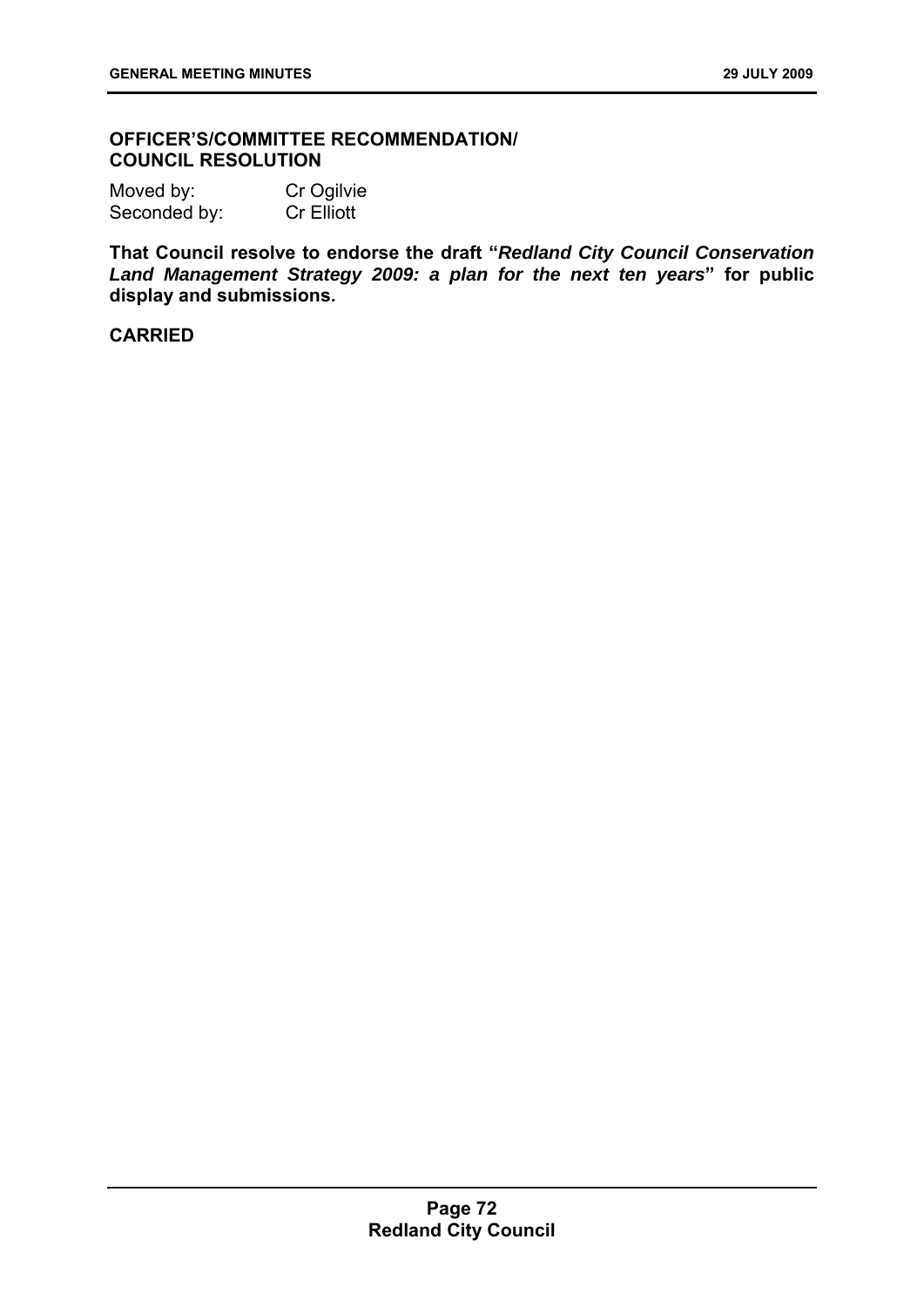# **12.2.5 HABITAT PROTECTION EXTENSION PROGRAMS**

| <b>Dataworks Filename:</b>       | <b>EM - EM Agreements - Koala Conservation</b><br><b>Agreement Program</b>                                                                                         |
|----------------------------------|--------------------------------------------------------------------------------------------------------------------------------------------------------------------|
| <b>Attachments:</b>              | <b>Attachment 1 - Summary Table of Habitat</b><br><b>Extension Programs</b><br><b>Attachment 2 - Economic Modelling for Your</b><br><b>Backyard Garden Program</b> |
| <b>Responsible Officer Name:</b> | <b>Gary Photinos</b><br><b>Manager - Environmental Management</b>                                                                                                  |
| <b>Author Name:</b>              | <b>Melanie Rippon</b><br><b>Acting Adviser - Habitat Protection</b>                                                                                                |

# **EXECUTIVE SUMMARY**

The Koala Conservation Agreement Program (KCAP) is Redland City Council's key koala-based community education program. This report recommends the expansion of KCAP city-wide and the introduction of a Conservation Works Scheme through KCAP and Your Backyard Garden Program (YBYG), which would be used for various koala and biodiversity conservation works.

KCAP has been running in pilot form since January 2009 and aims to create Koala Active Communities. In accordance with Council's direction, the program has recently undergone a review process in conjunction with YBYG.

The review found KCAP to be successful in terms of engendering community interest and participation towards koala conservation. Significant koala habitat has been protected and works have either been completed or planned through KCAP. The review also found YBYG presents an opportunity to integrate additional conservation projects into small urban blocks, which are not specifically targeted by KCAP.

### **PURPOSE**

Council adopted the Koala Conservation Agreement Program Annual Incentive Payment Scheme on 26 November 2008 on a pilot basis to 30th June 2009, and its continuation was subject to further consideration by Council.

The purpose of this report is to present a review of the Koala Conservation Agreement Program (KCAP) to date, to seek Council approval for continuation of the Koala Conservation Agreement Program Annual Incentive Payment Scheme, the expansion of KCAP (city wide), and the adoption of an Conservation Works Scheme for both KCAP and YBYG.

# **BACKGROUND**

• 2008 – Redlands Koala Policy and Implementation Strategy 2008 was adopted by Council. Action 7.2.10 of the strategy states Council will "Develop & implement a local koala program, perhaps a Koala Friendly Backyard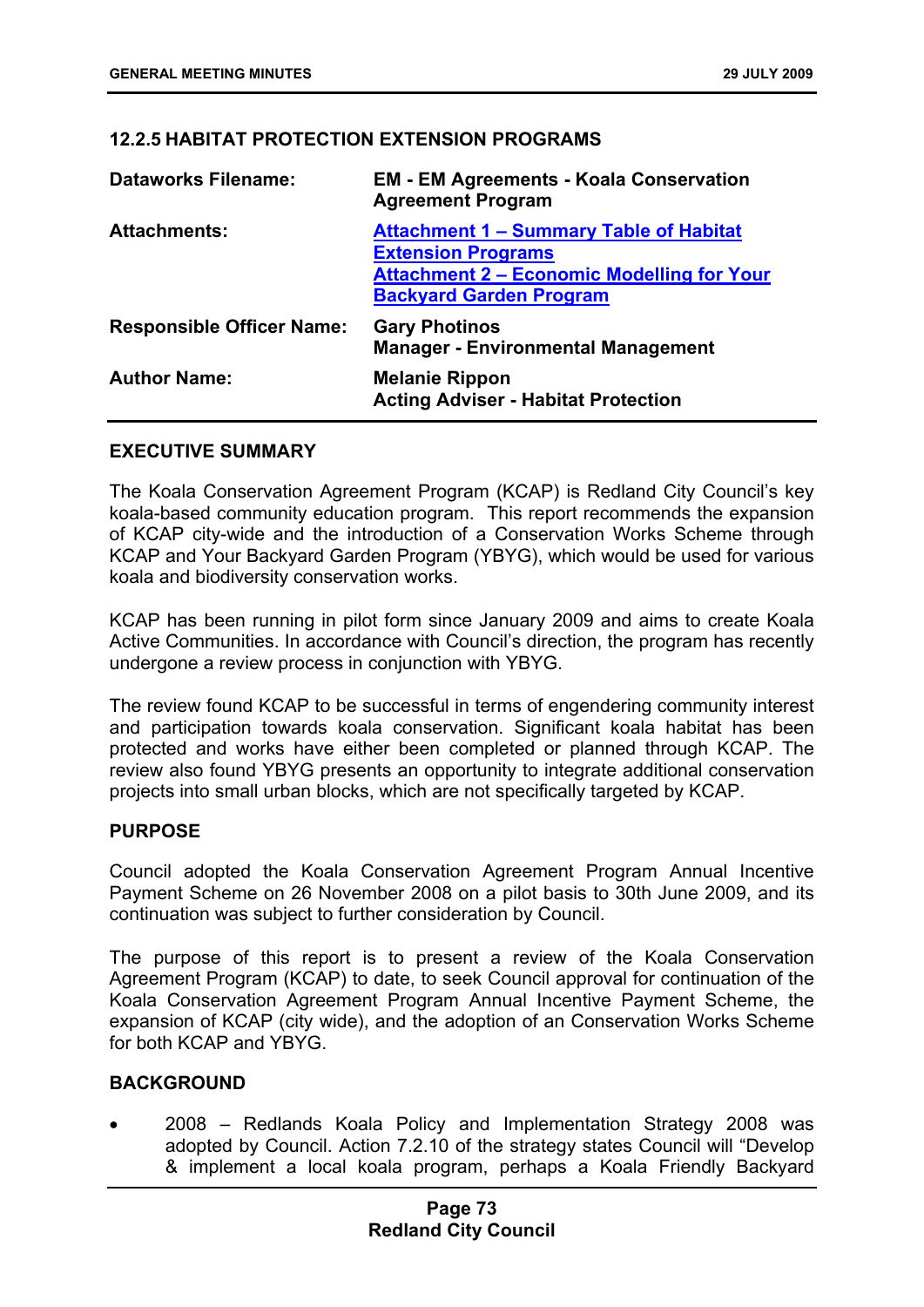Program". Action 7.2.5 of the strategy also states Council will "Continue & enhance the delivery of the Your Backyard Garden program and may look at identifying residents that have a "Koala Friendly Backyard".

- 26 November 2008 Council resolved to:
	- 1. Adopt the Koala Conservation Agreement Program, which includes the Koala Conservation Agreement (Attachment 2) and
	- 2. Adopt the Koala Conservation Agreement Program Annual Incentive Payment Scheme based on the scale of payment (tabled below) for implementation on a pilot basis to 30th June 2009, and its continuation will be subject to further consideration by Council.
		- o Up to 0.1 hectares of retained Koala Habitat: \$300
		- o 0.11 to 0.5 hectares of retained Koala Habitat \$450
		- $\circ$  0.51 to 1 hectare of retained Koala Habitat  $\sim$  \$700
		- o 1.1 to 2 hectares or retained Koala Habitat \$1000
		- $\circ$  2.1 to 5 hectares of retained Koala Habitat  $\sim$  \$1500
		- o Greater than 5 hectares of retained Koala Habitat \$2500
	- 3. Delegate authority to the CEO to sign the Koala Conservation Agreements on behalf of Council.
	- January 2009 KCAP was launched in conjunction with the release of Pan-Da the Koala.
	- 2009 The Department of Environment and Resource Management released the report "Decline of the Koala Coast Koala Population: Population Status in 2008", which indicates koalas have declined by 51% in less than three years across the koala coast.
	- 2009 Through a koala conservation grants scheme, the National Parks Association of NSW provided \$3000 towards KCAP to be used for koala food tree planting. There is potential for KCAP to attract an additional \$18,000 over the next financial year through the Association.
	- February to June 2009 Officers completed a review of KCAP and YBYG.

### **ISSUES**

# A RANGE OF HABITAT PROTECTION EXTENSION PROGRAMS ARE CURRENTLY AVAILABLE TO RESIDENTS

Redland City Council offers a range of Habitat Protection Extension Programs to residents. Each program has clear objectives and target audiences (see Table 1, Attachment 1).

• Rural Habitat Protection Programs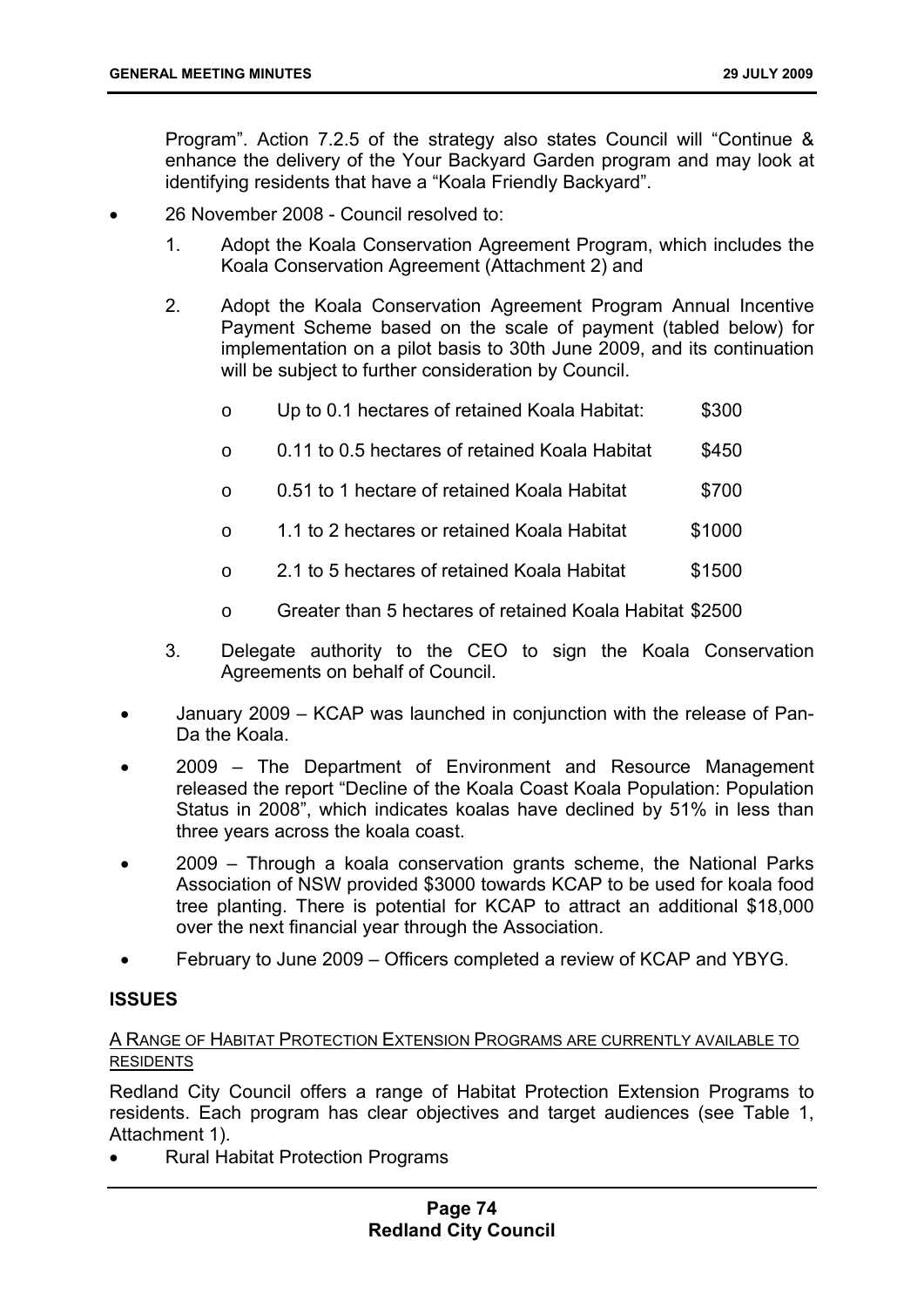- o **Voluntary Conservation Agreements**: Secures perpetual legal protection of the environmental values of a property. Extension officers encourage assist landholders to manage and enhance the wildlife and habitat values of their properties.
- o **Land for Wildlife**: A national program where extension officers encourage and assist landholders to manage and enhance the properties' habitat and wildlife values.
- o **Rural Support**: Extension officers encourage and assist landholders (usually rural based) to manage weeds and natural areas on their properties.
- Urban Habitat Protection Programs
	- o **Koala Conservation Agreement Program**: encourages and assists participants on larger urban properties to reinstate and manage koala habitat, manage dogs and improve koala movement on private land. A 5 year agreement between Council and participants is signed where participants agree to koala conservation principles and practices. In return, participants receive annual funding, conservation works and technical expertise from Council to manage and protect koala habitat on their property. The program has been operating in pilot form since January 2009 and through this pilot phase has offered a Conservation Works Scheme to participants (one-off provision of conservation works of up to \$3000 in value) in addition to the Annual Incentive Payment Scheme.
	- o **Your Backyard Garden Program**: aims to encourage and assist urban residents improve the habitat and biodiversity values of their backyards. This program has been operating since 2004 and has a total of 511 property visits and over 80 ha of urban habitat visited. Currently participants receive a one-off visit from an extension officer, advice on habitat improvement and native plant coupons.

### KOALA CONSERVATION AGREEMENT ANNUAL INCENTIVE PAYMENT SCHEME

KCAP has been very popular since its launch in January 2009. There are currently 6 properties with signed agreements, 4 pending agreements and 50 properties on the waiting list. 9930 m2 of land is currently protected under KCAP. Planned and completed works undertaken through KCAP so far include:

- dead wooding of 13 koala food trees (to improve safety and tree health)
- removal of 3 exotic trees and replacement with koala food trees
- quotes obtained for one property for weed removal and revegetation

Council Officers (Senior Extension Officer-Habitat Protection, Extension Officer-Habitat Protection, Advisor-Habitat Protection and Support Officer-Natural Environment) recently undertook an internal review of KCAP and YBYG. The proposed changes to the programs are summarised in Table 2, attachment 1. The main recommendations from the review are: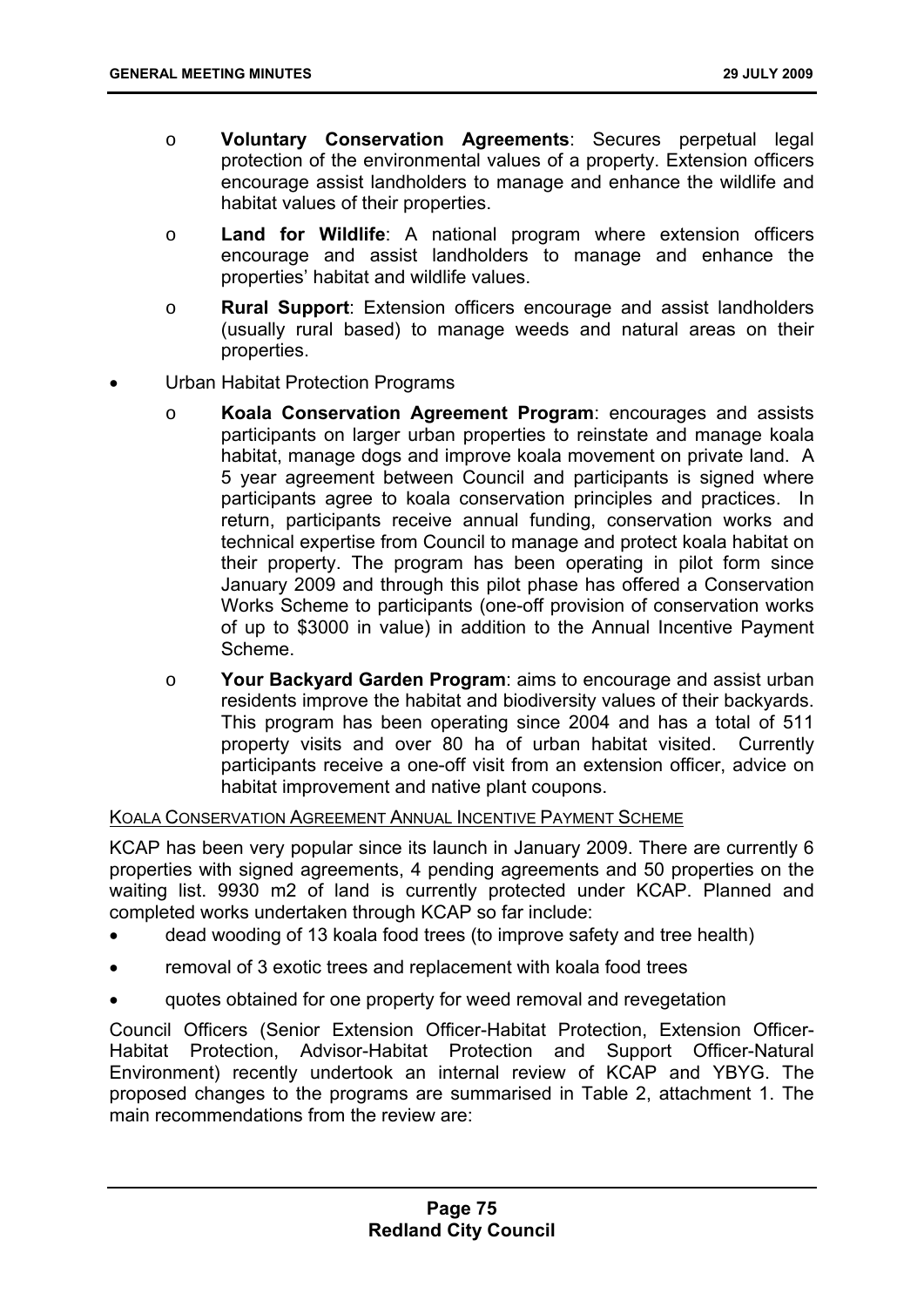- 1. Adopt a 3 year agreement period as an option in addition to the current 5 year agreement period for KCAP - feedback from participants indicates a 5 year agreement period deters some people from joining the program.
- 2. Roll KCAP out city-wide there is currently a large waiting list for KCAP. Further, stalling of the program may result in disinterest and frustration from those on the waiting list. City wide expansion of the program and continuation of funding is essential to ensure the program achieves long-term and significant koala conservation and community education outcomes across the Redlands.
- 3. Use available funding from the koala budget to provide an Annual Conservation Works Scheme (including koala conservation works) within the YBYG program. The provision of these conservation services and materials will:
	- Enable more conservation works to occur on small blocks within the urban footprint that feature significant habitat (primarily koala habitat), which are currently not targeted through KCAP (KCAP targets larger urban blocks),
	- o Offer an improved extension service for participants within the urban footprint who are either unable or unwilling to enter into a KCAP agreement process, and
	- o Comply with action 7.2.5 of the Koala Strategy.
- 4. Economic modelling (see attachment 2) for the Annual Conservation Works Scheme indicates the available \$50,000 could be used annually for:
	- Biodiversity (including koalas) conservation works e.g. food tree management and planting, weed removal, fencing modification.
	- Repeat visits by extension officers.
- 5. Improve the marketing and communication of all extension programs this project has commenced between relevant Council Officers.

# **RELATIONSHIP TO CORPORATE PLAN**

The recommendation primarily supports Council's strategic priority to ensure the enhancement of biodiversity including koala habitat, bushland, greenspace, waterways, catchments, air and coastal ecosystems in recognition of our unique location on Moreton Bay.

### **FINANCIAL IMPLICATIONS**

Council has allocated \$210,000 annually from the Environment Charge to fund a range of koala habitat incentive programs, with \$160,000 being used for the KCAP Annual Incentive Payment Scheme and Conservation Works Scheme. Should Council resolve to continue with this program it would be funded from this allocation.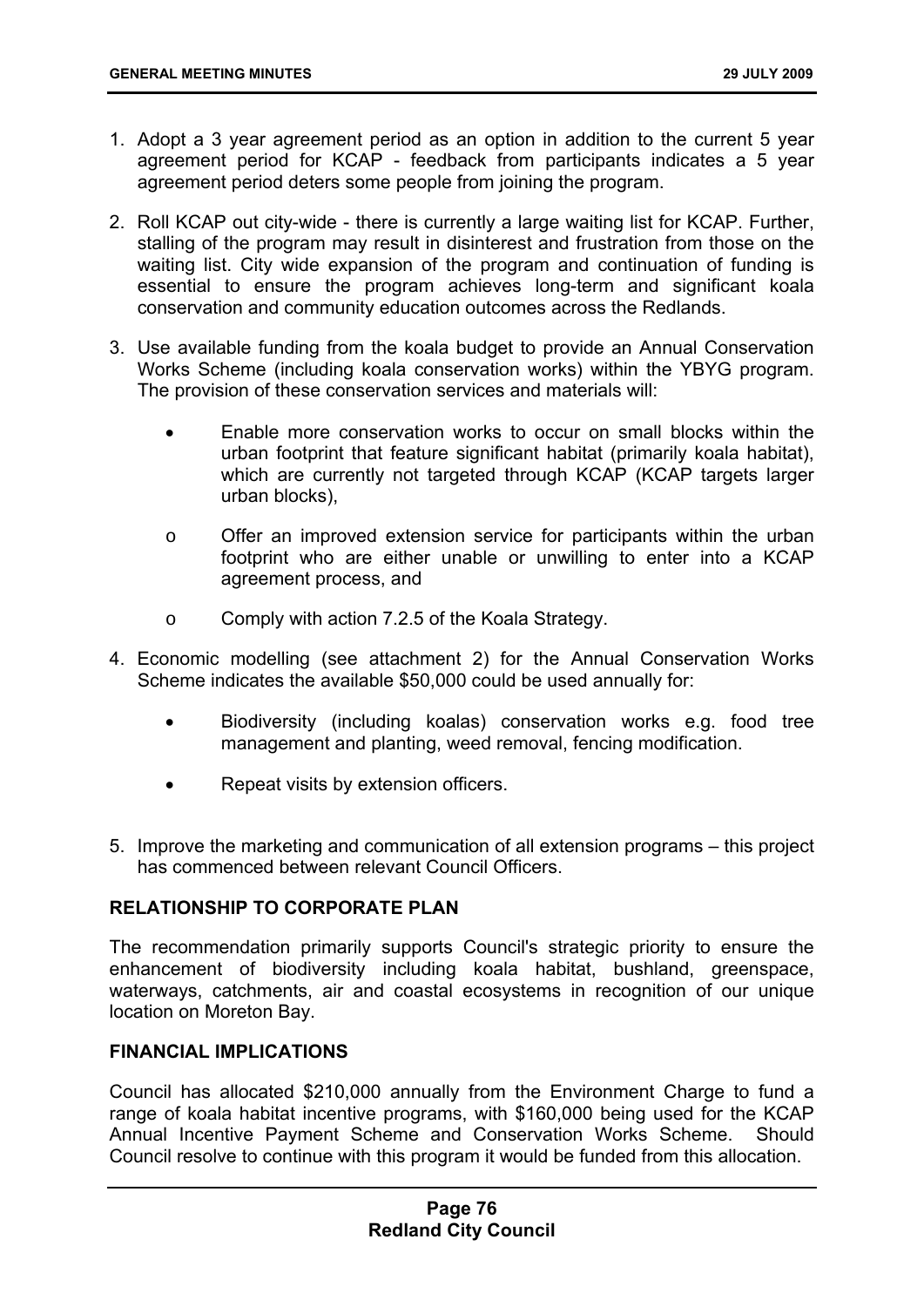The additional funds of \$50,000 per annum for an Annual Conservation Works Scheme for suitably assessed applicants of the Your Backyard Garden Program (see attachment 2) will also be adequately funded from this allocation.

### **PLANNING SCHEME IMPLICATIONS**

The Land Use Planning Group was consulted and it is considered that the outcome of recommendations in this report will not require any amendments to the Redlands Planning Scheme.

# **CONSULTATION**

Consultation was undertaken with:

- Environmental Education (Indigiscapes) Senior Extension Officer Habitat Protection and Extension Officer – Habitat Protection deliver all programs and were heavily involved in undertaking the review of KCAP and YBYG.
- Marketing and Communication Advisor Marketing and Communications (Koala) was involved in discussions regarding improved marketing and communication of the programs.
- KCAP participants Worked with extension officers and provided useful feedback for the review process.
- Land Use Planning Group Principal Advisor Local Area and Strategies was consulted with regarding planning scheme implications.

### **OPTIONS**

### **PREFERRED**

That Council resolve to:

- 1. Continue the Koala Conservation Agreement Program Incentive Payment Scheme and approve the city-wide expansion of the Koala Conservation Agreement Program;
- 2. Approve the adoption of:
	- a) A 3 and 5 year agreement option for the Koala Conservation Agreement Program;
	- A Conservation Works Scheme for the Koala Conservation Agreement Program to a one-off value of up to \$3000 per property;
	- An Annual Conservation Works Scheme in accordance with attachment 2 for Your Back Yard Garden Program; and
- 3. To delegate authority to the CEO to sign the Koala Conservation Agreements on behalf of Council.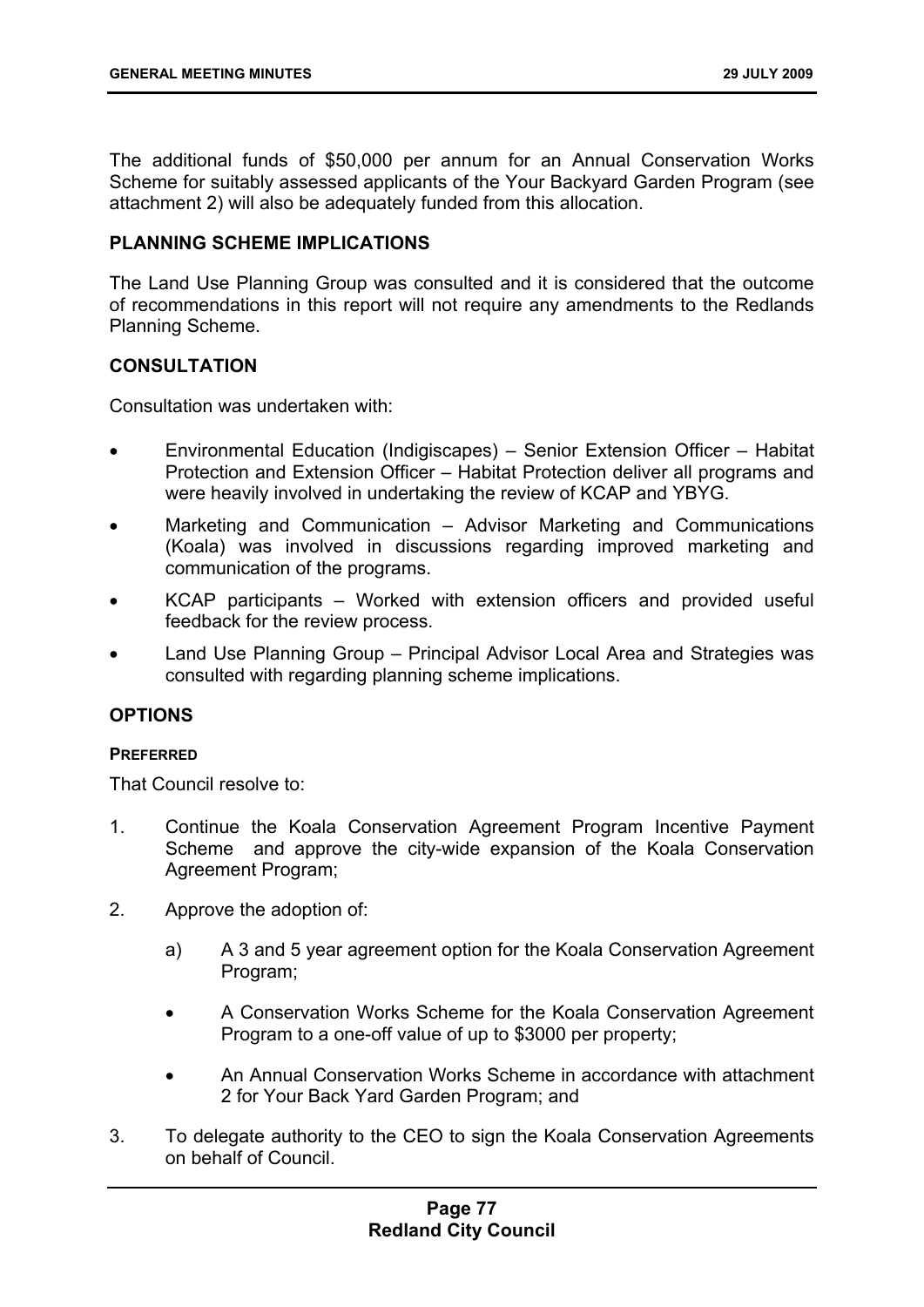#### **ALTERNATIVE**

That Council resolve to:

- 1. Continue the current incentive and grant payment scheme and approve the city-wide expansion of Koala Conservation Agreement Program, and
- 2. To delegate authority to the CEO to sign the Koala Conservation Agreements on behalf of Council.

# **OFFICER'S/COMMITTEE RECOMMENDATION/ COUNCIL RESOLUTION**

| Moved by:    | Cr Ogilvie        |
|--------------|-------------------|
| Seconded by: | <b>Cr Elliott</b> |

**That Council resolve as follows:** 

- **1. To continue the Koala Conservation Agreement Program Incentive Payment Scheme and approve the city-wide expansion of the Koala Conservation Agreement Program;**
- **2. To approve the adoption of:** 
	- **a) A 3 and 5 year agreement option for the Koala Conservation Agreement Program;**
	- **b) A Conservation Works Scheme for the Koala Conservation Agreement Program to a one-off value of up to \$3000;**
	- **c) An Annual Conservation Works Scheme in accordance with attachment 2 for Your Back Yard Garden Program; and**
- **3. To delegate authority to the Chief Executive Officer to sign the Koala Conservation Agreements on behalf of Council.**

**CARRIED**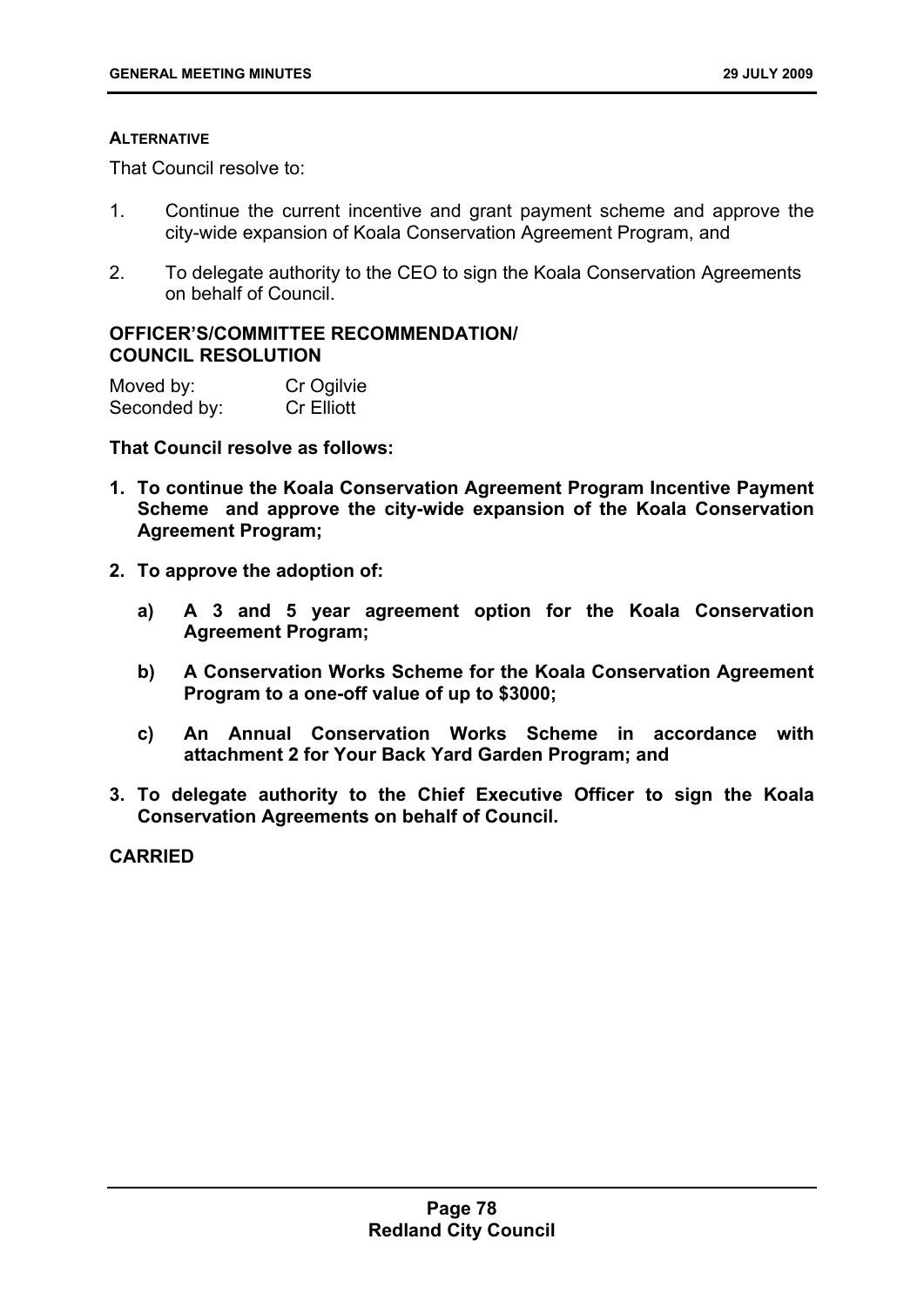# **12.2.6 PETITION (DIV 5) - REQUESTING FITNESS CIRCUIT, MACLEAY ISLAND**

| <b>Dataworks Filename:</b>       | <b>GOV - Petitions</b>                                                                    |
|----------------------------------|-------------------------------------------------------------------------------------------|
| <b>Responsible Officer Name:</b> | <b>Emma Baker</b><br><b>Advisor - Landscape Architect - Open Space</b><br><b>Planning</b> |
| <b>Author Name:</b>              | <b>Annette Henderson</b><br><b>Support Officer - Open Space Planning</b>                  |

### **EXECUTIVE SUMMARY**

A petition was received by the Parks and Conservation Services Manager on 8 April 2009, signed by 167 petitioners, requesting the installation of a ten station playing round fitness circuit with signage at Western Road Park.

This report recommends that Council provide options, including a suitable location, to the petitioners, in response to this request.

### **PURPOSE**

The purpose of this report is firstly to respond to a petition that Council received at its General Meeting on 1 May 2009 and secondly to provide a positive outcome for the petitioners.

The petition read:

*"The residents of Macleay Island ask that Redland City Council consider installing a ten station playing fitness circuit with signage at Western Road Park, Macleay Island."* 

### **BACKGROUND**

A ten station fitness circuit was installed in Pioneer Children's Memorial Park, on the corner of High Street and Jackson Road, Russell Island at the beginning of this year.

The principal petitioner makes reference to the new equipment on Russell Island and is requesting a similar exercise circuit for the residents of Macleay Island.

The petition refers to a possible location for the equipment as Western Road Park, Macleay Island. The petition was signed by 167 Macleay Island residents.

### **ISSUES**

- The current SMBI Sport & Recreation Study 2009 identifies one of the priority outcomes to be*:*
- • *"The delivery of regular, locally accessible, free or low cost physical activities to the SMBI community"*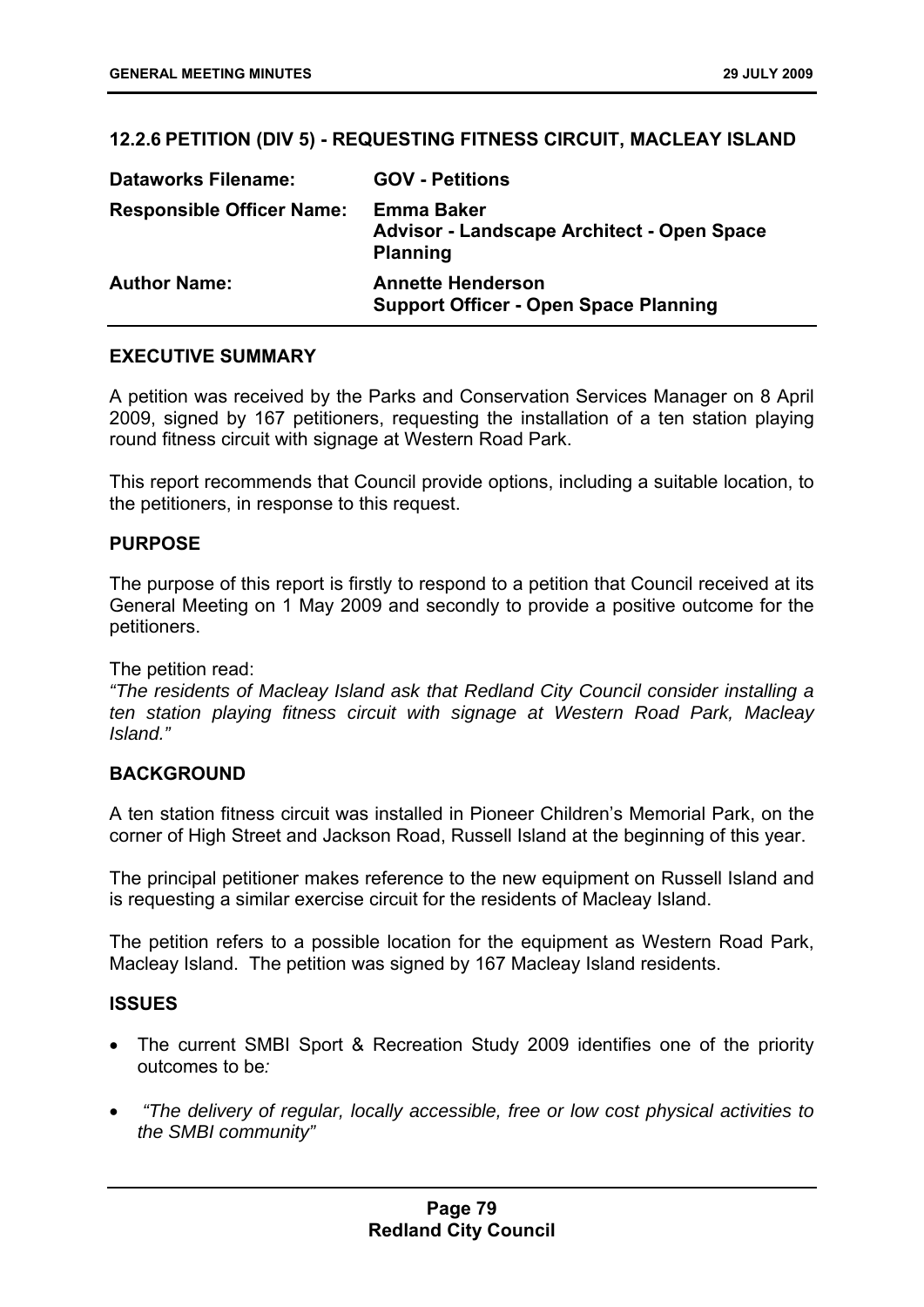- The SMBI Capital Reserve supports the initiation of projects on the ground to improve the suite of parks under the SMBI Open Space Plan.
- Healthy and Active is a Council strategy that promotes healthy lifestyles.
- The current suite of Southern Moreton Bay Islands Master Plans does not include the heavily vegetated Western Road Park.
- Options, including a more appropriate location to Western Road Park, are being investigated and advice has been sought from the Principal Petitioner.

# **RELATIONSHIP TO CORPORATE PLAN**

The recommendation primarily supports Council's strategic priority to build safe, strong and self reliant communities with access to community services, infrastructure and opportunities for participation in community life.

### **FINANCIAL IMPLICATIONS**

Options will be investigated during 2009/10 with a view to prioritising in the Southern Moreton Bay Island Works Program.

### **PLANNING SCHEME IMPLICATIONS**

There are no implications under the Redlands Planning Scheme.

#### **CONSULTATION**

The Councillor Division 5 has been consulted as well as Parks and Conservation Services Manager, Parks & Conservation Asset Services Officer, Senior Advisor Open Space Planning, Advisor - Landscape Architect Open Space Planning.

Consultation by phone has also taken place with the Principal Petitioner.

### **OPTIONS**

#### **PREFERRED**

That Council resolve as follows:

- 1. To investigate options during 2009/10 with a view to prioritising in the Southern Moreton Bay Island Works Program.
- 2. That the Principal Petitioner be advised.

#### **ALTERNATIVE**

Options are not investigated during 2009/10 with a view to prioritising in the Southern Moreton Bay Islands Works Program.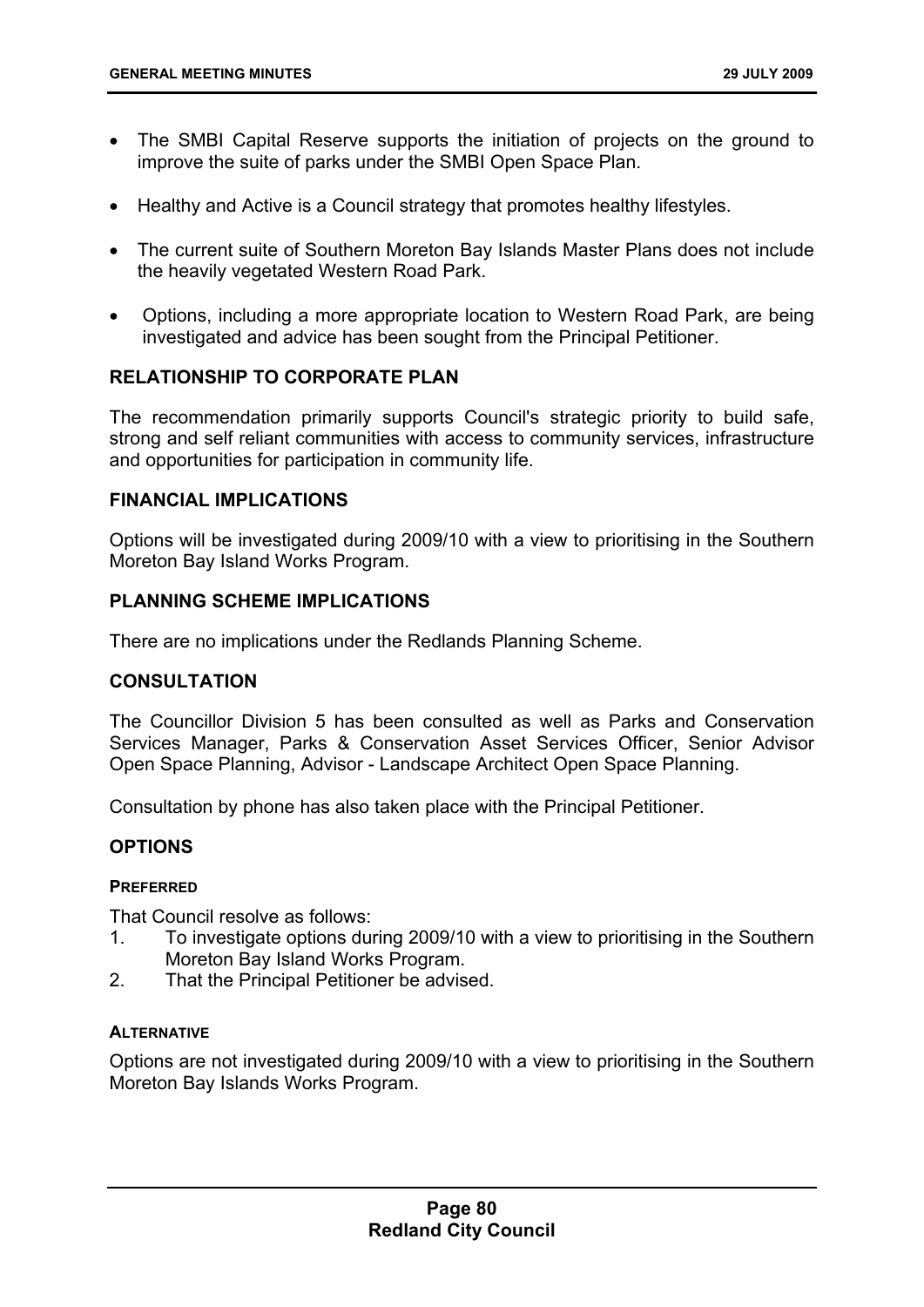# **OFFICER'S/COMMITTEE RECOMMENDATION/ COUNCIL RESOLUTION**

| Moved by:    | Cr Ogilvie        |
|--------------|-------------------|
| Seconded by: | <b>Cr Elliott</b> |

# **That Council resolve as follows:**

- **1. To investigate options during 2009/10 with a view to prioritising in the Southern Moreton Bay Island Works Program; and**
- **2. That the Principal Petitioner be advised.**

# **CARRIED**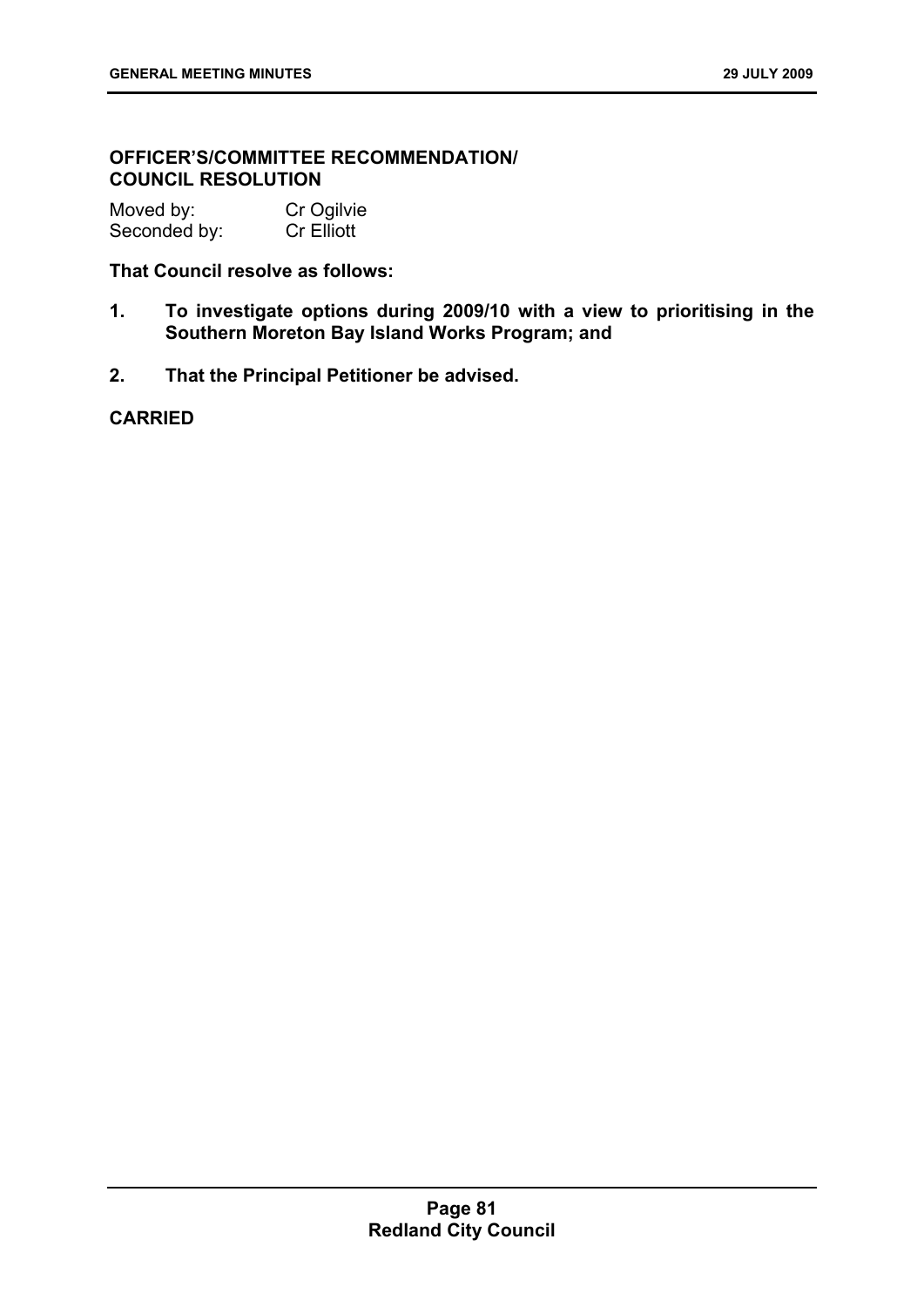# **12.2.7 UNDERGROUNDING OF POWERLINES FOR COMMUNITY AND ENVIRONMENTAL KOALA CONSERVATION**

| <b>Dataworks Filename:</b>                       | <b>RTT - Energex Community Powerline</b><br><b>Enhancement Program</b>                                                                                                                                                                                                                                                                                                                                                        |
|--------------------------------------------------|-------------------------------------------------------------------------------------------------------------------------------------------------------------------------------------------------------------------------------------------------------------------------------------------------------------------------------------------------------------------------------------------------------------------------------|
| <b>Attachments:</b>                              | Attachment (A) – Energex – Community<br><b>Powerline Enhancement Program</b><br><b>Attachment (B) – Energex Submission Template</b><br><b>Attachment (C) – Koala Mortality Plan</b><br><b>Attachment (D) - Methodology for Selecting</b><br><b>Streets for Undergrounding Power</b><br><b>Attachment (E) - Cost Estimation of Powerline</b><br><b>Treatment at Sturgeon Street (from Gordon Street</b><br>to Delancey Street) |
| <b>Responsible Officers Names: David Elliott</b> | <b>Manager Infrastructure Planning</b><br><b>Gary Photinos</b><br><b>Manager, Environmental Management</b>                                                                                                                                                                                                                                                                                                                    |
| <b>Author Name:</b>                              | <b>Sheri Fitton</b><br><b>Environmental Engineer-Planner</b>                                                                                                                                                                                                                                                                                                                                                                  |

# **EXECUTIVE SUMMARY**

Significant koala population decline has occurred in recent years and the koala population is under threat. A large number of koala food and habitat trees are considered to be under threat due to thinning/removal by development and trimming for safety and overhead powerlines. Energex have suggested a partnership with Redland City Council to address some of the issues associated with powerlines for the community and koala population.

Energex has commenced a program based on the Energex Undergrounding Policy. They are introducing a revitalised community beautification program to address overhead powerlines in sensitive areas such as community, environmental and vegetation locations. The program is known as the Community Powerline Enhancement Program (CPEP).

The program will recommend that Redland City Council obtain and/or commission all civil design, construction and building and would be eligible for 50% Energex contribution funding. Release of council funds to conduct the design works in the lead up to July 2010 would ensure that the program is ready to commence construction shortly thereafter.

The 2008 survey covered 90% of the Ormiston area and found 50 koalas. Council officers recommend that the proposed undergrounding and powerline treatment programs meeting the CPEP program criteria as submitted by EM Group to Energex in March 2009 be included in a funding submission to Energex. Long term planning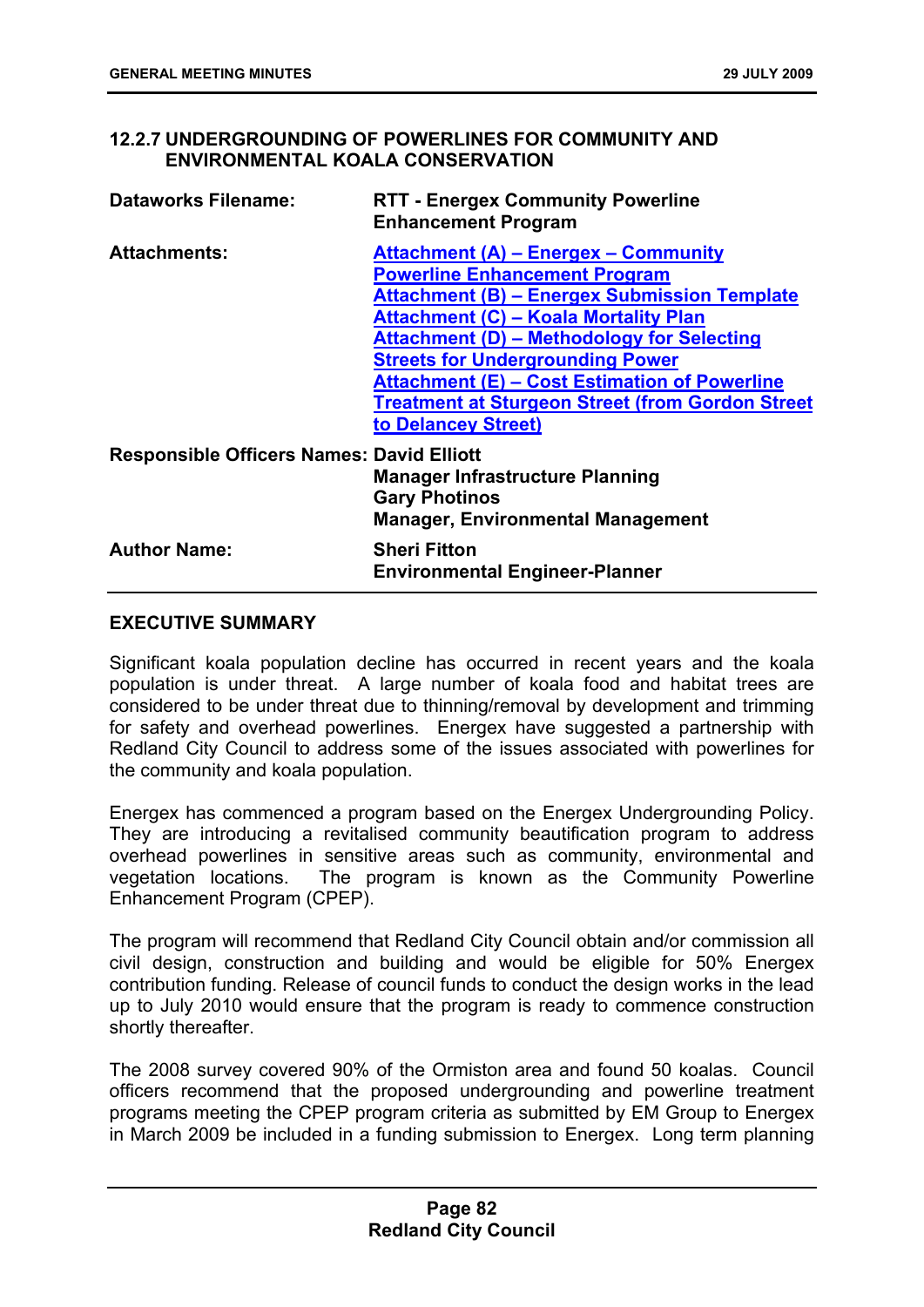is proposed to address the issues across the local Redland City Council area regarding koalas, habitat corridors and undergrounding of power.

Addressing koala conservation through the proposed undergrounding of power program will require a strong commitment by council and private landowners to reverse biodiversity loss.

### **PURPOSE**

To obtain Council's agreement for a funding application for the undergrounding and treatment of powerlines for community and environmental koala conservation.

### **BACKGROUND**

- A motion was agreed at General Meeting of 28 November 2007 that a report be presented to Council on the progress made with Energex regarding undergrounding of powerlines and was presented in P&P Report dated 13 February 2008.
- Letter from Energex to CEO dated 17 March 2009 for Introduction of Community Powerline Enhancement Program request for expressions of interest (DW# 3858920), see Attachment A.

### **ISSUES**

### ENERGEX UNDERGROUND POWER POLICY FOR COMMUNITY AND ENVIRONMENTAL **PURPOSES**

Energex is introducing a revitalised community beautification program to address overhead powerlines in sensitive areas such as community, environmental and vegetation locations. The program is known as the Community Powerline Enhancement Program (CPEP) (see Attachment A). It is believed that the new process will provide better transparency in allocation of Energex resources and funding and better apply to council needs.

Energex are seeking submissions for part of the intended four million dollars per year nominated for South East Queensland Council's. A funding committee named the Community Committee to be established by Energex will review the potential for funding and identify priorities.

Submissions can be made in one of five categories and need to provide the highest benefit and maximise the opportunity to improve network reliability in the longer term. The funding categories are listed below:

- 1. State and Local Government Planning initiatives (green fill and infill development issues associated with underground power).
- 2. Community and Environmental Undergrounding.
- 3. Network Reliability, Security and Standards.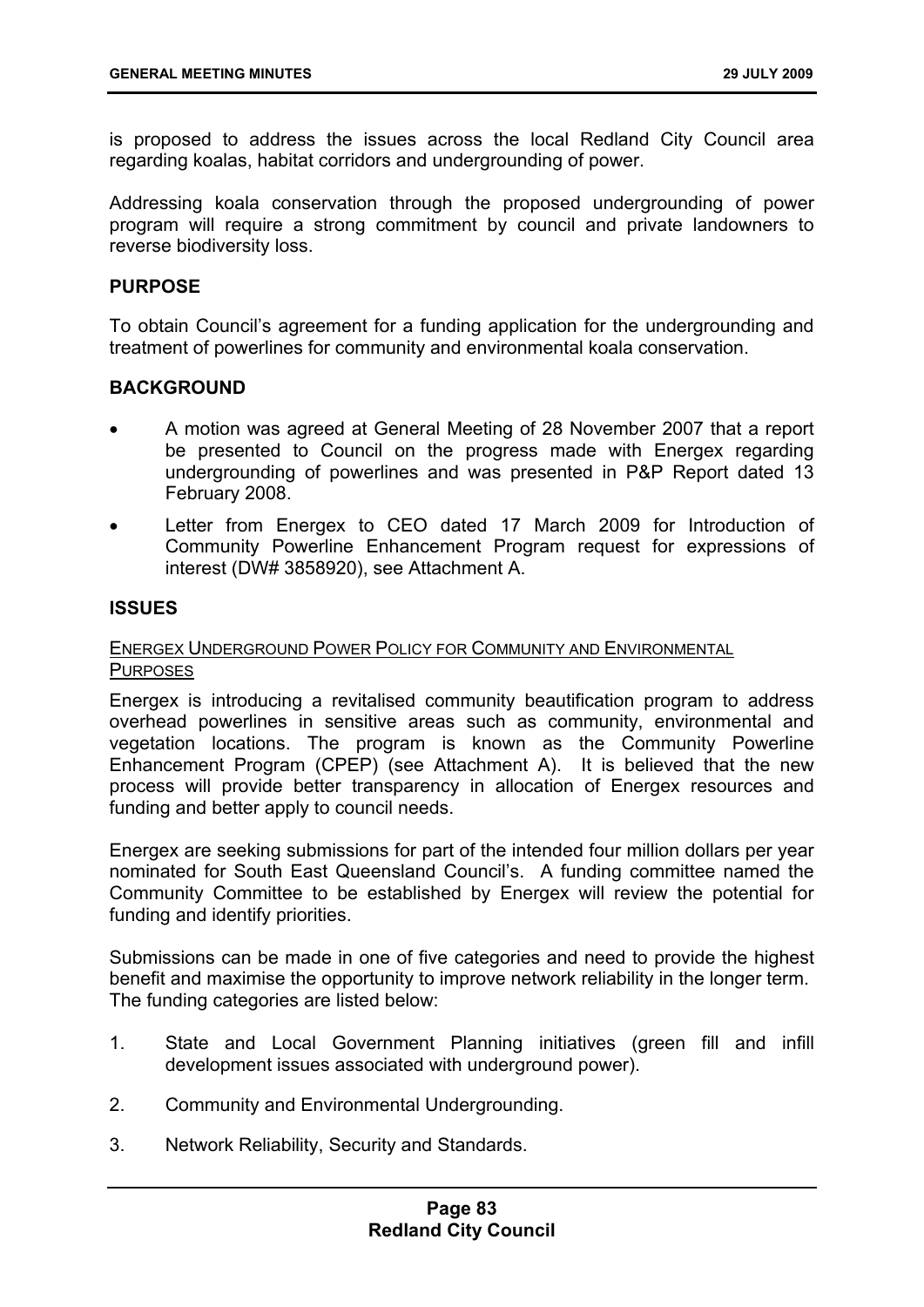- 4. Public Safety and joint initiatives (e.g. Black-spots on roads, intersection upgrades etc).
- 5. Customer initiated.

Category 2 has been recommended by Energex and Council Officers as the funding category for Council's position on preserving the urban koala population through undergrounding and energy treatments.

Submissions must be made on approved Energex template and include indicative scope of works and preliminary estimates. Submission form is provided in Attachment C.

Approved funding would become available in July 2010/2011 and would be part payments made following agreed milestones in accordance with signed contract.

The program will recommend that Redland City Council obtain and/or commission all civil design, construction and building and would be eligible for 50% Energex contribution funding. Release of council funds to conduct the design works in the lead up to July 2010 would ensure that the program is ready to commence construction in July 2010.

- Funding submissions are due on 31 July 2009 for consideration in the Energex 2010/11 funding round.
- Submissions are forwarded to the Energex Community Committee which meets in September.
- Successful submissions are announced in March 2010 to commence in July 2010.

The Selection Methodology used for Street Selection is summarised in Attachment D.

# COUNCIL OBJECTIVES FOR UNDERGROUNDING OF POWER FOR COMMUNITY AND KOALA **CONSERVATION**

CPEP Project Objective for Redland City Council:

- Short term plan: priority powerline enhancement plan
- Long term plan: strategy for Redland's energy supply and amendment of planning scheme and related information to include undergrounding of power for conservation purposes.

REDLAND CITY COUNCIL POLICY POSITION IN RELATION TO PROPOSED UNDERGROUNDING FOR COMMUNITY AND KOALAS

Redlands Koala Policy 2008 Policy Objective:

• To provide a new vision and to meet community expectations to stop the rapid continuing decline of koalas by 2011 and take immediate action to recover the existing population to more than 5000 koalas in the Koala Coast by 2014.

Redlands Koala Policy 2008 Policy Statement (extract):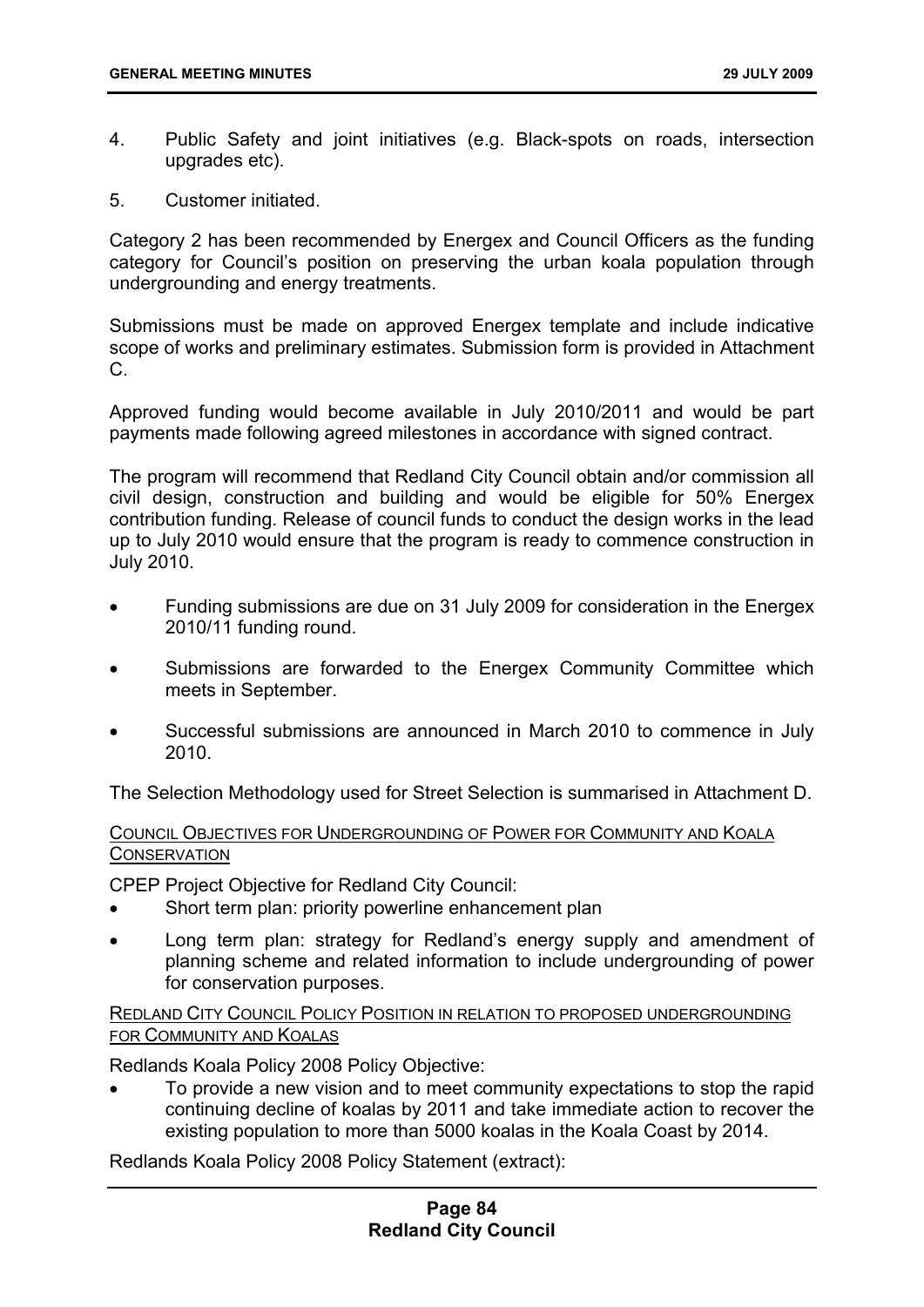- Impacts of urbanisation and its future growth on the koala population
- Improvement to koala movement in our neighbourhoods and backyards.
- Preparation of a detailed and costed implementation strategy.

Biodiversity Strategy 2008-2009:

• outlines key actions to address the long-term protection and enhancement of local biodiversity.

# ISSUES RELATING TO REDLANDS POLICY AND STRATEGY STATEMENTS FOR COMMUNITY AND **KOALA**

A large number of koala food and habitat trees are under threat due to thinning/removal by development and trimming for safety and overhead powerlines to the Energex power network. A strategy to address this issue was proposed including an invitation to apply for a subsidy in accordance with Energex Underground Power Policy for Community and Environmental Undergrounding. This program relates in particular to the undergrounding of power for Council's objective for the preservation and conservation of biodiversity and Koala habitat in the Redlands.

A pictorial copy of the Koala mortality records for Redland City Council is provided as Attachment C.

### SUBMISSION TO THE ENERGEX COMMUNITY PANEL TO UNDERTAKE WORKS 2010/2011 AND BEYOND

Street Selection based on program submitted by EM Group to Energex in March 2009: Priority Projects which met CPEP program conditions for funding were considered as follows:

- Sturgeon Street, Ormiston was selected as the highest priority with incidences of koala kills the highest rate of any council controlled roadways, known instances of tree trimming around powerlines and the presence of koala habitat and feed trees.
- Duncan Street, Ormiston was selected as a continuance of the existing habitat corridor.
- Thorneside Road, Thorneside is under consideration and further detail can be provided when received.

See Attachment (E) for cost estimation on selected streets.

Supporting Statistics on Ormiston Koala Population provided by Environmental Education Unit on 14/04/2009:

- The 2008 survey covered 90% of the Ormiston area and found 50 koalas. A total of 32 koalas with 5 young (37) were found in the northern part of Ormiston (north of Sturgeon St), which is sadly, a poor comparison to the results of surveys in the same area over previous years.
- The Ormiston area provides habitat for an important 'source 'population of koala's i.e. healthy breeding koalas that provides recruitment for other areas.
- Koalas have 'home ranges' which overlap.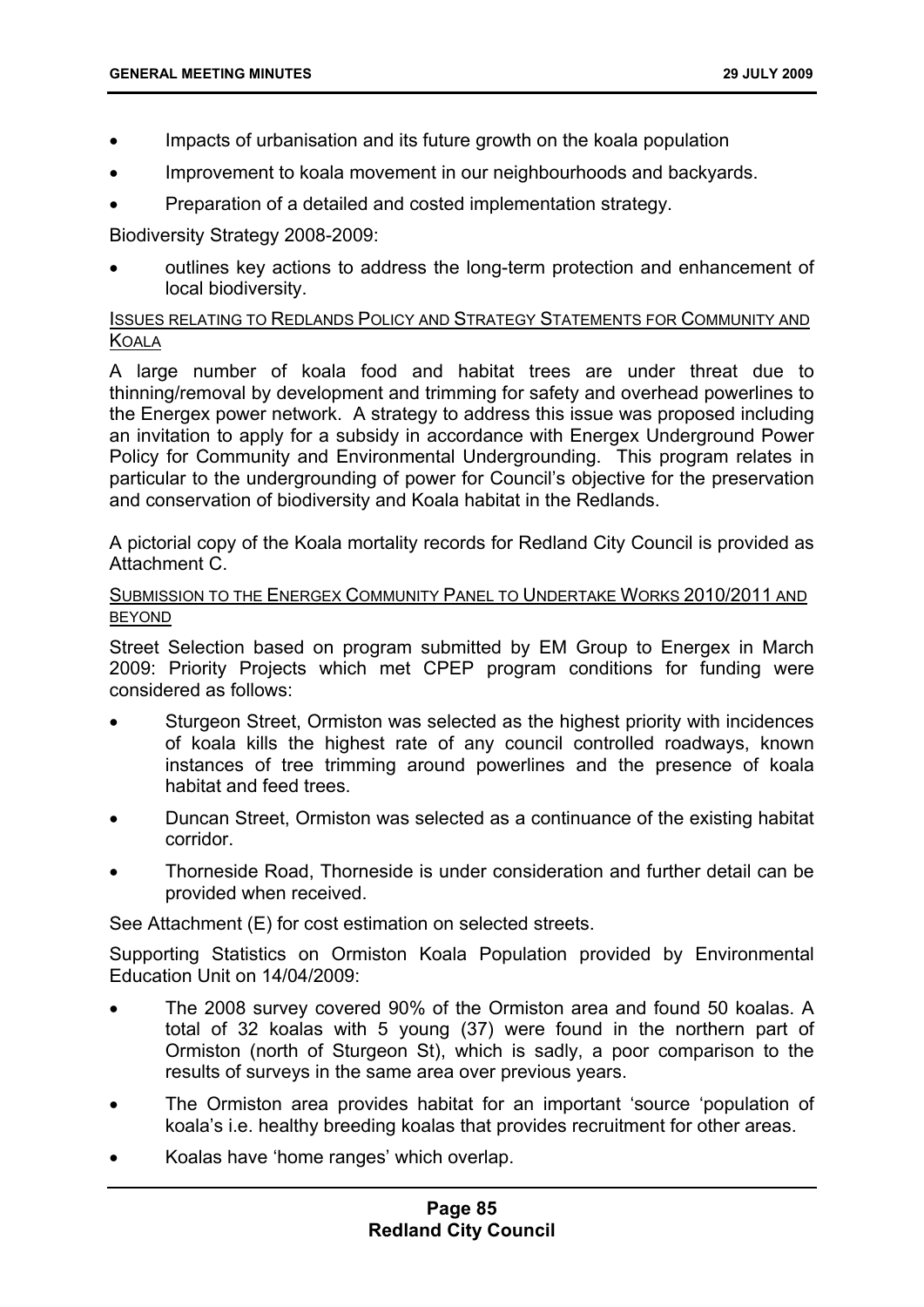- Juvenile koalas will leave their maternal 'home range' to establish one of their own.
- Some dispersing koalas will no doubt cross Sturgeon St in their travels.
- Sturgeon St (i.e. trees on either side) would be part of a home range for a number of koalas.
- The Ormiston population has halved in the last 3 years and we need to do everything possible to ensure that this decline does not continue.
- The surveys in Ormiston have in the past been conducted in the northern part of the suburb, due to time and volunteer restraints. Last year was the first time that the southern side of Sturgeon Street was surveyed based on minimal resources.

Other information collected:

Informal vegetation surveys by Environmental Management in the area showed that trees in the area include *Eucalyptus grandes*, *Eucalyptus crebra*, *Eucalyptus propinqua*, *Melaleuca quinquenervia, Eucalyptus tereticornis* and a range of other native and exotic habitat trees.

# **RELATIONSHIP TO CORPORATE PLAN**

The recommendation primarily supports Council's strategic priority to ensure the enhancement of biodiversity including koala habitat, bushland, greenspace and visual amenity in recognition of our unique location on Moreton Bay.

### **FINANCIAL IMPLICATIONS**

THERE ARE FINANCIAL IMPLICATIONS REGARDING UNDERGROUNDING OF POWER:

- 1. Short term plan: priority powerline enhancement plan, 50% Energex subsidy for approved projects with injection of funding for 2010/11. An additional 50% would be funded by council with the funds to be sourced from the Environmental Levy.
- 2. Long term plan: strategy for Redland's energy supply and ongoing undergrounding program, estimated annual expenditure in the order of \$700,000 from the Environmental Levy to 2020.

These estimates are based on a priority program being delivered over a 10 year period, however additional expenditure may be required if the priority timeline was to be reduced. More accurate costings could be supplied following detailed design.

### **PLANNING SCHEME IMPLICATIONS**

The Land Use Planning Group was consulted and it is considered that the outcome of recommendations in this report will result in possible amendments to the Redlands Planning Scheme, such as Part 11, Chapter 9- Infrastructure Works, Electricity Reticulation and Street Lighting and associated works code.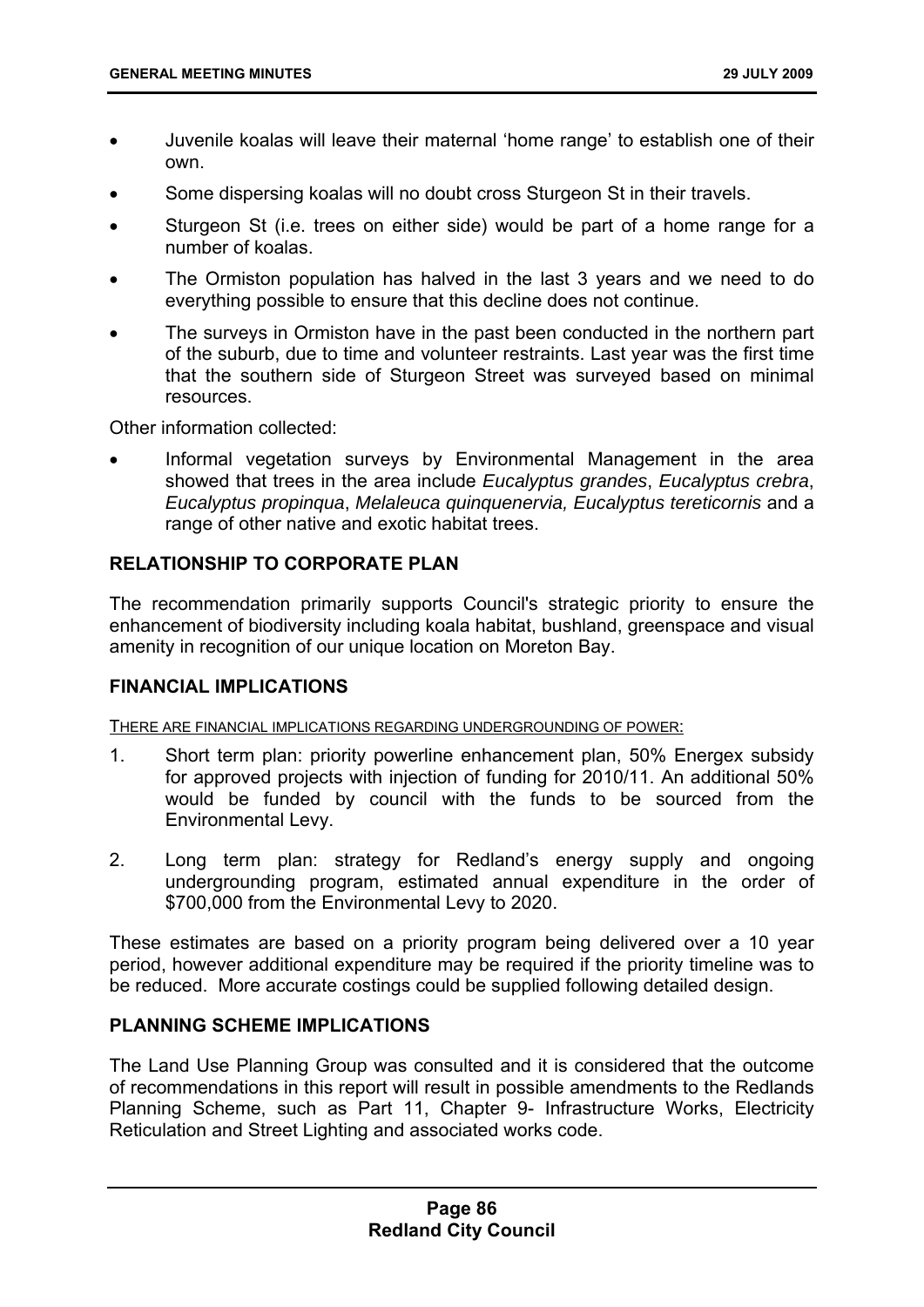# **CONSULTATION**

Council's Infrastructure Planning Group, Environmental Management Groups, Parks and Conservation Unit, Land Use Planning Group, Koala Policy & Strategy Group and Manager meeting 21 May 2009.

Multi-departmental Project Meetings have been held on 14 April and 16 June with continuing discussions held with Energex. Feedback to date has generally been positive in nature and supportive of the program objectives.

Extensive consultation has occurred with officers in Environmental Management regarding collation of koala information and habitat, vegetation and priority sites based on EPA, Queensland Parks and Wildlife Service, internal information and collated statistics.

# **OPTIONS**

#### **PREFERRED**

- 1. That Council resolves to apply for Energex Underground Power subsidy for priority areas in 2010/11 to preserve koala population, enhance existing habitat and feed trees and provide community benefits such as visual amenity; namely
	- a. Sturgeon Street, (from Gordon Street to Delancey Street) Ormiston;
	- b. Part of Duncan Street, Ormiston; and
	- c. Part of Thorneside Road, Thorneside;
- 2. That Council resolve to support the review of the Planning Scheme Part 11, Chapter 9- Infrastructure Works for the undergrounding of power in priority Koala habitat areas and fauna movement corridors; and
- 3. That the Chief Executive Officer be delegated authority to make, vary and discharge an agreement with Energex; and to sign all relevant documentation.

#### **ALTERNATIVE**

That Council resolve not to accept this report and provide further direction regarding this matter.

# **OFFICER'S RECOMMENDATION**

That Council resolve as follows:

- 1. To apply for Energex Underground Power subsidy for priority areas in 2010/11 to preserve koala population, enhance existing habitat and feed trees and provide community benefits such as visual amenity; namely:
	- (a) Sturgeon Street, (from Gordon Street to Delancey Street) Ormiston;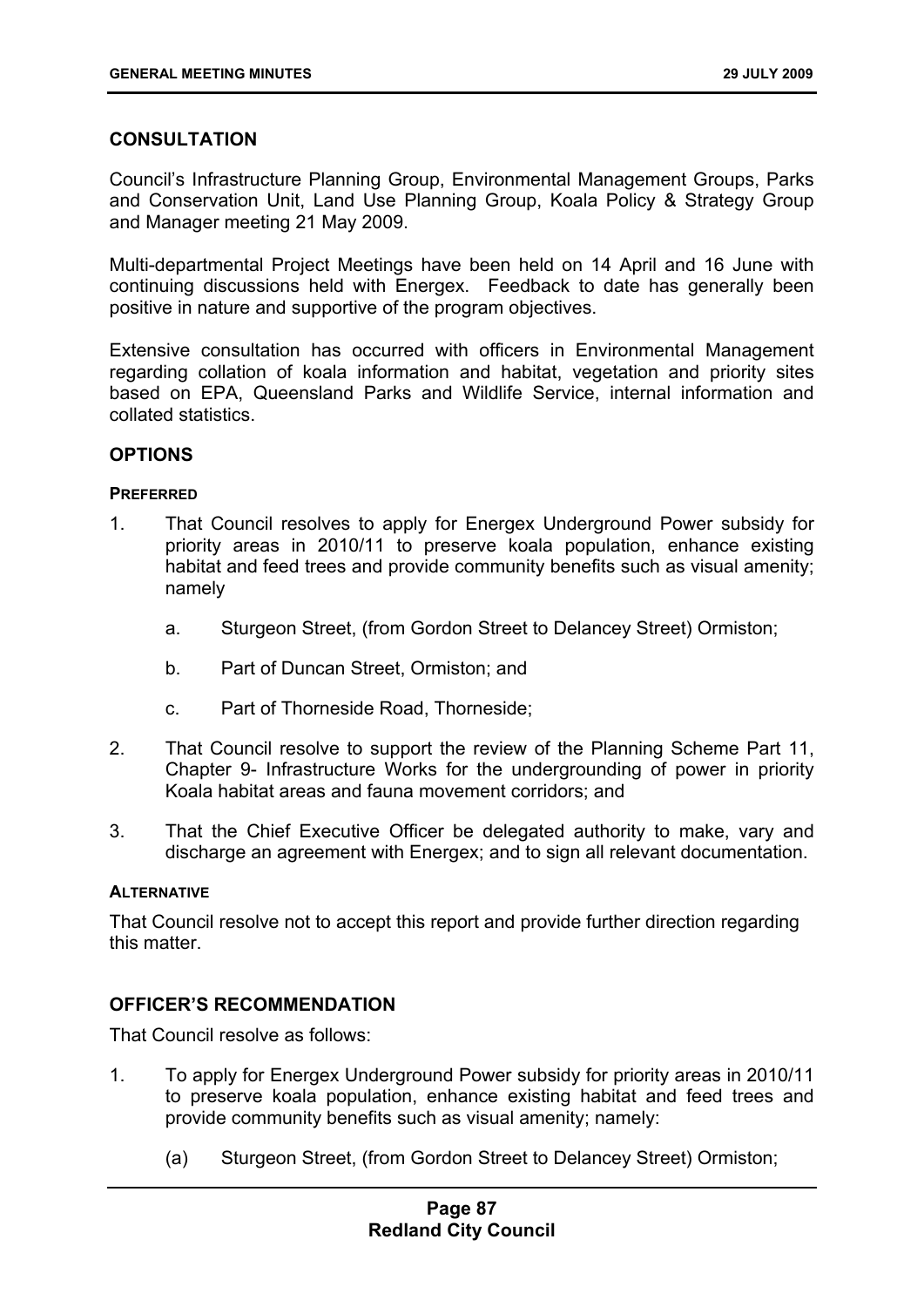- (b) Part of Duncan Street, Ormiston; and
- (c) Part of Thorneside Road, Thorneside;
- 2. To support the review of the Planning Scheme Part 11, Chapter 9- Infrastructure Works for the undergrounding of power in priority Koala habitat areas and fauna movement corridors; and
- 3. That the Chief Executive Officer be delegated authority to make, vary and discharge an agreement with Energex, and to sign all associated documentation.

# **PROCEDURAL MOTION AT COMMITTEE**

| Moved by:    | <b>Cr Reimers</b> |
|--------------|-------------------|
| Seconded by: | Cr Ogilvie        |

That this item lie on the table to enable consideration of the remaining items on the agenda.

# **CARRIED**

Committee considered items 2.8, 2.9 and 2.10.

#### **PROCEDURAL MOTION AT COMMITTEE**

| Moved by:    | <b>Cr Reimers</b> |
|--------------|-------------------|
| Seconded by: | Cr Ogilvie        |

That this item be removed from the table.

#### CARRIED

### **COMMITTEE RECOMMENDATION/ COUNCIL RESOLUTION**

| Moved by:    | Cr Ogilvie        |
|--------------|-------------------|
| Seconded by: | <b>Cr Elliott</b> |

### **That the Officer's Recommendation not be adopted.**

### **CARRIED**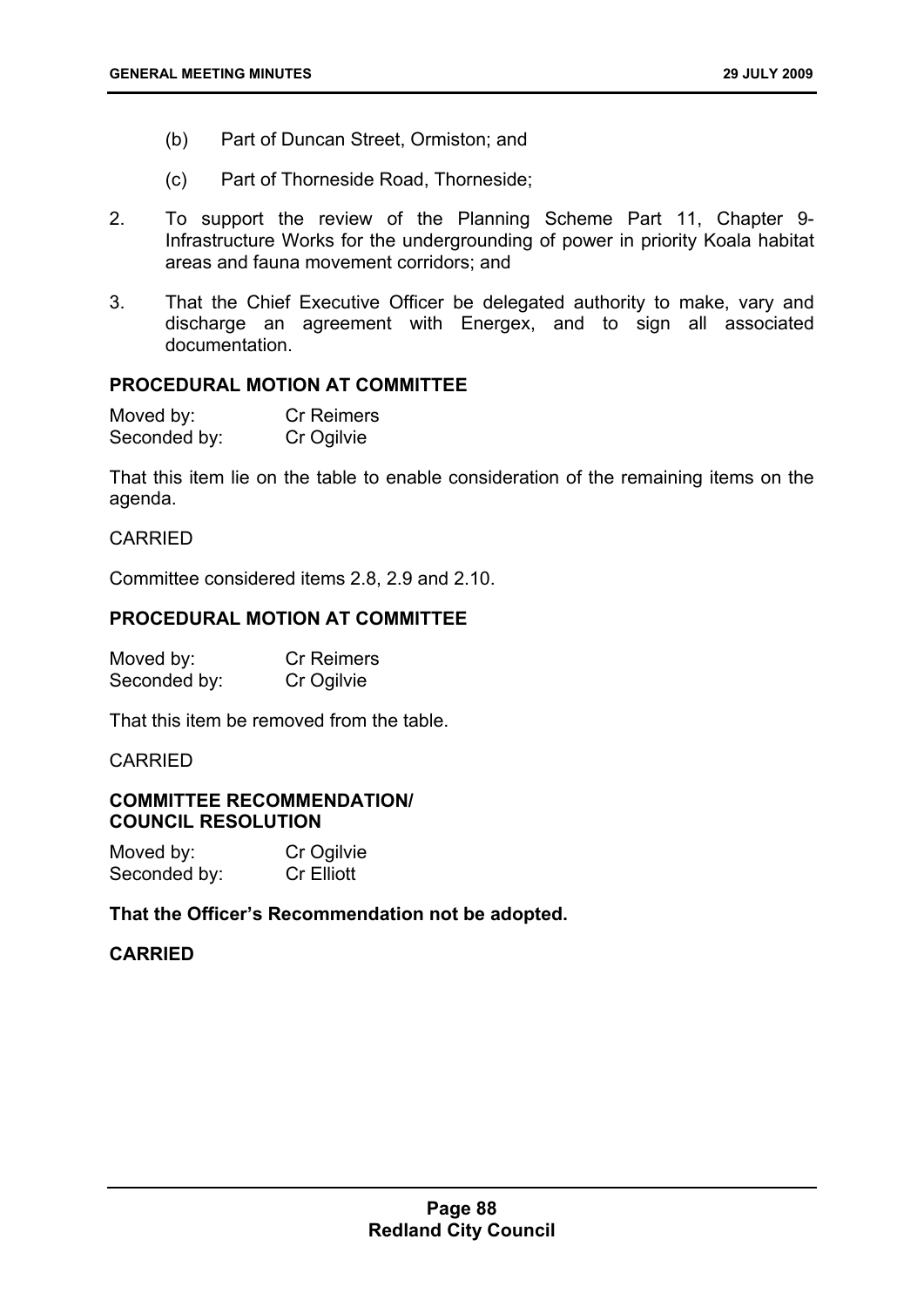# **12.2.8 PETITION TO SEAL COTTON TREE AVE, MACLEAY ISLAND**

| <b>Dataworks Filename:</b>       | <b>RTT - Capital Works Program</b>                                  |
|----------------------------------|---------------------------------------------------------------------|
| <b>Attachments:</b>              | <b>Attachment Plan A</b>                                            |
| <b>Responsible Officer Name:</b> | <b>David Elliott</b><br><b>Manager - Infrastructure Planning</b>    |
| <b>Author Name:</b>              | <b>Len Purdie</b><br><b>Principal Engineer Roads &amp; Drainage</b> |

# **EXECUTIVE SUMMARY**

The residents of Cotton Tree Avenue, Macleay Island have petitioned Council to seal Cotton Tree Avenue, Macleay Island.

The report recommends that the petitioners be advised that given higher priority works it is unlikely that Cotton Tree Avenue will be listed for sealing in the short term.

### **PURPOSE**

To respond to a petition received from the residents in Cotton Tree Avenue, Macleay Island to seal the road.

### **BACKGROUND**

Cotton Tree Avenue, Macleay Island is an unsealed cul-de-sac road that also provides access to Boat Harbour Avenue (Refer to Attachment A - Figure 1). The majority of lots facing Cotton Tree and Boat Harbour Avenues are zoned SMBI residential with some conservation land (Refer to Attachment A - Figure 2).

2008 Aerial photos shows there are 6 dwellings in Cotton Tree Avenue and 3 in Boat Harbour Avenue. This is from a potential total of 25 Dwellings for both roads (i.e. 36%). As the roads are cul-de-sacs they only provide access to residential dwellings in the street and do not provide conductivity through the road network.

#### **ISSUES**

The petitioners list the need to seal the road because of increased car traffic from park visitors and health issues from road dust.

Council has only limited funds available in its budget to seal roads on the Southern Moreton Bay Islands.

The order to seal roads is assessed using various criteria that includes;

- Number of properties serviced
- Volume and type of traffic
- Type of road hierarchy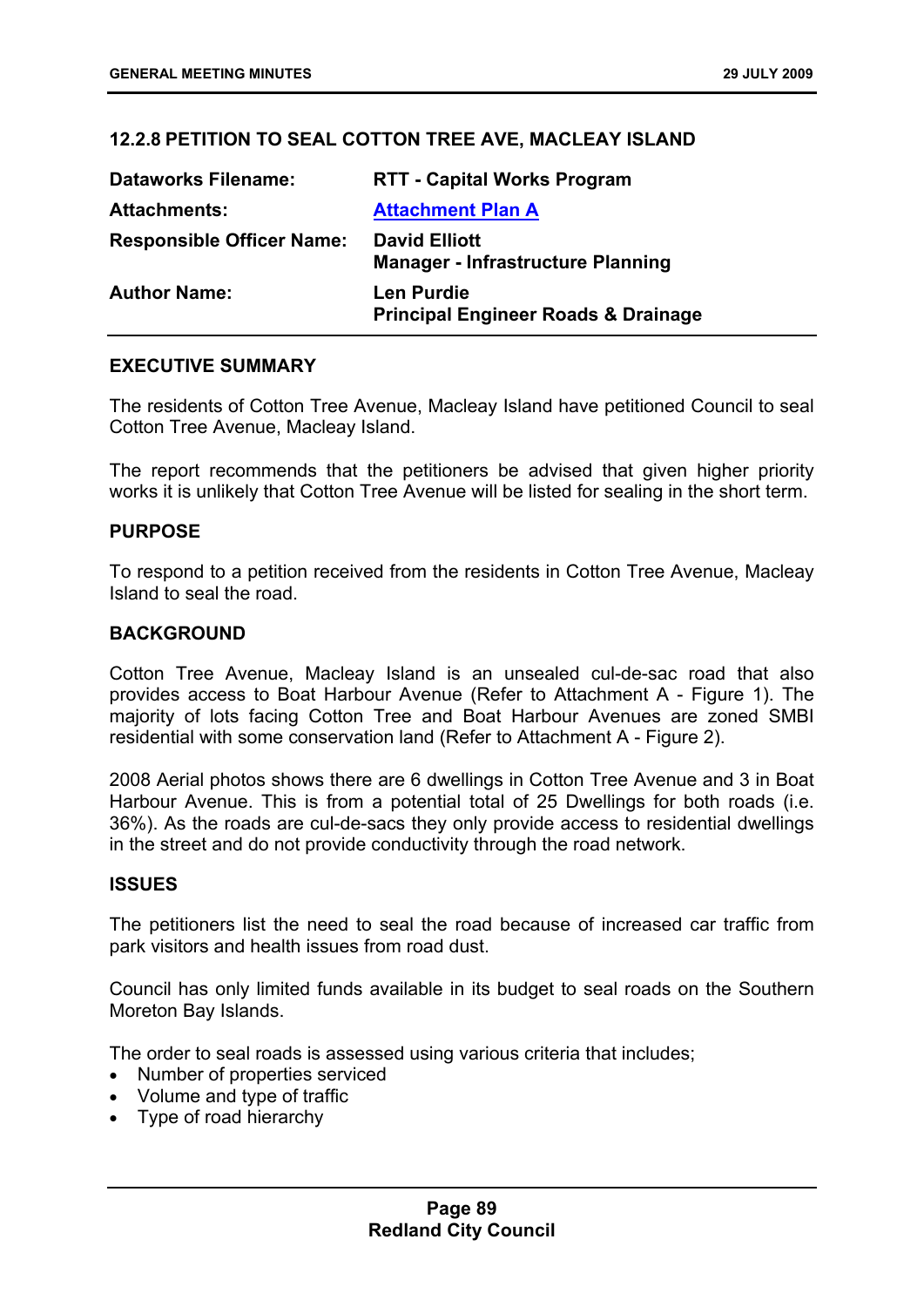Given that Cotton Tree Avenue is a cul-de-sac with limited traffic volumes, sealing is not considered to be a priority within the short term, taking into account the overall number of higher priority unsealed roads on the Southern Moreton Bay Islands and Macleay Island in particular. Corroboree Park, located at the seaward end of Cotton Tea Avenue, is sparsely developed with relatively low patronage. No park upgrade works are proposed in the current 10 year Capital Program.

# **RELATIONSHIP TO CORPORATE PLAN**

The recommendation primarily supports Council's strategic priority to ensure the long term financial viability of the City and provide public accountability in financial management.

### **FINANCIAL IMPLICATIONS**

There are no financial implications to Council in the 2009/10 budget if recommendation is adopted.

### **PLANNING SCHEME IMPLICATIONS**

The Land Use Planning Group was consulted and it is considered that the outcome of recommendations in this report will not require any amendments to the Redlands Planning Scheme.

### **CONSULTATION**

Local Division 4 Councillor has been consulted on the recommendations.

### **OPTIONS**

#### **PREFERRED**

- 1. That it be noted that Cotton Tree Avenue is unlikely to be listed for sealing in the short term given the quantum of other higher priority unsealed roads; and
- 2. That the principal petitioner be advised of Council's decision and requested to advise all other signatories of the decision.

#### **ALTERNATIVE**

No alternative recommended.

### **OFFICER'S RECOMMENDATION**

That Council resolve as follows:

- 1. That it be noted that Cotton Tree Avenue is unlikely to be listed for sealing in the next five (5) years given the quantum of other higher priority unsealed roads; and
- 2. That the principal petitioner be advised of Council's decision and requested to advise all other signatories of the decision.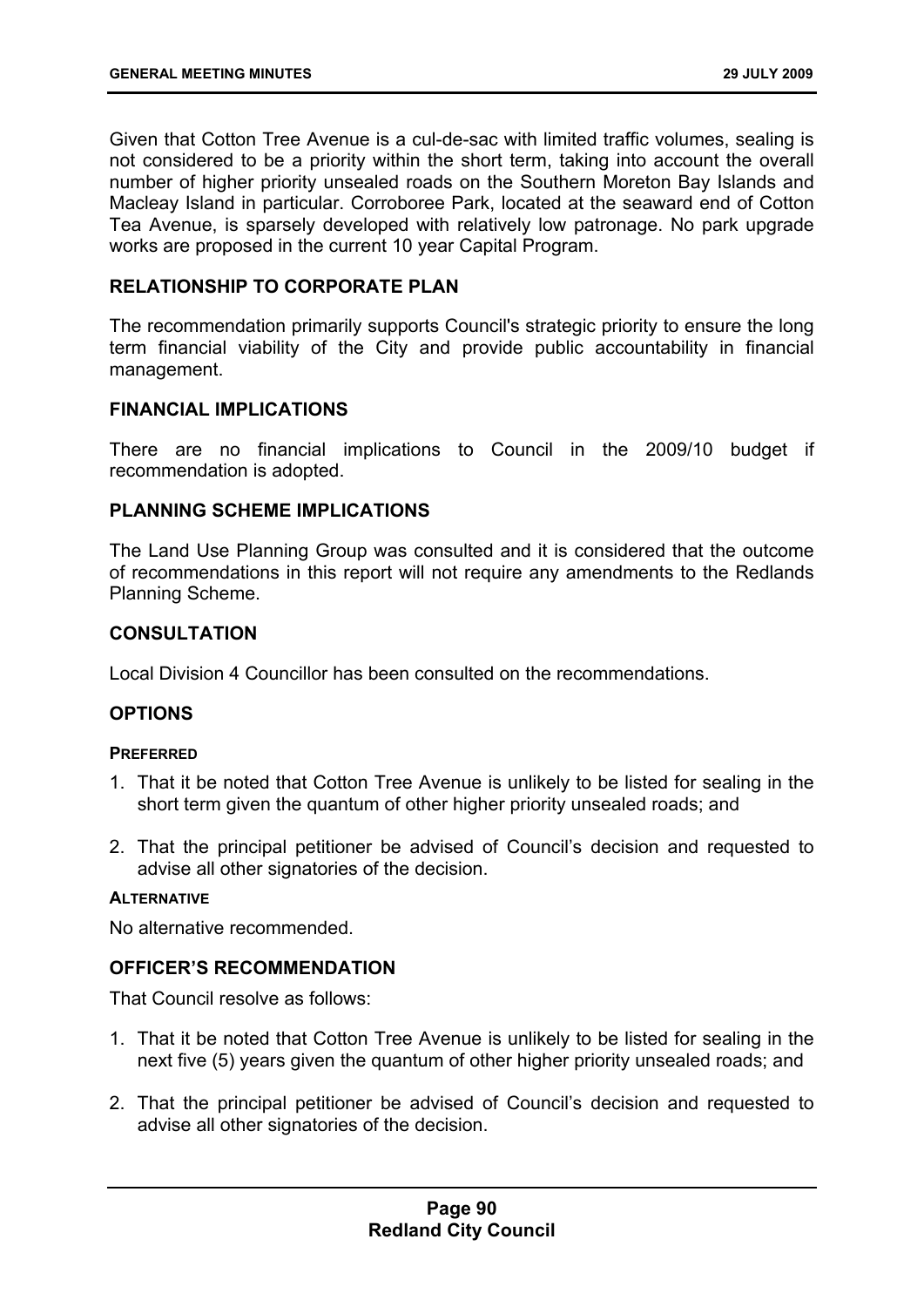### **COMMITTEE RECOMMENDATION/ COUNCIL RESOLUTION**

| Moved by:    | Cr Ogilvie        |
|--------------|-------------------|
| Seconded by: | <b>Cr Elliott</b> |

**That Council resolve as follows:** 

- **1. That it be noted that Cotton Tree Avenue is unlikely to be listed for sealing in the near future, given the quantum of other higher priority unsealed roads;**
- **2. That this location be reassessed if park improvements are initiated at Corroboree Park; and**
- **3. That the principal petitioner be advised of Council's decision and requested to advise all other signatories of the decision.**

**CARRIED**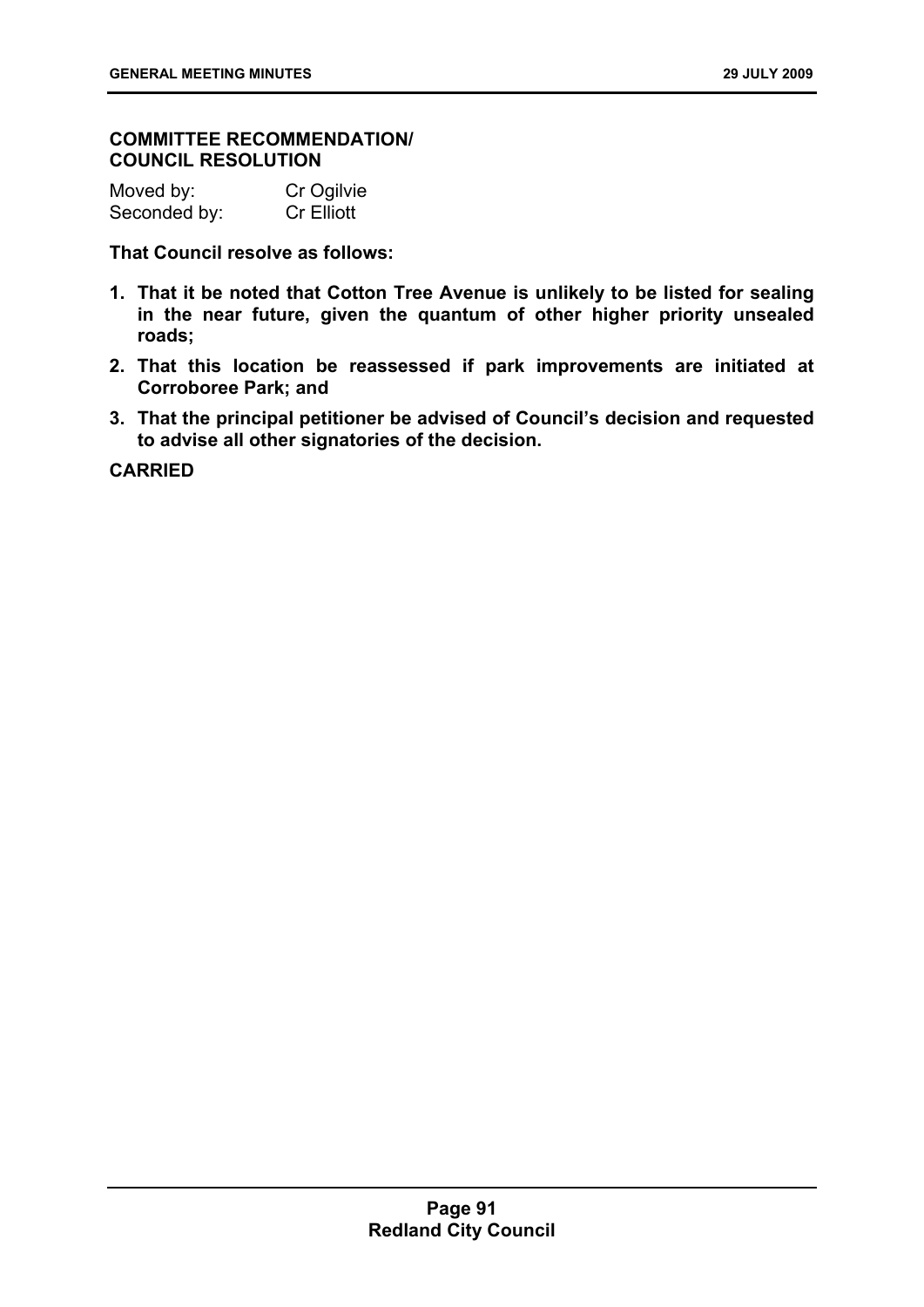# **12.2.9 PETITION (DIVISION 10) - OFF STREET PARKING MARY STREET, BIRKDALE**

| <b>Dataworks Filename:</b>       | <b>RTT Complaints - Parking</b>                                          |
|----------------------------------|--------------------------------------------------------------------------|
| <b>Attachments:</b>              | <b>Attachment A - Location Plan</b>                                      |
| <b>Responsible Officer Name:</b> | <b>David Elliott</b><br><b>Manager</b><br><b>Infrastructure Planning</b> |
| <b>Author Name:</b>              | <b>Len Purdie</b><br><b>Principal Engineer Roads &amp; Drainage</b>      |

### **EXECUTIVE SUMMARY**

Birkdale State School Parents and Citizens Association has petitioned Council requesting the provision of additional off-street parking in Mary Street, Birkdale to alleviate parking congestion being experienced. The report recommends that Council undertake a series of actions as detailed below:

- 1. Signage and appropriate line marking be installed in Mary Street, Birkdale to improve traffic operations in the vicinity of the school.
- 2. The car park at the southern end of Mary Street be improved by re-gravelling and relocating bollards.
- 3. Consideration be given to allocating funds to upgrade pedestrian facilities at the southern end of Mary Street in the Q 1 2009/10 budget review.
- 4. The requested extension to and upgrade of the existing Mary Street car park be referred to the Birkdale State Schoolsafe Committee for project scoping and potential submission for 50% funding from the State Transport Infrastructure Development Scheme program.
- 5. The Principal petitioner be advised of Council's decision and requested to communicate same to the other signatories.

#### **PURPOSE**

To respond to a petition received from Birkdale State School Parents and Citizens Association regarding car parking congestion the school is experiencing in Mary Street, Birkdale.

### **BACKGROUND**

Birkdale State School Parents and Citizens Association presented Council with a petition requesting an extension to the existing car park at the southern end of Mary Street to alleviate congestion being experienced.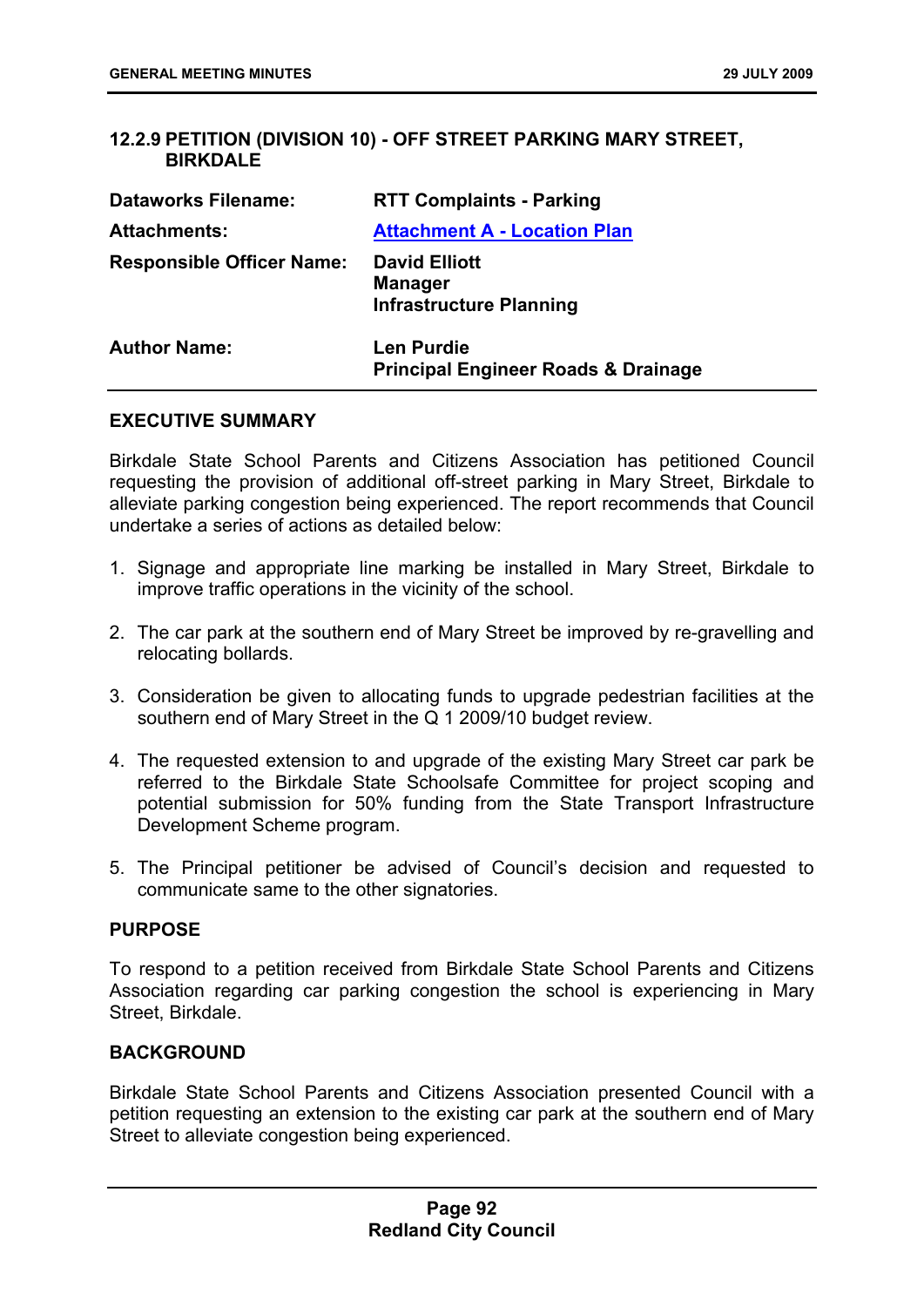Mary Street offers a second drop off and parking area (the alternative being Agnes Street) for the Birkdale State School. Angled parking is available at the southern end of the road with an informal gravel car park. Residences, 2 Child Care Centres and a Scout Den front Mary Street, with on-street parking available. (Refer to Attachment A – Location Plan).

### **ISSUES**

The P & C Association has requested that the parking at the southern end of Mary Street be increased by extending the existing car park.

While constraints to the extension include the existing vegetation and pathway it should be noted creation of additional car parking will require approval from the Department of Transport and Main Roads which controls the Birkdale Road reserve over which the extension would need to be constructed.

It is proposed that a project be referred to the Birkdale State Schoolsafe Committee for scoping with a view to its potential submission for 50% funding from the State Transport Infrastructure Development Scheme program.

The performance of the car park can be improved in the short term by re-gravelling the surface and adjusting bollards. It is recommended that this work be undertaken as it also will support the park use.

Pedestrian access in the area also needs to be improved in the short term via a short extension of the existing path from where it ends in Mary Street to the gravel car park, and the installation of pram ramps and an island refuge in Mary Street.

Minor modifications to signage and line marking are also required to improve on street parking and the operation of Mary Street during drop-off and pick-up.

### **RELATIONSHIP TO CORPORATE PLAN**

The recommendation primarily supports Council's strategic priority to supply road Infrastructure and parking facilities for the community.

### **FINANCIAL IMPLICATIONS**

The estimated costs of undertaking re-sheeting of the gravel car park (\$10,000) within the existing 09/10 budget allocation. It is proposed to submit a Q1 Budget Review item to fund the upgrade to pedestrian facilities at the southern end of Mary Street estimated to cost \$10,000.

# **PLANNING SCHEME IMPLICATIONS**

The Land Use Planning Group was consulted and it is considered that the outcome of recommendations in this report will not require any amendments to the Redlands Planning Scheme.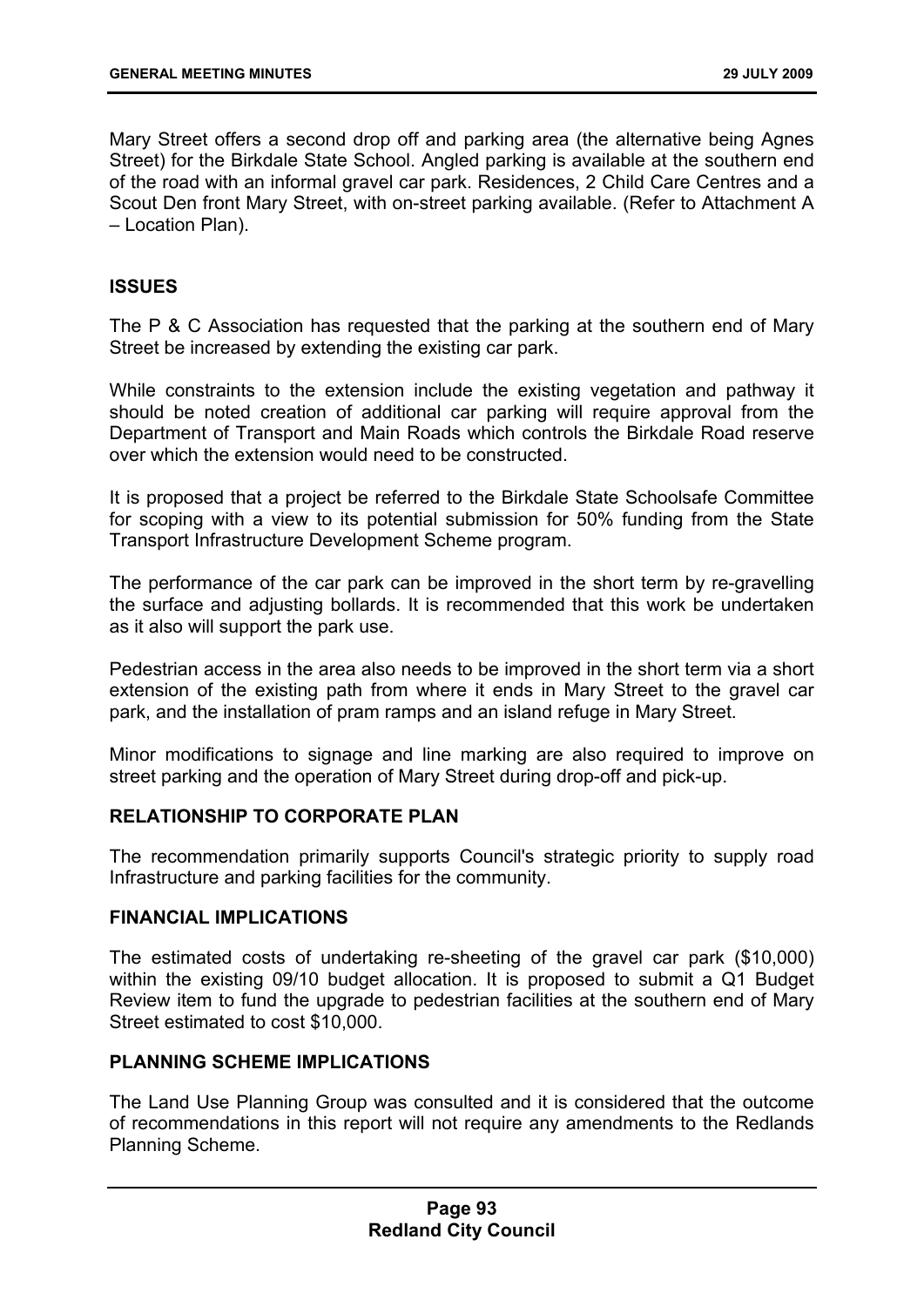# **CONSULTATION**

The Local Division 10 Councillor has been consulted and supports the recommendation. The estimated costs for the car park extension will not be known until the project is scoped.

# **OPTIONS**

### **Preferred**

That the Council resolve that:

- 1. Signage and appropriate line marking be installed in Mary Street, Birkdale to improve traffic operations in the vicinity of the school;
- 2. The car park at the southern end of Mary Street be improved by re-gravelling and relocating bollards;
- 3. Consideration be given to allocating funds to upgrade pedestrian facilities at the southern end of Mary Street in the Q1 2009/10 budget review;
- 4. The requested extension to and upgrade of the existing Mary Street car park be referred to the Birkdale State Schoolsafe Committee for project scoping and potential submission for 50% funding from the State Transport Infrastructure Development Scheme program; and
- 5. The Principal petitioner be advised of Council's decision and requested to communicate same to the other signatories.

### **Alternative**

No alternative suggested.

### **OFFICER'S/COMMITTEE RECOMMENDATION/ COUNCIL RESOLUTION**

| Moved by:    | Cr Murray        |
|--------------|------------------|
| Seconded by: | <b>Cr Bowler</b> |

**That Council resolve as follows:** 

- **1. That signage and appropriate line marking be installed in Mary Street, Birkdale to improve traffic operations in the vicinity of the school;**
- **2. The car park at the southern end of Mary Street be improved by regravelling and relocating bollards;**
- **3. That consideration be given to allocating funds to upgrade pedestrian facilities at the southern end of Mary Street in the Q1 2009/10 budget review;**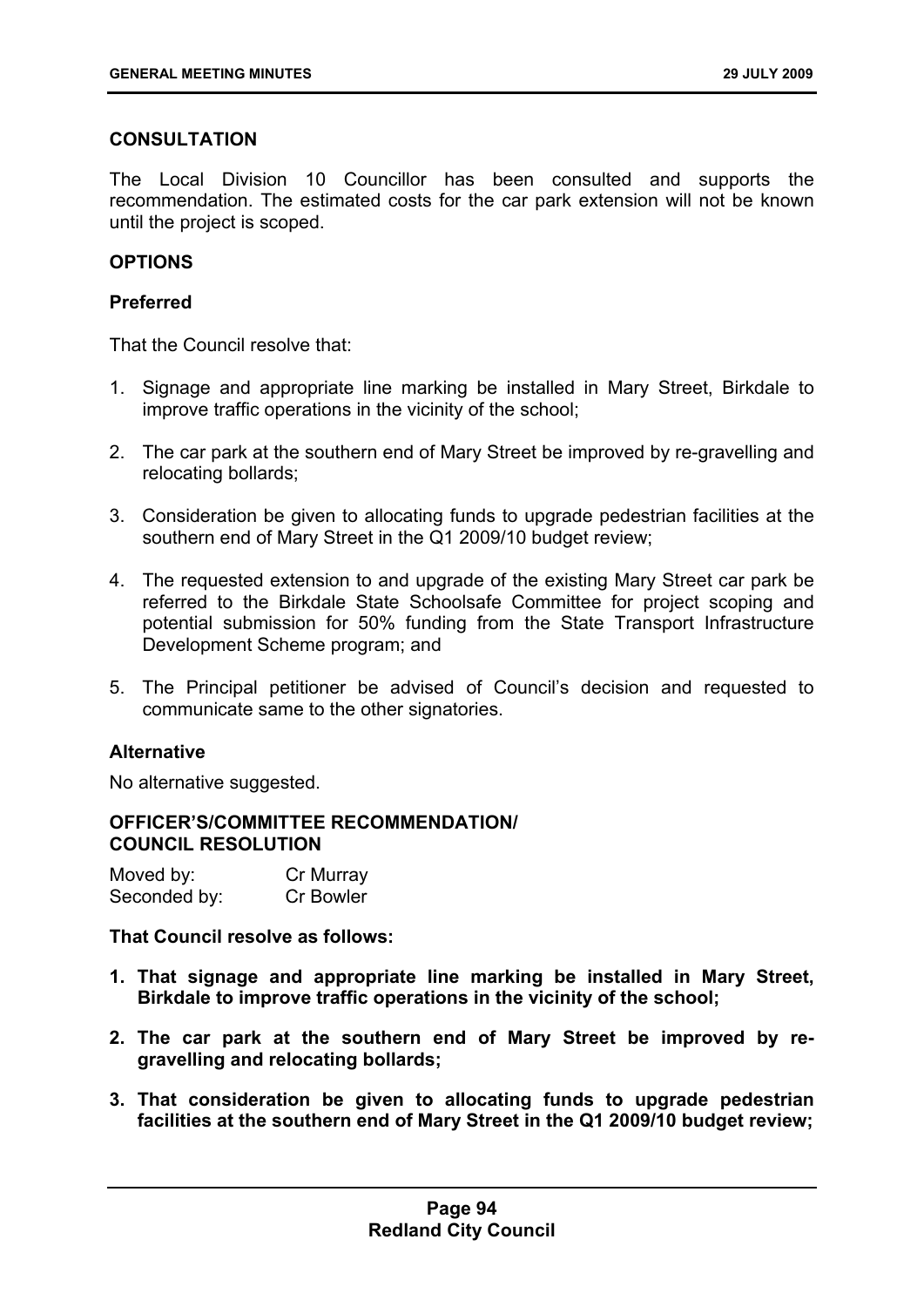- **4. That the requested extension to, and upgrade of, the existing Mary Street car park be referred to the Birkdale State Schoolsafe Committee for project scoping and potential submission for 50% funding from the State Transport Infrastructure Development Scheme program; and**
- **5. That the principal petitioner be advised of Council's decision and requested to communicate same to the other signatories.**

**CARRIED**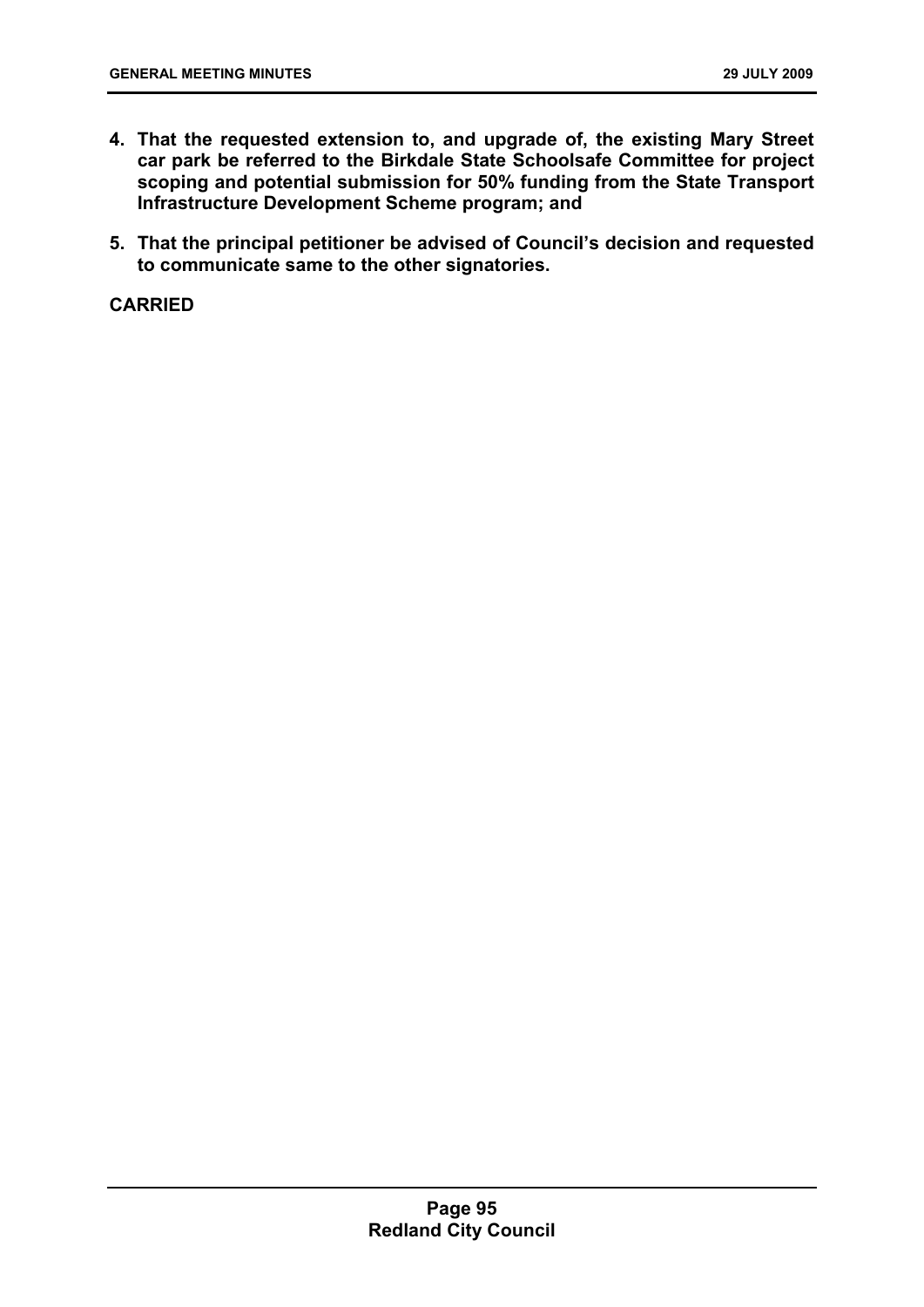# **12.2.10 PUBLIC NOTIFICATION OF RPS AMENDMENT 1C**

| <b>Dataworks Filename:</b>       | <b>Redlands Planning Scheme Amendment 1C</b>            |
|----------------------------------|---------------------------------------------------------|
| <b>Attachments:</b>              | <b>Submission Review Report</b>                         |
| <b>Responsible Officer Name:</b> | <b>Wayne Dawson</b><br><b>Manager Land Use Planning</b> |
| <b>Author Name:</b>              | <b>Brett Hookway</b><br><b>Strategic Planner</b>        |

# **EXECUTIVE SUMMARY**

At its General Meeting on 26 March 2009 (Item 10.4.1) Council resolved to commence public notification of Redlands Planning Scheme Amendment [RPS] 1C. In accordance with the *Integrated Planning Act 1997* (IPA) the proposed amendment was publicly notified from the 28 April 2009 to the 11 June 2009.

At the close of the submission period, Council had received eight [8] submissions on the proposed RPS amendment. Of the eight [8] submissions, four [4] were in general support of the proposed amendment. Of the remaining four submissions two [2] objected to elements of the proposed amendment, one [1] requested that Council owned lots be made available for amalgamation with adjoining privately owned lots while the remaining submission raised general planning concerns on the Southern Moreton Bay Islands regarding levels of assessment for dwelling houses.

Each of the submissions have been reviewed and duly considered with recommended officer responses in Attachment 1: Submission Review Report.

It is recommended Council adopts the responses in Attachment 1: Submission Review Report without modifications and resolve to refer the proposed planning scheme amendment [RPS Amendment 1C] to the Minister for Infrastructure and Planning for Second State Interest Review.

### **PURPOSE**

To review all public submissions received during the public notification of RPS Amendment 1C and to resolve whether to proceed with the proposed planning scheme amendment [RPS Amendment 1C] with or without modifications.

### **BACKGROUND**

Following 1st State Interest Review the Minister for Infrastructure and Planning advised that Council could proceed to the public notification stage of the proposed amendment. As part of the 1st State Interest Review the Environmental Protection Agency advised in writing that they would not support the proposed amendment if its purpose was to facilitate a future land sale program. In response, EPA were advised of Council's resolution on the 30 April 2008 (Item no. 15.1) where Council resolved to amend its previous resolution and delete any reference to land sale.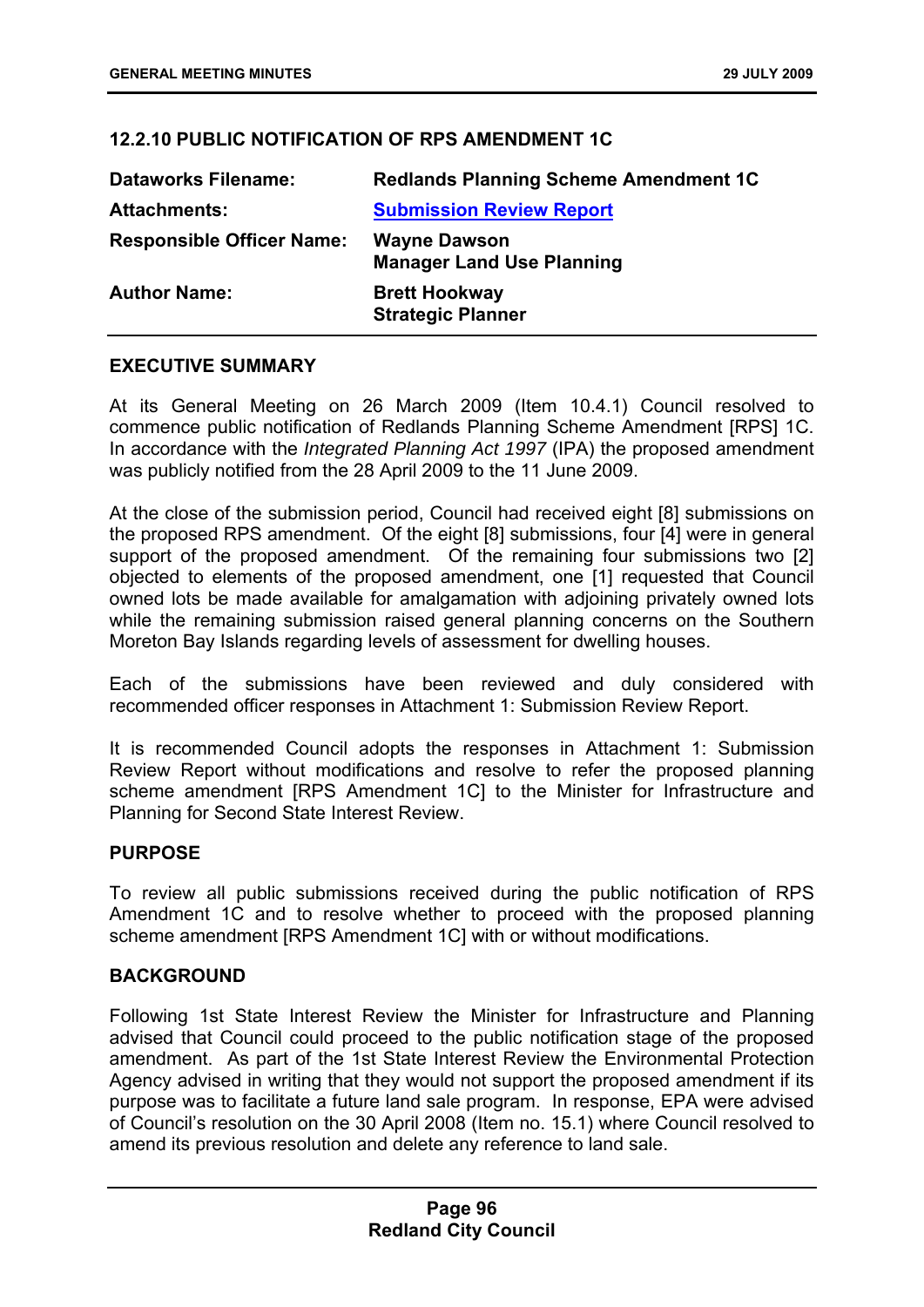The purpose of RPS Amendment 1C is to amend the zoning of Council owned land located on Southern Russell Island included in the Community Purposes zone Sub-Area CP10 so that lots identified as suitable for residential purposes can be used to secure through land exchange privately owned lots identified as having merit for inclusion in public ownership for conservation purposes, stormwater and bushfire management, open space and recreation or land consolidation purposes.

### **Consultation Process**

RPS Amendment 1C was publicly notified for 32 business days between the 28 April 2009 and 11 June 2009. To ensure that the community was informed of the intent of Amendment 1C the following consultation materials were publicly accessible throughout the publication notification period.

Posters: A set of posters were prepared to explain the proposed amendment, provide detail on the CP10 lots, explain where the community could access additional information and comment on the proposal. The posters also showed the location of each of the CP10 lots and the proposed change in zone.

Fact sheet: A comprehensive fact sheet on the proposed amendment was prepared to explain the details of the proposed amendment and inform residents on how they could get additional information on the proposed amendment and comment on the proposal.

RPS Amendment 1C Displays: The posters and fact sheets prepared on the proposed amendment were set up for viewing and available for collection at the Russell Island Library, Macleay Island Community Centre, Victoria Point Library and Cleveland and Capalaba Customer Service Centres throughout the public notification period.

Display Ad: Full page display ads were placed in the Southern Bay News and Bay Island Times newspapers to inform Island residents of the proposed amendment and inform residents on where they could access additional information and make comment on the proposal.

Web page: A web page was set up to provide information on the proposed amendment. The web page had a detailed description of the proposed amendment, maps showing the location of the CP10 lots and proposed amendment, an electronic online submission form and a submission template that could be printed, completed and delivered to Council.

Statutory Public Advertisements: Statutory public advertisements were placed in the Redlands Times and Bayside Bulletin.

Media Release: A media release on the purpose and benefits of the proposed amendment was released during the public notification period.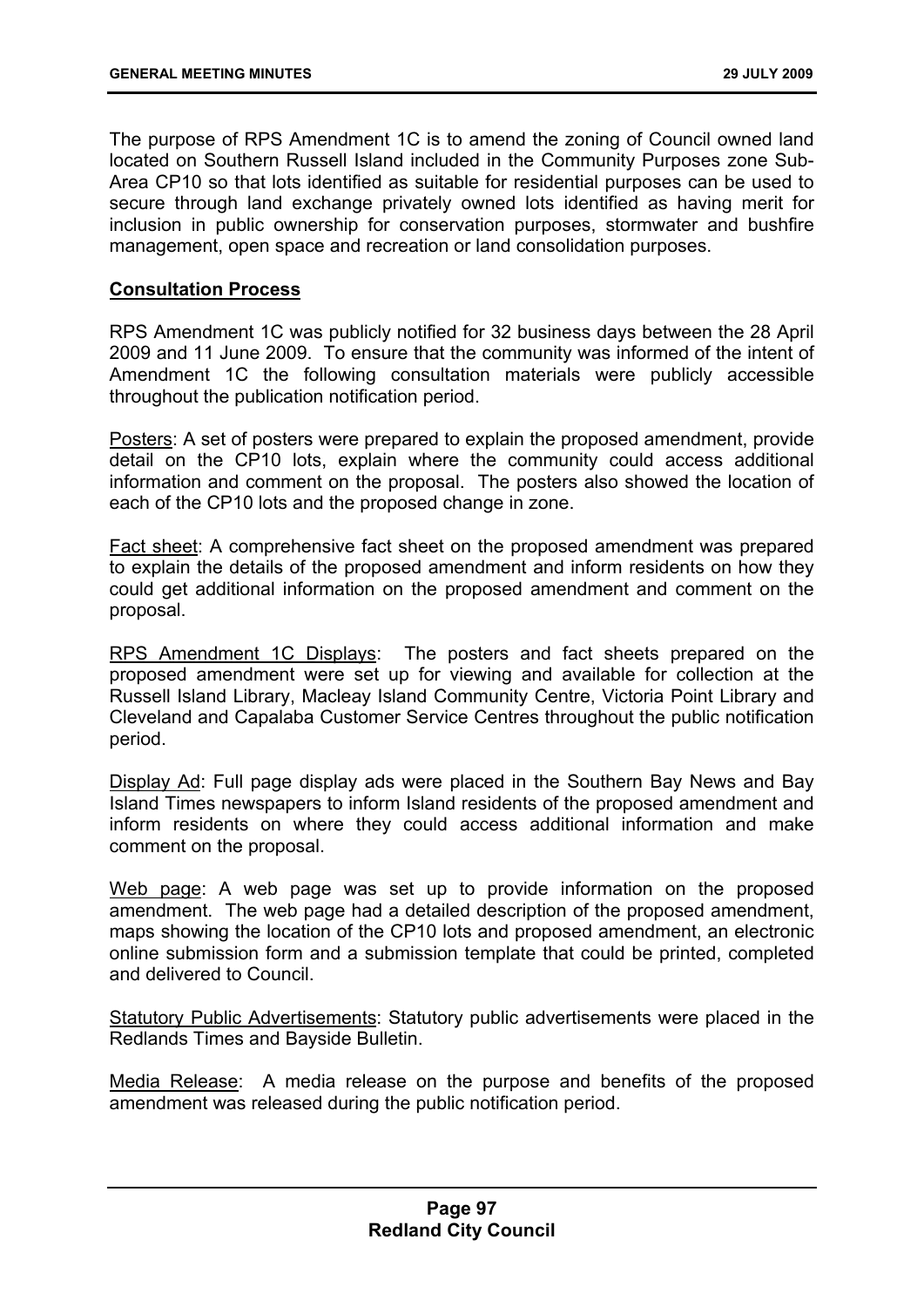Snapshot segment: A brief description of the proposed amendment appeared in Council's regular snapshot section in the Bayside Bulletin. The snapshot also informed the community on where additional information could be obtained.

# **ISSUES**

During the public notification period of the RPS Amendment 1C, eight [8] submissions were received. Of the submissions received, four [4] were in support of the proposed Planning Scheme amendment (including a submission from the Macleay Island Progress Association), two [2] submissions objected to elements of the proposed amendment, one [1] submission suggested that in addition to using CP10 lots for land exchange purposes they also be made available for amalgamation with adjoining privately owned lots and one of the submissions expressed concern with the level of assessment for dwelling houses on the Southern Moreton Bay Islands.

Please refer to Attachment 1 Submission Review Report for a review of submissions and officer recommendations in response to each of the submissions received.

### **Future Land Exchange Program**

The amendment to the RPS to include the identified surplus Council owned land within the SMBI Residential zone will add to Council's diminishing land bank of lots available for future land exchange purposes. Providing additional lots for land exchange purposes will support continuing land exchange programs that contribute to the on-going implementation of the SMBI Planning and Land Use Study [SMBIPLUS].

A report on a future land exchange program will be presented to Council following completion of RPS Amendment 1C.

# **RELATIONSHIP TO CORPORATE PLAN**

The recommendation primarily supports Council's strategic priority to preserve a balance with urban, rural, bushland, village, coastal and island character of the Redlands by managing growth.

### **FINANCIAL IMPLICATIONS**

RPS Amendment 1C is a fully budgeted project.

# **PLANNING SCHEME IMPLICATIONS**

Adoption of the recommendation made in this report will result in amendment to the Redlands Planning Scheme. However, the amendment is required to be submitted to the State Government for 2nd State Interest Review and approval followed by formal Council adoption to bring this amendment into effect.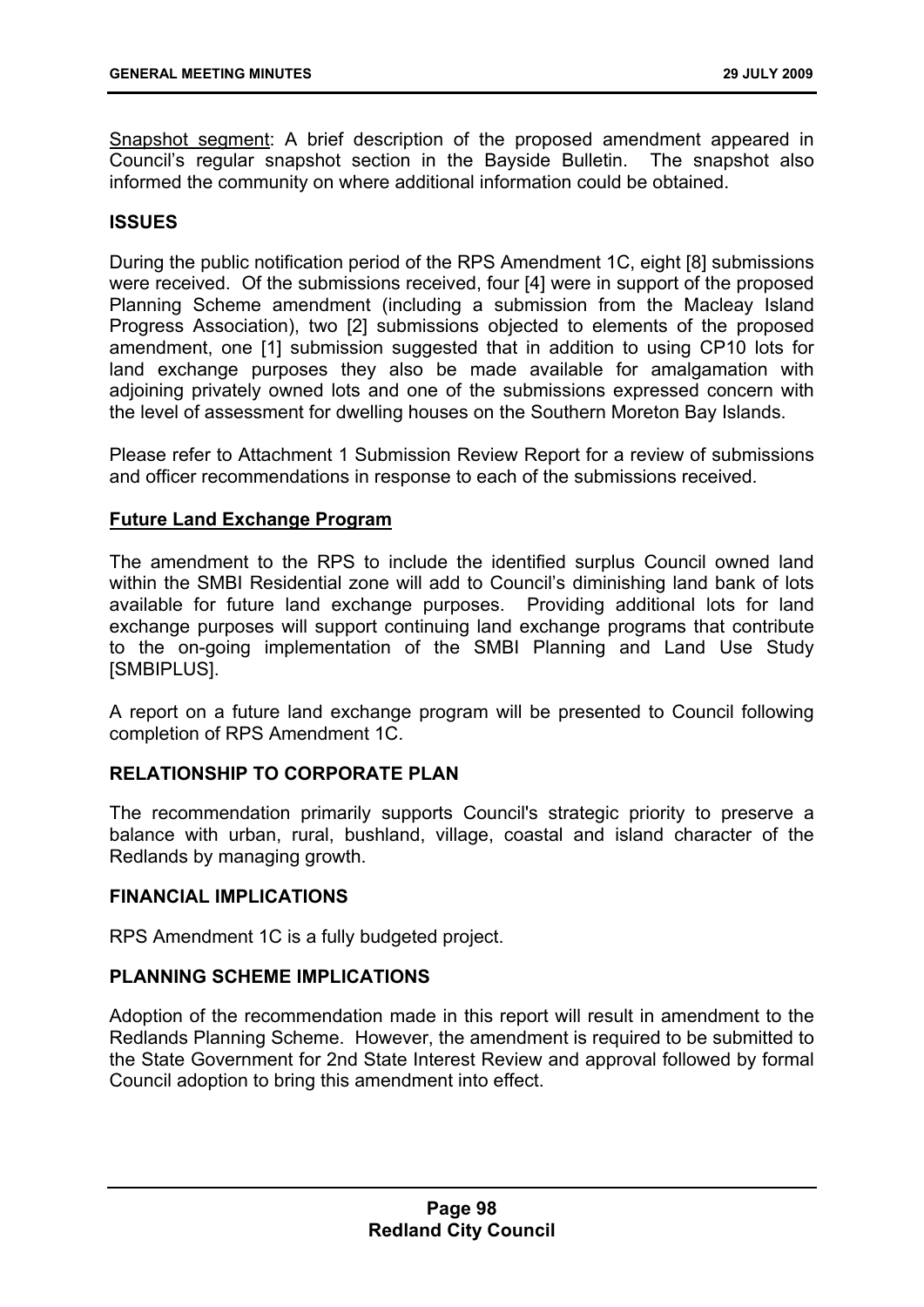# **CONSULTATION**

As part of the SMBI Surplus Council Land Project 2007, the Land Use Planning Group established an internal technical working group to identify Council owned lots to be retained and disposed.

The Land Use Planning Group has also consulted with the Department of Infrastructure and Planning regarding the proposed amendments to the RPS.

Public notification of the proposed amendment has been undertaken in accordance with Schedule 1 of the IPA.

### **OPTIONS**

#### **PREFERRED**

That Council resolve as follows:

- 1. To adopt the responses on the submissions as outlined in Attachment 1 Submission Review Report;
- 2. To advise the Minister for Infrastructure and Planning that it intends to proceed with the proposed planning scheme amendment [Redlands Planning Scheme Amendment 1C] without modifications; and
- 3. To notify submitters of Councils decision.

#### **ALTERNATIVE**

That Council not proceed with the officer's recommendations

### **OFFICER'S/COMMITTEE RECOMMENDATION**

That Council resolve as follows:

- 1. To adopt the responses on the submissions as outlined in Attachment 1 Submission Review Report;
- 2. To advise the Minister for Infrastructure and Planning that it intends to proceed with the proposed planning scheme amendment [Redlands Planning Scheme] Amendment 1C] without modifications; and
- 3. To notify submitters of Council's decision.

### ADDENDUM

Following discussion at the Planning & Policy Committee meeting of 22 July 2009, the following change was made to the attachment – Submission Review Report:

Under the heading, 3. Objecting Submissions, the following be added under the 'Officer Comment'

*"Council resolutions from the 30 April 2008 showing this are:*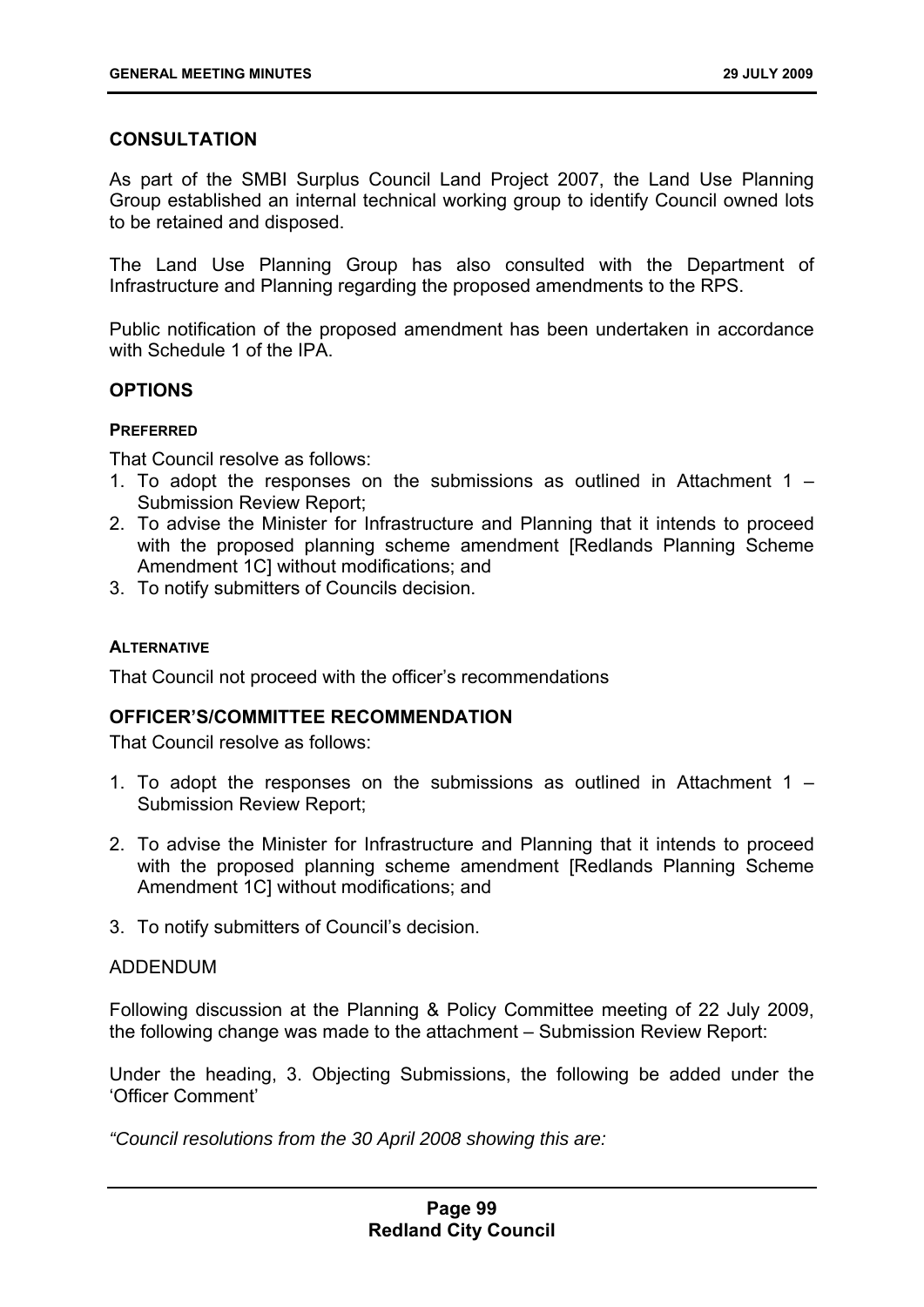- *1. To confirm the list of Council owned freehold lots identified in confidential Attachment 1 'Southern Moreton Bay Islands Land Disposal Schedule 2007' as surplus to Local Government requirements at this stage;*
- *2. To approve the disposal of land identified in confidential Attachment 1 through a land exchange program in accordance with sections 491 and 492 of the Local Government Act 1993;*
- *3. To initiate a land exchange program to commence negotiations to voluntarily acquire, through land exchange, private lots identified in Maps 2a and 2b of the confidential attachments."*

# **COUNCIL RESOLUTION**

| Moved by:    | Cr Townsend       |
|--------------|-------------------|
| Seconded by: | <b>Cr Elliott</b> |

**That Council resolve as follows:** 

- **1. To adopt the responses on the submissions as outlined in Attachment 1 of these Minutes – Submission Review Report;**
- **2. To advise the Minister for Infrastructure and Planning that it intends to proceed with the proposed planning scheme amendment [Redlands Planning Scheme Amendment 1C] without modifications;**
- **3. To notify submitters of Council's decision; and**
- **4. To confirm its intention as outlined in General Meeting 30 April , 2008 Minute Item 15.1 (No.4 and No.5) and General Meeting 25 March 2009 Minute 10.4.1 to amend the Redlands Planning Scheme in accordance with Schedule 1 of the** *Integrated Planning Act 1997* **to:** 
	- **a. include all Council owned freehold lots identified in confidential Attachment 2 – SMBI Land Retention Schedule 2007 within the Conservation Sub-Area CN1 zone or Open Space zone; and**
	- **b. include all Council owned freehold lots identified in confidential Attachment 1 – SMBI Land Disposal Schedule within the SMBI Residential zone.**

**CARRIED** (unanimously)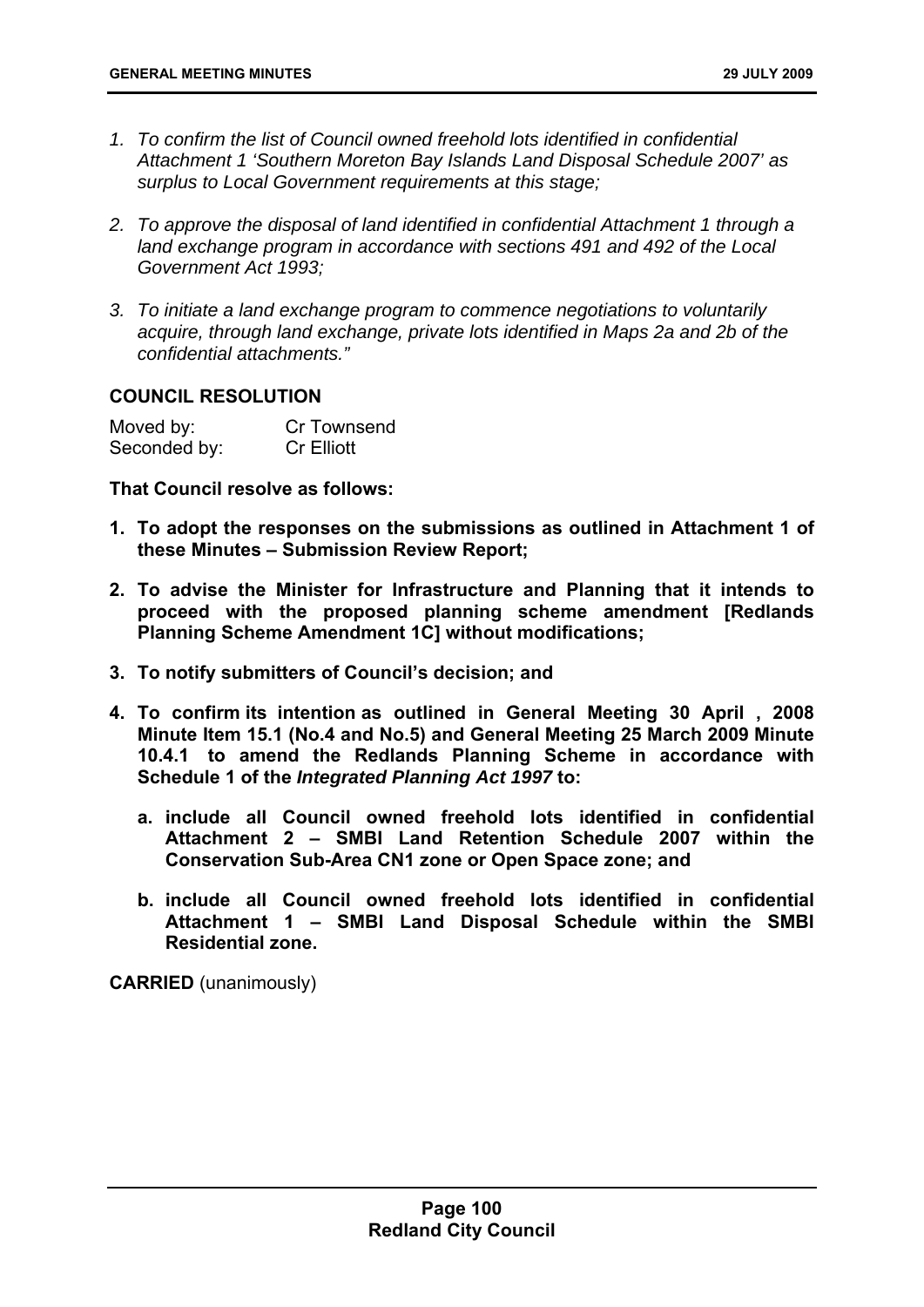### **12.3 SMBI COMMUNITIES ADVISORY COMMITTEE REPORT OF 13 JULY 2009**

### **12.3.1 ITEMS FOR CONSIDERATION**

| <b>Dataworks Filename:</b>       | <b>GOV SMBI Advisory Committee</b>                                    |
|----------------------------------|-----------------------------------------------------------------------|
| <b>Attachment:</b>               | <b>Committee Report</b>                                               |
| <b>Responsible Officer Name:</b> | <b>Greg Underwood</b><br><b>General Manager Planning &amp; Policy</b> |

### **EXECUTIVE SUMMARY**

The inaugural meeting of the SMBI Communities Advisory Committee was held on Monday, 13 July 2009 in Council Chambers. Attached is a copy of the Committee Report from this meeting.

The following reports from Land Use Planning Group were considered by the Advisory Committee:

- 1.1 SMBI PLUS 2000 Vision
- 1.2 SMBI Population and Dwelling Update
- 1.3 SMBI Demographics Update
- 1.4 State Southern Moreton Bay Marine Infrastructure Plan
- 1.5 SMBI Communities Advisory Committee Communications Strategy
- 1.6 Council Updates and Review of Actions from Previous Council Meetings
- 1.7 Administrative Matters

The items presented to the Committee were discussed and it is recommended that Council resolve in accordance with the following Officer's Recommendation.

# **OFFICER'S/COMMITTEE RECOMMENDATION/ COUNCIL RESOLUTION**

| Moved by:    | Cr Townsend |
|--------------|-------------|
| Seconded by: | Cr Boglary  |

### **That Council resolve as follows:**

- **1. To note the attached SMBI Communities Advisory Committee Report; and**
- **2. To note that the Chief Executive Officer has dealt with the operational recommendations from this Advisory Committee Report and that there are no items requiring further Council consideration.**

**CARRIED** (unanimously)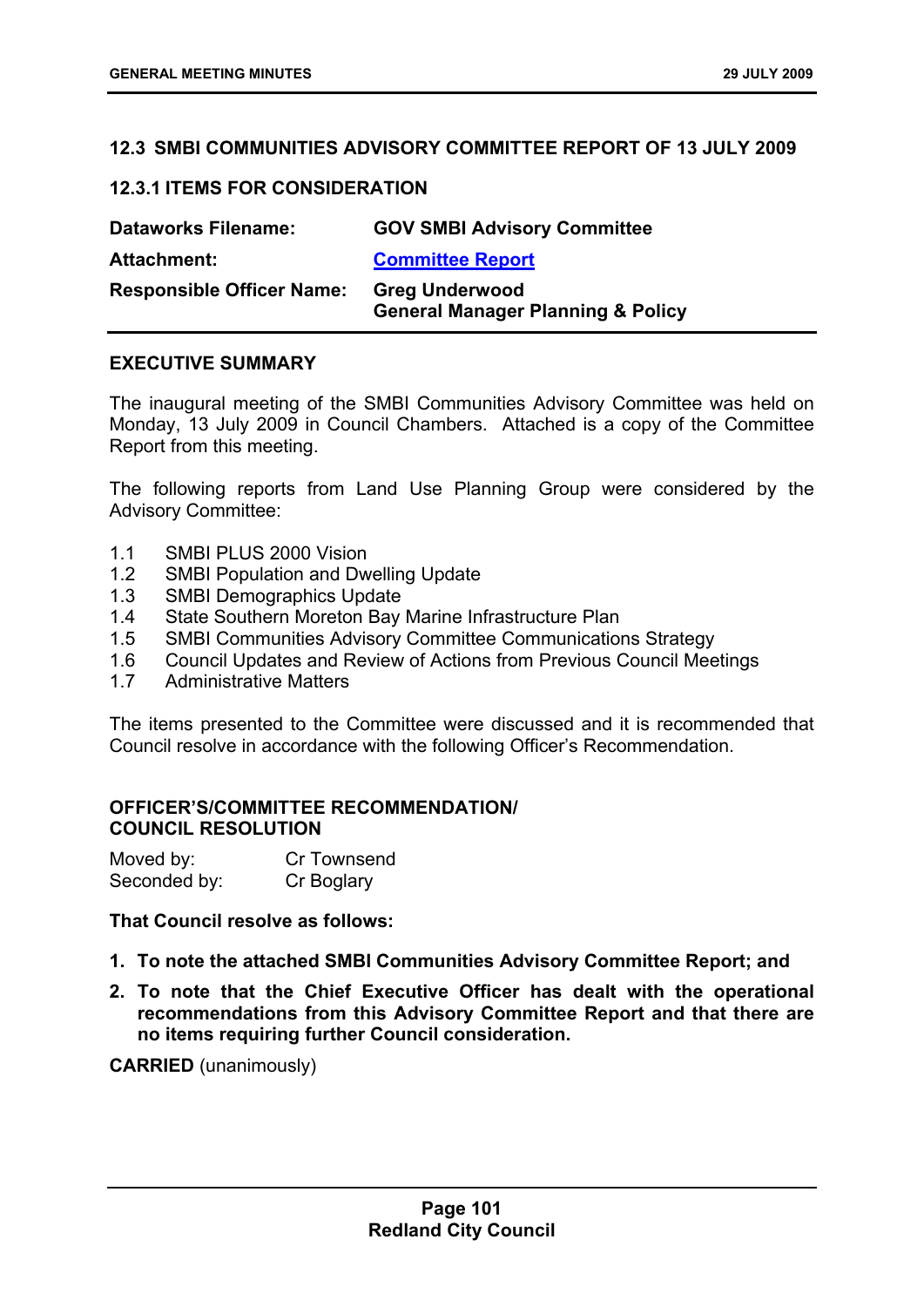# **12.4 GENERAL BUSINESS**

Permission was granted for the following items of General Business to be brought forward:

### **12.4.1 REQUEST FOR RESPONSE FROM STATE GOVERNMENT RE PROCESS PRIOR TO FLUORIDATION OF REDLANDS' POTABLE WATER SUPPLY**

On 25 February 2009 (item 16.1 refers), Council resolved to write to the Premier and the then leader of the opposition, Lawrence Springborg, requesting, on behalf of Redlands' residents, that relevant democratic process occur before fluoridating Redlands' potable water supply.

# **COMMITTEE RECOMMENDATION/ COUNCIL RESOLUTION**

| Moved by:    | <b>Cr Williams</b> |
|--------------|--------------------|
| Seconded by: | Cr Henry           |

**That, on behalf of Council, the Chief Executive Officer contact the Premier's Office requesting an immediate response to Council's letter as per Council resolution dated 25 February 2009, Item 16.1 and the petition provided by Redlands' residents on the same issue.** 

# **CARRIED**

# **12.4.2 REQUEST FOR REPORT – DEVELOPMENTS IN REDLAND CITY AND COMPLIANCE WITH COUNCIL POLICIES**

### **COMMITTEE RECOMMENDATION**

That the Chief Executive Officer present a report to Council on how developments are complying with Council policies and whether there are any identified gaps in policies.

### **COUNCIL RESOLUTION**

| Moved by:    | <b>Cr Bowler</b> |
|--------------|------------------|
| Seconded by: | Cr Boglary       |

**That the Chief Executive Officer conduct an audit within 3 months of all development permits issued for reconfigurations and large rural non-urban lots in the last 12 months to determine the level of compliance on conditions of approval, determine non-compliances and produce a report by 22 December 2009 with recommendations which includes adherence with Council's policies.** 

# **CARRIED**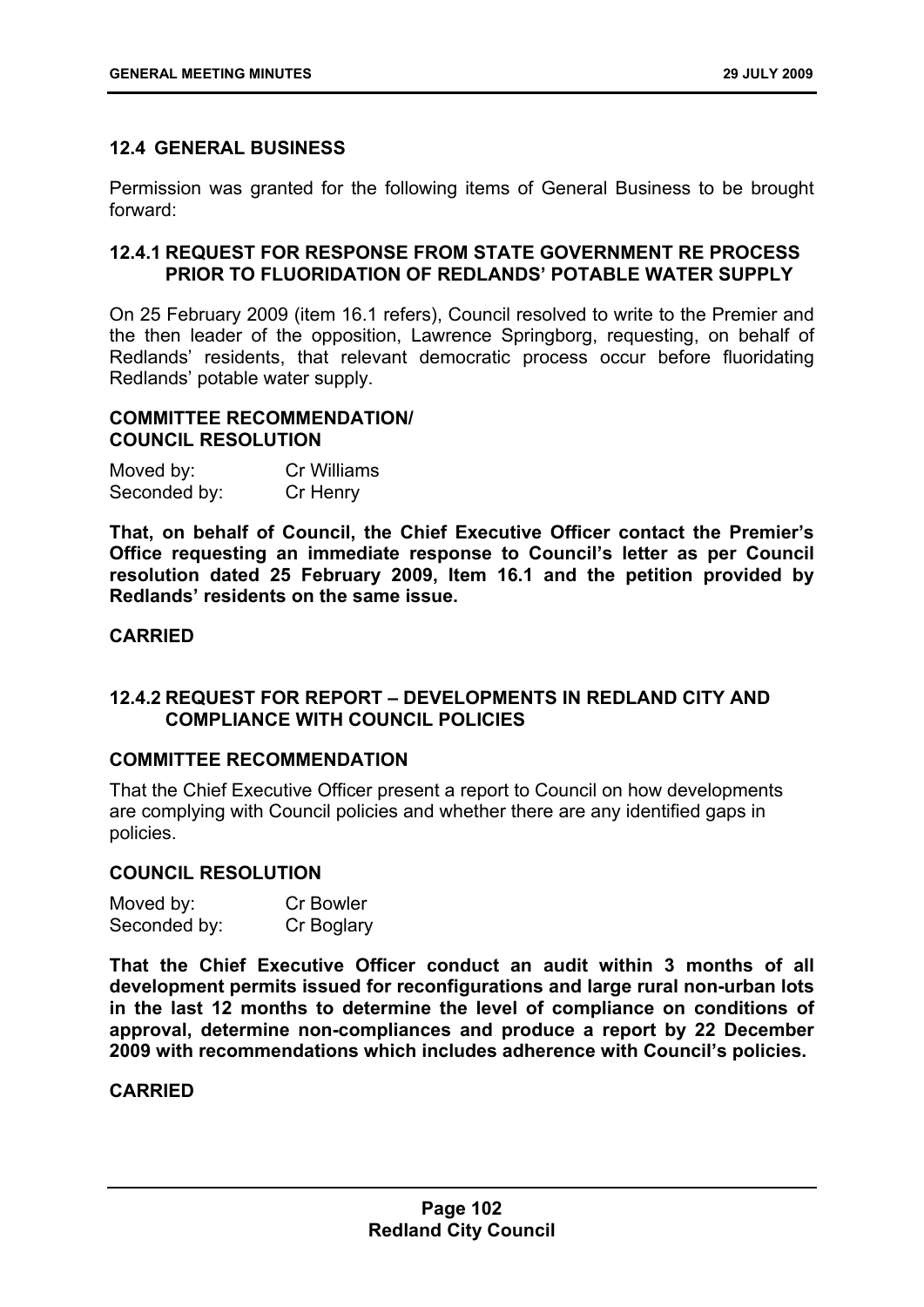## **13 FINANCE AND CORPORATE MANAGEMENT COMMITTEE 22/07/09 - RECEIPT AND ADOPTION OF REPORT**

| Moved by:    | <b>Cr Townsend</b> |
|--------------|--------------------|
| Seconded by: | <b>Cr Reimers</b>  |

That the Finance and Corporate Management Committee Report of 22 July 2009 be received.

CARRIED

#### **13.1 CORPORATE SERVICES**

#### **13.1.1 JUNE 2009 – INTERIM MONTHLY FINANCIAL REPORTS**

| <b>Dataworks Filename:</b>       | <b>Monthly Financial Reports to Committee</b>              |
|----------------------------------|------------------------------------------------------------|
| <b>Attachment:</b>               | <b>June 2009 EOM Financial Report</b>                      |
| <b>Responsible Officer Name:</b> | <b>Kerry Phillips</b><br><b>Manager Financial Services</b> |
| <b>Author Name:</b>              | Deborah Hall<br><b>Finance Officer</b>                     |

### **EXECUTIVE SUMMARY**

Section 528(1) of the *Local Government Act 1993* requires that Council's statement of accounts be presented at an ordinary monthly meeting.

The attachments to this report present the Interim June 2009 financial statement of accounts to Council and provide detailed analytical commentary. The revised budget figures in the attachment are following the third quarter budget review.

It should be noted that the financials are as at 30 June 2009 and do not reflect Council's final financial position for the 2008-09 financial year. Once finalised and audited, the financial statements to be published in the Annual Report for this financial year will additionally include accruals and deferrals and other calculated amounts following end of year reconciliations.

The interim statement of accounts demonstrate that all of the seven Key Financial Performance Indicators once again exceeded targets set at the beginning of the financial year. These are:

- level of dependence on general rate revenue;
- ability to pay our bills current ratio;
- ability to repay our debt debt servicing ratio;
- cash balance;
- cash balances cash capacity in months;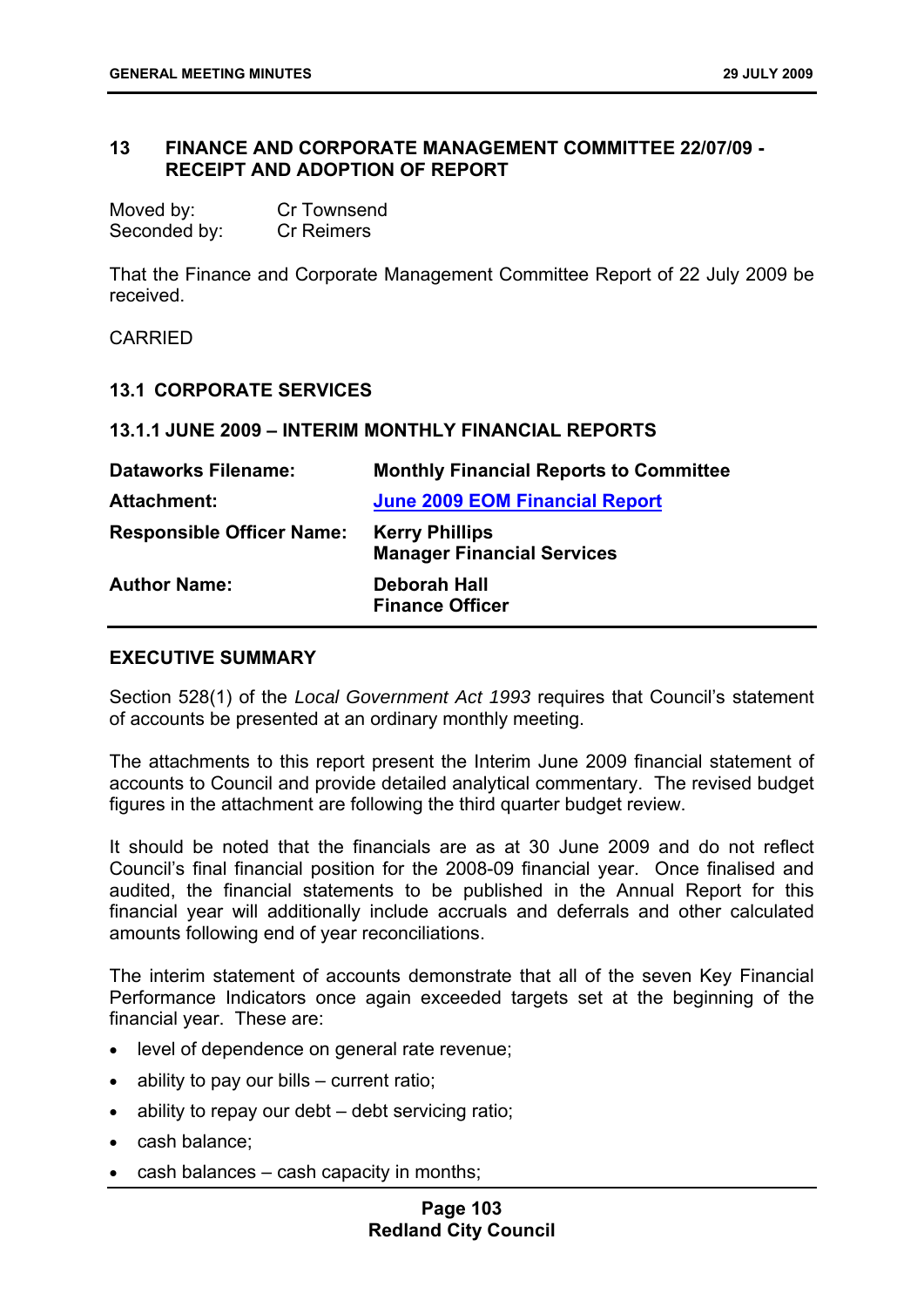- longer term financial stability debt to assets ratio; and
- operating performance.

Council's end of month operating financial result (Earnings Before Interest, Tax and Depreciation – EBITD) is ahead of budget by \$5.5 million, with operating expenditure favourable by \$5.0 million and operating revenue favourable by \$0.5 million. The underspend in operating expenditure is mainly due to uncompleted projects across council although \$0.7 million is attributable to savings in operational employee costs due to vacancies in the main.

Major underspends in operational goods and services include \$2.1 million across the Planning and Policy Department. Of particular note, projects that have contributed to this underspend include \$325,000 on consultants (\$260,000 for Planning Studies), \$206,000 for the Landfill Site investigations program, \$100,000 for Raby Bay canal maintenance, \$100,000 for Redland City Community Plan, \$95,000 for Coolwynpin Creek and Glover Drive channel, \$82,000 for Koala Road and Rail management, \$55,000 for Remediation of Birkdale landfill, \$50,000 for PIP/ICS and \$50,000 for the Cottonwood/Duncan Road open drain project.

For additional projects contributing to this \$2.1 million underspend please refer to a detailed breakdown at Schedule D in the attachments. Underspends across other departments include Aquatic Paradise canal maintenance \$687,000, Masthead Drive \$223,000, Council of Mayors consultants \$239,000, \$107,000 for the Network Voice Services project and \$105,000 for the Water Distribution project. Some of these underspends will be related to projects that will be carried forward into the 2009-2010 financial year.

The cash flow position for the year is ahead of original budget levels by \$9.1 million, although council started the year with \$9.1 million more than was originally budgeted. The cash held is ahead of the target range of \$32 million to \$42 million at \$80.7 million.

The capital works programme is 9% or \$4.2 million under revised year to date budget. Major underspends at the reporting date include \$1.3 million for Bus stops and lay byes; \$339,000 for fleet plant ordered not delivered; \$179,000 for Water Reticulation including meter replacement; \$104,000 for Wastewater breakdowns and \$102,000 for the Water tanker filling station. Of note, there is \$1.0 million of Project Delivery Group works that are to be carried forward to the 2009-2010 financial year. Delays in completing some PDG work were due to a significant number of days lost with wet weather in the last quarter of the financial year.

# **PURPOSE**

The purpose is to present the Interim June 2009 report to Council and explain the content and analysis of the report. Section 528 of the *Local Government Act 1993* requires the Chief Executive Officer of a local government to present statements of its accounts to the local government.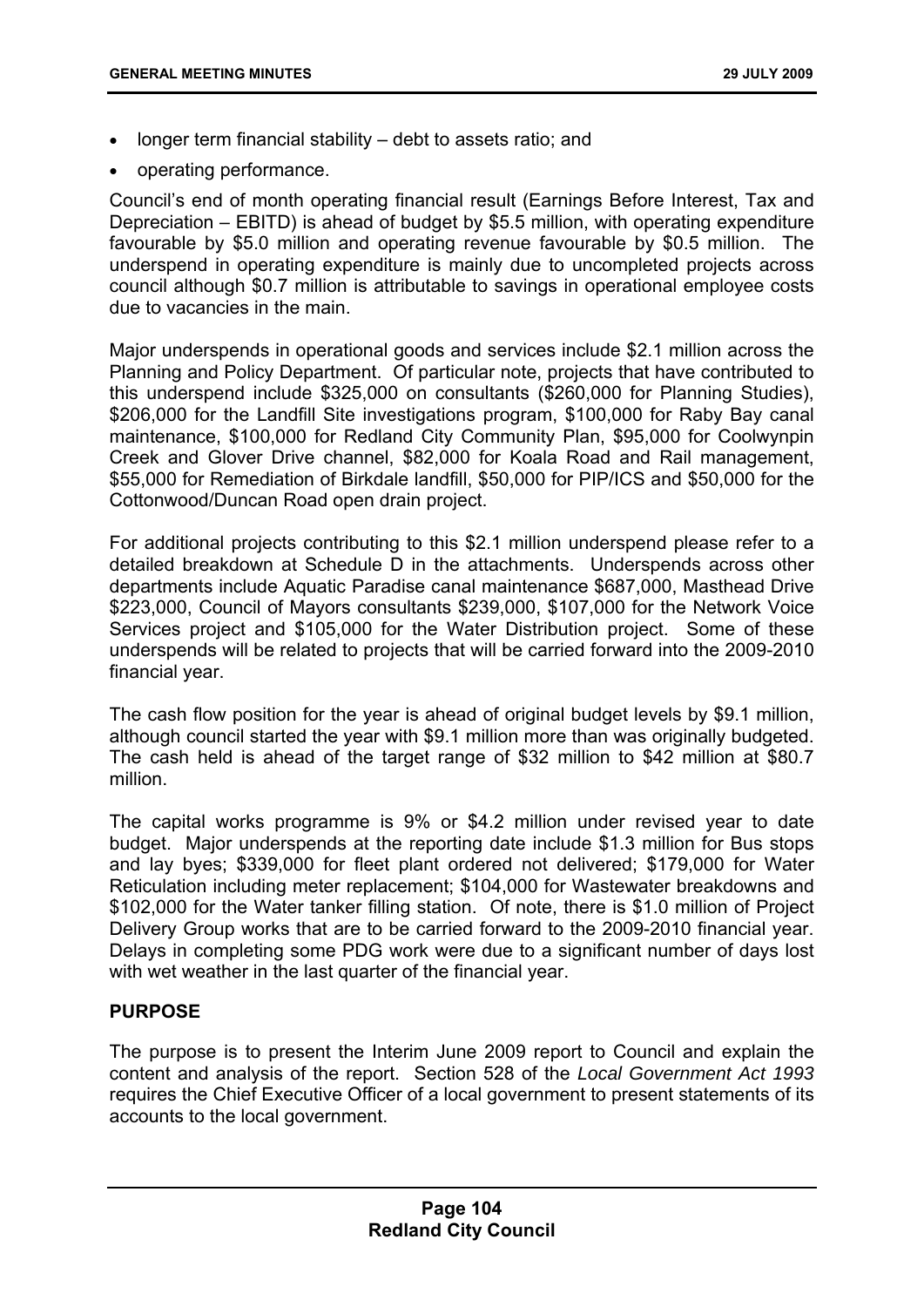# **BACKGROUND**

The Corporate Plan contains a strategic priority to ensure the long term financial viability of Redland City and provide public accountability in financial management. For organisational effectiveness, it is important that Council receive and understand the monthly financial statements.

### **ISSUES**

The following elements, shown in the attachments, comprise the Interim End of Month Financial Reports for June 2009:

# **Corporate Financial Report Card (A)**

- Operating Revenue compared with Budget;
- General Operating Costs compared with Budget;
- Capital Expenditure compared with Budget;
- Cash Position; and
- Employee Costs compared with Budget.

# **Report Card Analysis (B)**

Classifies variances between revised budget and actual results as being either timing or permanent variances as well as favourable or unfavourable. Timing variances are anticipated to disappear once 30 June 2009 figures are produced. Permanent variances imply the variance will remain into the next financial year. Variances in this June 2009 report are categorised as 'timing' if accruals and deferrals are expected to be taken into account before the 2008-2009 financial statements are finalised and published.

### **Council Financial Report 1 (C)**

Shows the percentage variance of year to date actual results compared with year to date budget by colour indicators.

### **Council Financial Report 2 (D)**

Shows year to date actual results compared with annual and year to date budgets. This report has a brief commentary on all year to date variances greater than \$20,000.

An **Operational Statement by Strategic Priority (E)**; a **Balance Sheet (F)**, an **Investment Summary (G)**, a **Statement of Cash Flows (H)**, **Financial Stability Ratios Report (I),** a **Community Benefit Fund Report (J)**, a **Fuel Consumption Report (K), a Type III Business Report (L) and a Quarterly Project Report (M)** have been included to provide the complete picture of Council's finances.

# **RELATIONSHIP TO CORPORATE PLAN**

The recommendation in this report primarily supports Council's strategic priority to support the organisation's capacity to deliver services to the community by building a skilled, motivated and continually learning workforce, ensuring assets and finances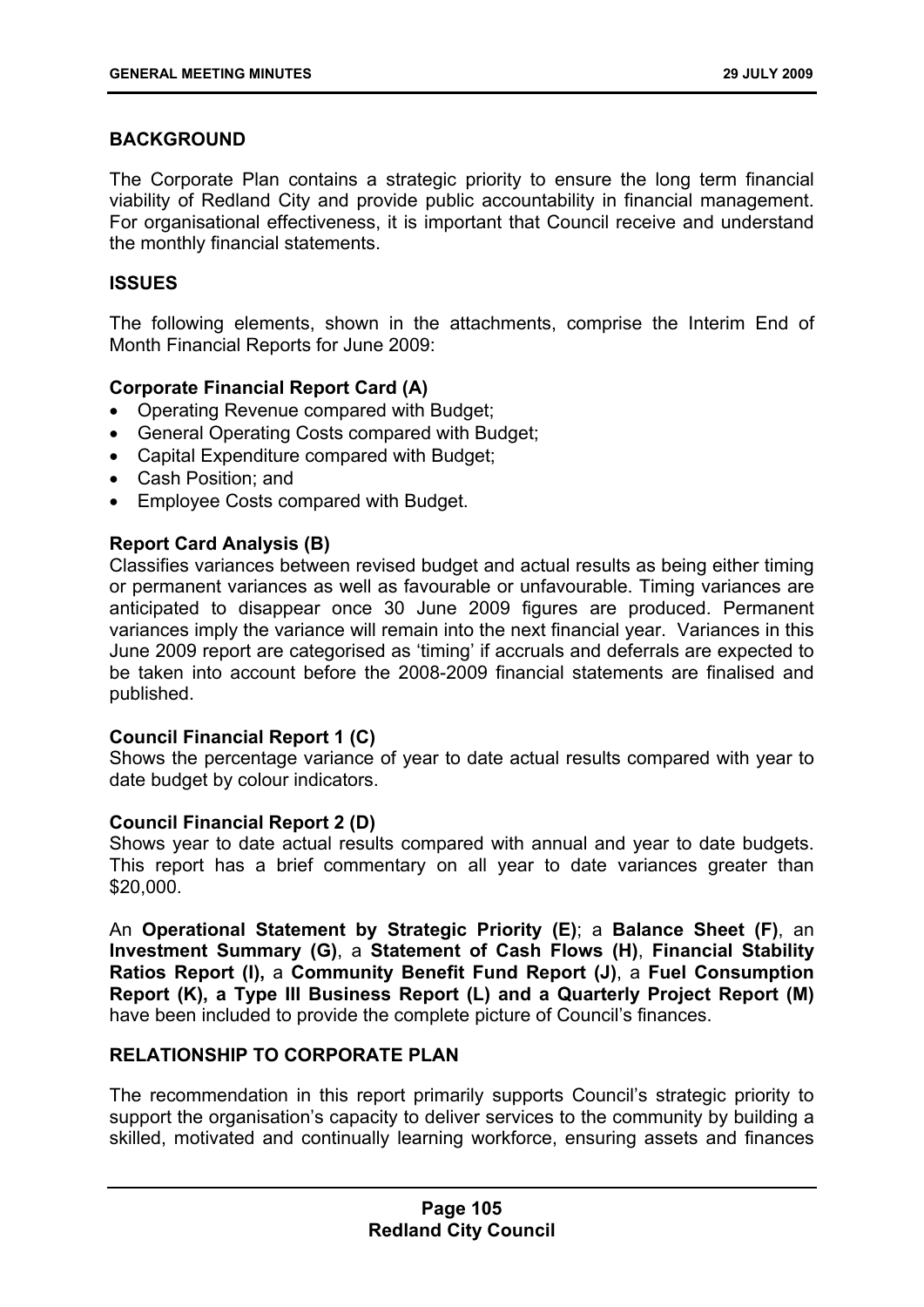are well managed, corporate knowledge is captured and used to best advantage, and that services are marketed and communicated effectively.

# **FINANCIAL IMPLICATIONS**

The overall financial position as at the end of June 2009 remains strong with EBITD of \$42.8 million (\$5.5 million ahead of budget). This result is due to total operating revenue of \$175.6 million (\$0.5 million ahead of budget) and total operating costs of \$132.9 million (favourable variance of \$5.0 million).

# *Operating Revenue*

Rates and utility charges are favourable by \$0.2 million, in the main due to tradewaste and wastewater. Pensioner Remissions are \$80,000 more than budgeted, negatively impacting on operating revenue. The variance to budget is due to the shift from part pensions to full pensions for some residents in the city. Fees and charges are under budget by \$88,000 due to water and wastewater fees behind budget as well as mobile phone tower rentals being less than expected. Operating grants and subsidies is ahead of budget by \$63,000 as at 30 June 2009 although some amounts will be moved to unearned revenue before the 2008-2009 financial statements are produced, in line with the accounting standards. Other revenue is favourable by \$0.4 million due in the main to recycling revenue (scrap metal sales) and private works.

# *Operating Expenditure*

Employee costs are under budget by \$0.7 million due to vacancies and the impact from employee entitlement calculations applied to the accounts during period twelve in line with the accounting standards and these calculations will be finalised for the end of year statements. Operational goods and services is under budget by \$5.1 million, some major jobs of particular note have been mentioned above. It is also worth noting that the budgets for some of these unfinished jobs are expected to be carried forward into the 2009-2010 financial year.

### *Capital Revenue*

Capital contributions and donations are under budget by \$5.9 million, \$3.8 million in the Redland Water Department and \$2.1 million in the Planning and Policy Department due to less than expected contributions. In the Redland Water Department, water contributions were down by \$0.9 million and wastewater contributions were below budgeted expectations by \$2.8 million. In the Planning and Policy Department, the major negative variances were \$1.3 million for Transport Infrastructure and \$1.4 million for Open Space Infrastructure.

The unfavourable variance of \$0.5 million in capital grants and subsidies is due in the main to Pt Lookout Gorge boardwalk \$100,000, Sanctuary Drive at Mount Cotton \$112,000 and Manning Esplanade \$100,000. A proportion of these works will be carried forward into the 2009-2010 financial year.

### *Capital Expenditure*

Capitalised goods and services is under budget at the end of June by \$3.9 million, some of the major capital underspends have been highlighted above. Capitalised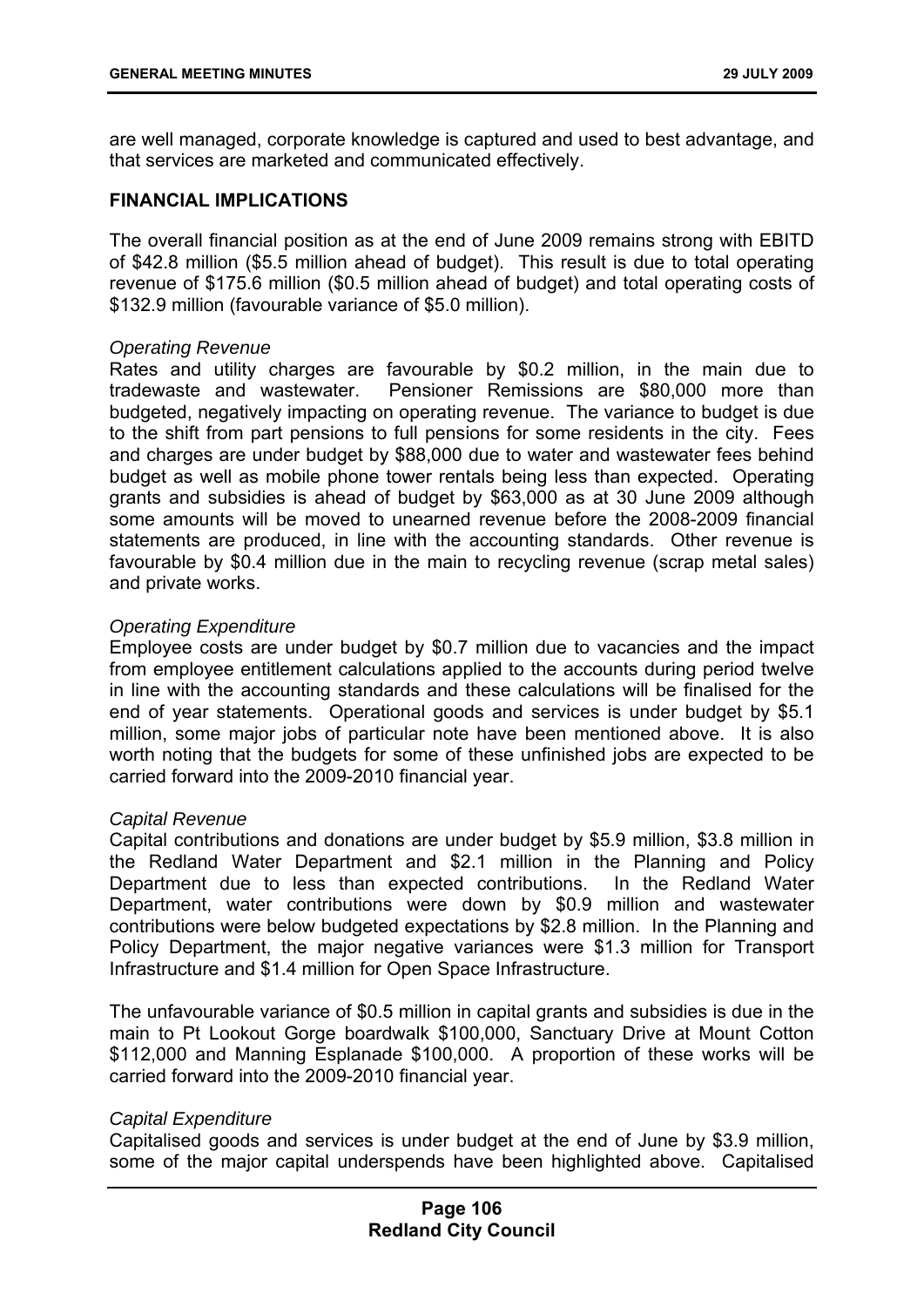employee costs is under budget by \$0.3 million, due to delays in capital works throughout the year. The delays in the capital works program were due in part to wet weather experienced in the last quarter of the financial year.

### *Cash and Investments*

The investment of surplus funds for the month returned a weighted average rate of return of 3.45%, which is once again ahead of the UBS Bank Bill Index of 3.30%. These returns are reported on a monthly weighted average return and Council benchmarks the funds against the UBS Australia Bank Bill Index. Interest return is reported on both an annual effective and nominal rate of return. The monthly returns since November have been ahead of the benchmark, resulting in a year to date effective rate of 5.52%, once again exceeding the cumulative UBS Aust Bank bill Index rate of return of 5.48%.

The cash balance exceeds the target range of \$32 million to \$42 million at the end of June 2009, at \$80.7 million which is equivalent to 6.9 months cash capacity. Council is intentionally maintaining a higher balance than target whilst it monitors the impact of the structural reforms to the water business.

# **PLANNING SCHEME IMPLICATIONS**

It is considered that the outcome of recommendations in this report will not require any amendments to the Redlands Planning Scheme.

### **CONSULTATION**

Consultation has taken place amongst the Executive Leadership Group.

### **OPTIONS**

#### **PREFERRED**

That Council note the End of Month Financial Reports for June 2009 and explanations as presented in the attachments.

#### **ALTERNATIVE**

That Council requests additional information.

### **OFFICER'S/COMMITTEE RECOMMENDATION/ COUNCIL RESOLUTION**

Moved by: Cr Townsend Seconded by: Cr Reimers

**That Council resolve to note the End of Month Financial Reports for June 2009 and explanations as presented in the following attachments:** 

- **1. Corporate Financial Report Card;**
- **2. Report Card Analysis;**
- **3. First Council Financial Report;**
- **4. Second Council Financial Report;**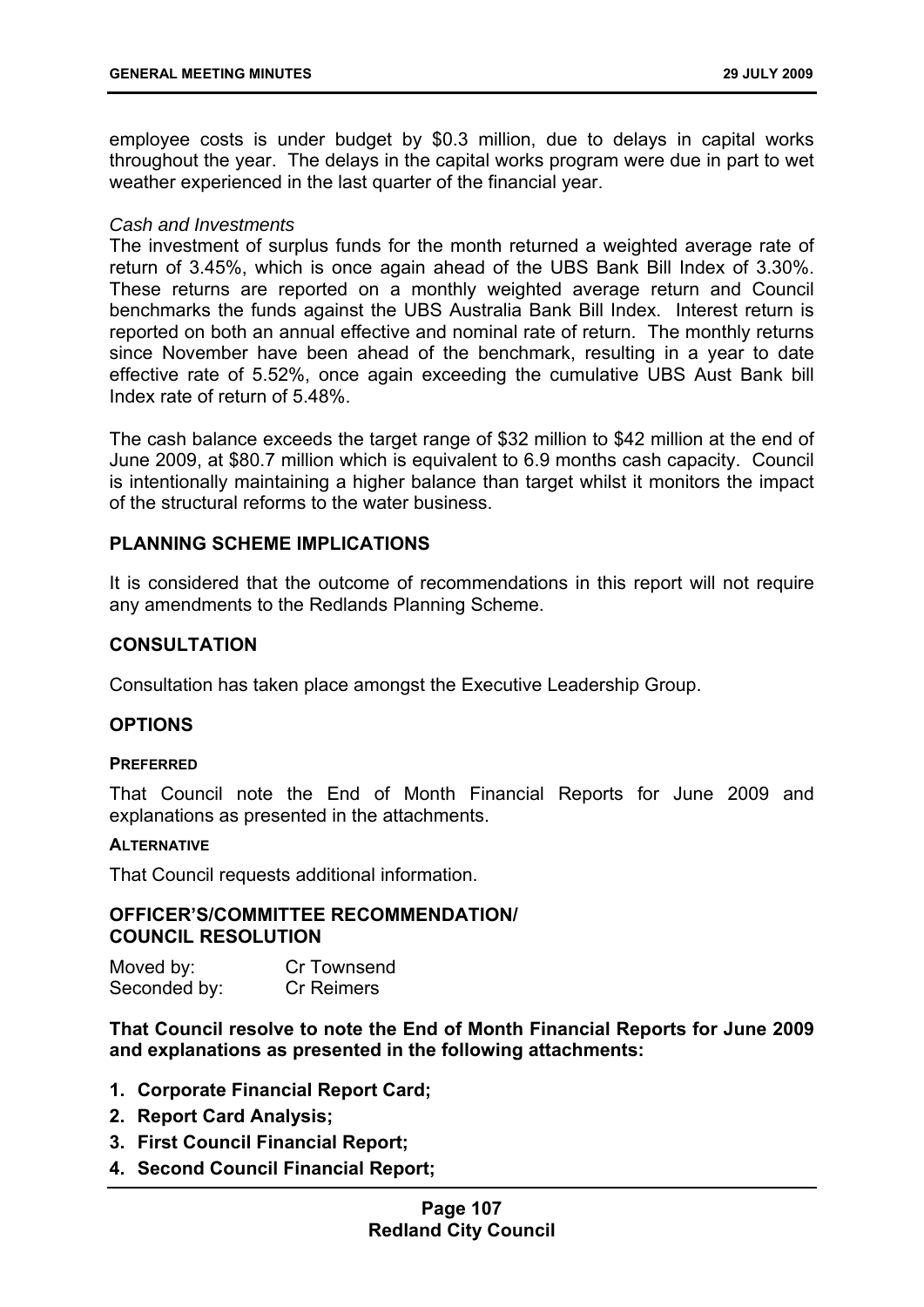- **5. Operational Statement by Strategic Priority;**
- **6. Balance Sheet;**
- **7. Investment Summary;**
- **8. Statement of Cash Flows;**
- **9. Financial Stability Ratios Report;**
- **10. Community Benefit Fund Report;**
- **11. Fuel Consumption Report;**
- **12. Type III Business Report; and a**
- **13. Quarterly project report.**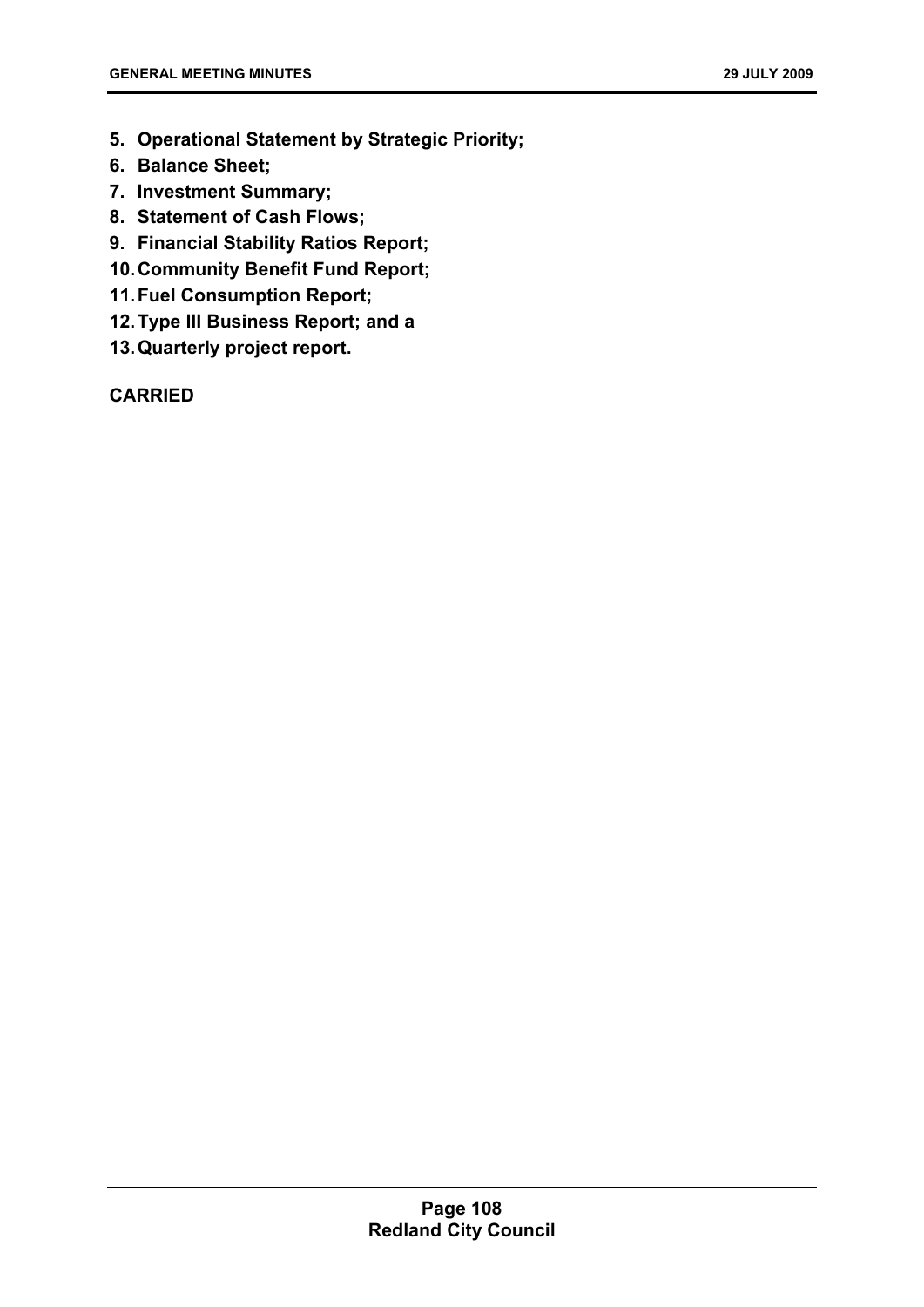# **13.1.2 ANNUAL VALUATION**

| <b>Dataworks Filename:</b>       | <b>R&amp;V Valuation General</b>                                     |
|----------------------------------|----------------------------------------------------------------------|
| <b>Attachments:</b>              | <b>Consultation - Annual Valuation effective 30 June</b><br>2010     |
| <b>Responsible Officer Name:</b> | <b>Martin Drydale</b><br><b>General Manager Corporate Services</b>   |
| <b>Author Name:</b>              | <b>Noela Barton</b><br><b>Service Manager Revenue &amp; Recovery</b> |

### **EXECUTIVE SUMMARY**

The Chief Executive of the Department of Environment and Resource Management [DERM] seeks Council's opinion on whether an annual valuation should be undertaken to be effective in 2010. DERM require the opinion by email on Thursday, 23 July 2009.

The current valuation is effective as at 1 July 2005. During the elapsed period between 2005 and current date the city has undergone:

- market valuation increases across all suburbs, with noticeable rises in areas such as Redland Bay and Alexandra Hills;
- a 4% (2,470) growth in rateable properties; and
- introduction of the Redlands Planning Scheme, which became effective 30/3/2006.

The financial implication both for Council and the ratepayer is the Unimproved Capital Values, which are used to calculate the general rate, are not considered to reflect a fair value. For example, on the Southern Moreton Bay Islands the land zoned conservation with a sub-area of CN1 was valued prior to the introduction of the Redlands Planning Scheme and the values do not reflect the implications of the zoning on the land.

Council officers consider the City is overdue for a revaluation and recommend the Chief Executive Officer be authorised to email the Department of Environment and Resource Management Thursday, 23 July 2009, the opinion that an annual valuation effective 30 June 2010 be carried out.

### **PURPOSE**

This report seeks Council's opinion on whether an annual valuation should be undertaken to be effective in 2010 and requests authorisation to provide that opinion to DERM.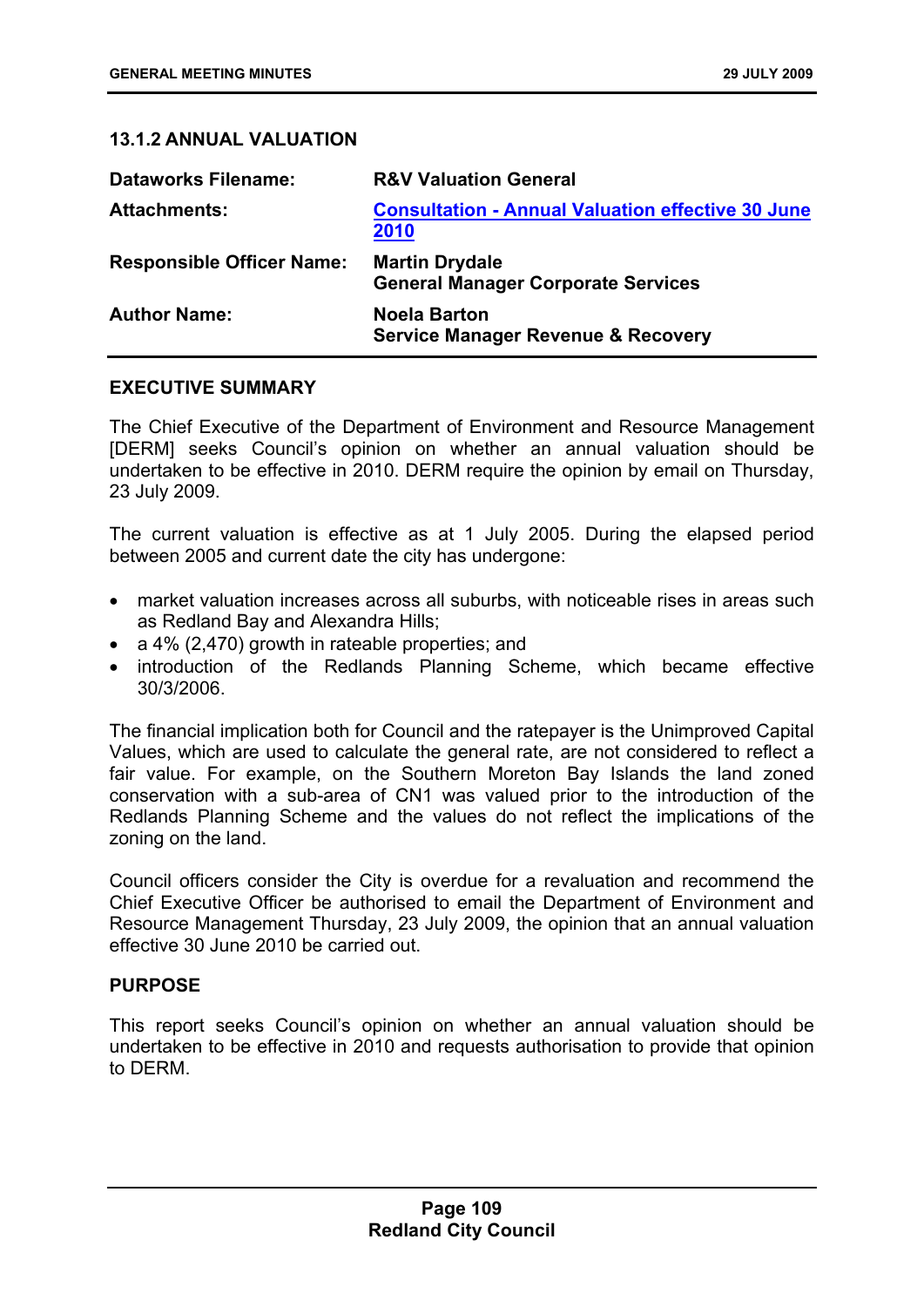# **BACKGROUND**

The Chief Executive of the Department of Environment and Resource Management seeks Council's opinion on whether an annual valuation should be undertaken to be effective in 2010. DERM require the opinion by email on Thursday, 23 July 2009.

### **ISSUES**

The current valuation is effective as at 1 July 2005. During the elapsed period between 2005 and current date the city has undergone:

- market valuation increases across all suburbs, with noticeable rises in areas such as Redland Bay and Alexandra Hills;
- a 4% (2,470) growth in rateable properties; and
- introduction of the Redlands Planning Scheme that became effective 30/3/2006.

Council officers consider the City is overdue for a revaluation and recommend the Chief Executive Officer be authorised to email DERM Thursday, 23 July 2009, the opinion that an annual valuation effective 30 June 2010 be carried out.

# **RELATIONSHIP TO CORPORATE PLAN**

The recommendation primarily supports Council's strategic priority to ensure the long term financial viability of the Shire and provide public accountability in financial management.

### **FINANCIAL IMPLICATIONS**

The financial implication is unable to be calculated without an appreciation of the percentage rise of a revaluation.

However, the implication both for Council and the ratepayer is the Unimproved Capital Values, which are used to calculate the general rate, are not considered to reflect a fair value.

For example, on the Southern Moreton Bay Islands the land zoned conservation with a sub-area of CN1 was valued prior to the introduction of the Redlands Planning Scheme and the values do not reflect the implications of the zoning on the land.

### **PLANNING SCHEME IMPLICATIONS**

The Land Use Planning Group was consulted and it is considered that the outcome of recommendations in this report will not require any amendments to the Redlands Planning Scheme.

### **CONSULTATION**

Chief Executive Officer; General Manager Corporate Services; Financial Services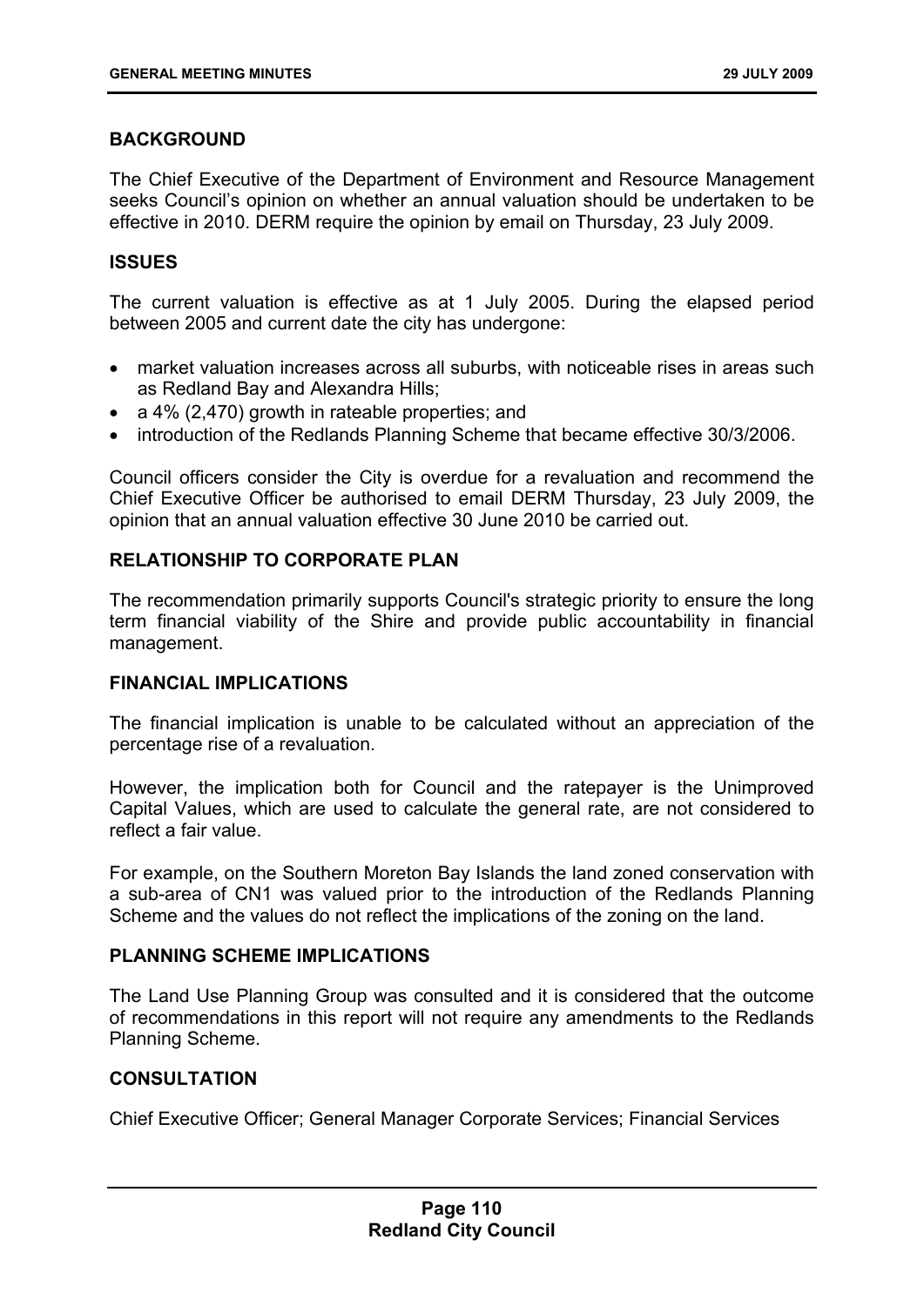# **OPTIONS**

### **PREFERRED**

That the Chief Executive Officer be authorised to provide opinion to the Department of Environment and Resource Management by email on Thursday, 23 July 2009, that an annual valuation effective 30 June 2010 be carried out.

#### **ALTERNATIVE**

The Chief Executive Officer be authorised to provide opinion to the Department of Environment and Resource Management by email on Thursday, 23 July 2009, that an annual valuation effective 30 June 2010 is not desired.

### **OFFICER'S RECOMMENDATION**

That Council resolve that the Chief Executive Officer be authorised to provide opinion to the Department of Environment and Resource Management by email on Thursday, 23 July 2009, that an annual valuation effective 30 June 2010 be carried out.

### **COMMITTEE RECOMMENDATION/ COUNCIL RESOLUTION**

| Moved by:    | Cr Williams |
|--------------|-------------|
| Seconded by: | Cr Townsend |

**That Council resolve that the Chief Executive Officer be authorised to provide opinion to both the Minister and the Department of Environment and Resource Management and comment on the annual fee and service received by Council by email on Thursday, 23 July 2009, that an annual valuation effective 30 June 2010 be carried out.**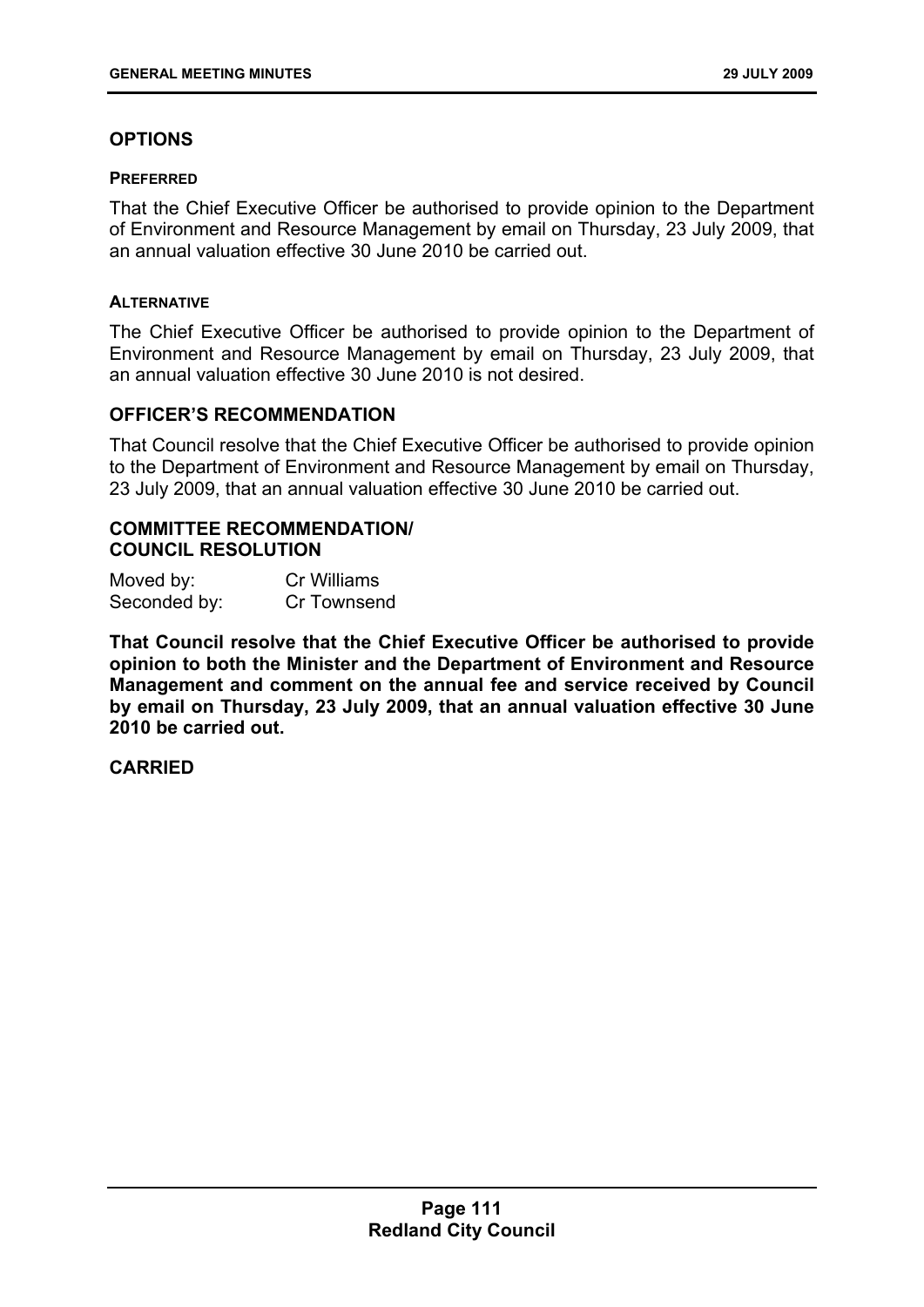# **13.1.3 PALGOLD COURT BIRKDALE**

| <b>Dataworks Filename:</b>       | P.108359                                                                                               |
|----------------------------------|--------------------------------------------------------------------------------------------------------|
| <b>Attachments:</b>              | <b>Site Plan</b>                                                                                       |
| <b>Responsible Officer Name:</b> | <b>Andy Blacklock</b><br><b>Acting Manager Corporate Acquisitions Fleet &amp;</b><br><b>Facilities</b> |
| <b>Author Name:</b>              | <b>Mery Elliott</b><br><b>Property Services Manager</b>                                                |

### **EXECUTIVE SUMMARY**

Private residential property situated at Palgold Court, Birkdale described as Lot 55 RP815812 is improved with a residence and brick garage.

There is a minor encroachment of 60mm of part of the garage on Council property at the rear of the premises.

The property owner has requested Council to give consideration to excising the encroaching area from Council land and including it into the title of Lot 55.

### **PURPOSE**

The purpose of this report is to recommend to Council that authority be granted for the sale of the encroaching area to the applicant.

### **ISSUES**

Council have two options available to achieve a solution to the encroachment. Council could ask the property owner to remove the encroachment, or more realistically, Council could agree to the excision of the encroaching area from the Council allotment and have it amalgamated with the applicant's land.

In view of the relatively minor nature of the encroachment and the fact that excision will have no effect on the utility of the Council land, agreement to excision is recommended.

# **RELATIONSHIP TO CORPORATE PLAN**

The recommendation primarily supports Council's strategic priority to effective leadership through accountable & ethical standards of behaviour.

### **FINANCIAL IMPLICATIONS**

All costs will be met by the applicant.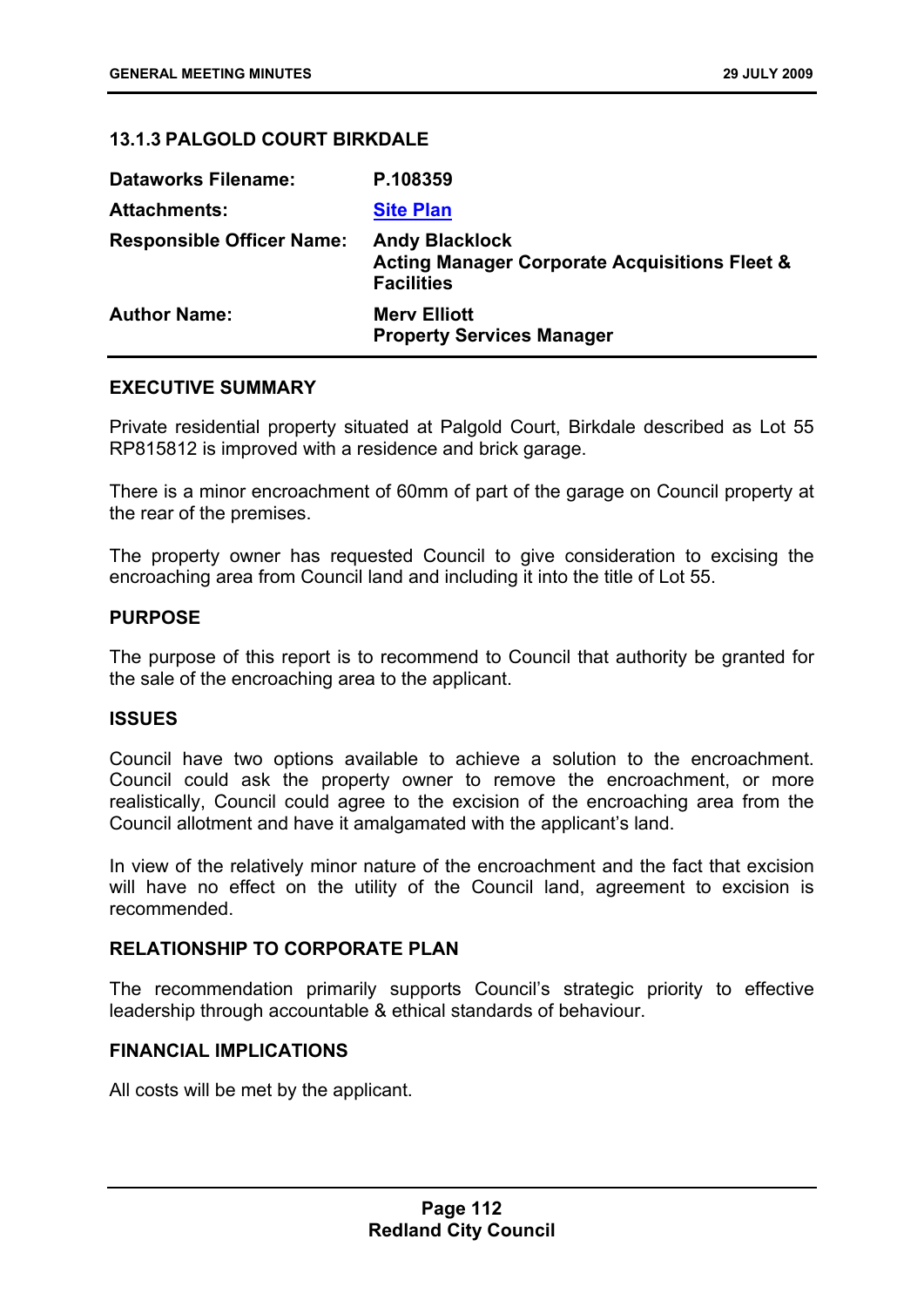# **PLANNING SCHEME IMPLICATIONS**

The Land Use Planning Group was consulted and it is considered that the outcome of recommendations in this report will result in possible amendments to the Redlands Planning Scheme, such as inclusion of the encroaching strip to be included in the Residential A zone.

# **CONSULTATION**

Property Services Manager has consulted with Manager Environmental Management who has no objection to the proposal.

# **OPTIONS**

### **PREFERRED**

That Council resolve as follows:

- 1. To agree to the excision of an encroaching area of approximately 60mm from Council land described as Lot 500 RP884584.
- 2. That the encroaching area be amalgamated by survey into Lot 55 RP815812.
- 3. All costs are to be met by the applicant.
- 4. Grant approval for the Chief Executive Officer to sign all relevant documents.

### **ALTERNATIVE**

That Council resolve to request the applicant to remove the encroachment from Council Land.

# **OFFICER'S/COMMITTEE RECOMMENDATION/ COUNCIL RESOLUTION**

Moved by: Cr Townsend Seconded by: Cr Reimers

**That Council resolve as follows:** 

- **1. To agree to the excision of an encroaching area of approximately 60mm from Council land described as Lot 500 RP884584;**
- **2. That the encroaching area be amalgamated by survey into Lot 55 RP815812;**
- **3. That all costs are to be met by the applicant; and**
- **4. That the Chief Executive Officer be delegated authority to sign all relevant documentation.**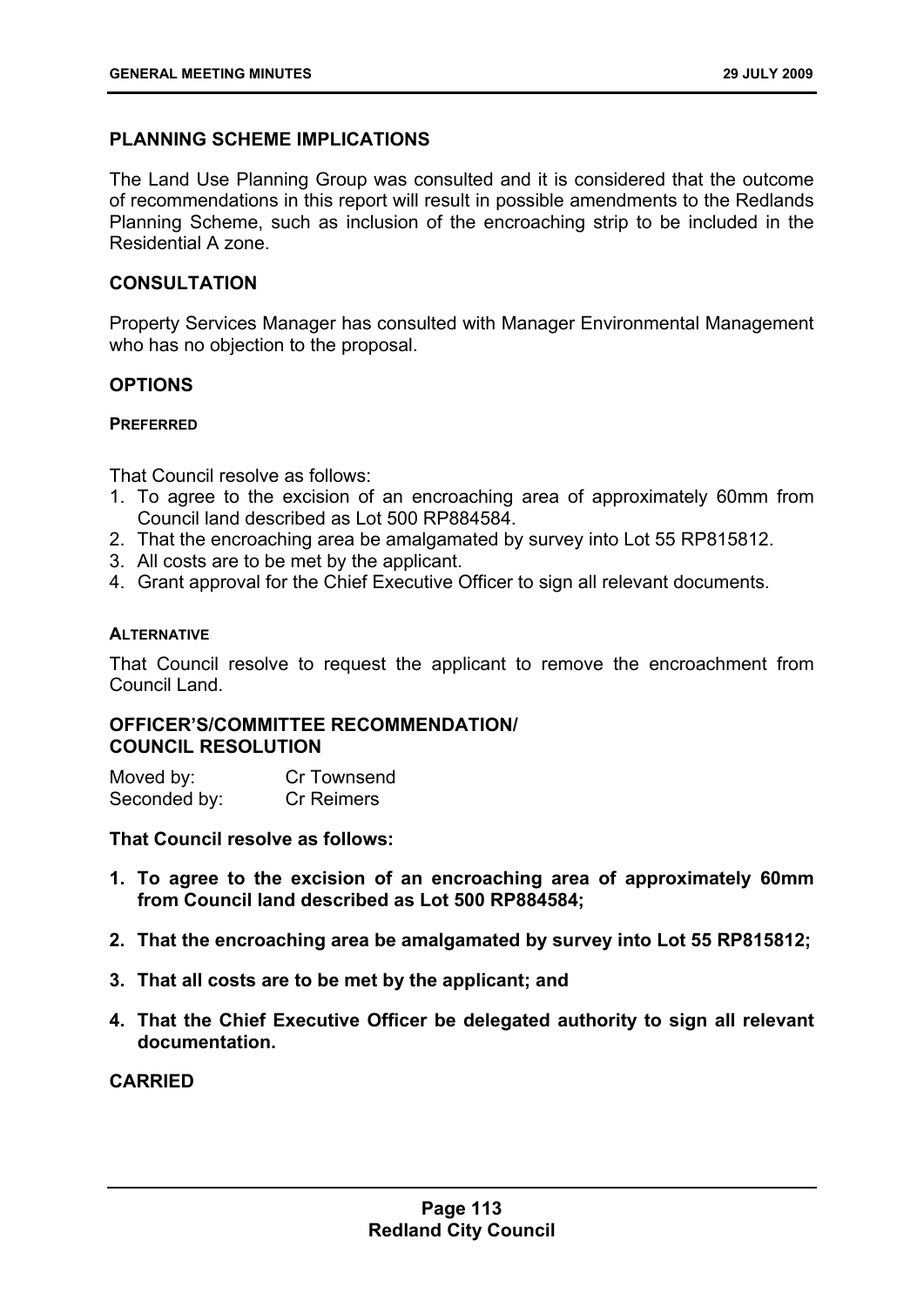# **13.1.4 ENTERPRISE BARGAINING AGREEMENT**

| <b>Dataworks Filename:</b>       | <b>HRM Industrial Agreements</b>                        |
|----------------------------------|---------------------------------------------------------|
| <b>Responsible Officer Name:</b> | <b>Gary Stevenson</b><br><b>Chief Executive Officer</b> |
| <b>Author Name:</b>              | <b>Peter Tragardh</b><br><b>Manager Human Resources</b> |

# **EXECUTIVE SUMMARY**

Council commenced negotiations with employees and the Unions in February 2009 aimed at formulating two new Certified Agreements to cover employees wages and working conditions from 1 July 2009 until 30 June 2012.

Negotiations were conducted within the parameters of the budget set by Council for 2009/2010 and within future budget projections for 2010 to 2012. Negotiations were concluded on 30 June 2009 and employees voted on the agreements on 15 July 2009 with the following results:

Response rate (no of staff who voted) 75%\*\*

| Officers agreement "yes" vote  | 95%  |
|--------------------------------|------|
| Officers agreement "no" vote   | 5%   |
| Employees Agreement "yes" vote | 88%  |
| Employees Agreement "no" vote  | 12%  |
| Library LAWA "yes"             | 100% |
| Const & Maint LAWA "yes"       | 100% |
| Local laws LAWA "yes"          | 100% |
| Pump Stn LAWA "yes"            | 80%  |
| Wastewater LAWA "yes"          | 42%  |

\*\* This response rate reflects the percentage of total staff eligible to vote (including those on leave and casual employees on our payroll but possibly not engaged at present. The number of staff who voted as a percentage of those actually present on voting day is estimated at 80-85%.

This is an outstanding endorsement of both agreements by Council employees and it is recommended that Council endorses the Certified Agreements as negotiated in accordance with Section 1129(5) of the *Local Government Act 1993*.

### **PURPOSE**

The purpose of this report is to seek Council endorsement of the agreements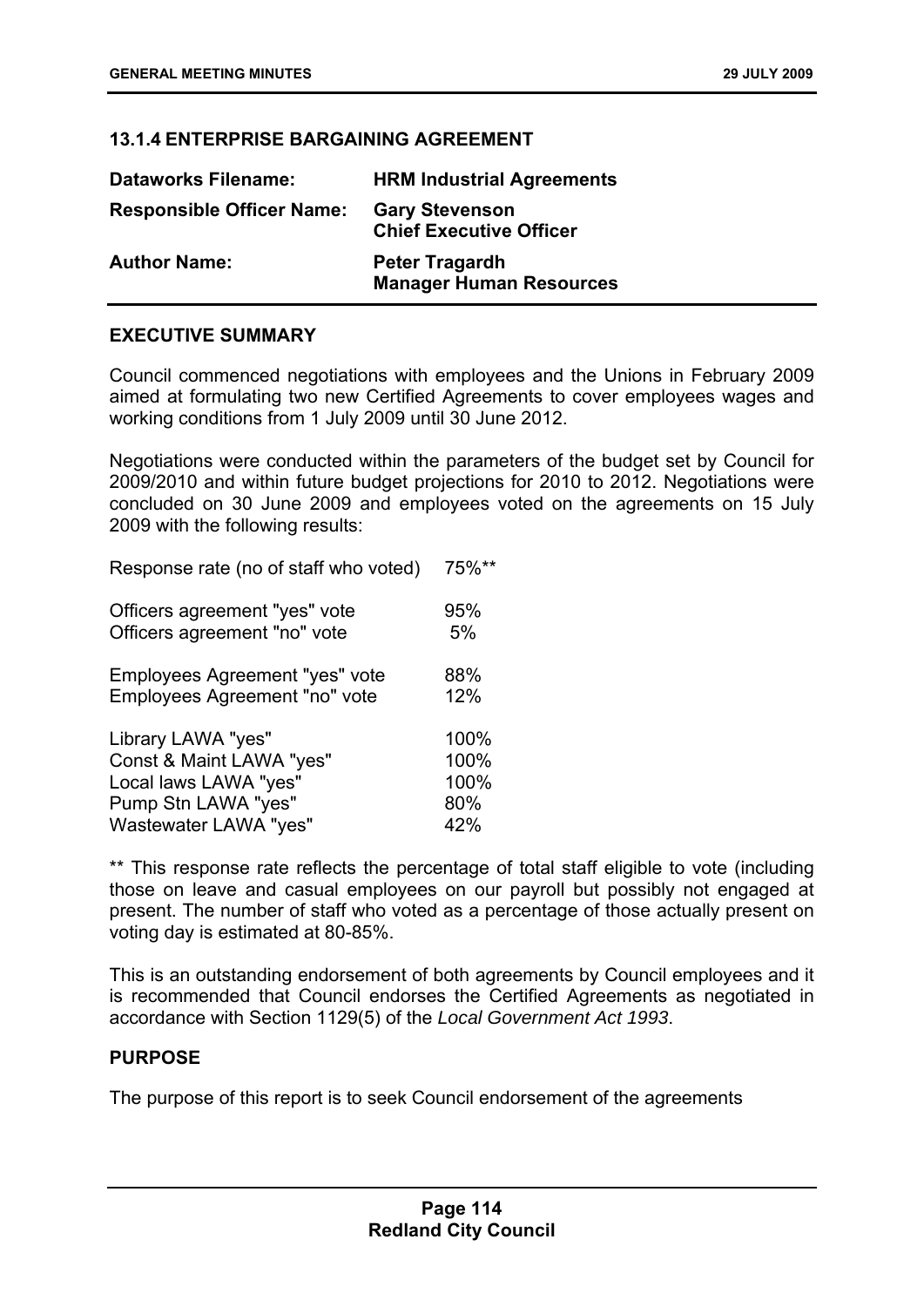# **BACKGROUND**

The relevant details are outlined in the summary (above). However, it should be noted that, with the close oversight of the Executive Leadership Group, this round of negotiations encompassed a highly consultative and collaborative approach, in keeping with the spirit and intent of Council's Organisational Development plan. This approach was instrumental in the exceptional response and endorsement from staff.

### **ISSUES**

As each Local Area Work Agreement (LAWA) requires a 75% acceptance rate from employees, the Wastewater LAWA, (covering 12 employees), did not receive endorsement and further discussion will be undertaken to clarify.

# **RELATIONSHIP TO CORPORATE PLAN**

Council's Certified Agreements directly underpin our capacity to attract and retain the talent necessary for Council to execute our strategic and operational priorities. The good faith exemplified by all parties during the negotiations has strengthened the working relationships between employees, management and unions.

# **FINANCIAL IMPLICATIONS**

As mentioned, all negotiations were conducted and completed within the budget parameters set by Council in the 09/10 budget. The major elements are summarised as follows:-

| <b>Element</b>                                          | 09/10 Budget |
|---------------------------------------------------------|--------------|
| Wages - annual increase of 4% or \$35/ week             | \$62.1M      |
| Maternity leave (paid) to increase from 6 to 8<br>weeks | \$424K       |
| Paternity leave of one week introduced                  | \$92K        |

### **CONSULTATION**

Extensive consultation with all stakeholders.

# **OFFICER'S/COMMITTEE RECOMMENDATION/ COUNCIL RESOLUTION**

Moved by: Cr Townsend Seconded by: Cr Reimers

**That Council resolve to endorse the Certified Agreements as negotiated in accordance with Section 1129(5)** *of the Local Government Act 1993.*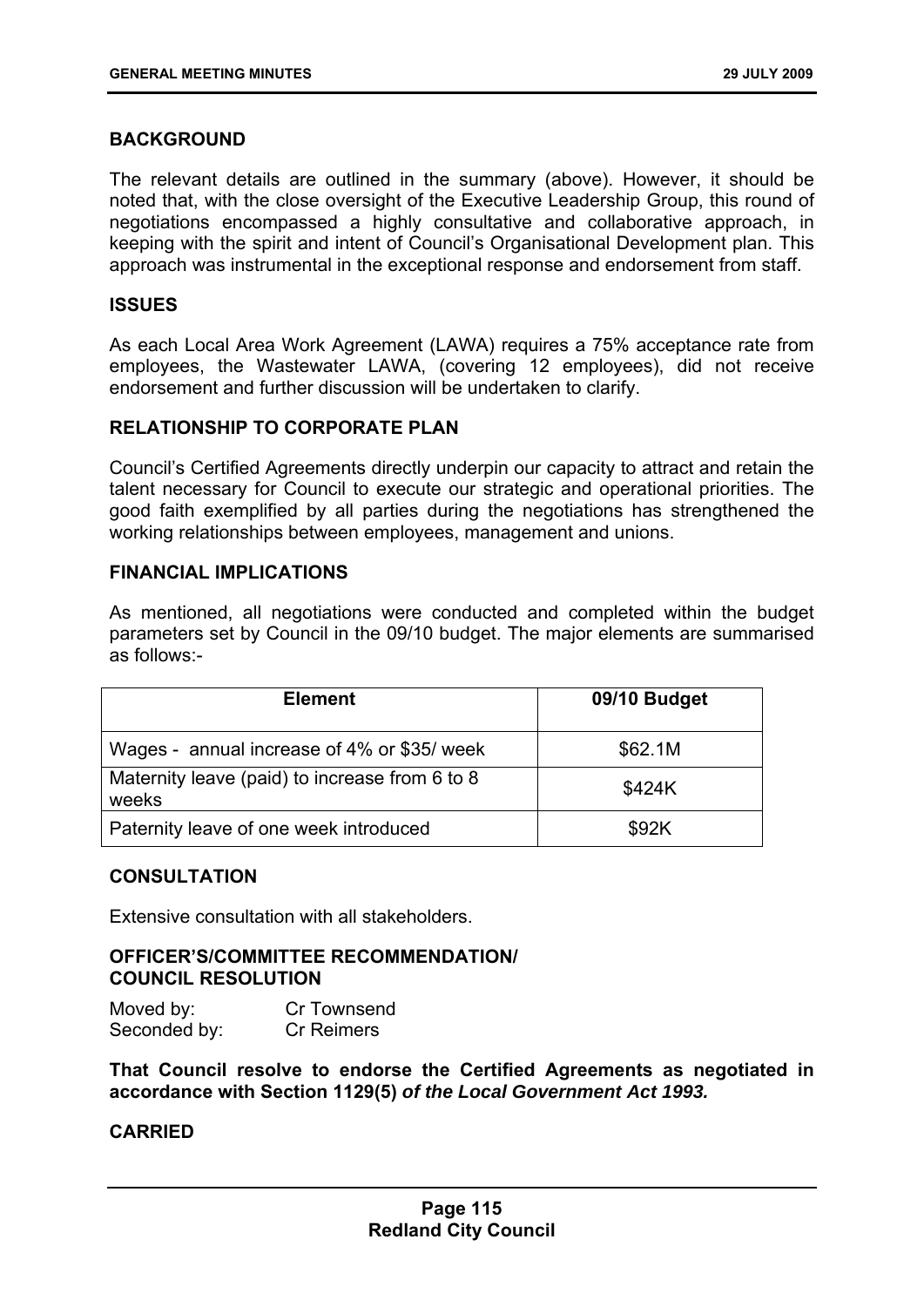### **13.2 CUSTOMER SERVICES**

### **13.2.1 OPENING TIMES OF THE RUSSELL ISLAND POOL**

| <b>Dataworks Filename:</b>       | <b>Russell Island Pool</b>                                              |
|----------------------------------|-------------------------------------------------------------------------|
| <b>Responsible Officer Name:</b> | <b>Russell Cook</b><br><b>Leisure &amp; Recreation Services Manager</b> |
| <b>Author Name:</b>              | <b>Russell Cook</b><br><b>Leisure &amp; Recreation Services Manager</b> |

## **EXECUTIVE SUMMARY**

On the 25 March 2009 Council received a petition from residents on Russell Island regarding the opening times of the Russell Island pool. Subsequently a report was presented to Council which resulted in the following resolution:

At the General Meeting of 29 April 2009, Council resolved as follows:

*To advise the petitioners as follows:* 

- *1. That the Russell Island Pool opening times for the swimming season are from the first Saturday of the September school holidays to the last Sunday of the April school Holidays; and*
- *2. That the Pool Advisory Committee will review the opening hours of the facility during the off season and will make recommendations to Council, at which time a report will be presented to Council regarding the implications of adopting these recommendations.*

### **PURPOSE**

The Russell Island Pool Advisory Committee met on 27 April 2009 and discussed the issue of opening times for the Russell Island pool and has forwarded to council officers their recommendation in regard to the opening times of this facility.

The opening times recommended by the committee have been reviewed and discussed with the YMCA, who is contracted to Council to manage the facility, and this report outlines the implications of adopting these recommendations.

### **BACKGROUND**

At the General Meeting of 25 March 2009, Council resolved that the petition, which reads as follows, be received and referred to the appropriate area of Council for consideration and a report back to Council:

"Why is the Russell Island Pool closed on Tuesdays and Thursdays? Why does the Russell Island Pool season finish in March? This means it will be closed during the next school holidays. Other pools stay open until the end of April. This request will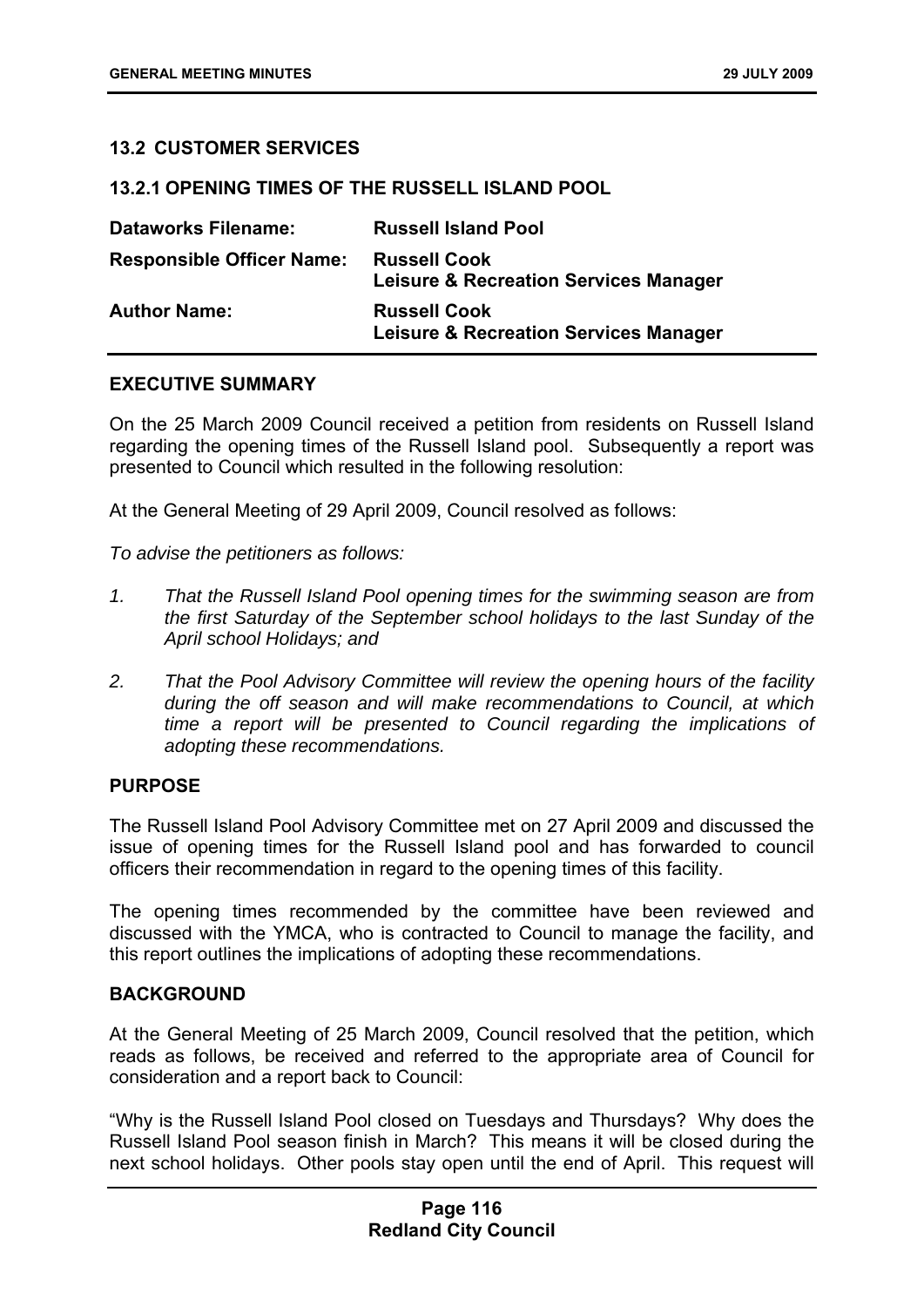go to Council for the Russell Island Swimming season to be extended beyond March and the pool open on Tuesdays and Thursdays."

During negotiations with the Department of Education & the Arts of the Joint Development Agreement for the pool it was agreed that the SMBI schools would have priority use, but not sole use, of the pool three (3) school days per week. Subsequent negotiations with the School Principals confirmed Monday, Wednesday and Friday as their preferred usage days.

These days were combined with the weekends for public use and tenders were sought with these opening times and the YMCA was successful. Their tendered amount requires Council to pay the operational shortfall of up to \$55,000 and then the YMCA is solely responsible for operational costs above that amount. The State provides Council an annual amount of \$16,640 towards the operational expenses of the facility, leaving Council's contribution at \$38,360.

A requirement of the JDA was for the State to establish a Pool Advisory Committee whose role is to provide advice to the State and or Council on the management, maintenance and use of the pool. This Committee has School, P & C, community and Council representation.

The committee had its first meeting on 27 May 2009 and has subsequently made recommendations on the opening hours of the pool.

# **ISSUES**

The contract between Council and the YMCA for the operation of the pool requires Council to pay the operational shortfall of up to \$55,000 and then the YMCA is solely responsible for operational costs above that amount. The State provides Council an annual amount of \$16,640 towards the operational expenses of the facility, leaving Council's contribution at \$38,360.

The expected operational shortfall up to 30 June 09 will be slightly higher than the \$55,000, therefore any changes to the opening times of the pool that require additional staffing hours will see the YMCA incur additional costs.

The current opening hours of the pool are;

### NON SCHOOL HOLIDAY TIMES

- Mon, Wed & Fri 5.00 am to 6.00 pm
- Sat 6.00 am to 6.00 pm
- Sun & Public Holidays 9.00 am to 6.00 pm

## SCHOOL HOLIDAY TIMES

- Mon, Wed & Fri 5.00 am to 6.00 pm
- Sat 6.00 am to 6.00 pm
- Sun & Public Holidays 9.00 am 6.00 pm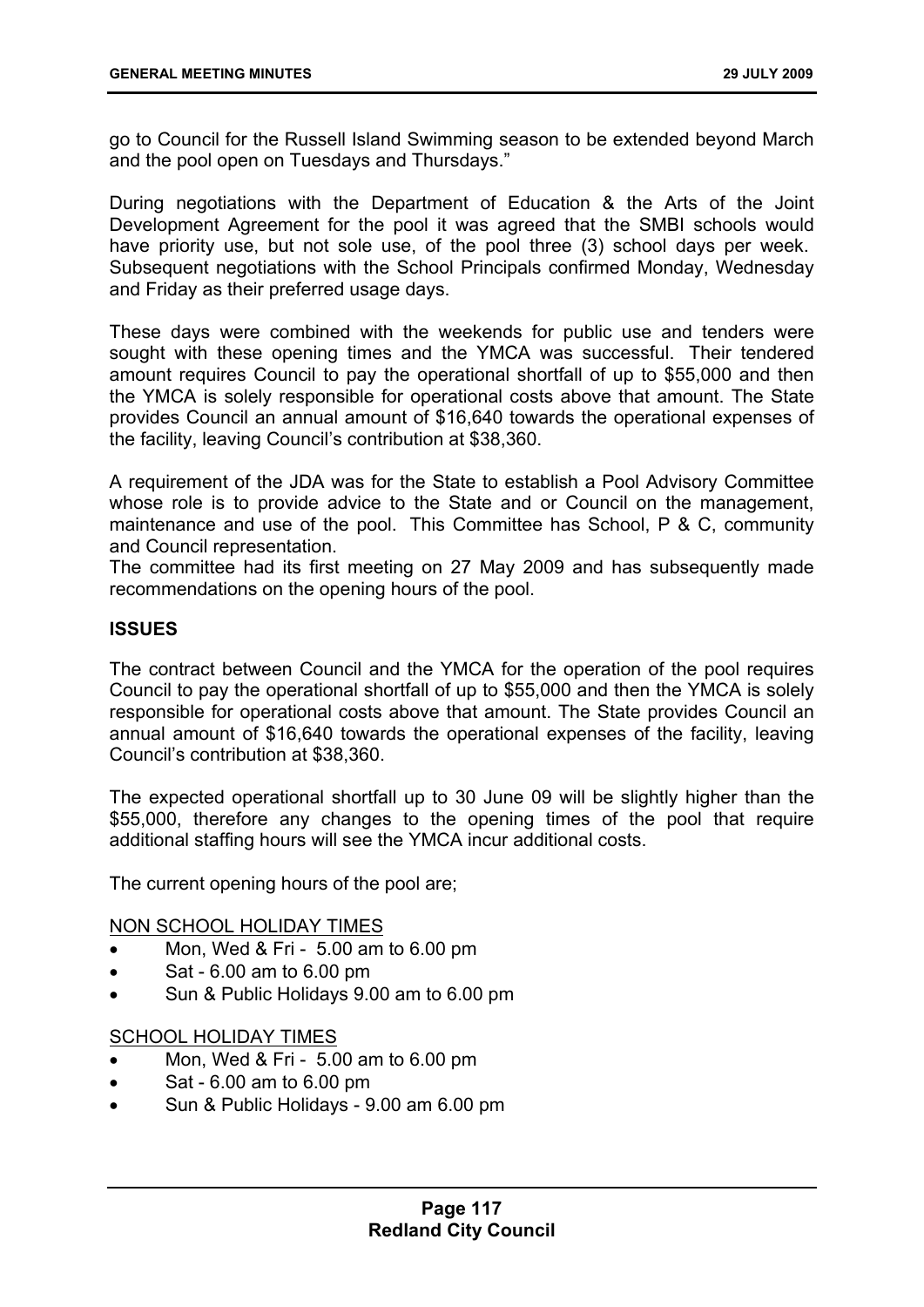The hours recommended by the Russell Island Pool Advisory Committee are;

# NON SCHOOL HOLIDAY TIMES

- Mon, Wed & Fri 6.00 am to 11.00am and 2.00 pm to 6.00 pm
- Sat & Sun 9.00 am to 6.00 pm

# SCHOOL HOLIDAY TIMES

- Mon to Fri 6.00 am to 6.00 pm
- Sat & Sun 9.00 am 6.00 pm

The opening times recommended by the Advisory Committee (open 7 days per week for the 10 weeks of school holidays and reducing the midweek times by 4 hours per day during the non school holiday periods) better serves the needs of the community and results in a reduction of 135 "open hours" over the full season. This should enable the operational shortfall not to exceed \$55,000 in the 09/10 season. The YMCA have agreed to manage the facility under the same conditions should these altered opening hours be implemented.

# **RELATIONSHIP TO CORPORATE PLAN**

The recommendation primarily supports Council's strategic priority to build safe, strong and self reliant communities with access to community services, infrastructure and opportunities for participation in community life.

### **FINANCIAL IMPLICATIONS**

There are no financial implications to Council by altering the opening times of the facility.

### **PLANNING SCHEME IMPLICATIONS**

The Land Use Planning Group was consulted and it is considered that the outcome of recommendations in this report will not require any amendments to the Redlands Planning Scheme.

## **CONSULTATION**

Consultation has occurred with:

- The Russell Island Pool Advisory Committee,
- Cr Barbara Townsend,
- YMCA
- Senior Advisor, Sport & Recreation

### **OPTIONS**

### **PREFERRED**

1. That Council accepts the recommendation from The Russell Island Pool Advisory Committee to alter the opening times of the pool to as follows: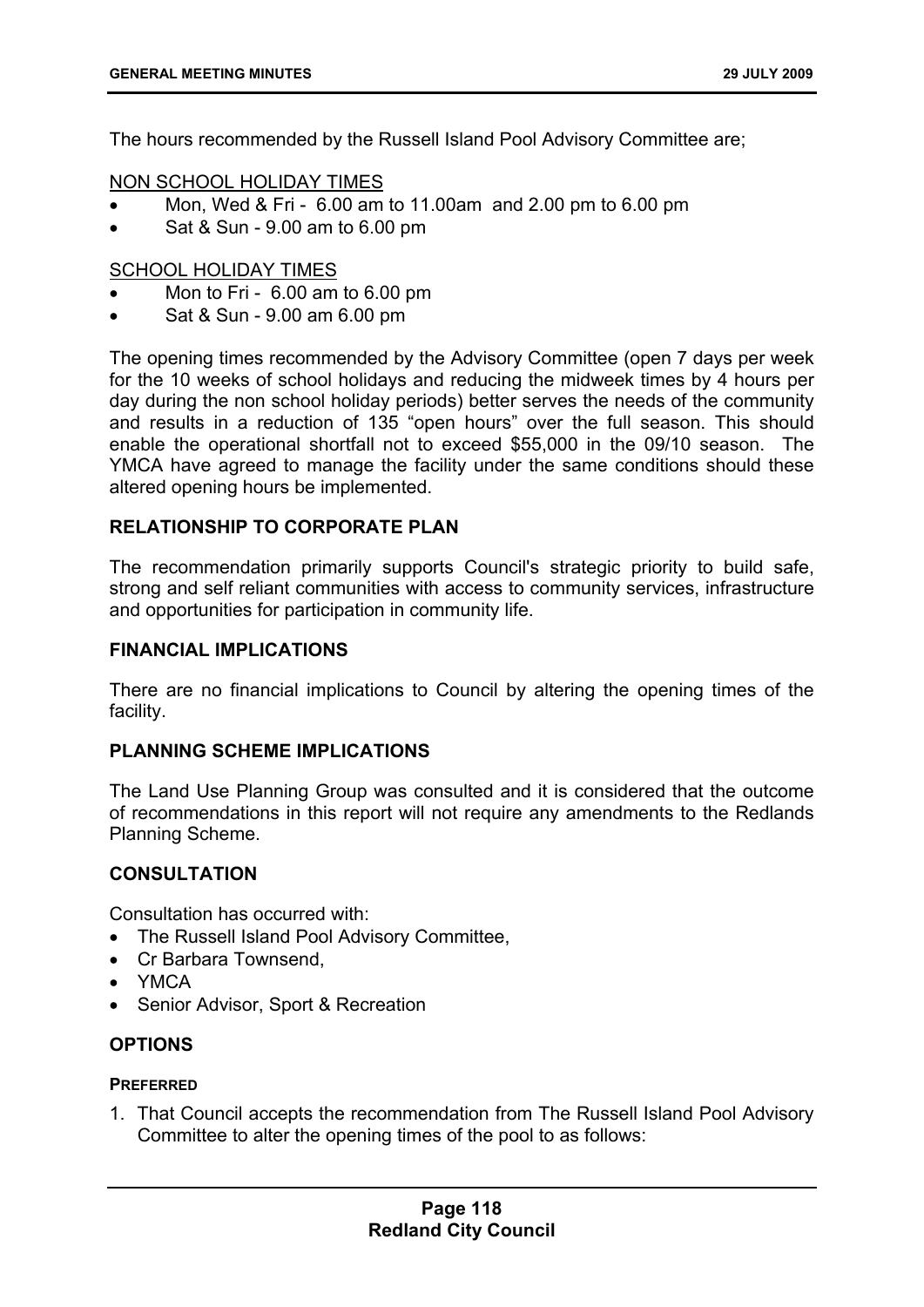## NON SCHOOL HOLIDAY TIMES

- Mon, Wed & Fri  $6.00$  am to 11.00am and 2.00 pm to 6.00 pm
- Sat & Sun 9.00 am to 6.00 pm

# SCHOOL HOLIDAY TIMES

- Mon to Fri 6.00 am to 6.00 pm
- Sat & Sun 9.00 am 6.00 pm
- 2. Advise the Petitioners of the altered opening times of the pool.

#### **ALTERNATIVE**

- 1. That Council not accept the recommendation from the Russell Island pool Advisory Committee and leave the opening hours of the pool as they were for the 08/09 season; and
- 2. Advise the Petitioners that the pool opening hours will not be altered and will remain as per the 08/09 season.

#### **OFFICER'S/COMMITTEE RECOMMENDATION/ COUNCIL RESOLUTION**

Moved by: Cr Townsend Seconded by: Cr Bowler

### **That Council resolve as follows:**

**1. To accept the recommendation from The Russell Island Pool Advisory Committee to alter the opening times of the pool to as follows:** 

### **NON SCHOOL HOLIDAY TIMES**

- **Mon, Wed & Fri 6.00 am to 11.00am and 2.00 pm to 6.00 pm**
- **Sat & Sun 9.00 am to 6.00 pm**

### **SCHOOL HOLIDAY TIMES**

- **Mon to Fri 6.00 am to 6.00 pm**
- **Sat & Sun 9.00 am 6.00 pm**
- **2. To advise the Petitioners of the altered opening times of the pool.**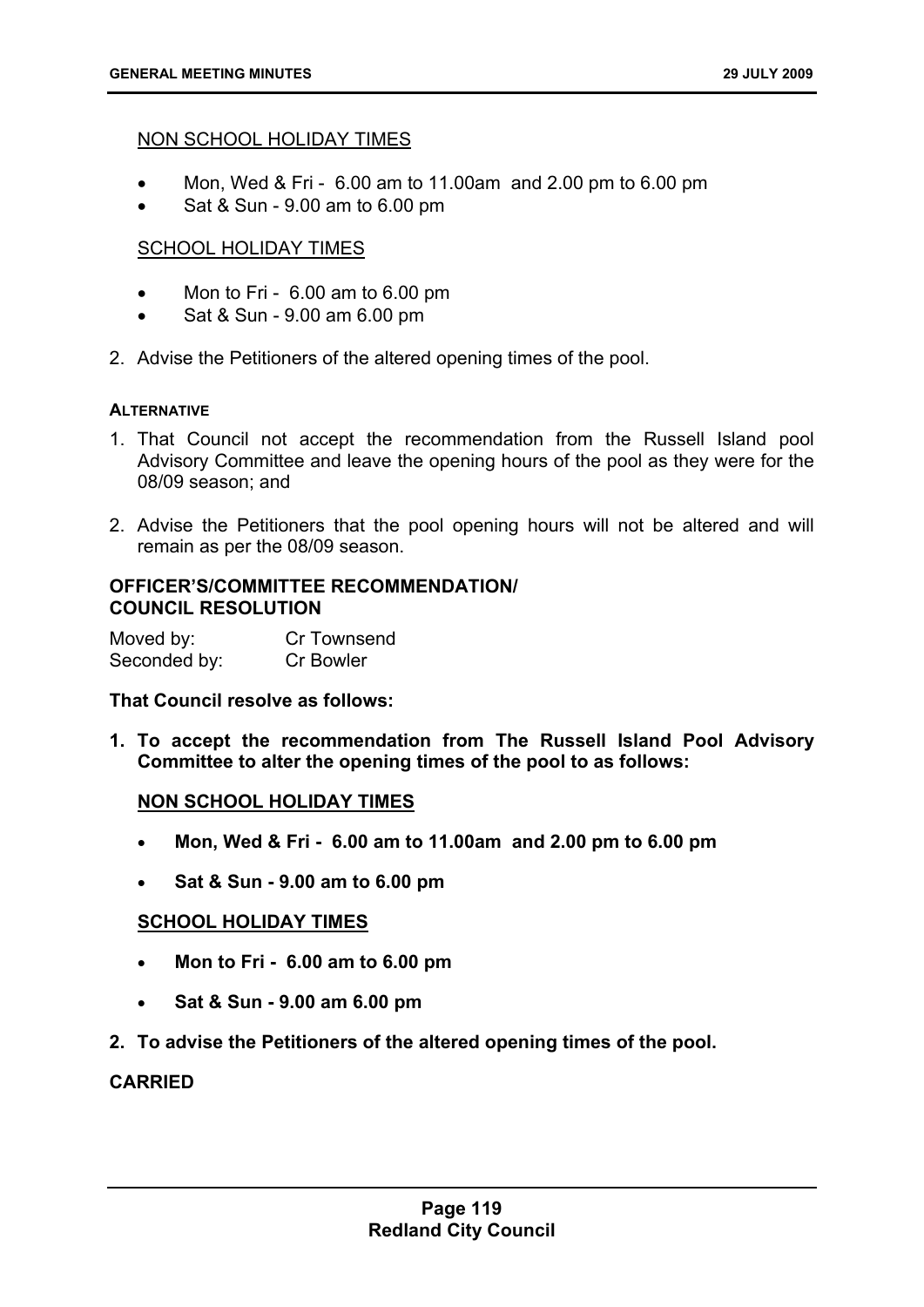# **13.2.2 RESPITE FEE REDUCTION DELEGATION**

| <b>Dataworks Filename:</b>       | <b>CS Aged Care - Respite Services</b>                                 |
|----------------------------------|------------------------------------------------------------------------|
| <b>Responsible Officer Name:</b> | <b>Greg Jensen</b><br><b>Manager Customer &amp; Community Services</b> |
| <b>Author Name:</b>              | <b>Sue Collins</b><br><b>Acting Human Services Manager</b>             |

# **EXECUTIVE SUMMARY**

Respite Services represents a strong Council contribution to its ten-year Ageing Well program in the Redlands Strategy and its objective to maximise opportunities to enhance quality of life through good health, social and family participation, and safe and supportive environment.

The Home and Community Care (HACC) National Fees Policy ensures HACC Services charging practices take into account: "*Clients' access based on need, not ability to pay and; affordability for the individual"*. To meet the HACC services charging practices Council adopts fees and charges each year for its respite care services.

It is recommended that Council delegate authority to the Chief Executive Officer to approve temporary reductions in fees for respite care services for individual clients who have been assessed as experiencing financial difficulties in accordance with Council's policies, guidelines and procedures. Any fee reduction would be a modest daily reduction and it is anticipated it would be for approximately fifteen clients. It is anticipated that the value of the reduced fees per annum would be approximately \$10,000. This reduced fee is offset against the annual operating grant Redland City Council receives from Disabilities Services Queensland through its Home and Community Care funding.

### **PURPOSE**

The purpose of this report is to recommend that Council, under section 472 of the *Local Government Act 1993*, delegate authority to the Chief Executive Officer to approve temporary fee reductions for disadvantaged individual clients who access Respite Services. The Chief Executive Officer has the power under section 1132 of the Act to sub-delegate to the Human Services Manager this authority, to better manage the day to day operations of the service.

### **BACKGROUND**

Home and Community Care funds the Respite Service to deliver outputs based on client hours and client attendance. The National Program Guidelines Fee policies take into account the capacity of the client to contribute to the cost of services. It does this by considering:

• Their income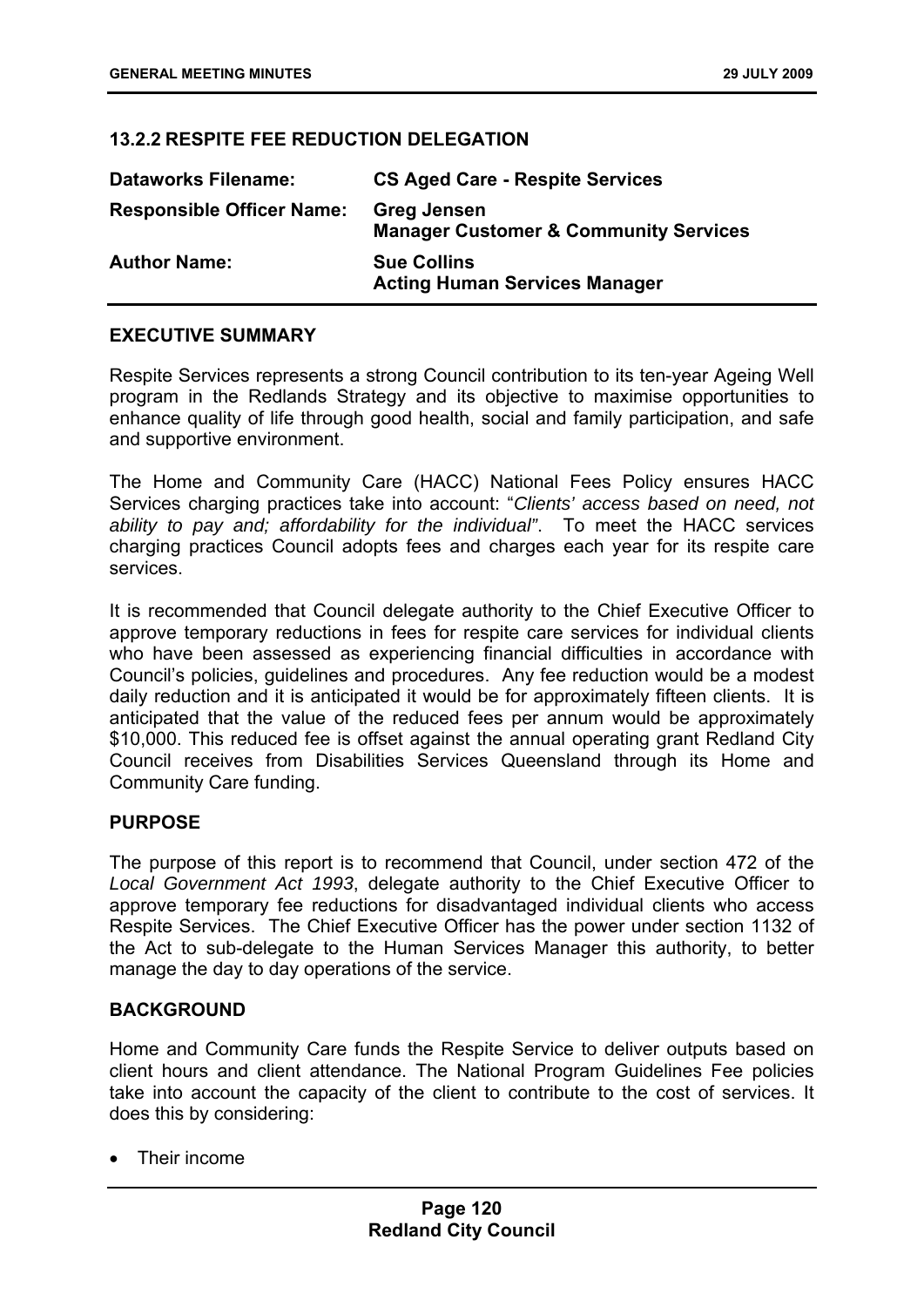• The amount of service needed by them.

The National Fees Policy ensures HACC's charging practices take into account the following.

- Access based on need, not ability to pay
- Affordability
- Equity, so that people with similar incomes and service use pay the same
- Privacy and confidentiality in assessing capacity to pay a fee
- Specifying maximum total charges for individuals over a defined period
- Keeping costs of collecting fees low
- Keeping documentation of charges and payments, complaints and appeal mechanisms

Under the National Fees Policy there is no maximum time limit for fee reduction for individual clients.

A recent review of procedures for respite services has identified the need for individual assessment of applications for fee reductions and to ensure operational efficiency, it is recommended that this approval process be delegated to the Chief Executive Officer.

### **ISSUES**

Council regularly reviews its procedures for respite services. These procedures identify the processes, terms and conditions necessary to assess individual applications for fee reductions. A Fee Reduction Register is to be developed to monitor the number of clients making application for fee reduction, which will be monitored against budget and reported within the end of month financial reporting to Council.

The Home and Community Care (HACC) National Fees Policy ensures HACC Services charging practices take into account: "Clients' access based on need, not ability to pay and; affordability for the individual". Individual cases are assessed and then referred to Human Services for approval. The client interview assessment for the fee reduction is assessed against the following criteria:

- Clients ability to pay
- Grandparents supporting children/grand-children
- Difficulties in the past to pay for fees
- The length of time attending the service and amount of Respite days required
- A pattern of the client being absent on a regular basis due to the costs of care
- Other client hardship information provided by Respite staff.

# **RELATIONSHIP TO CORPORATE PLAN**

The recommendation primarily supports Council's strategic priority to build safe, strong and self reliant communities with access to community services, infrastructure and opportunities for participation in community life.

# **Page 121 Redland City Council**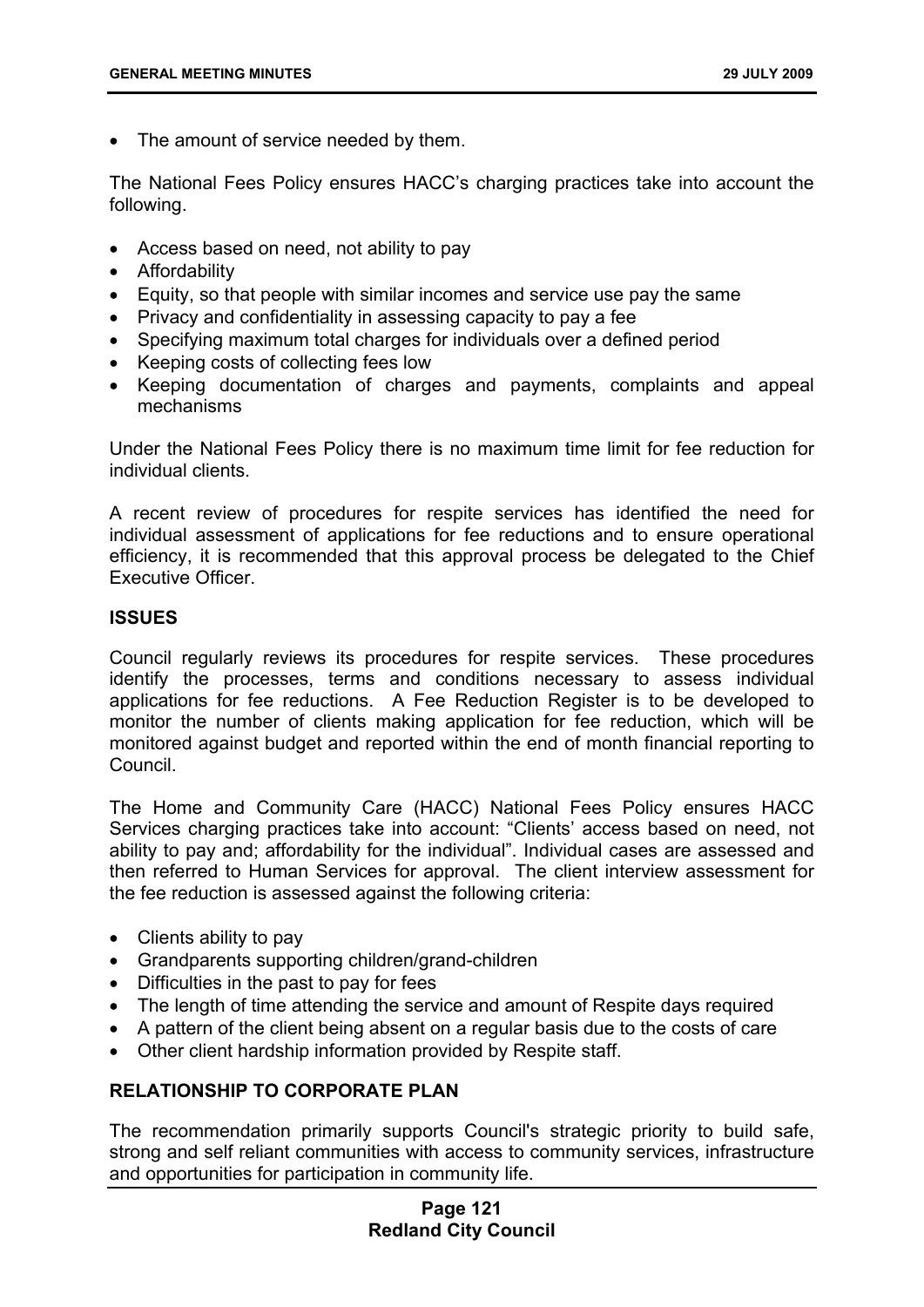# **FINANCIAL IMPLICATIONS**

It is estimated that the cost of implementing this fee reduction in respite services proposal is approximately \$10,000 per financial year and is sourced through part of the Home and Community Care (HACC) annual operational funding. The fee reduction average is \$6.00 per client, per day attending and assessed at 6 monthly intervals.

The Service Agreement funding from Disabilities Services Queensland through the branch of Home and Community Care for 2009/2010 is \$925,707. The fee reduction proposal is for approximately 15 Respite clients out of a client register of 165.

# **CONSULTATION**

Consultation has taken place with the following:

- Manager of Customer & Community Services
- Respite Coordinator
- Service Manager of Revenue & Recovery
- Acting Human Services Manager

# **OPTIONS**

### **Preferred**

That Council resolve under section 472 of the *Local Government Act 1993* to delegate authority to the Chief Executive Officer to assess and approve applications for temporary reduction in fees for respite care services in accordance with Council's policies, guidelines and procedures in this matter.

### **Alternative**

That Council not delegate authority to the Chief Executive Officer to approve applications for temporary reductions in fees for respite care services, and instead amend its fees and charges to include a reduced fee for specifically identified circumstances of financial difficulty.

### **OFFICER'S/COMMITTEE RECOMMENDATION/ COUNCIL RESOLUTION**

| Moved by:    | Cr Townsend       |
|--------------|-------------------|
| Seconded by: | <b>Cr Reimers</b> |

**That Council resolve, under section 472 of the** *Local Government Act 1993,* **to delegate authority to the Chief Executive Officer to assess and approve applications for temporary reduction in fees for respite care services in accordance with Council's policies, guidelines and procedures in this matter.**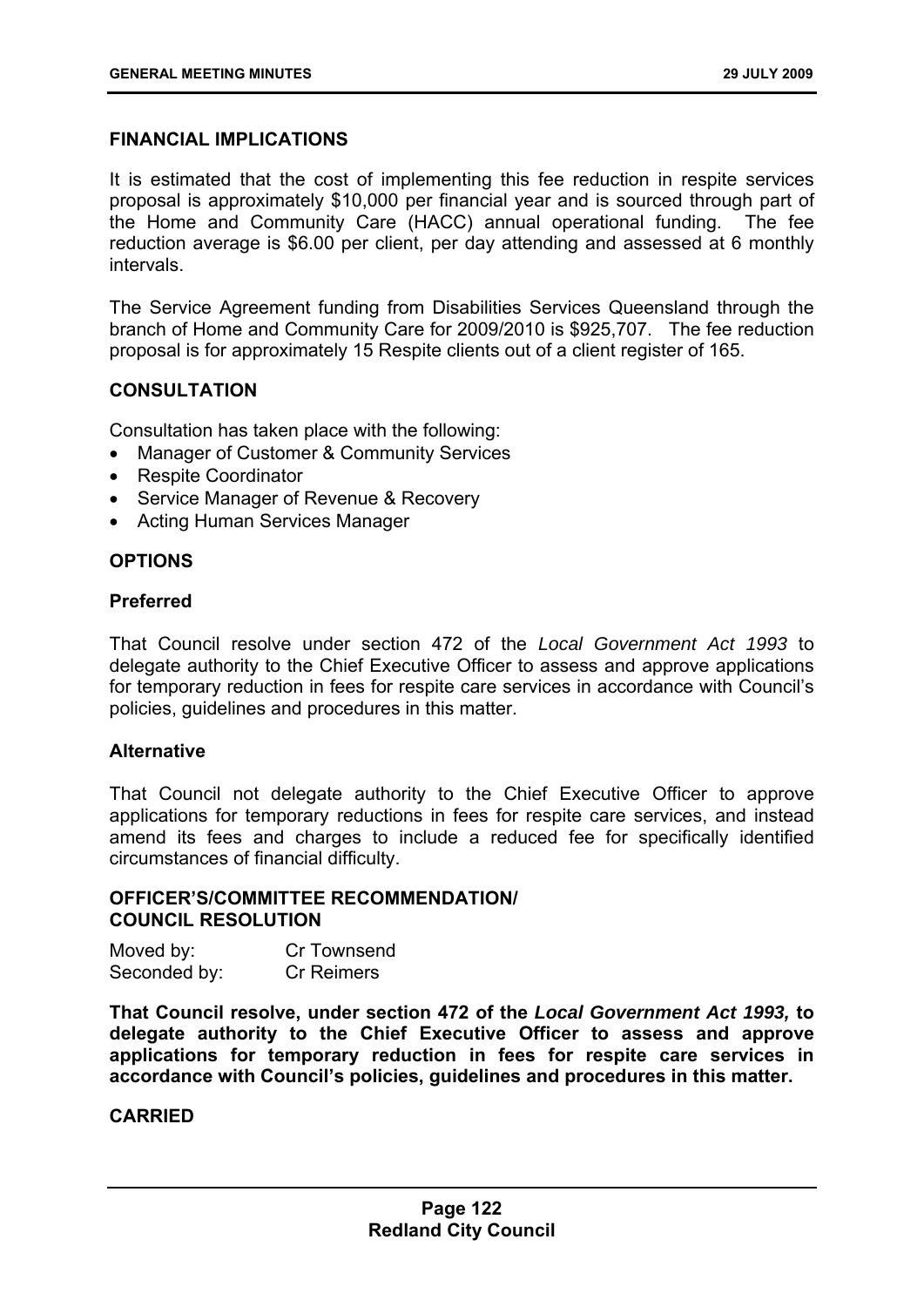# **13.2.3 WASTE MANAGEMENT SERVICES BUSINESS UNIT REPORT - JUNE 2009**

| <b>Dataworks Filename:</b>       | <b>WM Finance &amp; Corporate Management</b><br><b>Committee</b>             |
|----------------------------------|------------------------------------------------------------------------------|
| <b>Attachments:</b>              | <b>Waste Management Services Business Unit</b><br><b>Report - June 2009</b>  |
| <b>Responsible Officer Name:</b> | <b>John Frew</b><br><b>Acting Group Manager Operations &amp; Maintenance</b> |
| <b>Author Name:</b>              | <b>Mary-Anne Micovic</b><br><b>Finance Officer</b>                           |

#### **EXECUTIVE SUMMARY**

The Waste Management Services Business Unit report is presented to Council for noting. The report provides the business unit's performance for the month of June 2009 and covers financial and non-financial indicators for waste.

It is expected that, most of the time the report findings will be "business as usual". Where exceptions occur, these will be highlighted.

The report provides a regular opportunity for Council to consider the performance of Waste Management Services and to respond to any exceptional reporting.

Council is provided with the option to accept the report or, accept it and request additional information or a review of performance.

### **PURPOSE**

To report on the ongoing performance of the business unit against key performance indicators (KPIs).

### **BACKGROUND**

Waste Management Services' performance plan identifies KPIs for which performance targets have been agreed with Council. Reporting is done each month through Council's Finance & Corporate Management Committee.

#### **ISSUES**

The report is provided to Council as a means of monitoring the performance of Waste Management Services for its waste activity.

The first part of the report comprises a "snapshot" of the business unit's achievement in meeting KPIs (year-to-date) and financial report card. The report then provides specific financial report and commentary, capital expenditure (graphically) and a detailed customer overview.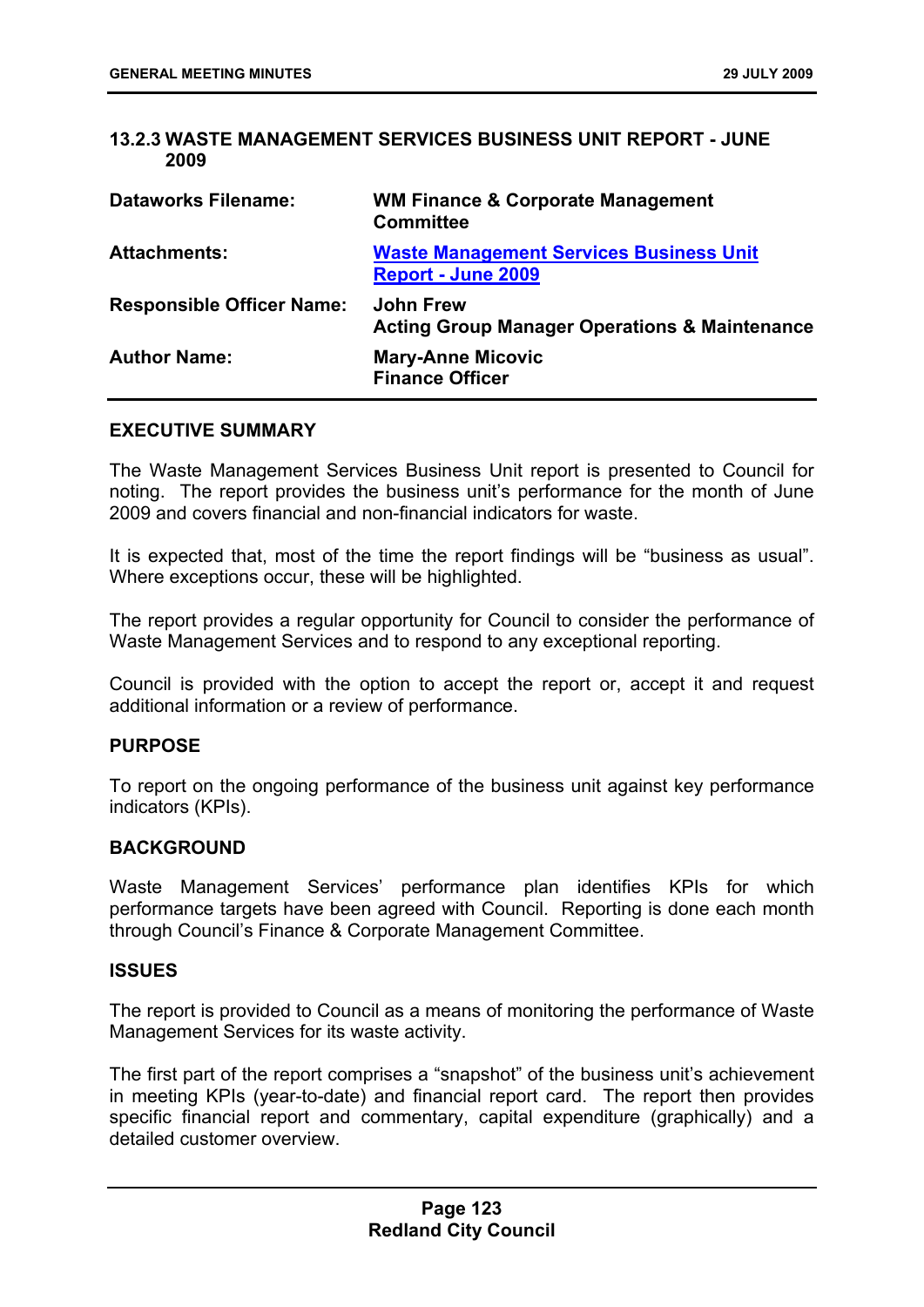The main body of the report focuses on actual levels of achievement against the KPIs for the month. Where exceptions have occurred and targets not met, an explanation is given as well as action taken to improve performance.

The report closes with a summary of the major issues for each group during the month.

# **RELATIONSHIP TO CORPORATE PLAN**

The recommendation primarily supports Council's strategic priority to provide and maintain waste services to sustain our community.

Providing this report also supports Council's Governance strategic priority to provide a clear organisational direction supported by effective leadership and a framework of policies, plans and strategies that are responsive to the community's needs and which promote accountable and ethical standards of practice.

### **FINANCIAL IMPLICATIONS**

There are no direct financial implications resulting from this report. Financial implications may result where Council requests a performance review or requests an increase in performance standards.

# **CONSULTATION**

Consultation has occurred with:

- Acting Group Manager Operations & Maintenance
- General Manager Customer Services;
- Senior Advisor Waste Planning

### **OPTIONS**

### **PREFERRED**

That Council resolve to accept the Waste Management Services Business Unit report for June 2009, as presented in the attachment.

#### **ALTERNATIVE**

That Council accepts the report and requests additional information or a review of performance.

# **OFFICER'S/COMMITTEE RECOMMENDATION/ COUNCIL RESOLUTION**

| Moved by:    | Cr Townsend       |
|--------------|-------------------|
| Seconded by: | <b>Cr Reimers</b> |

**That Council resolve to accept the Waste Management Services Business Unit Report for June 2009, as presented in the attachment.**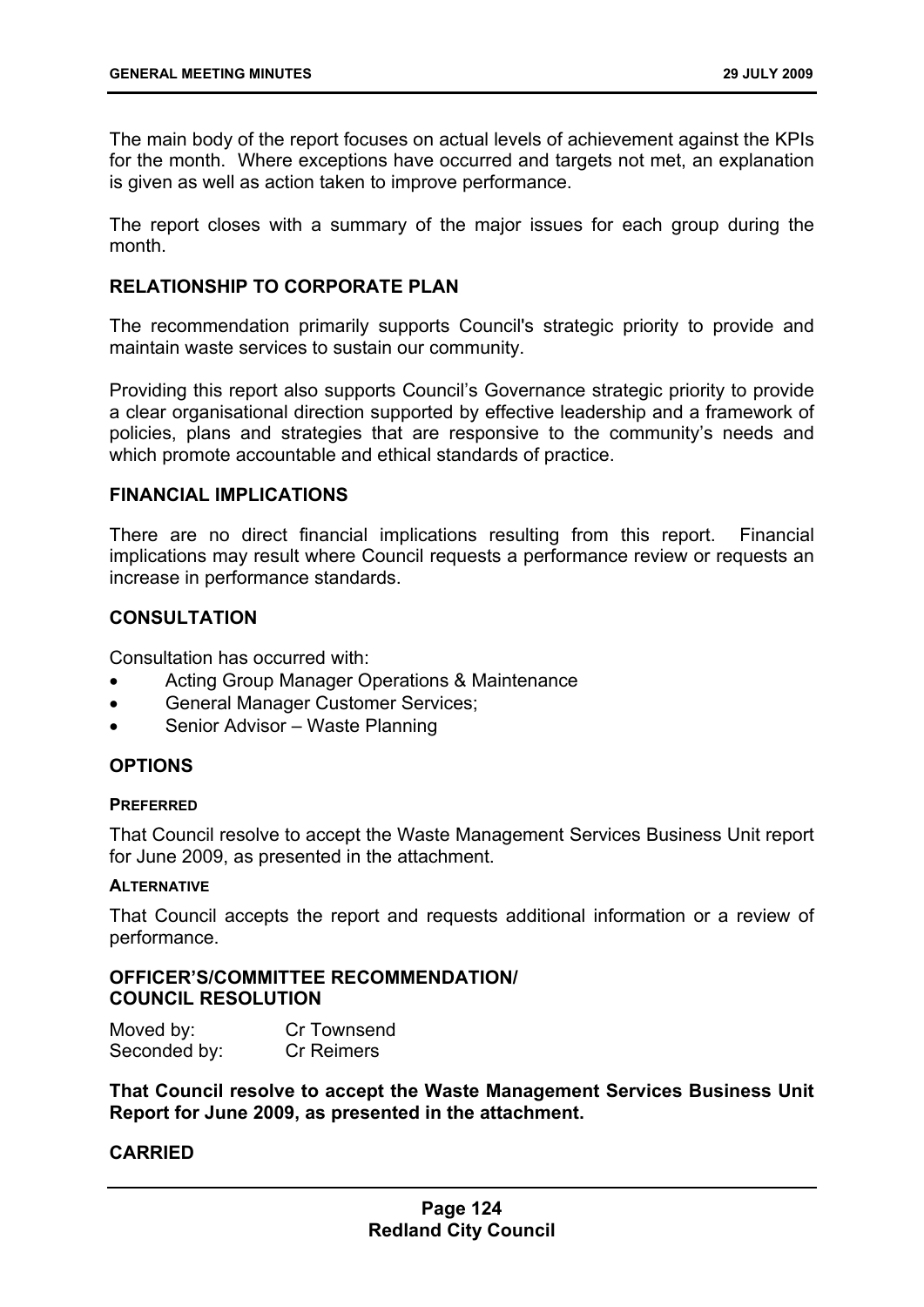# **13.2.4 2009/10 PROJECTS OVER \$500,000 INCLUDING GST – DELEGATED AUTHORITY**

| <b>Dataworks Filename:</b>       | 30111; 41696; 42094; 45370                                                                        |
|----------------------------------|---------------------------------------------------------------------------------------------------|
| <b>Responsible Officer Name:</b> | <b>Bradley Salton</b><br><b>Acting Group Manager, Project Delivery Group</b>                      |
| <b>Author Name:</b>              | <b>Nigel Carroll</b><br><b>Acting Service Manager, Project Management</b><br><b>Services Unit</b> |

# **EXECUTIVE SUMMARY**

The 2009/10 approved Capital & Operational Works Programs consists of a number of projects with an estimated tender component value over \$500,000 including GST. These projects will either:

- be tendered as a whole project, or
- constructed by Council's internal construction crews and may contain certain elements that will need to go to tender.

To assist with expediting the contract award process and delivery of projects, the Project Delivery Group has been presenting reports to Council over the last few financial years requesting that authority be delegated to the Chief Executive Officer to make, vary and discharge contracts for various tenders with a value over \$500,000 including GST.

In the 2008/2009 financial year a report advising of 6 projects requiring tenders with an estimated value over \$500,000 including GST was presented to Council seeking the CEO be delegated authority to accept the tenders and make, vary and discharge all contracts over \$500,000 including GST. The report was approved by Council and the delegated authority was granted.

In the 2009/2010 financial year the Project Delivery Group has identified 4 projects that will require that tenders to be sought with an estimated value over \$500,000 including GST.

This report recommends that the Chief Executive Officer be delegated authority to accept the tenders and make, vary and discharge all contracts over \$500,000 including GST for the following listed projects within the 2009/2010 financial year approved budget.

| <b>Project Number</b> | <b>Project Name</b>                                   |
|-----------------------|-------------------------------------------------------|
| 30111                 | Pontoon Maintenance Dredging - Weinam<br><b>Creek</b> |
| 41696                 | Moreton Bay Cycleway - Eprapah Bridge                 |
| 42094                 | Raby Bay Revetment Wall - Piermont Place              |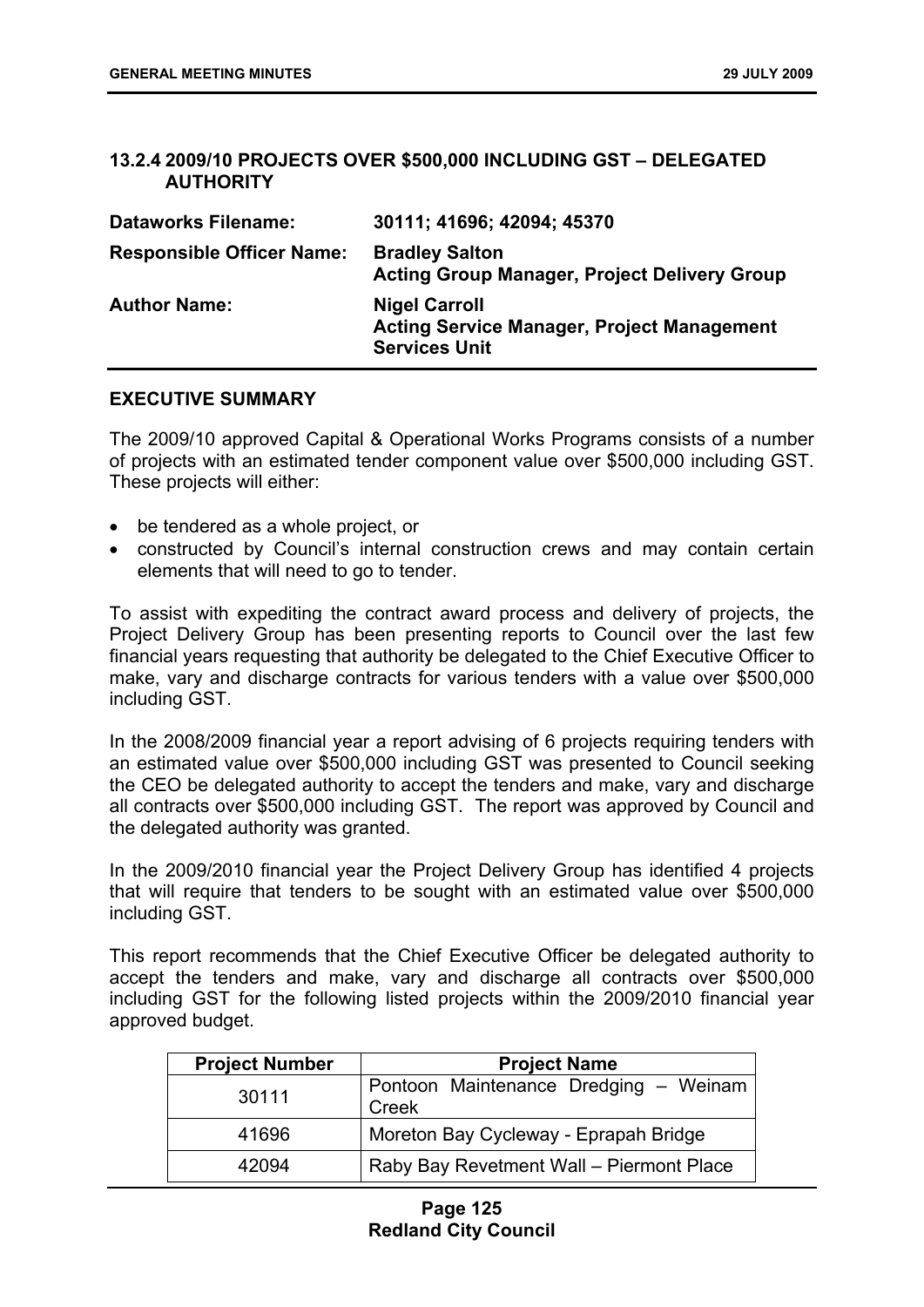| <b>Project Number</b> | <b>Project Name</b>                          |
|-----------------------|----------------------------------------------|
| 45370                 | <sup>1</sup> Double Jump Road - Mount Cotton |

This delegation will assist Council by reducing the timeframe for the tender process so that the awarding of the contract is not dependent on Council meeting dates which will expedite the process.

## **PURPOSE**

The purpose of this report is to seek resolution from Council to delegate authority to the Chief Executive Officer to accept the tenders and make, vary and discharge all contracts over \$500,000 including GST for the following listed projects within the 2009/2010 financial year approved budget.

| <b>Project Number</b> | <b>Project Name</b>                            |
|-----------------------|------------------------------------------------|
| 30111                 | Pontoon Maintenance Dredging - Weinam<br>Creek |
| 41696                 | Moreton Bay Cycleway - Eprapah Bridge          |
| 42094                 | Raby Bay Revetment Wall - Piermont Place       |
| 45370                 | Double Jump Road - Mount Cotton                |

### **BACKGROUND**

The 2009/2010 approved Capital & Operational Works Programs consists of a number of projects with an estimated tender component value over \$500,000 including GST. These projects will either:

- be tendered as a whole project, or
- constructed by Council's internal construction crews and may contain certain elements that will need to go to tender.

At the General Meeting held 30 October 2002 Council delegated authority to the Chief Executive Officer (CEO) to make, vary and discharge contracts that do not exceed \$500,000 including GST where:

- i) the spending of funds to be incurred by making, varying or discharging the contract has been provided for in an approved budget for the financial year when the making, varying or discharging happens, or
- ii) the spending of funds to be incurred have been provided for in a budget pending the adoption by Council (section 522 of the Local Government Act).

Over the last few financial years the Project Delivery Group has been presenting reports to Council requesting that authority be delegated to the Chief Executive Officer to make, vary and discharge contracts for various tenders with a value over \$500,000 including GST. This process has been used to assist with expediting the contract award process and delivery of the project.

# **Page 126 Redland City Council**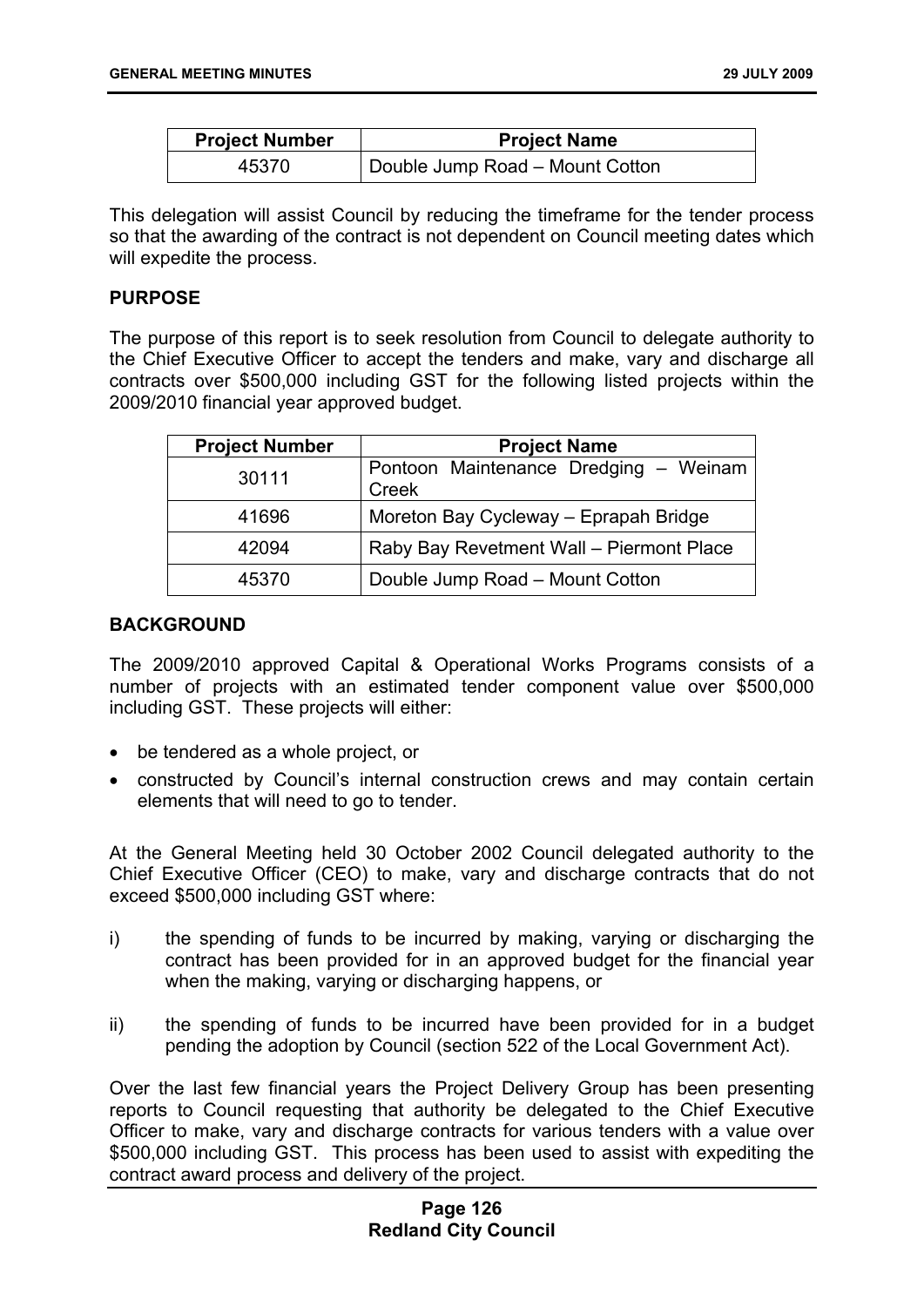In the 2008/2009 financial year a report advising of 6 projects requiring tenders with an estimated value over \$500,000 including GST was presented to Council seeking the CEO be delegated authority to accept the tenders and make, vary and discharge all contracts over \$500,000 including GST. The report was approved by Council and the delegated authority was granted.

In the 2009/2010 financial year the Project Delivery Group has identified 4 projects that will require that tenders to be sought with an estimated value over \$500,000 including GST.

# **ISSUES**

It is anticipated that in the 2009/2010 financial year, under the current process of seeking delegated authority for individual projects, that 4 individual reports on projects with tenders with an estimated value over \$500,000 including GST would be presented to Council by the Project Delivery Group seeking Council resolution to delegate authority to the CEO to make, vary and discharge the individual contracts.

Council resolution is being sought to delegate authority to the CEO to make, vary and discharge the contracts associated with the 4 projects listed in the table below. This one resolution will cover all of the contracts over \$500,000 including GST that are awarded for the projects listed.

| <b>Project</b><br><b>Number</b> | <b>Project Name and Description</b>                                                                                                                                            | <b>Estimated</b><br>Value of<br><b>Tender</b><br>2009/2010 |
|---------------------------------|--------------------------------------------------------------------------------------------------------------------------------------------------------------------------------|------------------------------------------------------------|
| 30111                           | <b>Pontoon Maintenance Dredging</b><br>Dredging of accumulated silt in the Weinam Creek<br>Marina and entrance canal with the dredge spoil<br>to be disposed of at Mud Island. | \$825,000                                                  |
| 41696                           | Moreton Bay Cycleway - Eprapah<br>Bridge,<br><b>Victoria Point</b><br>Bridge & Bikeway Construction from Beveridge<br>Road to Cameron Court Park, Victoria Point.              | \$2,000,000                                                |
| 42094                           | <b>Piermont Place</b><br>Part of the Raby Bay Revetment Wall project.                                                                                                          | \$730,000                                                  |
| 45370                           | Double Jump Road, Mount Cotton<br>Provision of asphalt.                                                                                                                        | \$1,200,000                                                |

This delegation will assist Council by reducing the timing for the tender process so that the awarding of the contract is not dependent on Council meeting dates which will expedite the process. All of the projects listed are to be managed by the Project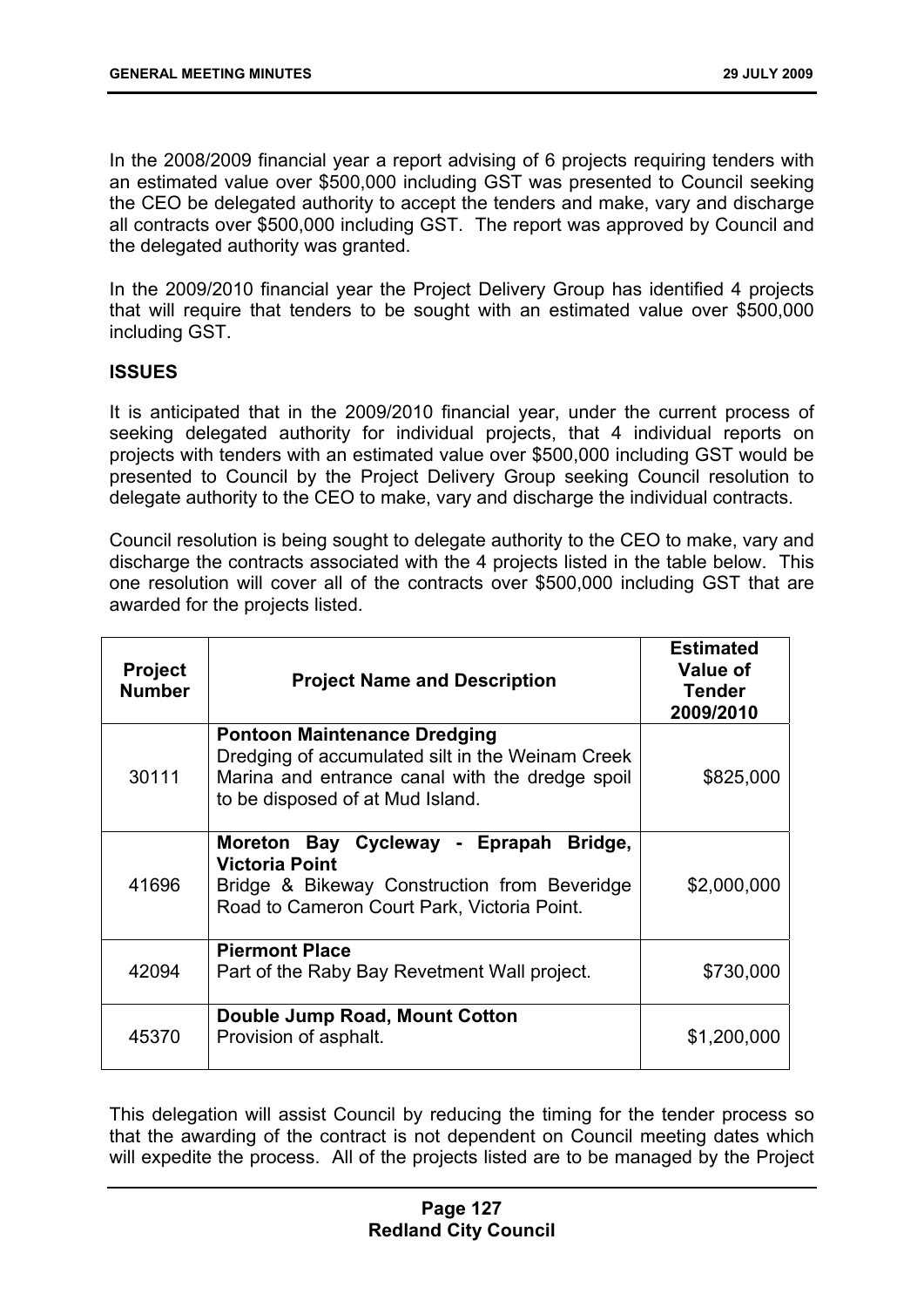Delivery Group in the 2009/2010 financial year and have been approved as part of the 2009/2010 budget approval process. The projects listed include both capital works and major operational works.

Should Council decide not to delegate authority to the Chief Executive Officer it may result in delays with the awarding of contracts and the construction of the projects which could lead to additional costs to Council.

### **RELATIONSHIP TO CORPORATE PLAN**

The recommendation primarily supports Council's strategic priority to ensure the long term financial viability of the City and provide public accountability in financial management.

#### **FINANCIAL IMPLICATIONS**

All the listed projects in this report are approved projects for the 2009/2010 financial year and have been approved as part of the budget approval process.

### **PLANNING SCHEME IMPLICATIONS**

It is considered that the outcome of recommendations in this report will not require any amendments to the Redlands Planning Scheme.

#### **CONSULTATION**

The Tenders and Contracts Officer, Acting Services Manager, Project Management Services Unit, the Acting Group Manager, Project Delivery Group and the Acting General Manager, Customer Services have been consulted in the preparation of this report and are supportive of the recommendation.

# **OPTIONS**

#### **PREFERRED**

That Council resolve to:

1. Delegate authority to the Chief Executive Officer to accept the tenders and make, vary and discharge all contracts over \$500,000 including GST for the following listed projects within the 2009/2010 financial year approved budget;

| <b>Project Number</b> | <b>Project Name</b>                                   |
|-----------------------|-------------------------------------------------------|
| 30111                 | Pontoon Maintenance Dredging - Weinam<br><b>Creek</b> |
| 41696                 | Moreton Bay Cycleway - Eprapah Bridge                 |
| 42094                 | Raby Bay Revetment Wall - Piermont Place              |
| 45370                 | Double Jump Road - Mount Cotton                       |

2. Delegate authority to the Chief Executive Officer to sign and amend all relevant documentation;

# **Page 128 Redland City Council**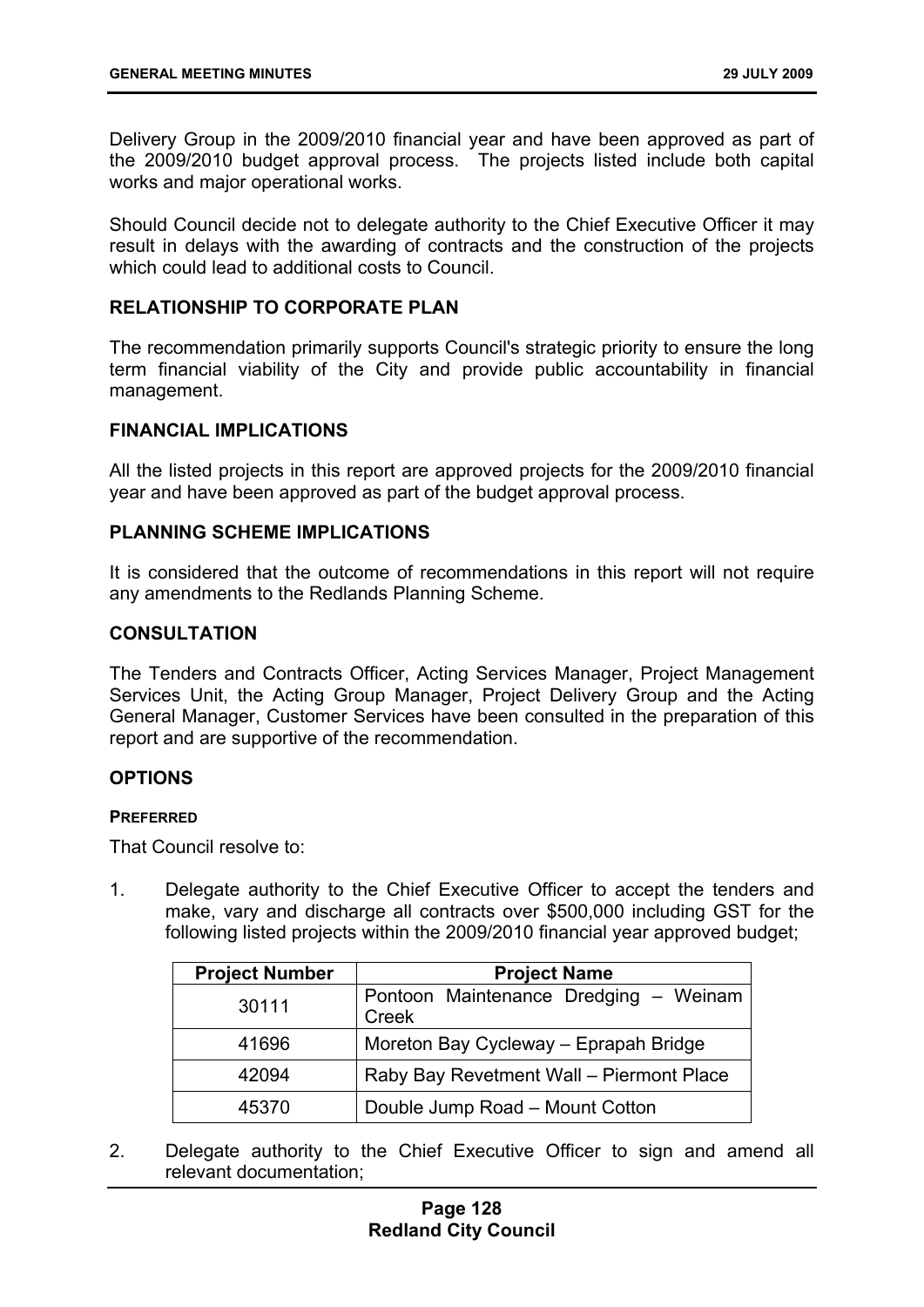- 3. Appoint the Chief Executive Officer as Principal's Representative for these contracts; and
- 4. Authorise the Chief Executive Officer to delegate further the Principal's Representative role to an appropriate senior officer within Council;

#### **ALTERNATIVE**

That Council resolve to not delegate this authority to the Chief Executive Officer which may result in delays with the awarding of contracts and the construction of the projects which could lead to additional costs to Council and the potential loss of funding.

# **OFFICER'S/COMMITTEE RECOMMENDATION/ COUNCIL RESOLUTION**

| Moved by:    | Cr Townsend       |
|--------------|-------------------|
| Seconded by: | <b>Cr Reimers</b> |

### **That Council resolve as follows:**

**1. To delegate authority to the Chief Executive Officer to accept the tenders and make, vary and discharge all contracts over \$500,000 including GST for the following listed projects within the 2009/2010 financial year approved budget;** 

| <b>Project Number</b> | <b>Project Name</b>                                          |
|-----------------------|--------------------------------------------------------------|
| 30111                 | Pontoon Maintenance Dredging - Weinam<br><b>Creek</b>        |
| 41696                 | Moreton Bay Cycleway - Eprapah Bridge                        |
| 42094                 | Bay Revetment Wall - Piermont<br><b>Raby</b><br><b>Place</b> |
| 45370                 | Double Jump Road - Mount Cotton                              |

- **2. To delegate authority to the Chief Executive Officer to sign and amend all relevant documentation;**
- **3. To appoint the Chief Executive Officer as Principal's Representative for these contracts; and**
- **4. To authorise the Chief Executive Officer to delegate further the Principal's Representative role to an appropriate senior officer within Council.**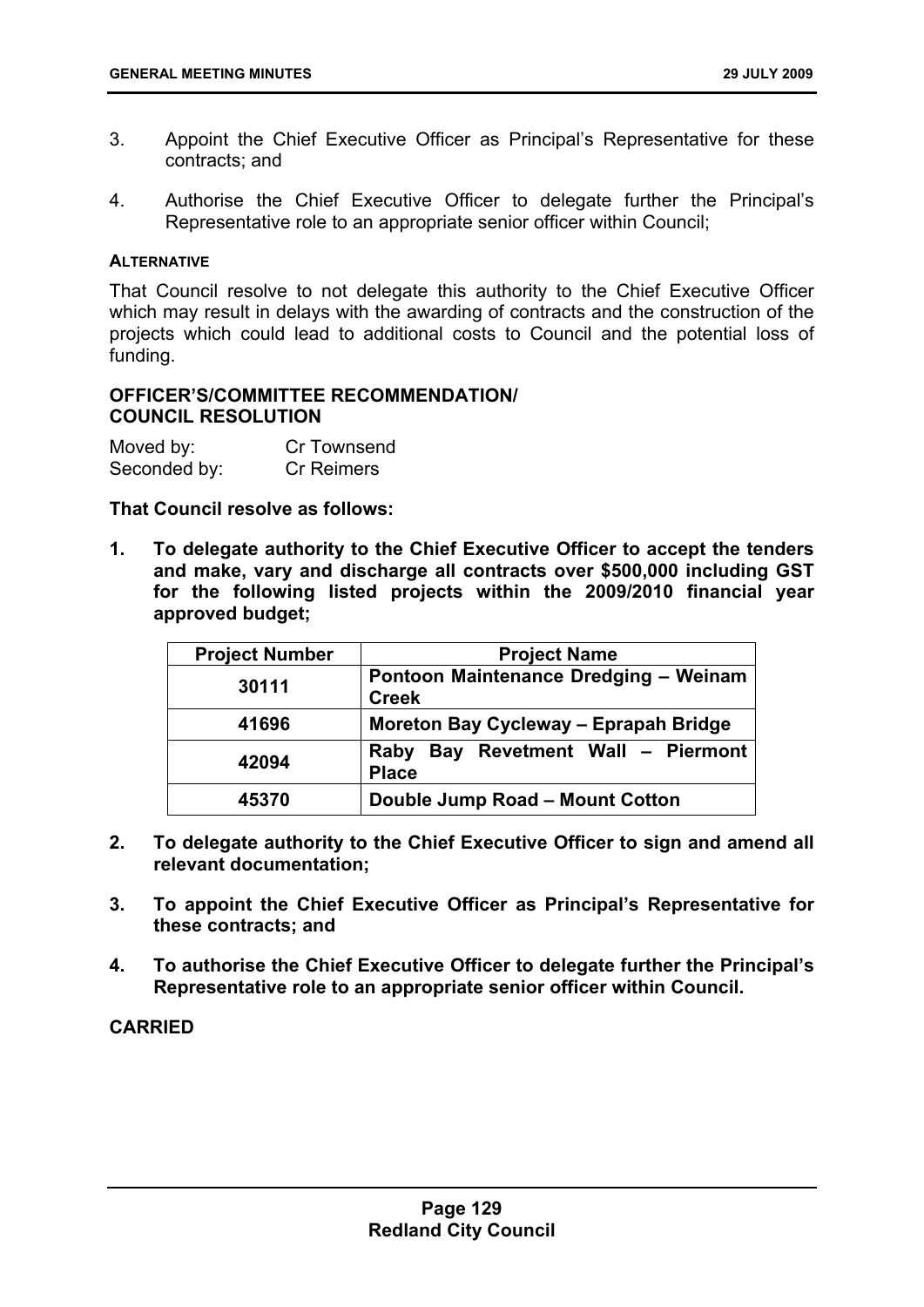# **13.2.5 REQUEST FOR FURTHER REDUCTION OF APPLICATION FEES**

| <b>Dataworks Filename:</b>       | Lot 2, RP212525 / P.44715                                                                                  |
|----------------------------------|------------------------------------------------------------------------------------------------------------|
| <b>Attachments:</b>              | <b>Applicants Proposed Fee Request</b><br><b>Site Plan</b><br><b>RPS Use Level of Assessment &amp; Fee</b> |
| <b>Responsible Officer Name:</b> | <b>Adam Webb</b><br><b>Senior Planner / Project Manager</b>                                                |
| <b>Author Name:</b>              | <b>Karen Bool</b><br><b>Development Assessment Planning Officer</b>                                        |

### **EXECUTIVE SUMMARY**

Council has been requested to consider a further reduction of application fees for a proposed mixed use development on land at 219-221 Bloomfield Street, Cleveland in the Major Centre Zone - Sub-Area MC8.

The application seeks a preliminary approval for a material change of use overriding the Planning Scheme to change the level of assessment for future mixed use development of the subject allotment to be in accordance with a modified level of assessment table and Plan of Development.

The proposed uses include Apartment Buildings, Child Care Centre, Community Facility, Commercial Office, Display Dwelling, Educational Establishment, Health Care Centre, Home Business, Indoor Recreation Facility, Refreshment Establishment, Tourist Accommodation and Shop ('shop' being an inconsistent use). Development Assessment has calculated the total fee for the application to be **\$157,668.58** as per Council's 2009/2010 Fees and Charges Schedule (or \$156,104.38 as per 2008/2009 fees).

The applicant proposed a total fee of **\$47,798.82** on 18 June 2009. By letter dated 19 June 2009 and under delegated authority, the Acting Manager Assessment Services advised the applicant that a 30% fee reduction is considered appropriate for the proposal (excluding the 'shop' component which is an inconsistent use and which does not therefore incur a fee reduction).

The new total fee is calculated to be **\$117,170.66** (or \$115,824.82 as per 2008/2009 fees). The applicant has requested Council consider a further reduction of fees.

# **PURPOSE**

This request for a reduction of application fees (requesting more than a 30% reduction) is referred to the Finance and Corporate Management Committee for determination due to the significant size of the request.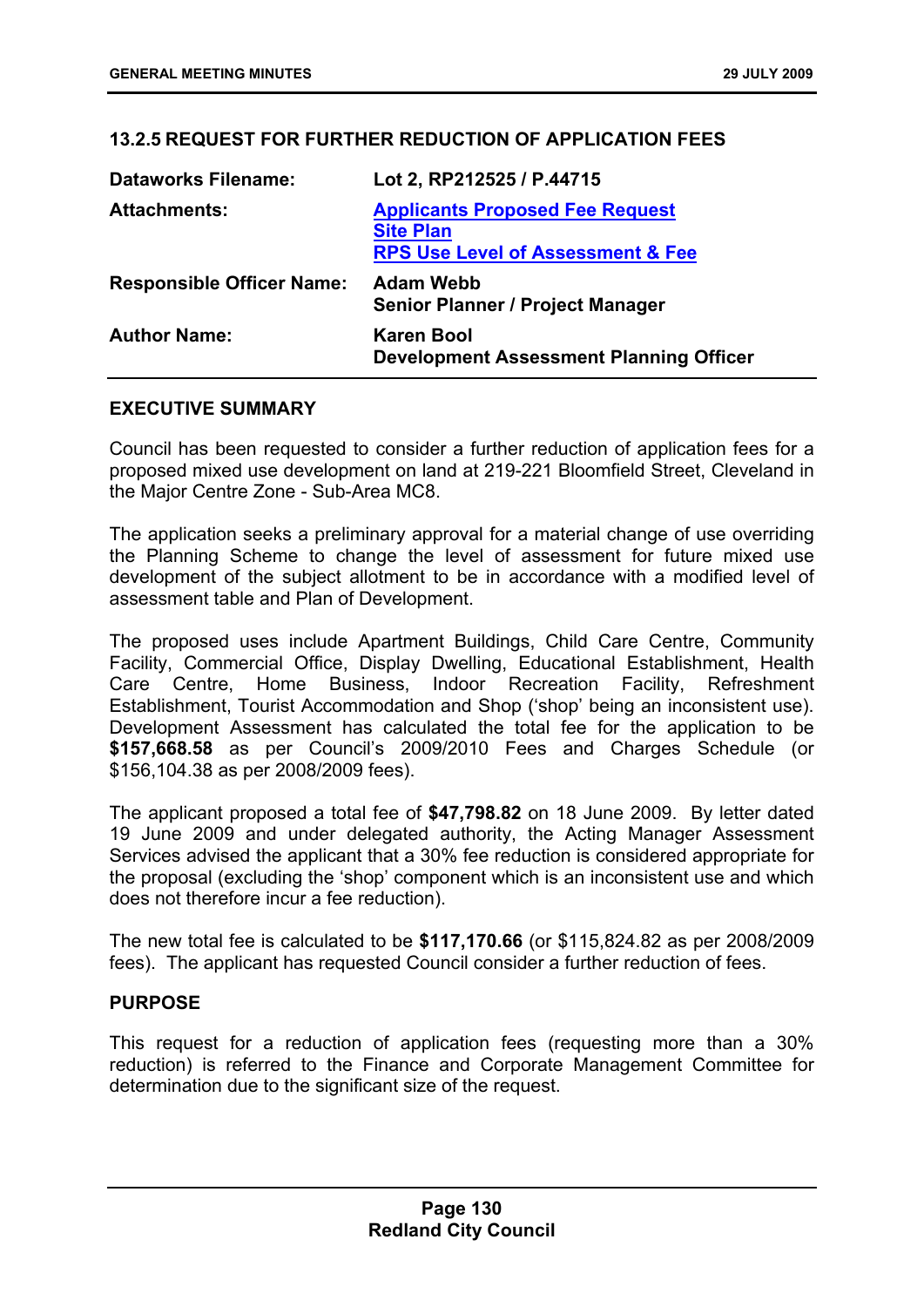# **CONSULTATION**

The Development Assessment Team has consulted with the Acting Manager Assessment Services

# **BACKGROUND**

# **1.0 DEVELOPMENT PROPOSAL AND SITE DESCRIPTION**

## **1.1 Proposal**

The proposal seeks a preliminary approval for a material change of use overriding the Planning Scheme to change the level of assessment for future mixed use development of the subject allotment to be in accordance with a modified level of assessment table and Plan of Development. The proposal also seeks a development permit for Stage 1 (Educational Establishment, Commercial Office, Shop and Refreshment Establishment) and a preliminary approval for associated operational works.

The proposed uses and development thresholds are as follows:

Ultimate Development Thresholds (All Proposed Buildings)

| Use                                                           | Maximum GFA For Development                                |
|---------------------------------------------------------------|------------------------------------------------------------|
| Shop (excluding Supermarket)                                  | 500m <sup>2</sup>                                          |
| Shop (Convenience Retail)                                     | 1,400m <sup>2</sup>                                        |
| Commercial Office (tenancies greater than 100m <sup>2</sup> ) | 3,000m <sup>2</sup>                                        |
| Apartment Building, Display Dwelling, Tourist                 | No maximum GFA but complying with overall site maximum     |
| Accommodation, Home Business                                  | GFA                                                        |
| Indoor Recreation Facility (Gymnasium)                        | 1.500m <sup>2</sup>                                        |
| <b>Community Facility</b>                                     | No Maximum GFA but complying with the overall site maximum |
|                                                               | GFA                                                        |
| Child Care Centre                                             | 800m <sup>2</sup>                                          |
| <b>Education Facility</b>                                     | 8,800m <sup>2</sup>                                        |
| Refreshment Establishment                                     | 200m <sup>2</sup>                                          |
| Health Care Centre (Maximum of 8 General                      | No Maximum GFA but complying with the overall Maximum      |
| Practitioners)                                                | number of General Practitioners on the site                |

The proposed maximum gross floor area (GFA) for the overall site is 45000m².

The Building Parameters Plan attached shows the proposed division of the site into precincts with a maximum GFA allocated to each precinct. A level of assessment table is proposed for each precinct (it is noted the applicant has not as yet submitted the proposed level of assessment table).

# **1.2 Site**

The site is located at 219-221 Bloomfield Street, Cleveland in the Major Centre Zone - Sub-Area MC8. The site is currently vacant.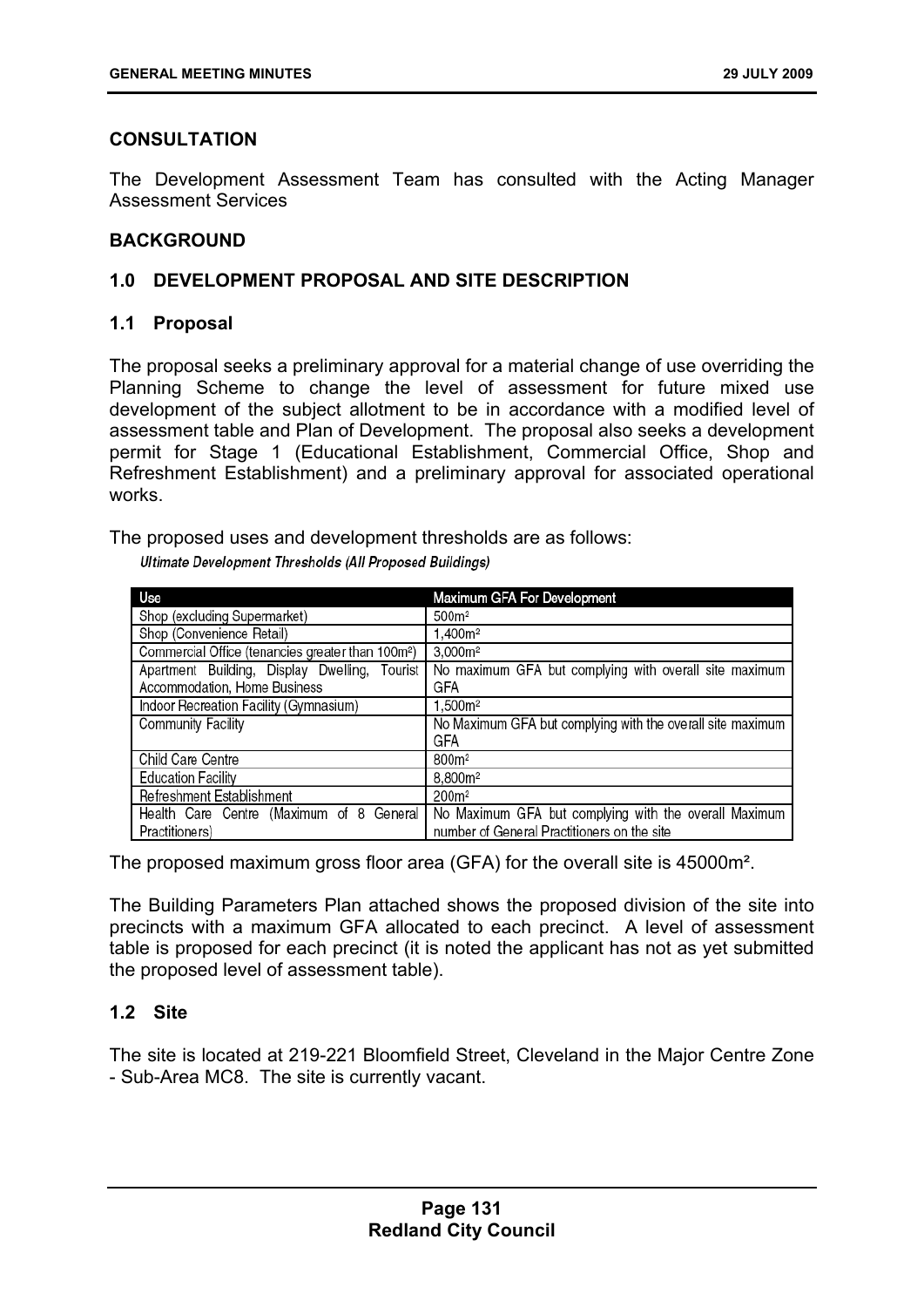# **2.0 APPLICATION FEE**

# **2.1 Applicant's Proposed Fee Schedule**

The proposed fee schedule is attached. The total proposed fee is \$47,798.82 (based on the 2008/2009 fees).

# **2.2 Delegate's Response to Proposed Fee Schedule**

By letter dated 19 June 2009, the applicant was advised the following:

- Council has calculated the total fee for the application (excluding the 'shop' component) to be \$134,265.13. In respect to your request for a reduced fee, a 30% fee reduction is considered appropriate given that the proposal will result in savings in workloads given that it only requires a single decision notice and potentially reduces the number of future applications given the new level of assessment table within the Plan of Development. Therefore the fee for the application (excluding the 'shop' component) will be \$93,985.57.
- The proposal to include the 'shop' component in the development is indicated as an inconsistent use within the Major Centre MC8 sub area. As such, no fee reduction is considered appropriate for this use. Therefore, if you wish to proceed with the 'shop' component, an additional fee of \$21,839.25 is required.
- It is noted in your email that you suggested payment (for uses not included in Stage 1 of the proposal) of 20% of the fee now (at the Preliminary Approval stage) and 80% later (at Development Permit stage). This is not supported by Council as although not all uses will be approved initially (in Stage 1), the ground work and assessment required to develop the Plan of Development is substantial, and an assessment of all intended uses is to occur as part of this Plan of Development/ Preliminary Approval stage. It is also noted that the level of assessment table in the Plan of Development may in fact reduce the level of assessment required for some uses to be self assessable, therefore not requiring an application fee at the Development Permit Stage (as a result of assessment of uses being undertaken at the Preliminary Approval stage).

Council's fee schedule (incorporating a 30% fee reduction) is attached.

### **2.3 Applicant's Further Negotiations**

By email dated 22 June 2009, the applicant responded to Council's letter (dated 19 June 2009) as follows:

*"We have a few concerns relating to Council's response.* 

1. It is not clear what fee will be payable for subsequent Development Permit *applications. Could you please clarify this?*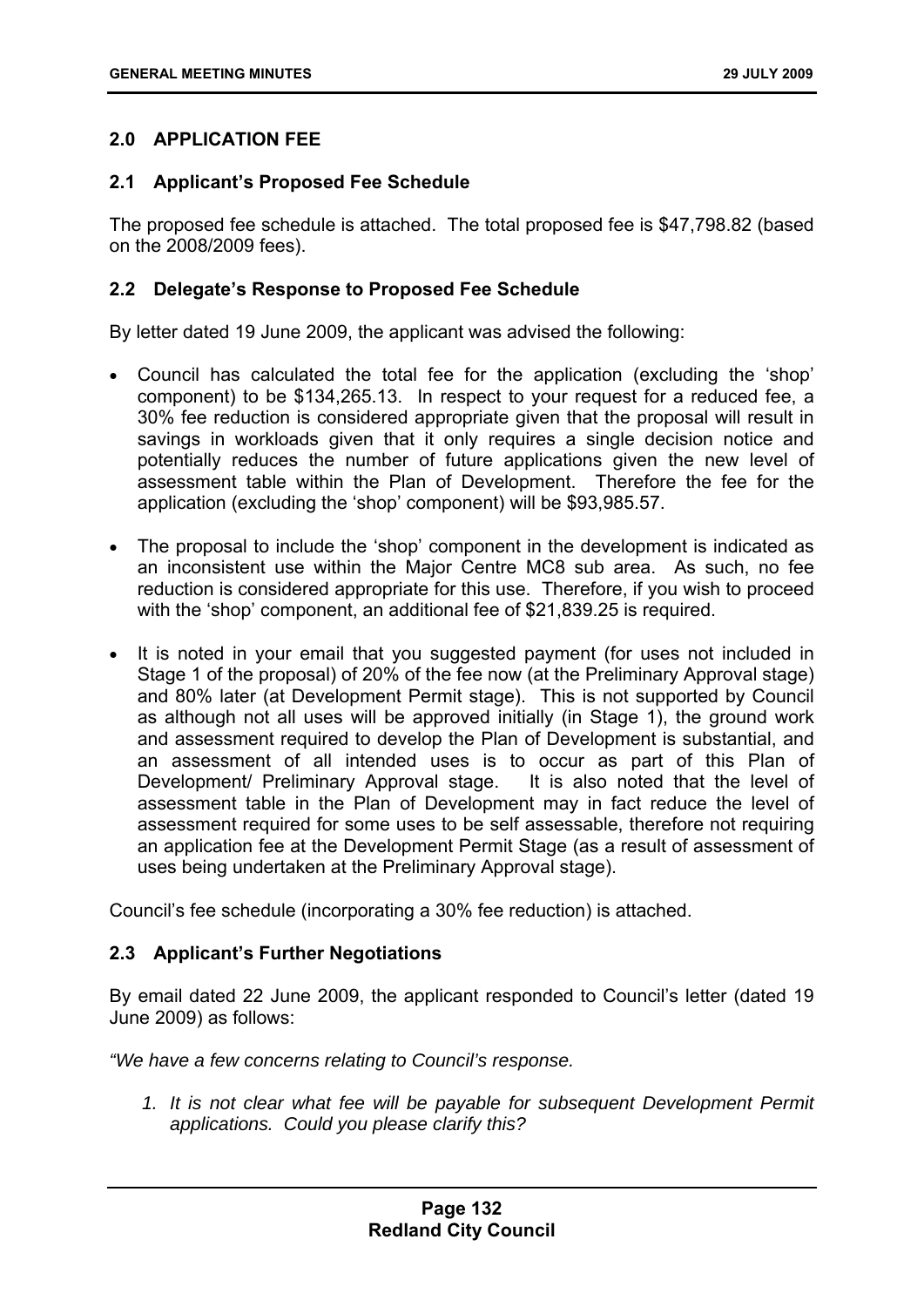- *2. Our Preliminary Approval application seeks only for Display Dwelling and Home Business to be self-assessable in the future. Other uses will be selfassessable only where not involving building work ie. when the building is already constructed ie. providing for ongoing changes to uses on site. All future stages will attract Code Assessable applications. The nature of the PA sought is to set up broad parameters and justify the uses, it is considered the overall suitability will be established as part of the PA and detailed design aspects will be considered as part of subsequent DP applications. This is why our initial methodology was to pay for part now and part later (ie. as part of subsequent DP applications) for the PA aspect of the proposal.*
- *3. This fee significantly impacts the viability of our development application. A comparable application lodged this financial year in Brisbane would attract a fee of \$80,300 and a similar application in Gold Coast City Council a fee of \$44,000. It is considered the fee of \$115,824.84 is unreasonable and significantly higher than that for other local authorities.*
- *4. A previous application has been approved for the site, and a community consultation programme has been completed. These aspects should also provide some consideration for the reduction of the application fee, in particularly as partial assessment of some of the key issues has been undertaken previously. We would be happy to provide a copy of our Social Impact Assessment Report summarising the community feedback and details of our consultation initiatives also if this would be of assistance.*

*In light of the above we request that Council reconsider the application fee payable for this project".* 

### **CONCLUSION**

Development Assessment has calculated the total fee for the application to be **\$157,668.58** as per Council's 2009/2010 Fees and Charges Schedule (or \$156,104.38 as per 2008/2009 fees).

Upon request for a reduction of application fees, the Acting Manager Assessment Services advised the applicant that a 30% fee reduction is considered appropriate for the proposal (excluding the 'shop' component which is an inconsistent use and which does not therefore incur a fee reduction).

The new total fee is calculated to be **\$117,170.66** (or \$115,824.82 as per 2008/2009 fees). The applicant has requested Council to consider a further reduction of fees.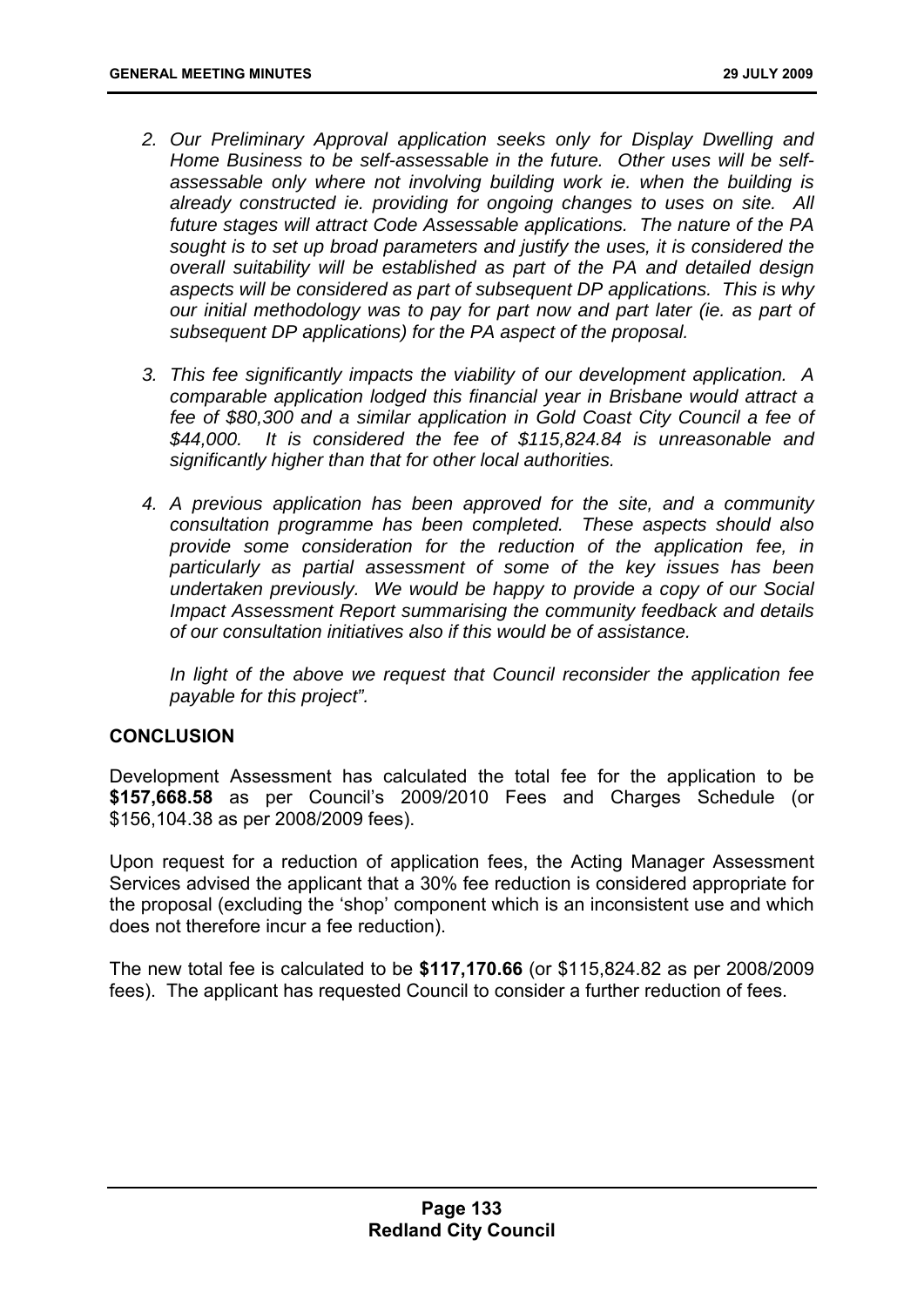# **OFFICER'S/COMMITTEE RECOMMENDATION/ COUNCIL RESOLUTION**

| Moved by:    | Cr Townsend       |
|--------------|-------------------|
| Seconded by: | <b>Cr Reimers</b> |

**That Council resolve to approve the application fee of \$117,170.66 for the proposed mixed use development on land at 219-221 Bloomfield Street, Cleveland in the Major Centre Zone - Sub-Area MC8.**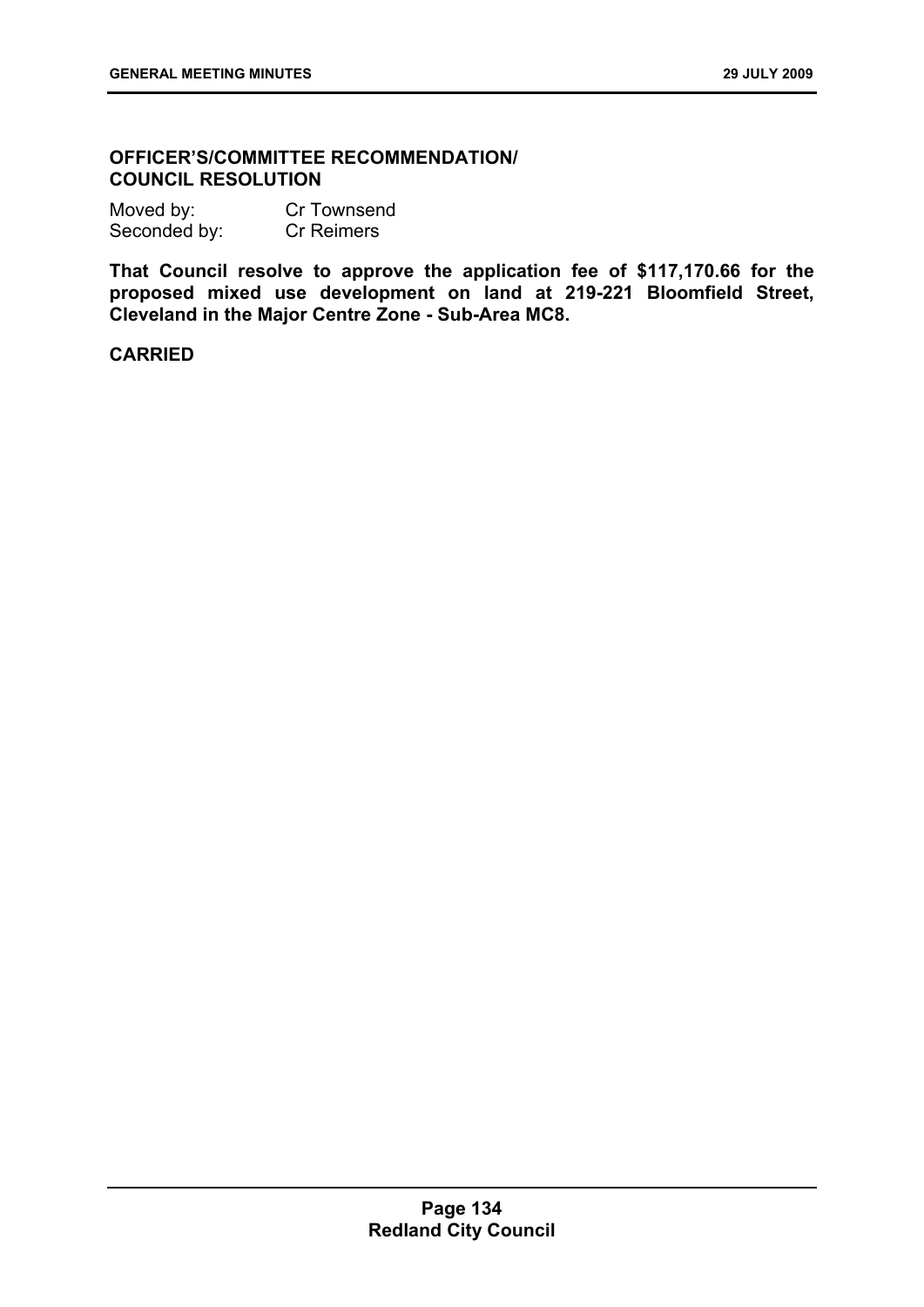# **13.3 GOVERNANCE**

### **13.3.1 REPORT ON THE AUDIT COMMITTEE MEETING - 23 JUNE 2009**

| <b>Dataworks Filename:</b>       | <b>GOV Audit Committee</b>                              |
|----------------------------------|---------------------------------------------------------|
| <b>Responsible Officer Name:</b> | <b>Gary Stevenson</b><br><b>Chief Executive Officer</b> |
| <b>Author Name:</b>              | <b>Kylie Fernon</b><br><b>Manager Internal Audit</b>    |

## **EXECUTIVE SUMMARY**

In line with the Audit Committee Charter, the Audit Committee meeting of 23 June 2009 was scheduled to enable discussion and consideration of the following:

- Receipt and Confirmation of Minutes of 10 March 2009;
- Business Arising From Previous Minutes;
- Local Government Finance Standard 2005 Section 15 Requirements:
- Compliance Certificates;
- Internal Audit Plan Status;
- Audit Recommendations Due For Implementation;
- QAO Recommendations Due For Implementation;
- Internal Audit Reports;
- 2009-2010 Internal Audit Plan;
- Update From External Auditors;
- Emerging Issues; and
- Other Business.

### **PURPOSE**

The authority for the establishment of an Audit Committee is provided for under Section 502 of the *Local Government Act 1993*. It operates in accordance with Part 2, Section 7 of the *Local Government Finance Standard 2005*.

The purpose of this report is to provide a summary of the issues discussed at the meeting on 23 June 2009.

### **BACKGROUND**

The primary objective of the Audit Committee is to assist Council in fulfilling its corporate governance role and oversight of financial measurement and reporting responsibilities imposed under the *Financial Administration and Audit Act 1997*, the *Local Government Act 1993* and other relevant legislation.

To fulfil this objective, it is necessary that a report on discussions and deliberations of the Audit Committee be submitted to Council to enhance the ability of Councillors to discharge their legal responsibility.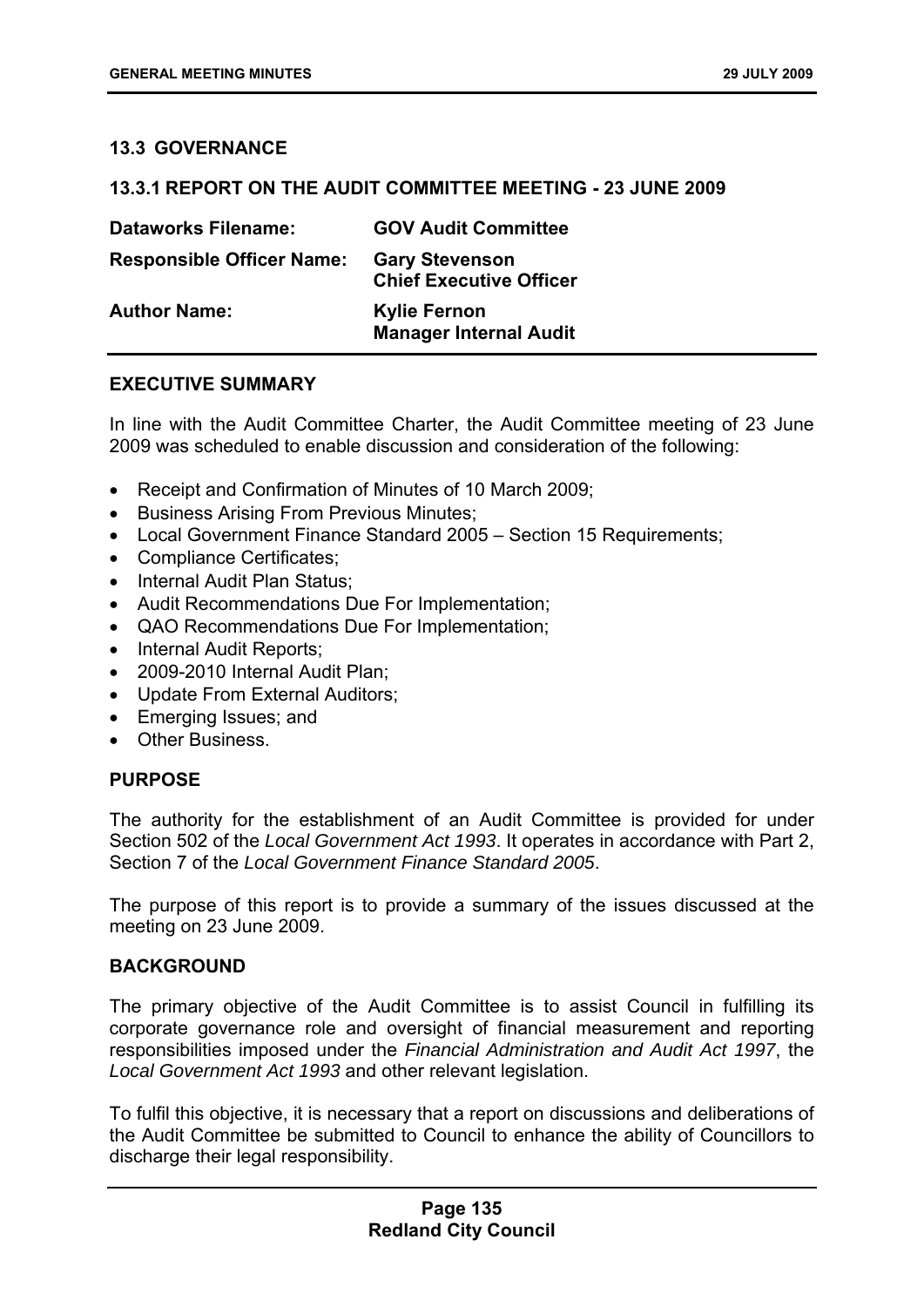# **ISSUES**

The following is a summary of the issues discussed at the meeting of 23 June 2009:

The Chairperson, Mr Len Scanlan, declared the meeting open at 10.00am, with all members and invitees present, with the exception of Cr Hobson who sent her apology.

# **3. Receipt and Confirmation of Minutes**

The minutes of the Audit Committee of 10 March 2009 were confirmed as a true and accurate record of proceedings.

# **3.1 Business Arising From Previous Minutes**

The Chair asked for any business arising from the previous minutes of this committee.

# **3.1.1 Local Government Finance Standard 2005 – Section 15 Requirements**

As per item 7.2 (QAO Recommendations) of the minutes of the Audit Committee meeting of 10 March 2009, the following updates will be provided at item 7.2:

- 5.2 Audit trail of access assigned not maintained implementation date 31 December 2009 – management to provide an update at next Audit Committee meeting;
- *5*.5 *Periodic reviews of user access not performed* implementation date 30 June 2010 – management to provide specific updates on each of the systems' completion dates; and
- *5.12 Actions not recorded* management to report to next Audit Committee meeting on implementation dates.

# **4. Local Government Finance Standard 2005 – Section 15 Requirements**

- 1. Chief Executive Officer (CEO) tabled a paper available on Council's Intranet site announcing the new General Managers for Customer Services, Corporate Services, Governance and Regulatory Services.
- 2. CEO advised that progress is being made on the Organisational Development Plan, Budget process, 2030 Community Plan and Financial Strategy.

The Audit Committee noted the report.

### **5. Compliance Certificates**

The attached Compliance Certificates for the Office of CEO, Customer Services, Planning and Policy, Corporate Services and Redland Water were presented to the Committee.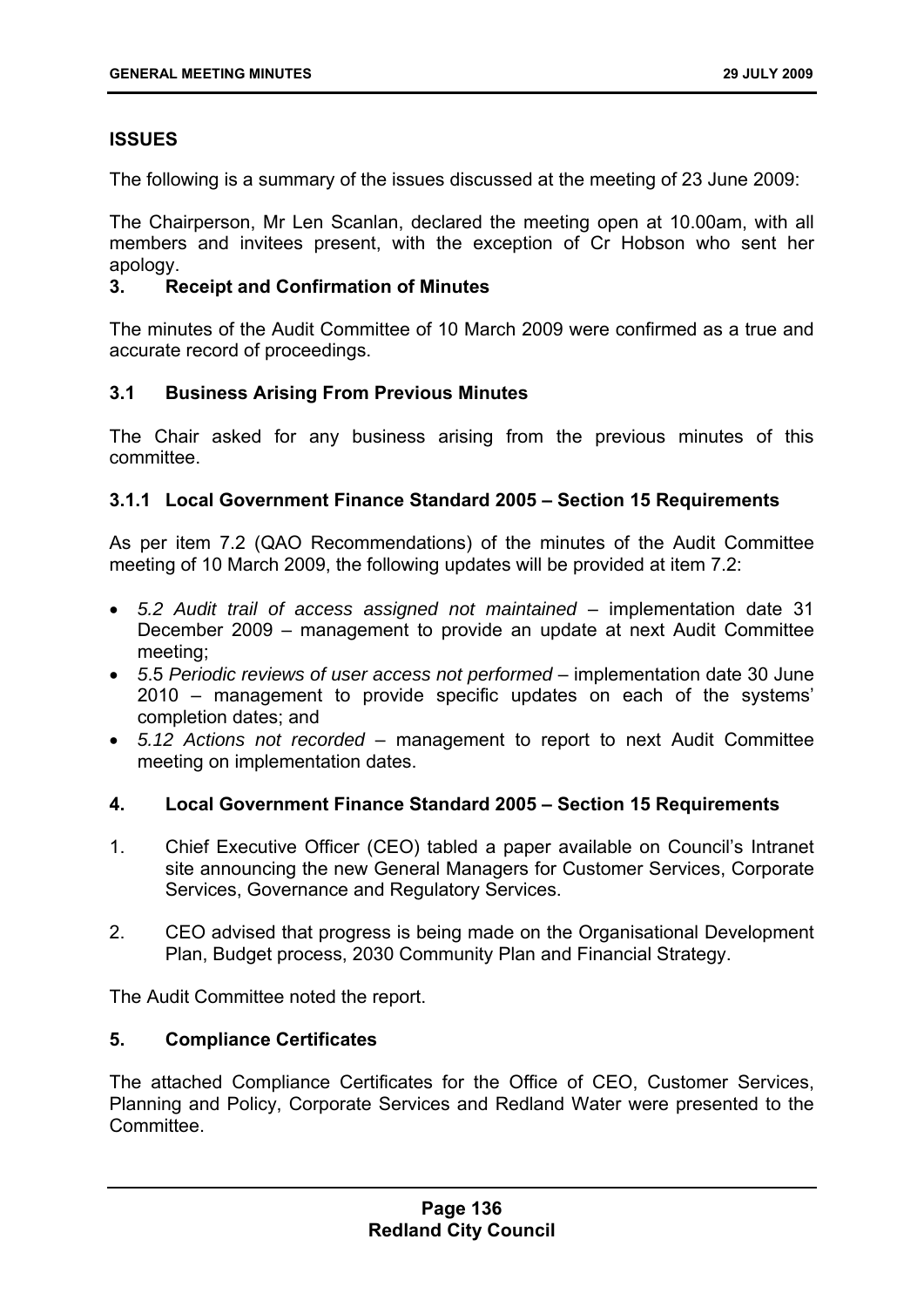#### Corporate Services – Question 28

• Kerry Phillips, Acting General Manager Corporate Services, advised that an update on Question 28 would be provided for the next meeting.

### Customer Services – Question 13

• Lex Smith, Acting General Manager Customer Services, advised that there was a new person acting in this role who was now aware of the process.

### Customer Services – Question 22

• Lex Smith, Acting General Manager Customer Services, advised that this matter is currently being investigated by Internal Audit. Internal Audit to provide an update regarding the outcome of this investigation at the next Audit Committee meeting.

The Audit Committee noted the Compliance Certificates as presented.

# **6. Internal Audit Plan**

# **6.1 Internal Audit Plan Status**

- Manager Internal Audit presented the attached 2008/2009 Internal Audit Plan to **Committee.**
- All planned audits for 2008/2009 have been completed except for the Payroll Review, which will be finalised within the next couple of weeks. In addition to the planned audits, Internal Audit have undertaken an additional workload of 37 investigations/complaints – 6 of which are still to be finalised. The 'Contingency Hours' has been increased in the 2009/2010 Audit Plan to cover future unplanned audits.
- Manager Internal Audit acknowledged her team for their efforts in achieving a positive outcome.
- The Chair noted the work that had been achieved and was happy with the progress that had been made.

The Audit Committee noted the Status of the Audit Plan as presented.

### **7. Audit Recommendations Due For Implementation**

### **7.1 Internal Audit Recommendations**

- The Manager Internal Audit presented a progress report of audit recommendations due for implementation to the Committee.
- A spot check has been undertaken of all outstanding audit recommendations. There are a number of low risk items that need to be re-assessed by both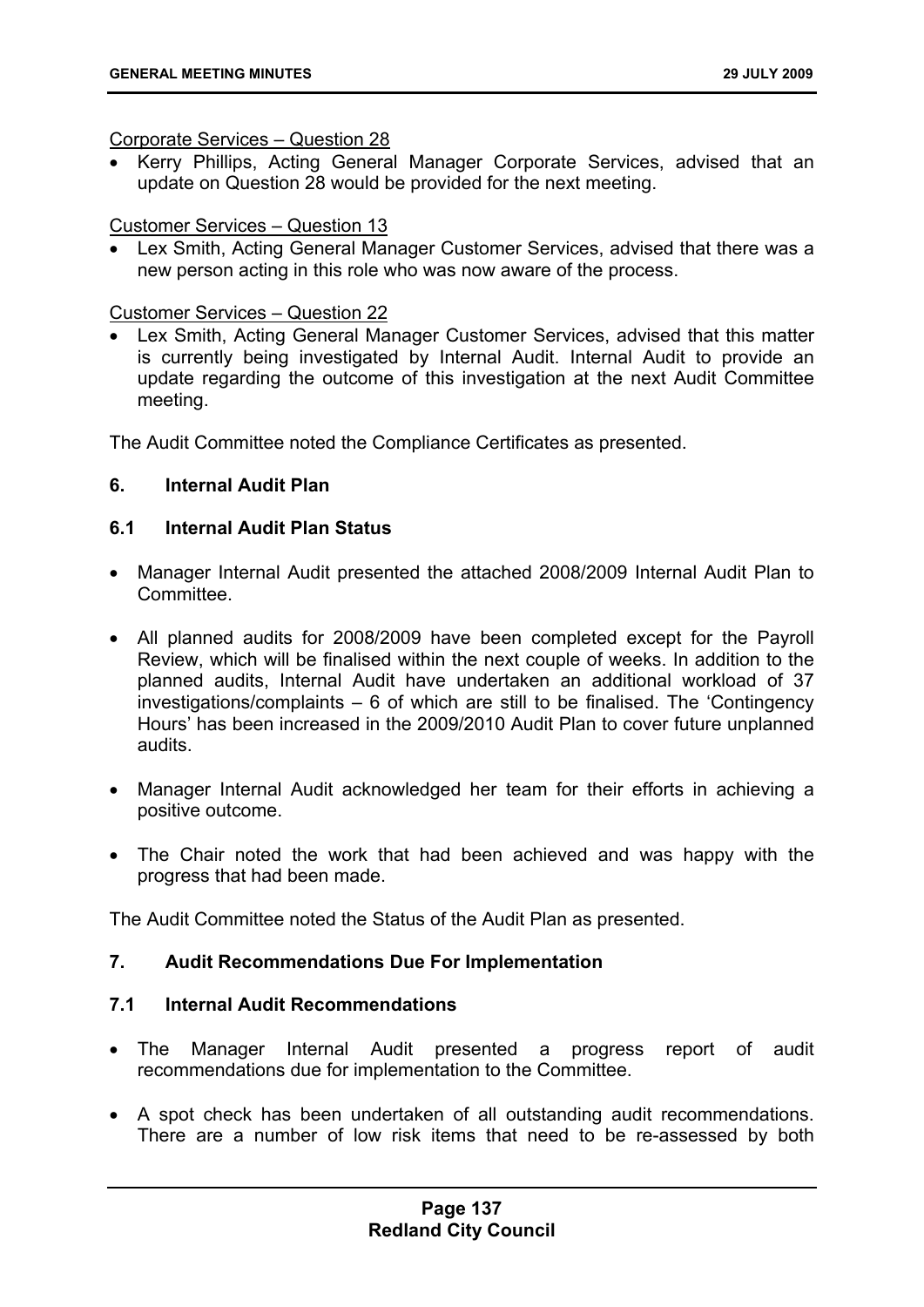management and Internal Audit to determine the feasibility/practicality of implementation.

The Audit Committee noted the Audit Recommendations Due for Implementation as presented.

# **7.2 QAO Recommendations**

The Manager Internal Audit presented a progress report of QAO audit recommendations due for implementation to the Committee.

#### *5.2 – Audit trail of access assigned not maintained*

On track with recommendation. Brendan Worrall and team will be following up on this.

*5.3 – Formal Process to notify Maximo Administrators of terminated employees does not exist*

Chair accepts that this is on track to meet 30 June 2009 deadline.

#### *5.5 – Periodic reviews of user access not performed*

A project plan with milestones will be completed by 30 June 2009. Manager Internal Audit will be provided with monthly updates.

#### *5.12 – Actions not Recorded*

Implementation date extended to 30 June 2010, with the possibility it may be complete by December 2009. Low priority action.

The Audit Committee noted the Audit Recommendations Due for Implementation as presented.

### **8. Internal Audit Reports**

The following reports were presented for Audit Committee consideration:

### **8.1 Customer Services**

• Internal Audit Report 16/06/09 – Review of the Accuracy and Appropriateness of PDG Project Cost Recovery from Council Departments (distributed separately)

### **8.2 Redland Water**

• Nil.

### **8.3 Corporate Services**

• Internal Audit Report 02/06/09 – Review of Debtor Management (distributed separately)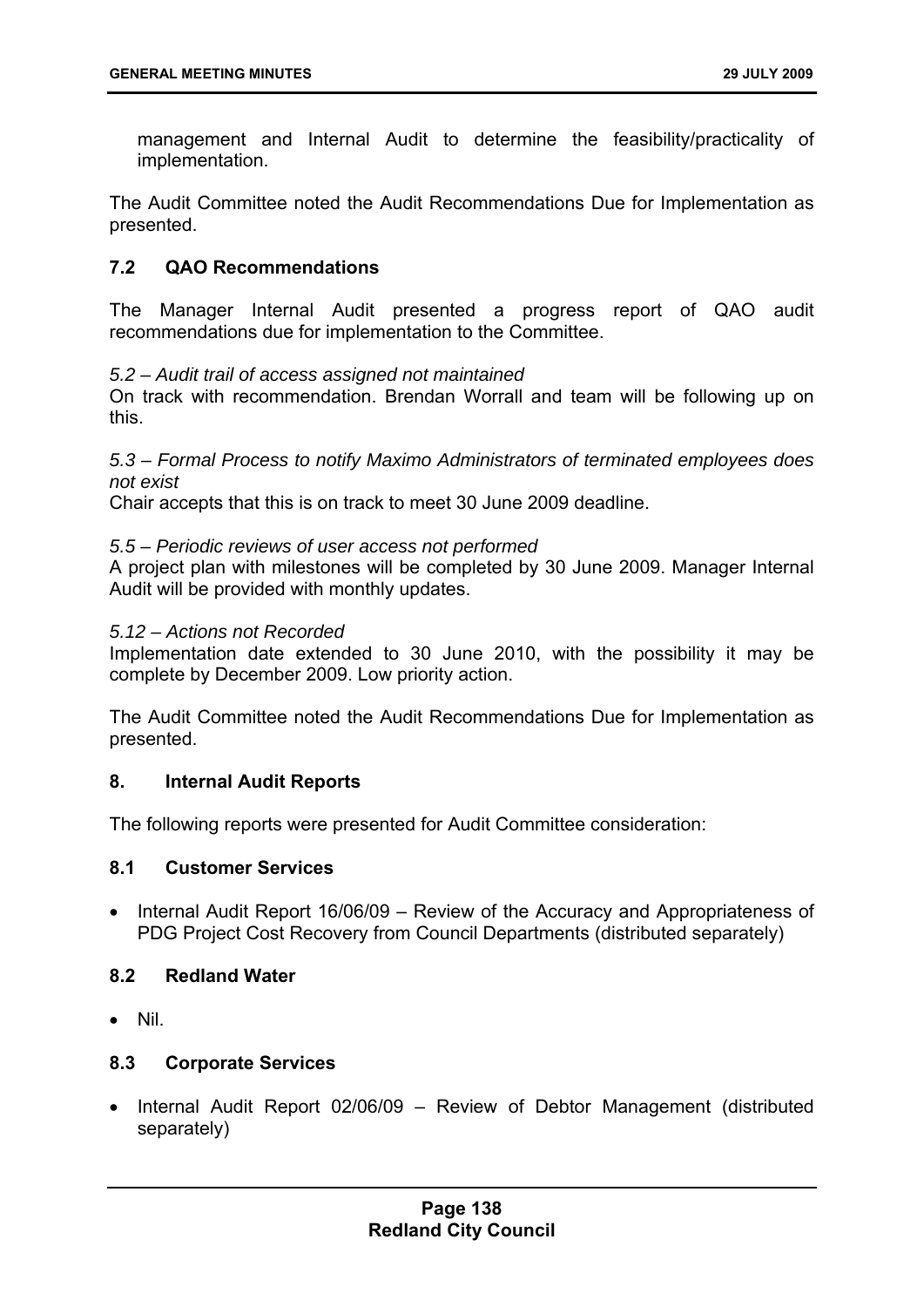- Internal Audit Report 14/04/09 Review of the Rates Reconciliation Between Proclaim and Finance 1 (distributed separately)
- Internal Audit Report 17/04/09 Review of the Management and Administration of Special Events (distributed separately)
- Internal Audit Report 02/06/09 Review of Proclaim Systems Management (distributed separately)

# **8.4 Planning and Policy**

- Internal Audit Report 07/04/09 Review of the Management of Workers Compensation Claims (distributed separately)
- Internal Audit Report 10/06/09 Review of the Management of Road Assets Valuation Process (distributed separately)

# **8.5 Across Council**

- Internal Audit Report 12/06/09 Review of Procurement High level review of the internal control framework within Finance 1 to ensure the accuracy, completeness, and appropriateness of Council expenditure (distributed separately)
- Internal Audit Report 09/06/09 Review of the Development and Actioning of Asset Management Plans – Compliance with Corporate Policy 2528 – Asset Management (distributed separately)
- Internal Audit Report 19/06/09 Review of the Management of Fraud and Corruption (distributed separately)

The reports were received and noted as presented by the Audit Committee.

# **9. 2009-2010 Internal Audit Plan**

The Manager Internal Audit presented the approved 2009-2010 Annual Audit Plan to the Committee.

- CEO is happy to support plan.
- Changes in legislation may need to be addressed.
- The plan may need to be added to during the year.

The Audit Committee endorsed the approved 2009-2010 Annual Internal Audit Plan as presented.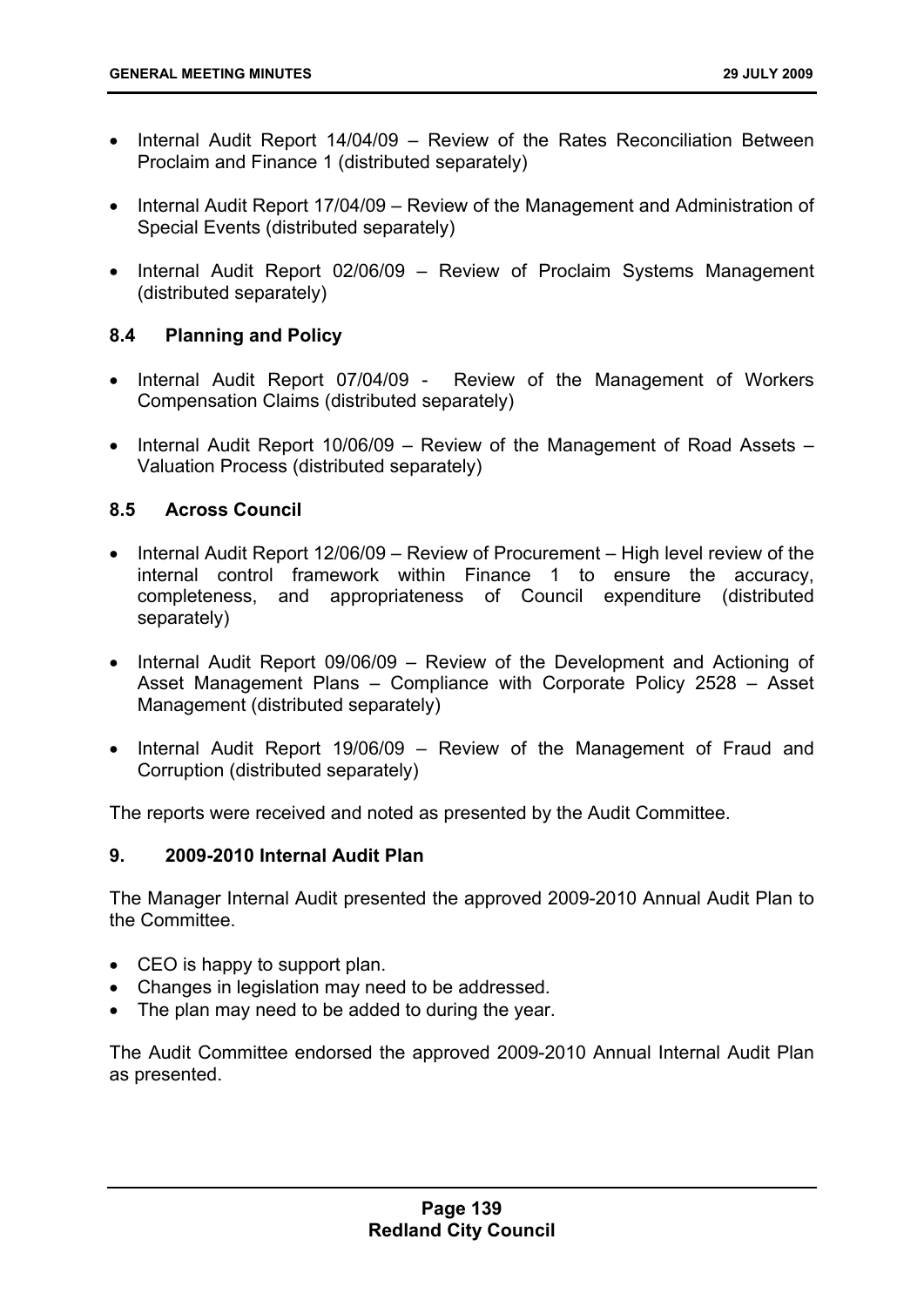# **10. Update From External Auditors**

Mr Brendan Worrall of WHK Horwath presented an overview of the 2008/09 Audit Service Plan for Council.

- On track to come back post 30 June to complete the audit.
- Have done detailed control testing.
- Reassured that there were no high risk issues.
- WHK Horwath is contracted by QAO to conduct audit for a fixed fee. Council officers can contact either Brendan or Gavin regarding any queries, as these are included in the fixed fee.
- At next meeting table the engagement letter for the information of the Committee.

The Audit Committee:

- noted the update as presented; and
- endorsed the change to the accounting treatment of revetment walls at Raby Bay.

# **11. Emerging Issues**

- New legislation will have a bearing on Council. Will be futuristic, not retrospective.
- Right to Information Legislation risks surrounding that.
- Cross sector reviews will be making some recommendations to parliament may have implications for Council.
- Could be some financial cost to Council as 'Right to Information' legislation states first 5 hours are free.
- CEO will arrange a briefing for the Councillors on the new legislation.

### **12. Other Business**

# **12.1 Expressions Of Interest For Additional External Appointee – Audit Committee**

The Manager Internal Audit presented to the Committee a briefing note regarding the expressions of interest received for the additional external appointee – Audit Committee.

The Audit Committee noted the briefing note as presented.

The following committee members were nominated on the selection panel:

- Chair Len Scanlan;
- Mayor Hobson;
- Cr Bowler; and
- Cr Townsend.

The Audit Committee agreed an Audit Committee meeting be called to make a recommendation to Council on the additional external appointee.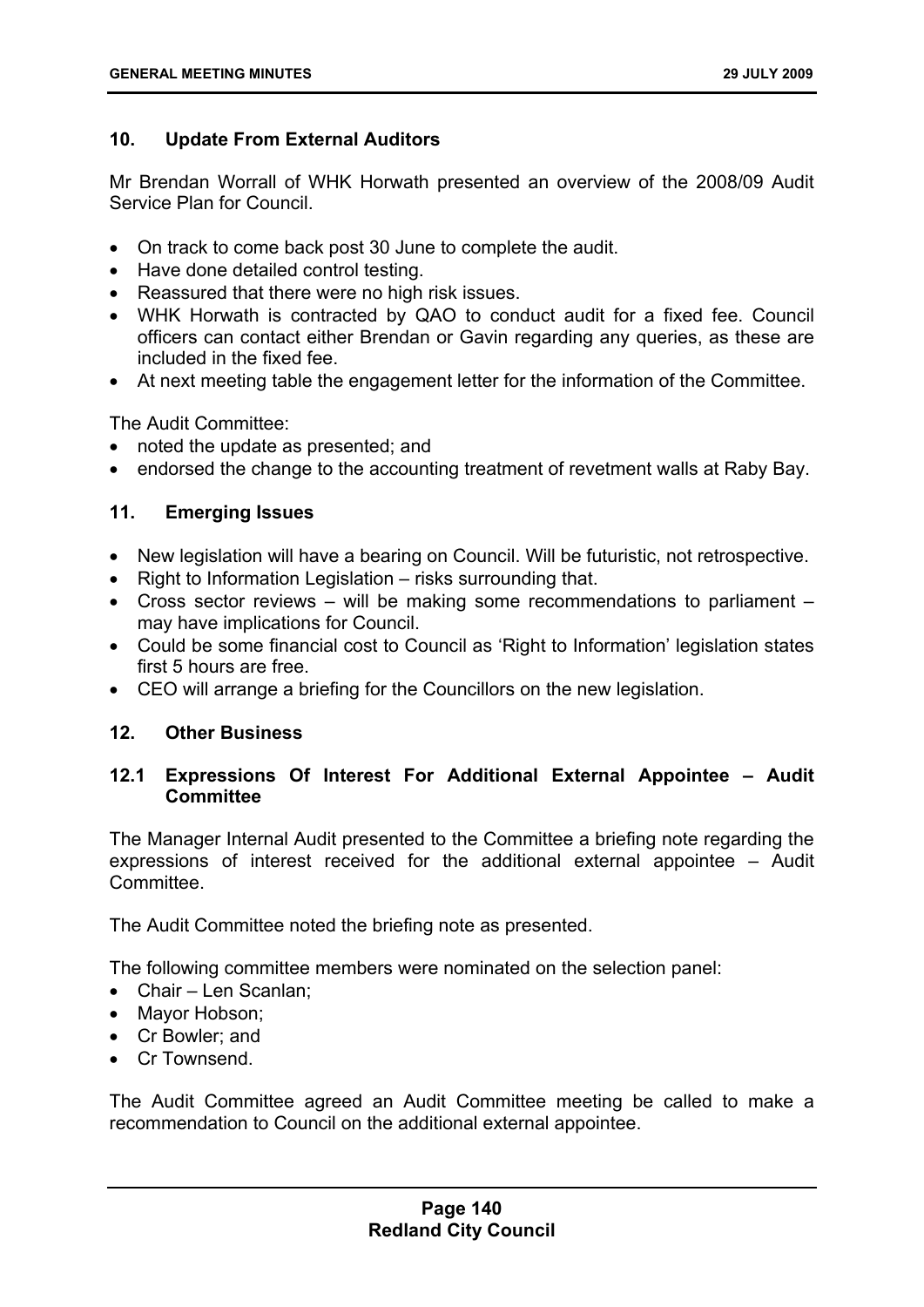# **12.2 Victorian Local Government – Fraud And Corruption Survey 2008**

The Manager Internal Audit presented to the Committee a briefing note regarding the results of the PricewaterhouseCoopers Victorian Local Government Fraud and Corruption Survey 2008.

The Audit Committee noted the briefing note as presented.

# **12.3 Public Interest Disclosures For The Queensland Public Sector**

The Manager Internal Audit presented to the Committee a briefing note regarding the work undertaken by the Crime and Misconduct Commission (CMC), the Queensland Ombudsman's Office (QO), and the Public Service Commission (PSC) to develop a series of guides about public interest disclosures for the Queensland public sector.

The Audit Committee noted the briefing note as presented.

# **13. General Business**

### **13.1 Development Application Fees**

Internal Audit to undertake a review of the process, documentation and controls in relation to development application fees.

#### **14. Meeting Closure**

The meeting closed at 11.49am.

### **RELATIONSHIP TO CORPORATE PLAN**

The recommendation in this report primarily supports Council's strategic priority to support the organisation's capacity to deliver services to the community by building a skilled, motivated and continually learning workforce, ensuring our assets and finances are well managed, our corporate knowledge is captured and used to best advantage, and that we market and communicate our services effectively.

### **FINANCIAL IMPLICATIONS**

The cost to Council for the attendance of the independent Committee Chair is \$5,000 per annum. This is provided for in the Internal Audit Group Budget.

### **CONSULTATION**

The Audit Committee minutes are presented for confirmation as a true and accurate record of proceedings at its next meeting.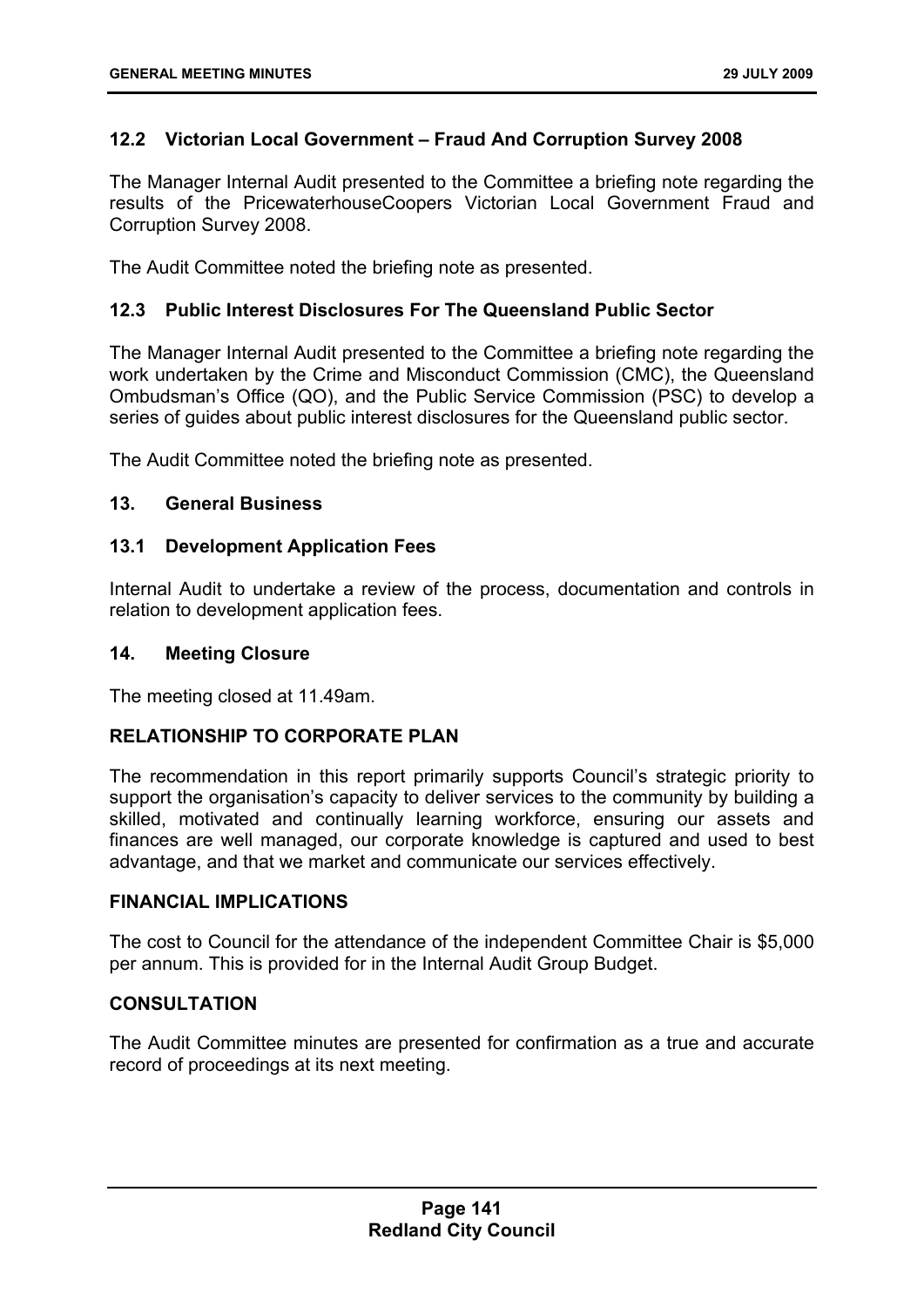# **OPTIONS**

#### **PREFERRED**

The Council accept this report, which summarises the issues discussed at the Audit Committee meeting of 23 June 2009.

### **ALTERNATIVES**

- 1. That Council accept this report and request additional information; or
- 2. That Council not accept this report and request an alternative method of reporting.

### **OFFICER'S/COMMITTEE RECOMMENDATION/ COUNCIL RESOLUTION**

| Moved by:    | Cr Townsend       |
|--------------|-------------------|
| Seconded by: | <b>Cr Reimers</b> |

**That Council resolve to accept this report, which summarises the issues discussed at the Audit Committee Meeting of 23 June 2009.**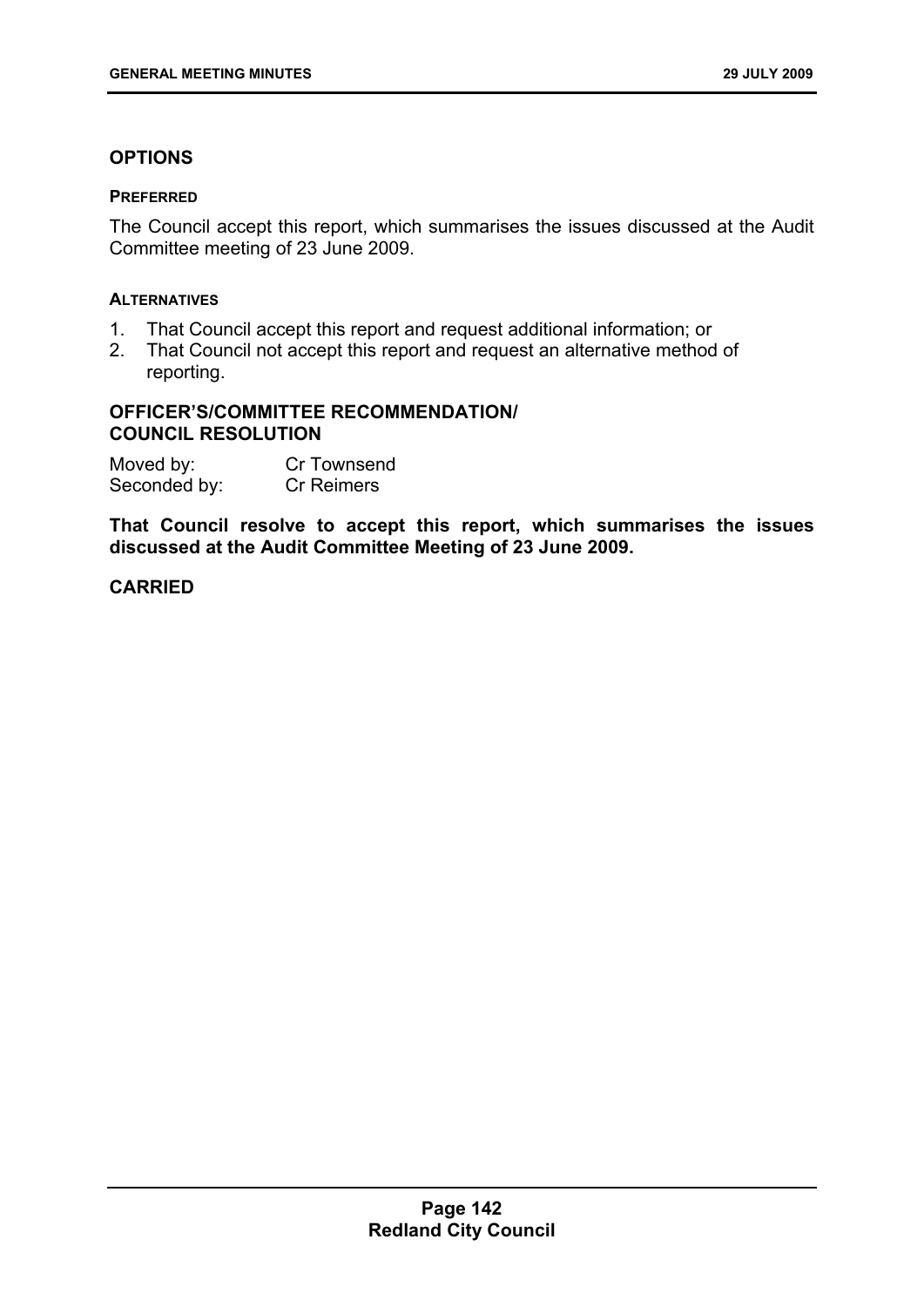# **13.3.2 CORPORATE BALANCED SCORECARD REPORT – JUNE 2009**

| <b>Dataworks Filename:</b>       | <b>GOV Corporate BSC Monthly Reporting to</b><br><b>Committee</b>                                  |
|----------------------------------|----------------------------------------------------------------------------------------------------|
| <b>Attachment:</b>               | <b>Balanced Scorecard Report - June 2009</b>                                                       |
| <b>Responsible Officer Name:</b> | <b>Luke Wallace</b><br><b>Manager Corporate Planning Performance &amp; Risk</b>                    |
| <b>Author Name:</b>              | <b>Benjamin Steel</b><br><b>Project Coordinator Corporate Planning &amp;</b><br><b>Performance</b> |

### **EXECUTIVE SUMMARY**

The monthly Corporate Balanced Scorecard report, as attached, provides a high level overview of Council's performance in key areas of our business using the four Balanced Scorecard Perspectives – Financial, Customer, Internal/Business Processes and People & Learning.

This report is an important component of our performance management framework. The other main report provided to Council and the community is the quarterly Operational Plan Report that focuses on performance against each of the programs in the Corporate Plan.

The overall rating for June 2009 is Satisfactory, with a weighted score of 2.58.

### **PURPOSE**

To provide Council with the Corporate Balanced Scorecard Report for the financial year to June 2009.

### **BACKGROUND**

The report shows results against each KPI for the current month and the previous 12 months. Longer term trends and comparisons incorporating the same month last year are included to provide a better understanding of current performance levels.

A summary of this month's results is provided on page two of the report and shows the overall score for Redland City Council, including the rating (the small coloured indicator at the right hand side). An outstanding result is shown as green, above standard and satisfactory shown as yellow and an unsatisfactory result is shown as red. The overall rating for Council and for each perspective is determined by the relative weightings of the performance measures.

The subsequent pages of the report provide details of the performance measures in each perspective. The actual performance results each month are displayed as a graph, with the red and green lines showing the normal expected range for the measure. The red line represents the minimum satisfactory level and the green line represents the outstanding level. The rating for each measure is also shown as a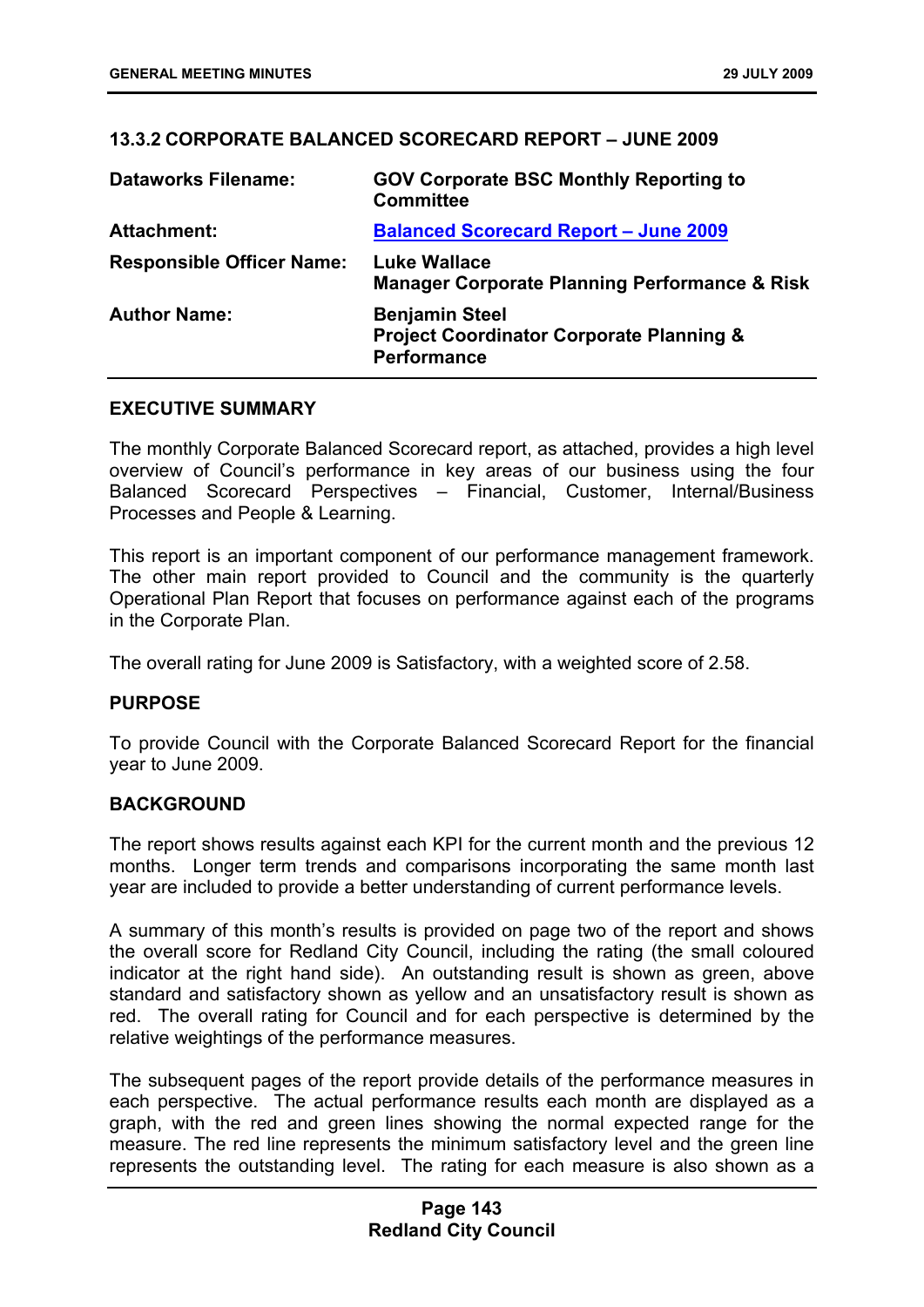green tick (outstanding), a yellow line (satisfactory and above standard) or a red cross (unsatisfactory).

Explanation of results is provided by the responsible manager in the commentary each month. Where a significant issue arises from the data that requires further explanation it will be provided in this covering report.

## **ISSUES**

Most measures are performing well within the target range. Those measures performing outside the target range are:

- People & Learning Perspective (page 6)
	- o Workplace Health & Safety Action Plan actions completed.
	- o Lost Time Injury Frequency Rate (LTIFR)

Please see the comments provided by managers in the attached report (pages indicated above).

A higher number of workplace injuries over the last 12-18 months continues to be of concern. All injuries are investigated as a matter of course and in the vast majority of cases the injuries have tended to be unavoidable.

Actions from the RCC Safety Management Plan continue to be well addressed and have resulted in improvement to Council processes. This indicator is based on a very detailed plan and not all actions have been completed. Therefore the overall results for the 08/09 financial year is below target, however, the priority actions have been delivered and the 56% outstanding actions are in progress or almost complete. The Safety Management Plan items not fully addressed in 2008/2009 have been incorporated into the 2009/2010 Safety Management Plan or the Business Plan for the RCC Workplace Health and Safety Unit.

A collaborative effort between the Corporate Planning, Performance & Risk Group and the Human Resources Group has resulted in the identification of a more meaningful suite of performance measures that are appropriately aligned to industry benchmarks and will drive positive outcomes for the organisation. These will be refined over the next month or two and will be bought before Council for consideration.

## **RELATIONSHIP TO CORPORATE PLAN**

The recommendation in this report primarily supports Council's strategic priority to provide a clear organisational direction supported by effective leadership and a framework of policies, plans and strategies that are responsive to the community's needs and which promote accountable and ethical standards of practice.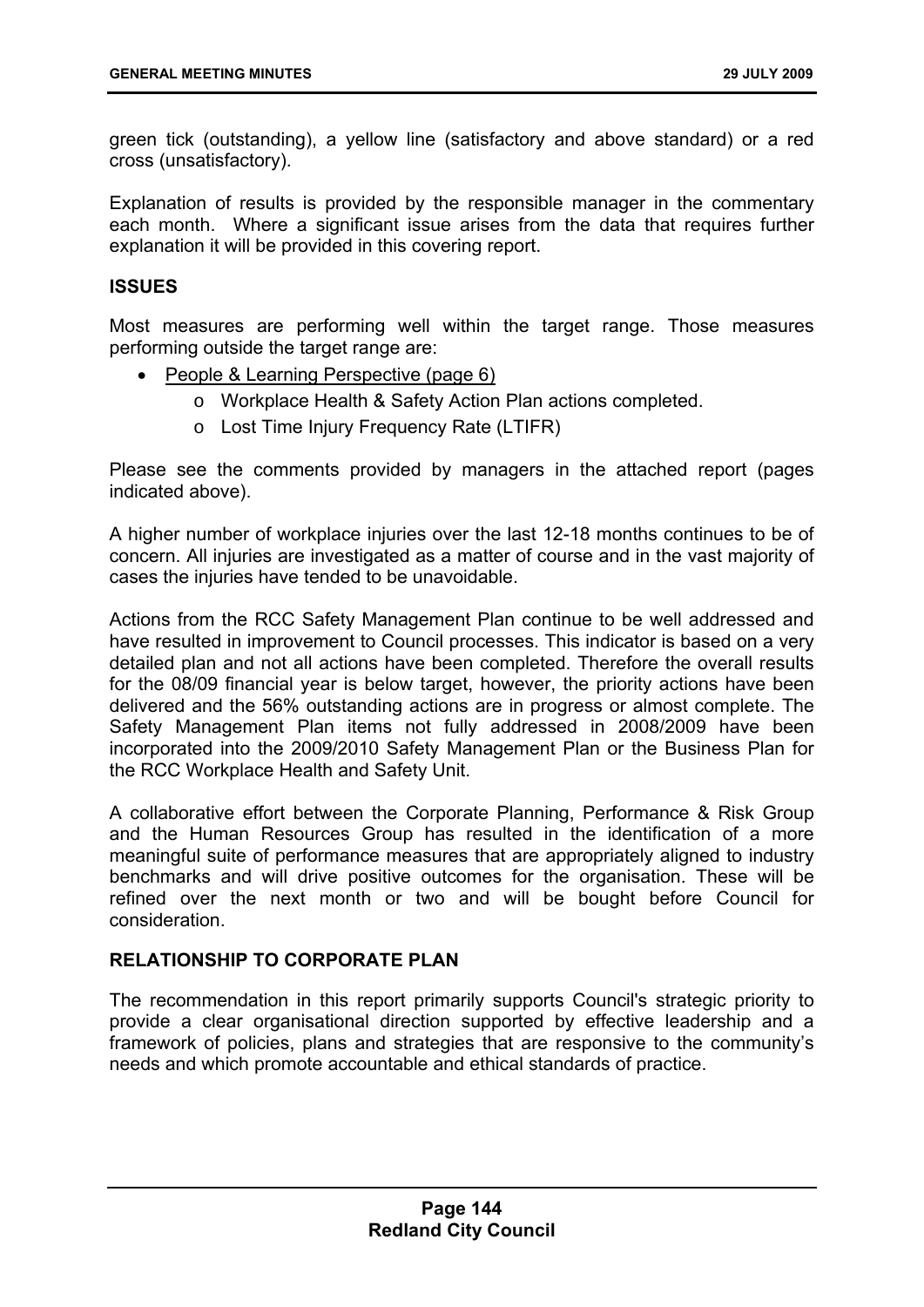# **FINANCIAL IMPLICATIONS**

No direct financial implications arise from this report. The report does contain several indicators that either reflects financial performance to date, or which will have had a direct or indirect impact on financial performance.

## **PLANNING SCHEME IMPLICATIONS**

There are no implications for the Planning Scheme arising from this report.

## **CONSULTATION**

The data and components in this report were provided by relevant managers and were complied by the Corporate Planning, Performance and Risk Group.

## **OPTIONS**

## **PREFERRED**

That Council resolve to note the Corporate Balanced Scorecard for June, 2009 as attached.

## **ALTERNATIVE**

That Council resolve to note the Corporate Balanced Scorecard for June 2009 and request additional information.

## **OFFICER'S/COMMITTEE RECOMMENDATION/ COUNCIL RESOLUTION**

Moved by: Cr Townsend Seconded by: Cr Reimers

**That Council resolve to note the Corporate Balanced Scorecard for the month of June 2009 as attached.**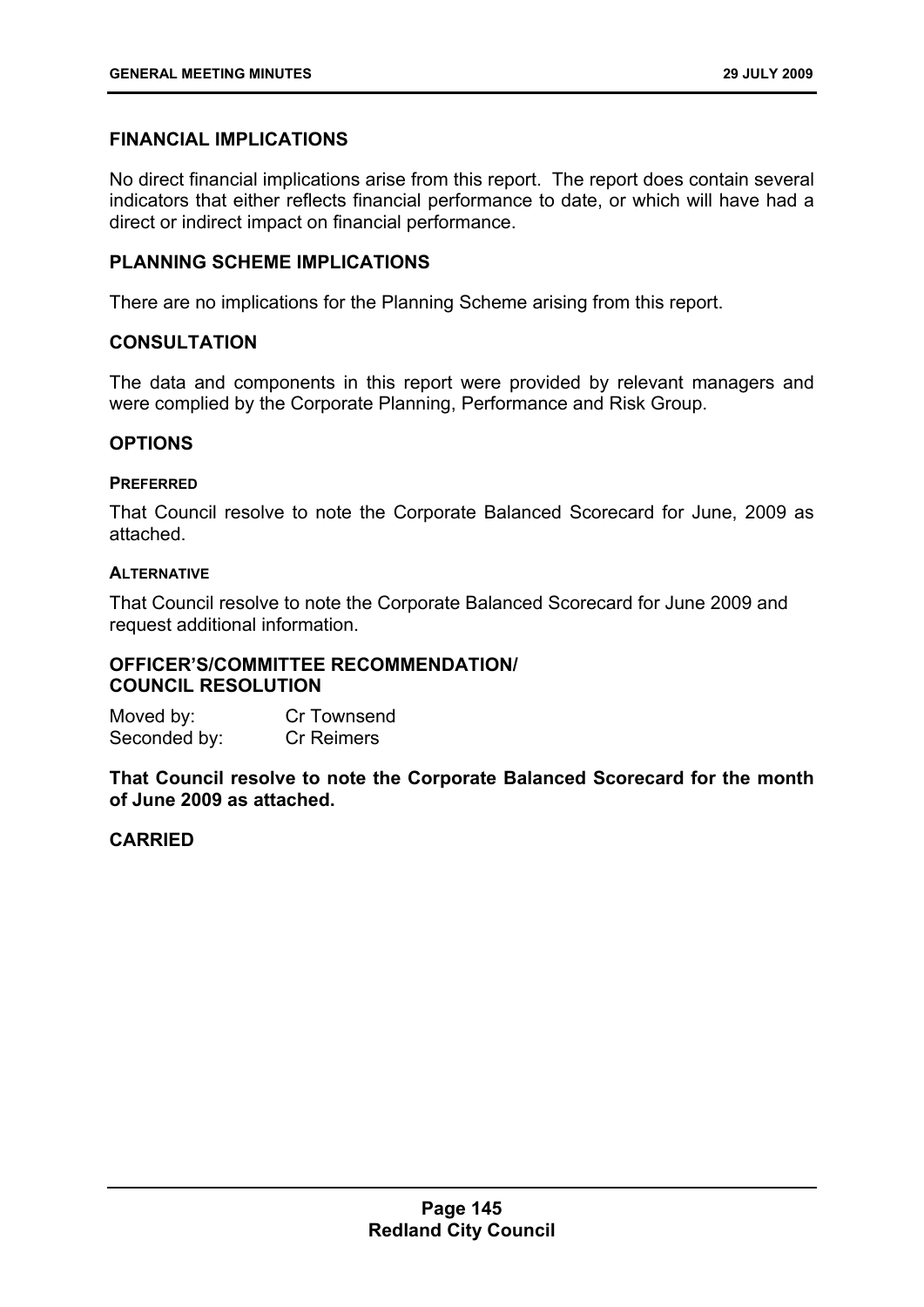# **13.3.3 QUARTERLY OPERATIONAL PLAN REPORT FOR JUNE 2009**

| <b>Dataworks Filename:</b>       | <b>GOV</b> - Corporate Performance Reporting -<br>Quarterly                                        |
|----------------------------------|----------------------------------------------------------------------------------------------------|
| <b>Attachments:</b>              | <b>June 2009 Quarterly Operational Plan</b>                                                        |
| <b>Responsible Officer Name:</b> | <b>Luke Wallace</b><br><b>Manager Corporate Planning Performance &amp; Risk</b>                    |
| <b>Author Name:</b>              | <b>Benjamin Steel</b><br><b>Project Coordinator Corporate Planning &amp;</b><br><b>Performance</b> |

## **EXECUTIVE SUMMARY**

The 2008-09 Operational Plan sets out the most significant projects and initiatives that Council decided to pursue this financial year towards achieving the long-term objectives in the Corporate Plan 2006-2010. Council approved this Operational Plan at a Special Meeting on 17 June 2008, prior to the approval of the 2008-09 Budget.

Regularly monitoring progress against this Operational Plan is an important element of Council's Governance process, and it is also a requirement of the *Local Government Act 1993*.

The attached report therefore shows the status of all projects in both practical and financial terms, and shows progress against performance targets for other measures.

## **PURPOSE**

To ensure good corporate governance of the organisation by monitoring performance against Council's approved Operational Plan for 2008-09.

## **BACKGROUND**

The attached report provides information to Council on the progress in the second quarter of all projects, initiatives and performance indicators in the Operational Plan 2008-09.

For projects/initiatives, the report includes both financial information (where operational or capital funds have been specifically allocated) and practical information to give a more comprehensive picture of progress. Where no budget is shown, this indicates that the work involved is being done solely in-house by Council officers and/or the project is part of a larger program of work and therefore does not have discrete funds allocated to it.

Practical progress of projects is rated against a status indicator, being of the following: *Completed, On Track, Delayed, Not Commenced, Revised* or *Cancelled*.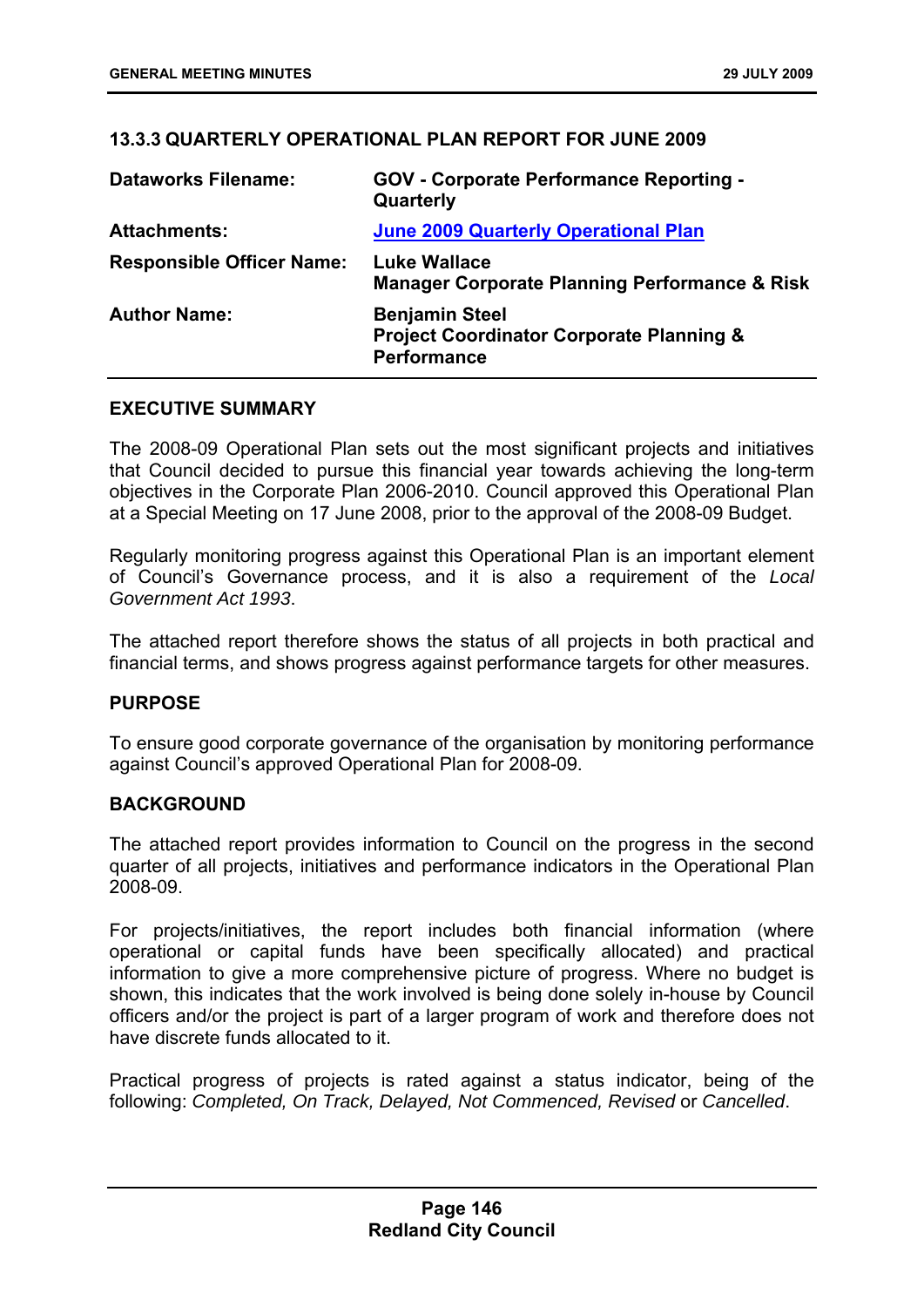For performance indicators (KPI's), actual performance is shown as a blue dot on a graph where the red line (minimum satisfactory performance level) and the green line (outstanding performance level) show the planned or expected performance range.

In both cases, performance commentary is provided by the responsible officers to explain the progress achieved to date.

#### **ISSUES**

The Operational Plan 2008-09 included some 119 performance measures. The attached report for the June quarter shows that 74 of these projects/initiatives reached overall completion or performed within their planned parameters for the 2008/2009 financial year. The attached report also identifies that five (5) initiatives in the Operational Plan are 'on track' having reached their planned milestone completion for 2008/2009 with planned project completion dates set in the first half of the 2009/20010 financial year.

A large number of projects/initiatives have not reached their planned completion for the 2008/2009 financial year and have therefore been identified as being 'delayed'. The attached report outlines reasoning from Group Managers or responsible Officers as to why these 36 projects are 'delayed' (in most cases unavoidable) and also provide comments regarding any actions being taken to reach completion against these initiatives. It has been identified that the majority of these projects are flagged for completion within the first half of the 2009/2010 financial year.

Some of the more high profile projects and/or performance measures that are delayed or revised have been commented on below. Further commentary on delayed initiatives has been included in the attached report. The Corporate Planning and Performance unit will continue to track the progress of these initiatives where they have not been identified for inclusion into the 2009/2010 Operational Plan. Corporate Planning & Performance will also provide status updates on these projects to Councillors.

*2.4.1 – Development applications processed on time*. This performance indicator is designed to capture the percentage of applications that are processed within the statutory timeframes as set out in the *Integrated Planning Act 1997*. Due to the demanding nature of development assessment and its processes, an overall average rate of 77.1% of applications being processed within timeframes (target of 90%). A number of factors including workloads and staffing issues have been major contributors to this result; however the implementation of new internal processes will see this result improve in the future. A Development Assessment performance monitoring project, being coordinated by the State Government, will also help with the setting and management of industry benchmarks.

*7.6.2 – Delivery of Workplace Health & Safety Improvement Plan*. Actions for the Redland City Council Safety Management Plan have been addressed and these efforts have resulted in improvement to Council processes in this area. This indicator is based upon a very detailed plan and not all actions have been completed. Therefore the overall result for the 2008/2009 financial year is below target, however,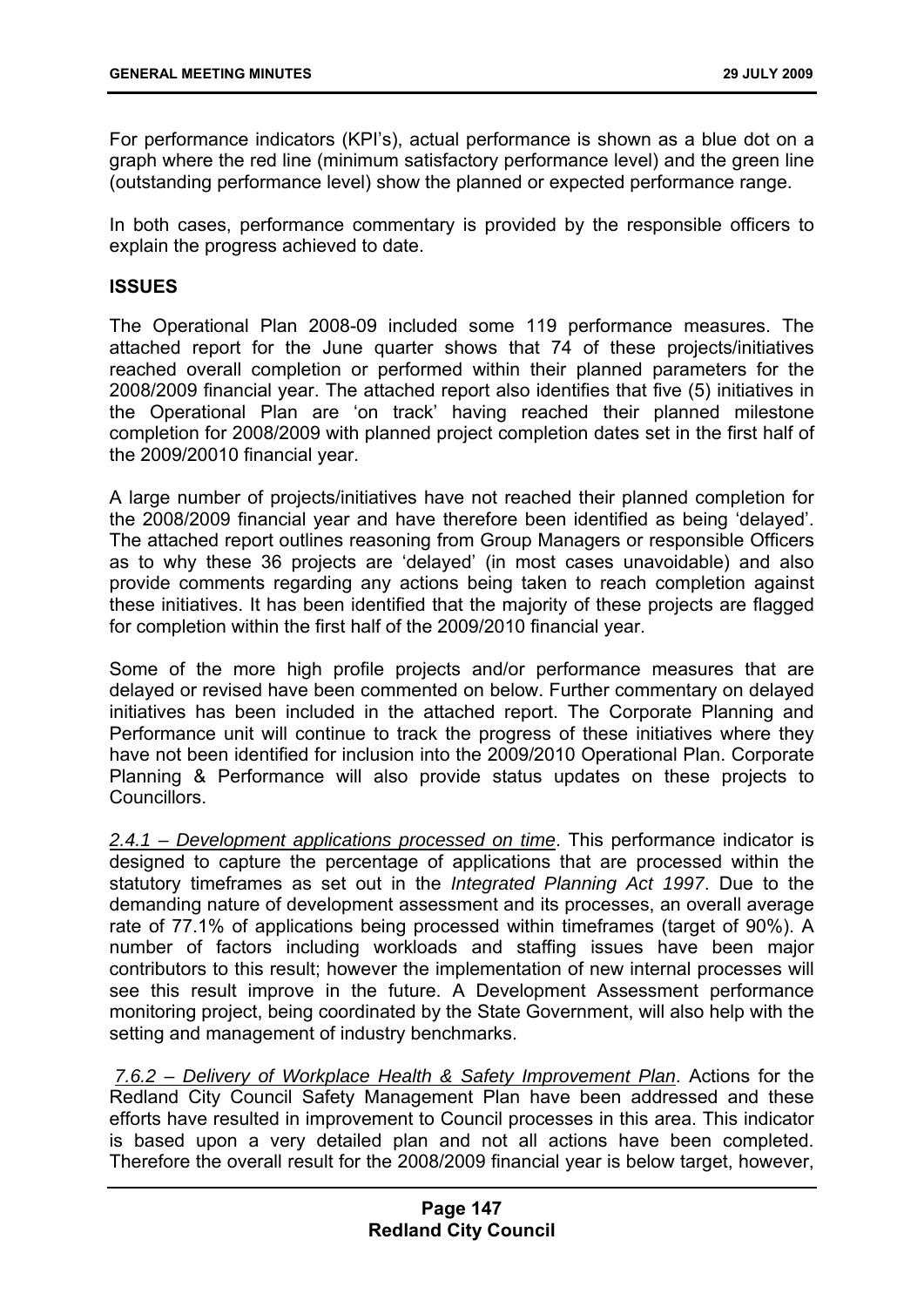the highest priority actions have been delivered and the 56% of outstanding actions will be addressed and have been incorporated into the 2009/2010 Safety Management Plan and/or the Business Plan for the Workplace Health and Safety Unit.

Two (2) of the 119 initiatives have been had their planned completion dates revised and Group Managers and/or relevant Officers have provided adequate details outlining the reasoning behind these project being revised.

*2.2.4 – Completion of Bunker Road & Double Jump Road Structure Plans*. All planned milestones for the 2008/2009 financial year have been completed, however the overall project has been put on hold at the request of Council.

*2.2.5 – Completion of a Master Plan for the Cleveland Principle Activity Area*. As a result of Councillor workshop outcomes, the project has broadened its scope of study with the incorporation of Open Space and Landscape Linkages Strategy into the Cleveland Suburb. EDAW consultants have been re-engaged in April 2009 to undertake this initiative. The timeframe for completion of this work with preparation of complementary reports to the revised Master Plan (Master Plan visualisation, Landscape Strategy and built form and Public Realm Strategy) is August 2009. It was identified early within the 2008/2009 year that a Residential Greenhouse Gas Reduction Survey was no longer needed as discussions with the ClimateSmart initiative indicated that data through this initiative would better provide indicators of local priorities for residential actions by Council. This improved strategy will come at no financial impost to Council and led to the cancellation of initiative *1.3.4 –*

*Residential Greenhouse Reduction Survey completed* and consequent removal from the 2008/2009 Operational Plan.

The attached Operational Plan report for the June 2009 quarter also identifies that progress against the project *2.3.1 – Completion of a Rural Precincts Plan* had not commenced. This was due to the fact that the South-East Regional Plan (SEQRP) 2009-2031 has not been yet been finalised by the State Government. As such, the new regional level Rural Strategy that is needed to inform this project is still unavailable. However, initial work has commenced on this initiative with information being obtained from Sunshine Coast Regional Council on a similar project and Officers attending professional courses on rural issues. It is expected that the project will gather pace in late July 2009 with the completion of other project commitments dependant on the release of the SEQRP review.

# **RELATIONSHIP TO CORPORATE PLAN**

The recommendation primarily supports Council's strategic priority to provide effective organisational leadership and a framework of policies, plans and strategies that are responsive to the community's needs and which promote accountable and ethical standards of practice.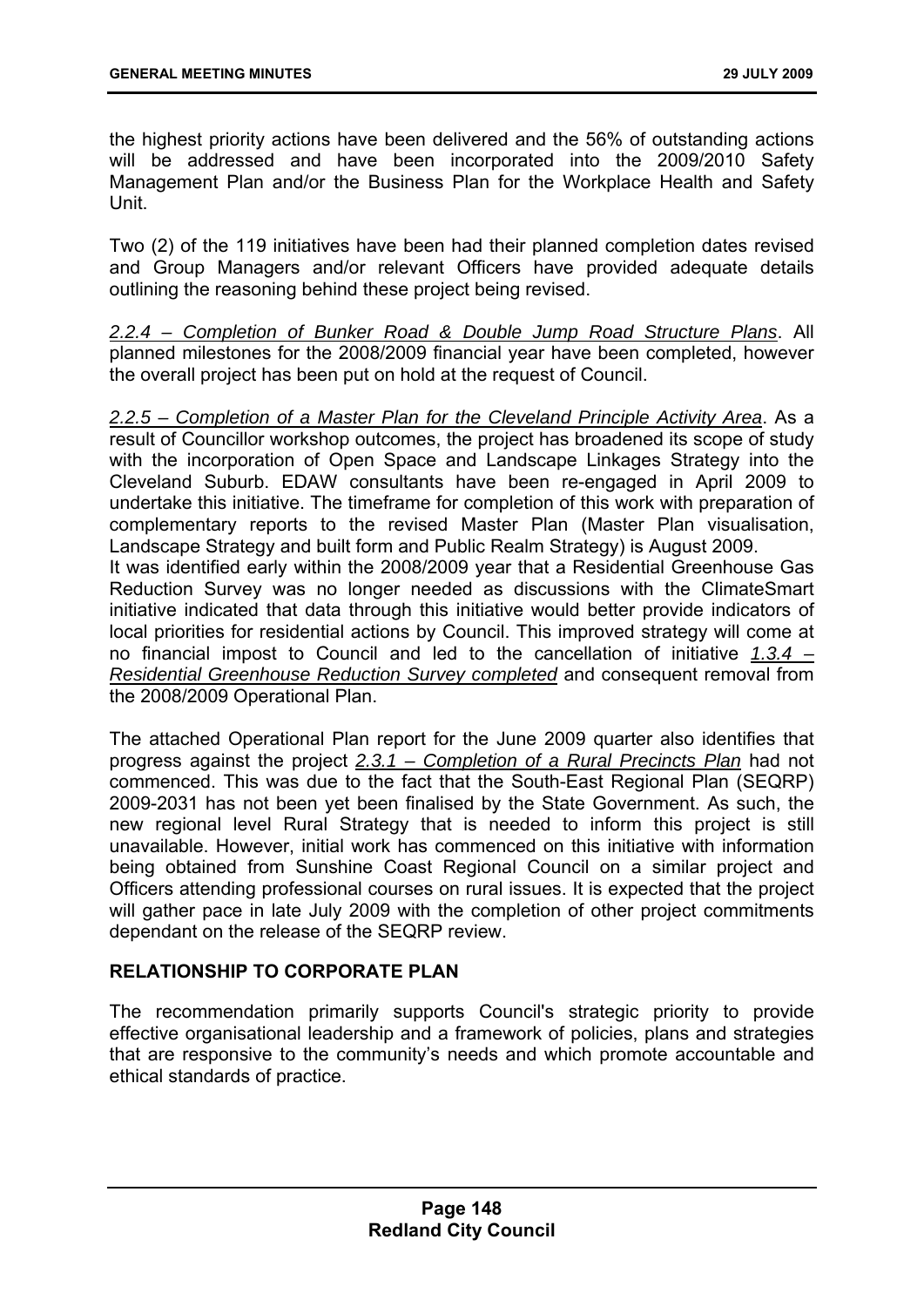# **FINANCIAL IMPLICATIONS**

No direct financial implications arise from this report. The report does contain several initiatives and indicators that either reflects financial performance to date or which will have had a direct or indirect impact on financial performance.

## **PLANNING SCHEME IMPLICATIONS**

There are no implications from the recommendations in this report that would require any amendments to the Redlands Planning Scheme.

## **CONSULTATION**

The date and comments in the report were provided by the managers and officers who are responsible for the projects and initiatives concerned and were compiled by the Corporate Planning, Performance and Risk Group.

## **OPTIONS**

## **PREFERRED**

That Council resolve to note the Operational Plan Report for the 2008-09 June quarter as attached.

#### **ALTERNATIVE**

That Council resolve to note the Operational Plan Report for the 2008-09 June quarter and request additional information.

# **OFFICER'S/COMMITTEE RECOMMENDATION/ COUNCIL RESOLUTION**

Moved by: Cr Townsend Seconded by: Cr Reimers

**That Council resolve to note the Operational Plan Report for the 2008-09 June quarter as attached.**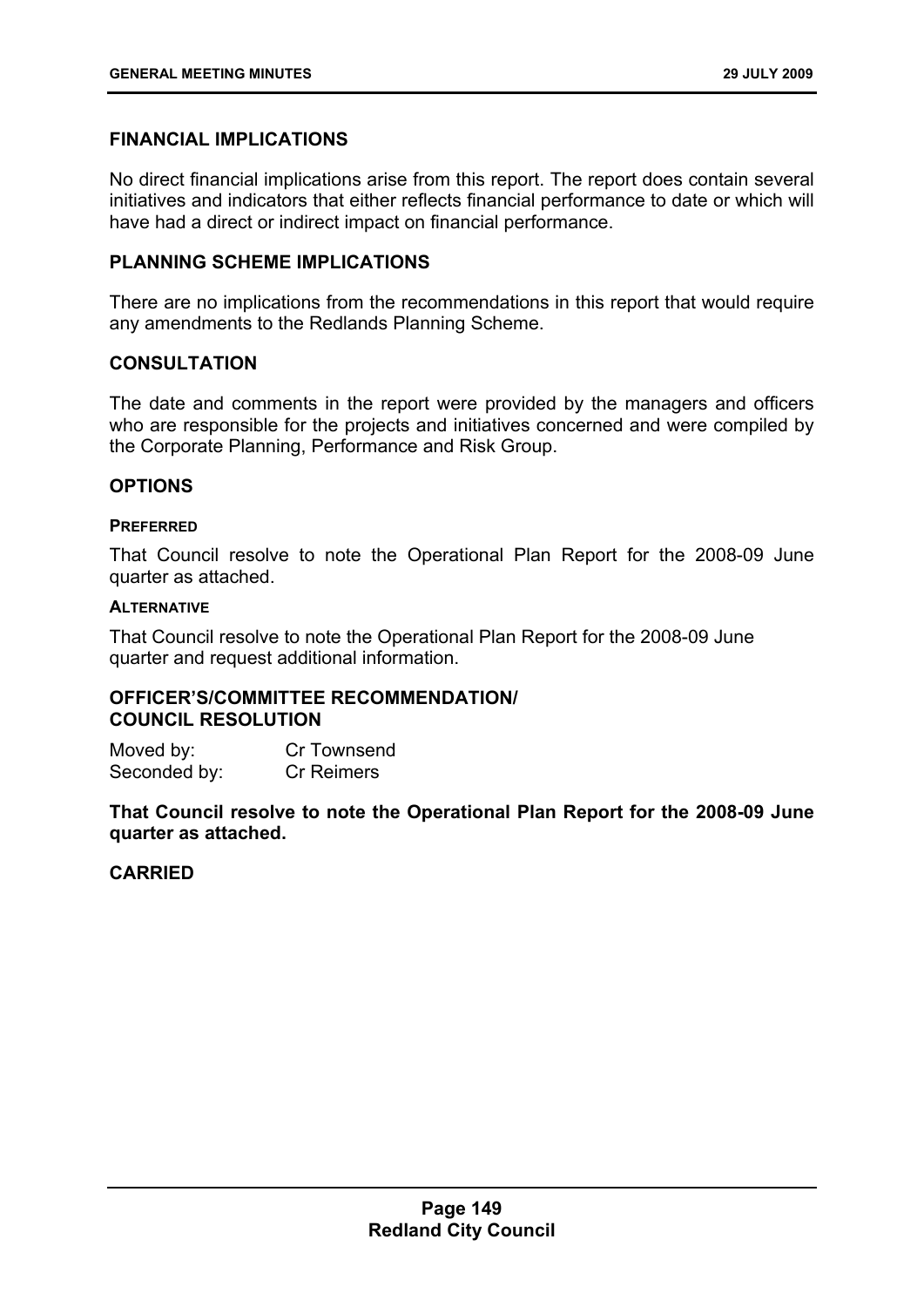# **13.4 TENDERS FOR CONSIDERATION**

## **MOTION TO CLOSE COMMITTEE MEETING**

The committee meeting was closed to the public to discuss Items 13.4.1 and 13.4.2, under the *Local Government Act 1993* s. 463(1) *"(e) contracts proposed to be made by it; (Council)*"

The committee meeting was again opened to the public.

## **13.4.1 CONTRACT FOR SPECALISED SERVICES – GERMAN CHURCH ROAD QUARRY**

| <b>Dataworks Filename:</b>       | <b>FM Contracts – Supply Services</b>                                                                         |
|----------------------------------|---------------------------------------------------------------------------------------------------------------|
| <b>Responsible Officer Name:</b> | <b>Andy Blacklock</b><br><b>Acting Group Manager, Corporate Acquisitions</b><br><b>Fleet &amp; Facilities</b> |
| <b>Author Name:</b>              | <b>Gail Widrose</b><br><b>Acting Supply Chain Manager</b>                                                     |

## **EXECUTIVE SUMMARY**

The Department of Mines & Energy (DME) conducted a site visit to Baneco's quarry which adjoins Council's, German Church Road quarry. As a result of that inspection DME have placed a Substandard Condition or Practice (SCP) on the adjoining Quarry run by Baneco Pty Ltd requiring the High Wall between the two properties to be made safe for the workers on site as soon possible.

To achieve this it is recommended that Council resolve under section 486 (3 b) of *Local Government Act 1993 "exceptions to the requirement to seek tenders and quotations", "the local government may enter into a contract for the supply of goods or services without complying with sections 484 or 485 if – it resolves that it is satisfied the services to be supplied are of such a specialised or confidential nature that it would be impractical or disadvantageous for the local government to invite tenders or quotations"* to engage Baneco Pty Ltd to carry out these services/works under a Contract of Agreement.

To rectify this, both parties agree that (Baneco Pty Ltd trading as *Redbarry*) is to submit a price per metre to buy the material from Redland City Council.

## **PURPOSE**

The purpose of this report is to recommend that Council enter into a contract with Baneco Pty Ltd trading as Redbarry, without seeking other tenders or quotations under the provisions of section 486(3)(b) of the *Local Government Act 1993*, and delegates authority to the Chief Executive Officer to make, vary and discharge the contract.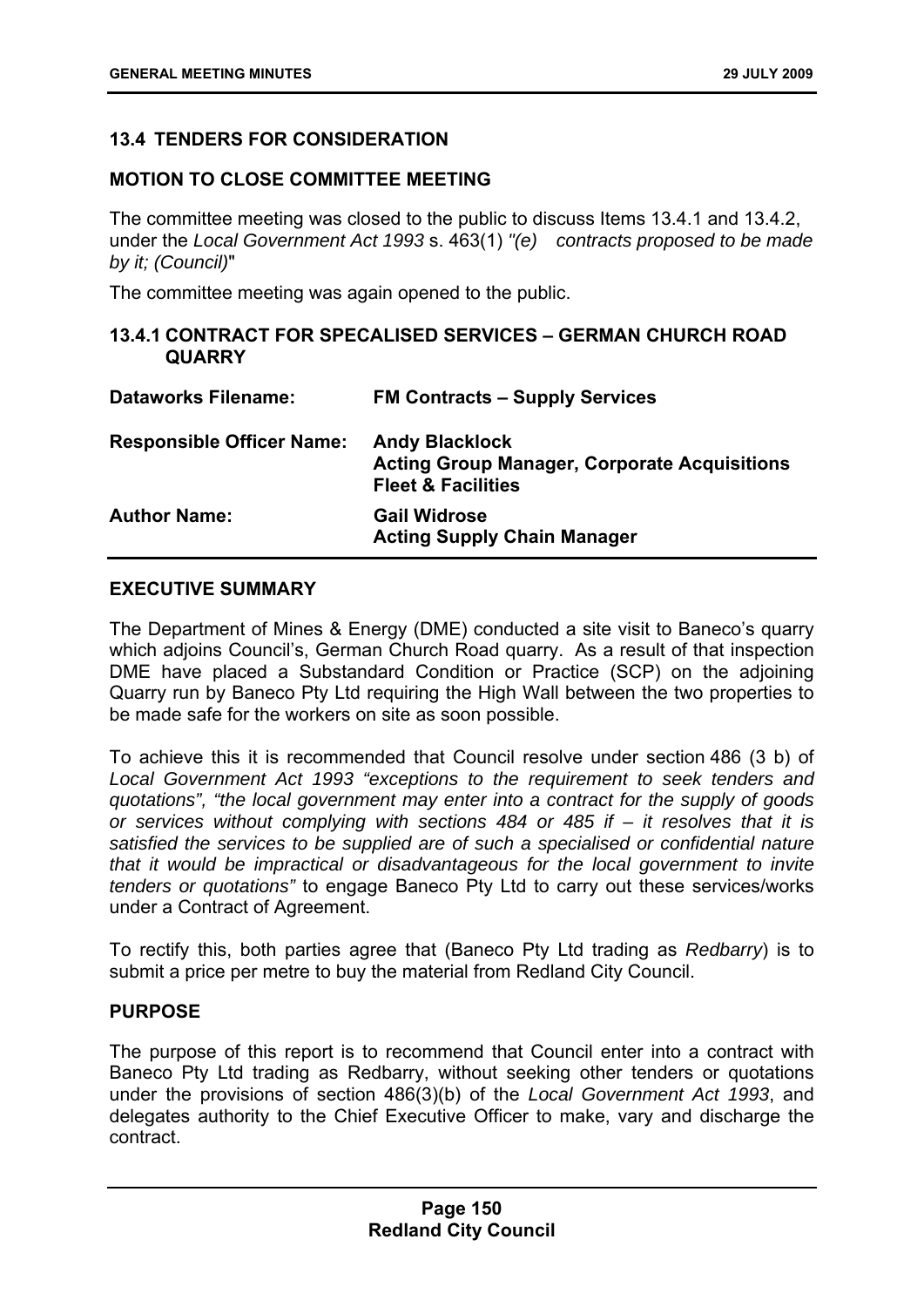# **BACKGROUND**

Redland City Council Operates a hard rock quarry at German Church road to supply gravel products to its internal users. This land is held in trust by Redland City Council and the Mining Lease (ML50010) is held by Redheart Pty Ltd.

On 20 February 2009 a Geologist, Jacqui Vinnicombe and Inspector, Simon Cole from the Department of Mines & Energy (DME) conducted a site visit to Council's German Church Road Quarry Redland Bay and the neighbouring quarry run by Baneco Pty Ltd trading as Redbarry. As a result of these inspections, the Department of Mines & Energy has served a SCP (Substandard Condition or Practice) on Baneco Pty Ltd. (SCP MRE-5) This is similar to an Improvement Notice issued by the Division of Workplace Health and Safety and as such there is a potential for Baneco to be prosecuted under the *Mining and Quarrying Safety and Health Regulation 2001*.

The placement of the SCP is in relation to the high wall (Cliff face) between the Council's property and the adjacent operators, *Baneco Pty Ltd.* DME have determined that the benches currently have the potential to fail. The face between the properties has an approximate 24 metre vertical drop.

## **ISSUES**

The key issue and reason for this report is the subject of the SCP MRE No 5 issued to the Baneco quarry to the east of Council's quarry. A 24m high wall currently exists immediately on the Baneco side of the property boundary. The height of this wall far exceeds safe limits and is the result of Baneco's quarrying operations over a number of years. A geological report commissioned by Baneco sets out the design parameters for the establishment of a safe slope formation. From the geological report received by Baneco the following options have been put forward:

## **OPTION ONE:**

Baneco to undertake remedial measures on their side of the boundary.

This would either be via mechanical stabilisation of the existing high wall by the use of rock dowels and a reinforced concrete barrier or by filling the batter toe to bring the high wall to a safe height.

This option may have such an impact on Baneco's operation as to close it down.

## **OPTION TWO:**

## Battering Slopes

This would require battering existing slopes to 1H: 1V as a minimum requirement with a mid height 3m wide bench. With the addition of a protective bund at the top of the slope, the encroachment into Council's quarry would be in excess of 35m.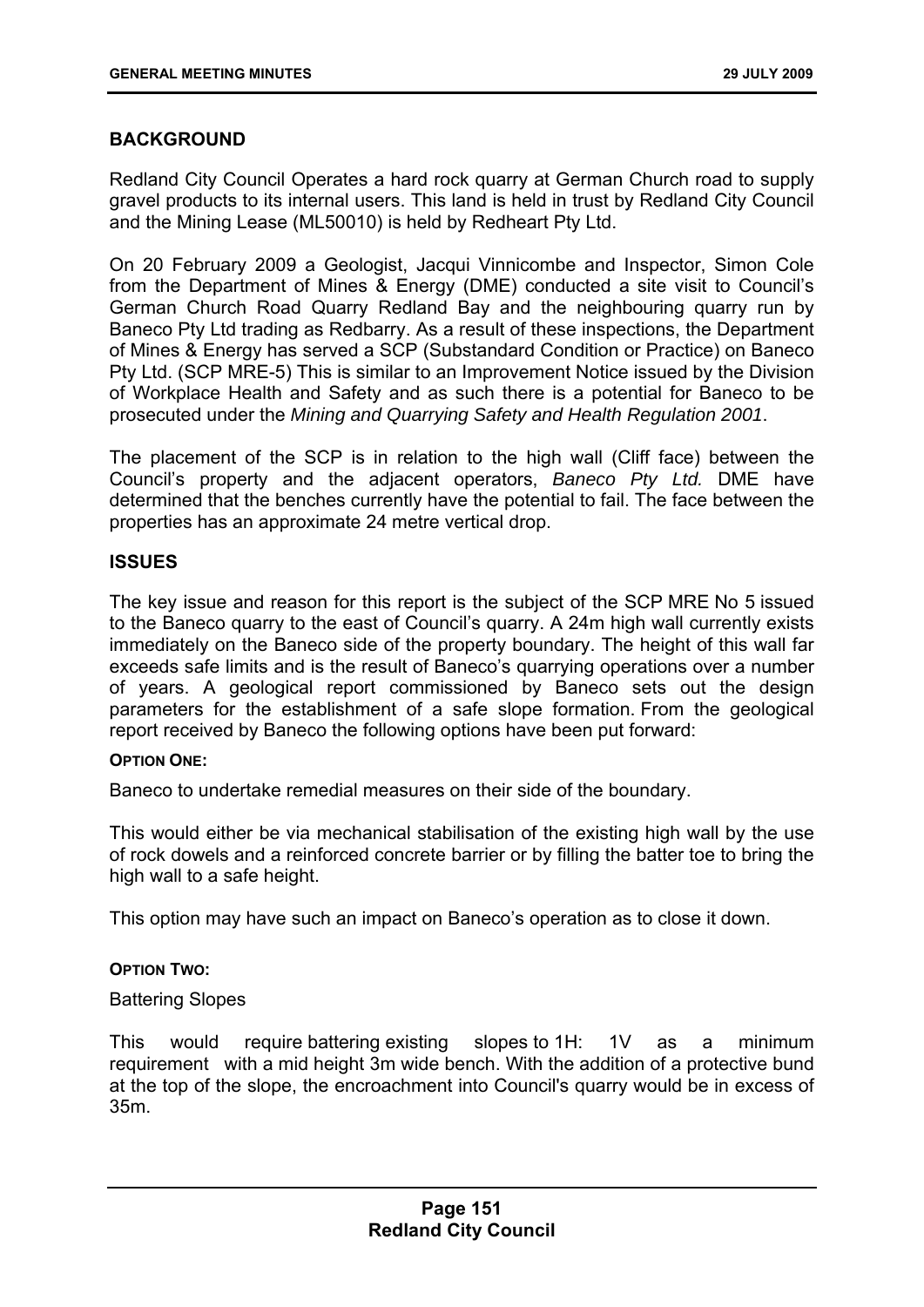#### **OPTION THREE:**

#### Battering Slopes

This would require the battering back of the existing slope to 1H: 4V with a 10m bench at a wall height of 12m. With the addition of a protective bund at the top of the slope, the encroachment into Council's quarry would be in excess of approx 25m

In the interests of being good neighbours, Option 1 has been discounted and of the remaining 2 options, Option 3 is the preferred option by both parties, as this would involve the least encroachment to Council's quarry.

In the interim, prior to any remedial works being carried, Council has erected temporary fencing to exclude access to the danger zone at the top of the high wall.

To carry out the works nominated above approximately 8,000 m3 of material would need to be removed from the area along the top of the high wall. As the problem is entirely Baneco's responsibility to resolve, there should be no cost to Council but if Council were to agree to undertake this work, the following are implications:

The estimated cost for council to undertake this work is approximately \$ 25,000. There would be significant coordination issues with Baneco in respect of safety on both sides of the boundary.

Baneco will need to stop operations of their Quarry, while the works are being undertaken as there will be significant amounts of material falling over the edge of the high wall onto Baneco's property.

It is seen to be much more practical for Council to come to an arrangement with Baneco for them to undertake the works at no cost or operational impact to Council. The material that is extracted from higher walls to form the profiles of the batters is of low commercial value due the lack of Californian bearing ratio (CBR) value and has excessive clay content which is of little use to the production of gravel products for Council. It is recommended that this material be sold to Baneco at a price to be negotiated with Baneco Pty Ltd, if this option is approved by Council.

## **RELATIONSHIP TO CORPORATE PLAN**

The recommendation primarily supports Council's strategic priorities to ensure long term financial viability of the City and maintain physical character.

## **FINANCIAL IMPLICATIONS**

If Council undertakes to do the works the estimated cost is approximately \$25,000.00. However, if Council grants an exemption under section 486(3)(b) the work will be carried out by Baneco Pty Ltd at no cost to Council and the material extracted will be sold to Baneco Pty Ltd (*trading as Redbarry)* at a price to be negotiated.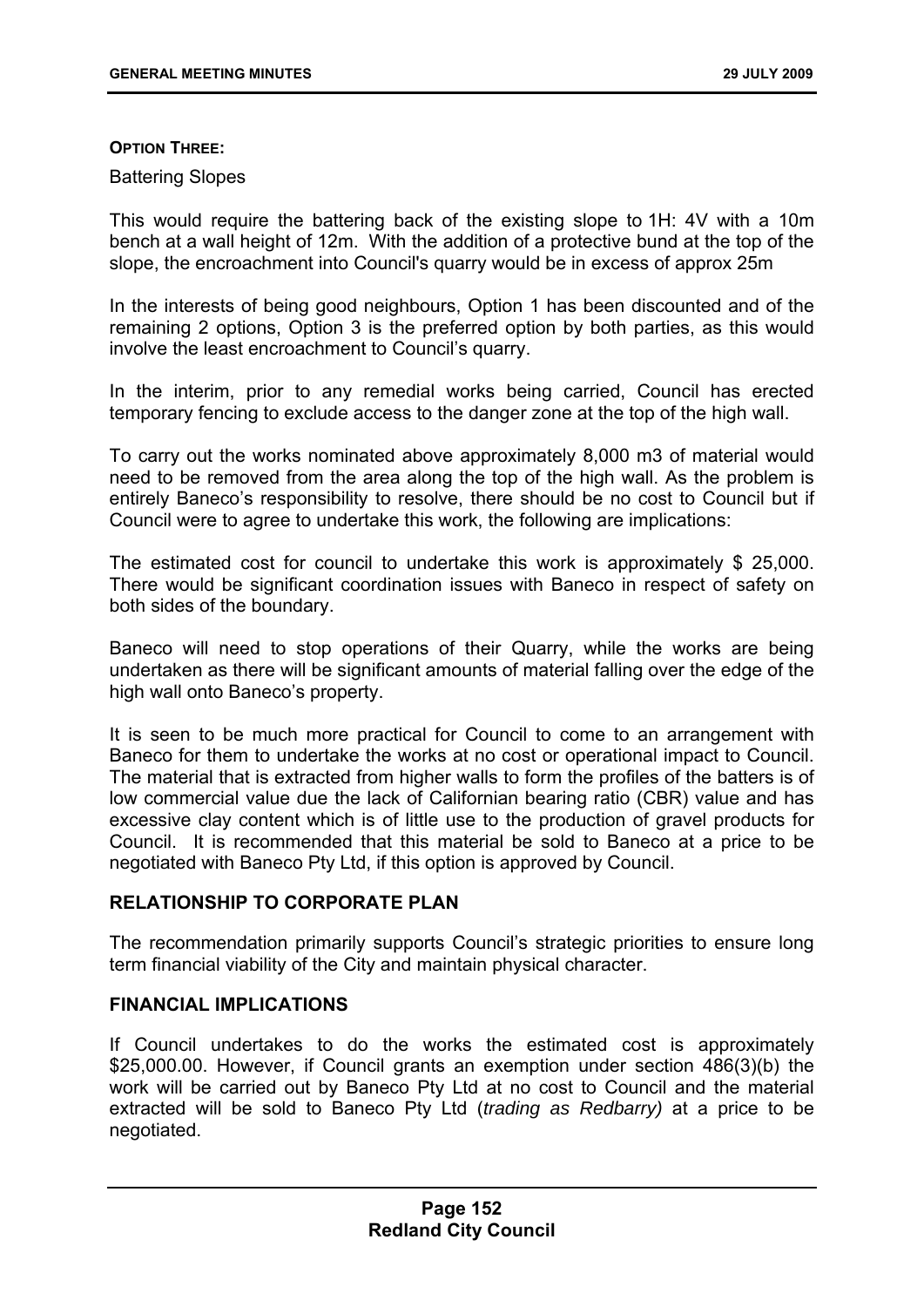# **CONSULTATION**

Manager Operations and Maintenance and Quality Systems Support Officer Operations and Maintenance were consulted in the preparation of this report.

## **OPTIONS**

## **Preferred**

That Council resolve that in order to comply with a Substandard Condition or Practice notice served by the Department of Mines and Energy on the quarry run by Baneco Pty Ltd, which adjoins Council's, German Church Road quarry:-

- 1. That under section 486(3)(b) of the *Local Government Act 1993*, Council is satisfied that the goods and services to be supplied by Baneco Pty Ltd trading as Redbarry are of such specialised nature that it would be impractical to Council to invite tenders or quotations; and
- 2. That the Chief Executive Officer be delegated authority to
	- a. make, vary and discharge a contract with Baneco Pty Ltd trading as Redbarry to carry out the rectification works and reimburse council for the low-value materials extracted as part of the rectification works, in line with complying with Substandard Condition or Practice (SCP) served on the adjoining Quarry run by Baneco Pty Ltd requiring the High Wall between the two properties (Council quarry and Baneco Pty ltd) to be made safe for the workers on site as soon possible; and
	- b. sign all relevant documentation.

# **Alternative**

To seek Council's approval in accordance with Section 486 (1) (g) (i) and (ii) of *Local Government Act 1993*, "exceptions to the requirement to seek tenders and quotations", "the local government may enter into a contract for the supply of goods or services without complying with sections 484 or 485 if – it has decided, by resolution, to prepare, for the entering into of a contract a plan that complies with subsection (2); and prepared the plan" in order to comply with a SCP (Substandard Condition or Practice) served on the quarry run by Baneco Pty Ltd**,** which adjoins Council's German Church Road quarry by Department of Mines & Energy.

# **COMMITTEE RECOMMENDATION/ COUNCIL RESOLUTION**

| Moved by:    | Cr Townsend       |
|--------------|-------------------|
| Seconded by: | <b>Cr Reimers</b> |

**That Council resolve that in order to comply with a Substandard Condition or Practice notice served by the Department of Mines and Energy on the quarry run by Baneco Pty Ltd, which adjoins Council's, German Church Road quarry:-**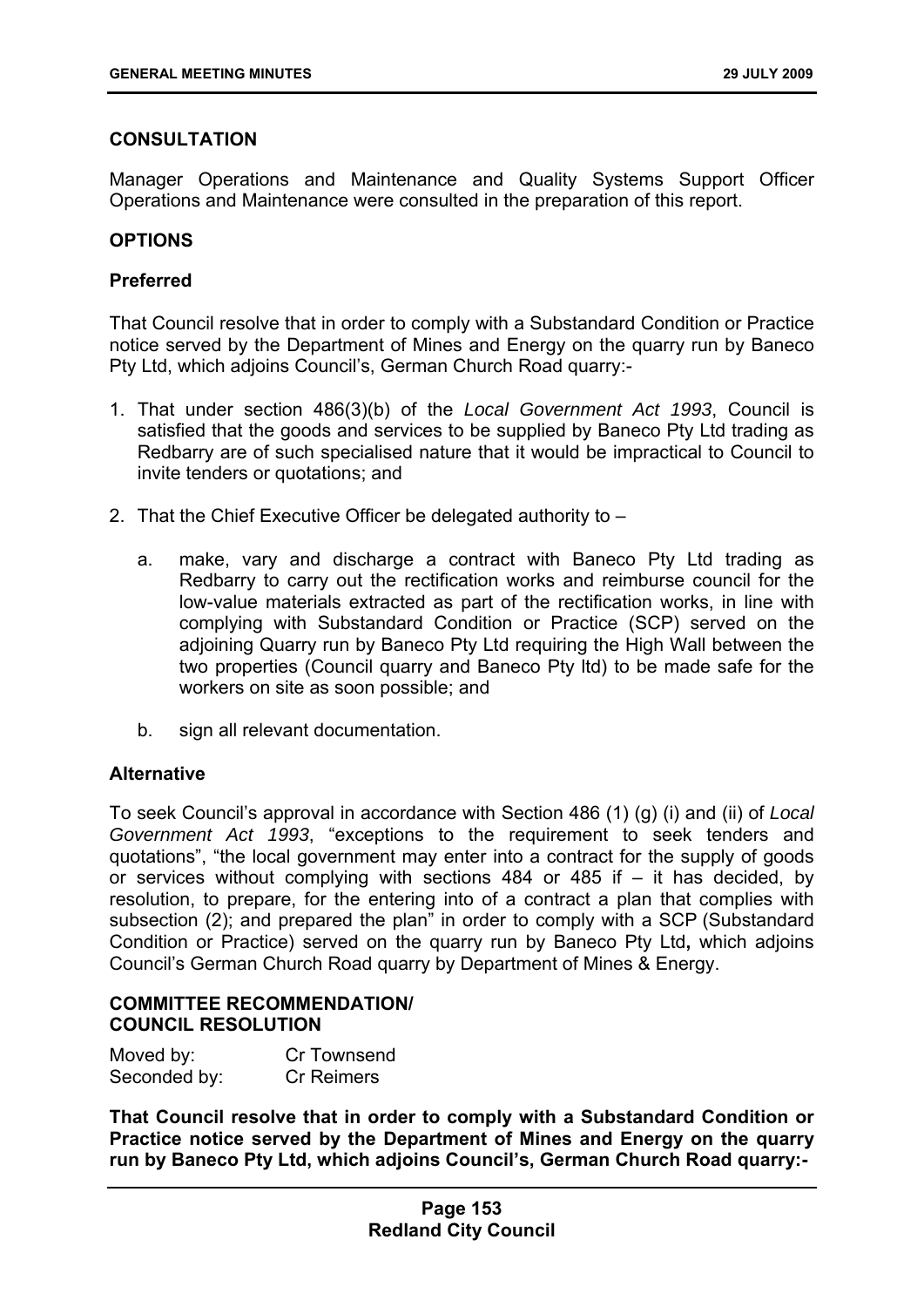- **1. That under section 486(3)(b) of the** *Local Government Act 1993***, Council is satisfied that the goods and services to be supplied by Baneco Pty Ltd trading as Redbarry are of such specialised nature that it would be impractical to Council to invite tenders or quotations; and**
- **2. That the Chief Executive Officer be delegated authority to** 
	- **a. make, vary and discharge a contract with Baneco Pty Ltd trading as Redbarry to carry out the rectification works and reimburse council for the low-value materials extracted as part of the rectification works, in line with complying with Substandard Condition or Practice (SCP) served on the adjoining Quarry run by Baneco Pty Ltd requiring the High Wall between the two properties (Council quarry and Baneco Pty ltd) to be made safe for the workers on site as soon possible; and**
	- **b. sign all relevant documentation.**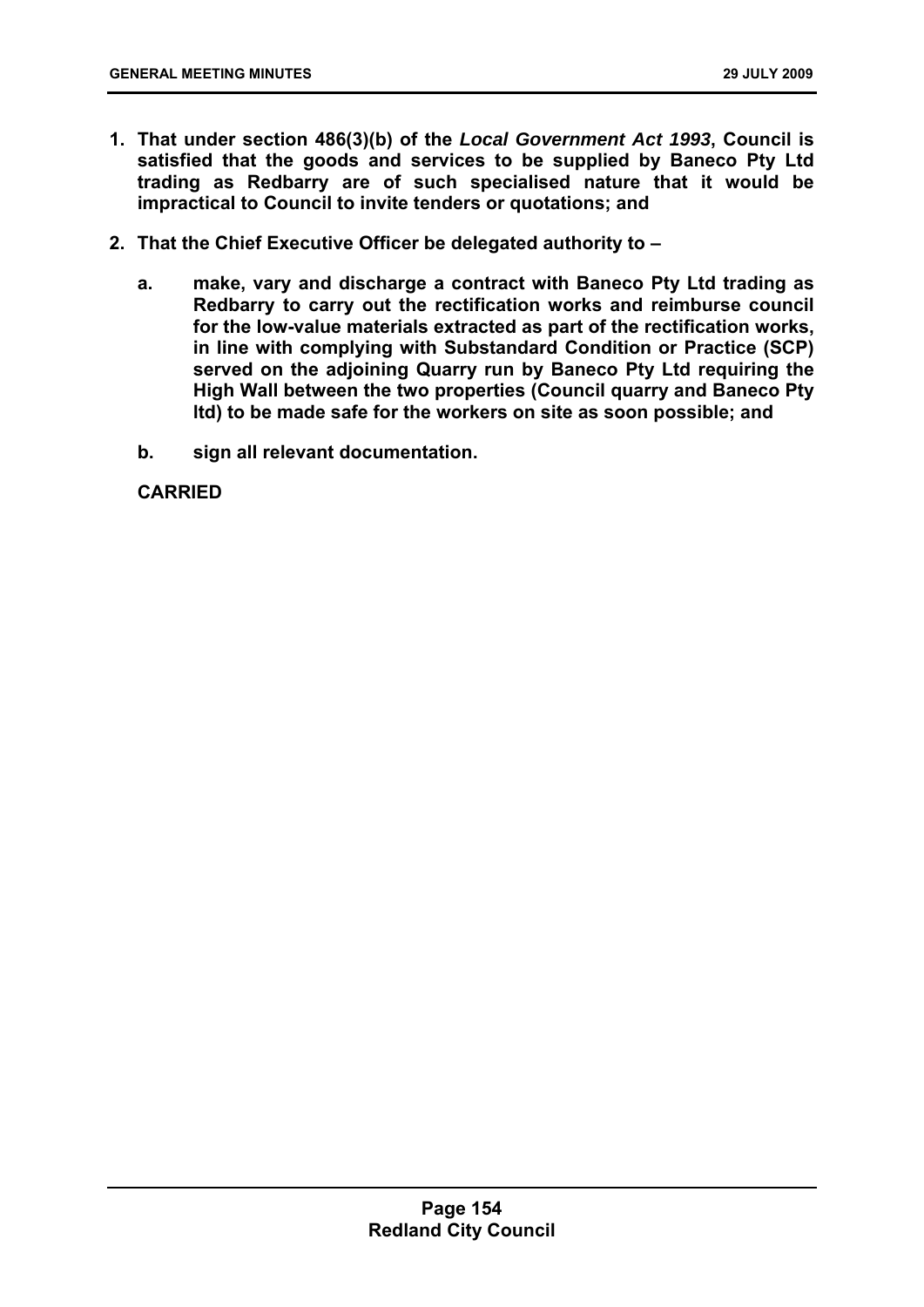# **13.4.2 CONTRACT FOR TELECOMMUNICATIONS CARRIER SERVICES**

| <b>Dataworks Filename:</b>       | <b>FM Contracts – Supply Services</b>                                                                         |
|----------------------------------|---------------------------------------------------------------------------------------------------------------|
| <b>Responsible Officer Name:</b> | <b>Andy Blacklock</b><br><b>Acting Group Manager Corporate Acquisitions,</b><br><b>Fleet &amp; Facilities</b> |
| <b>Author Name:</b>              | <b>Gail Widrose</b><br><b>Acting Supply Chain Manager</b>                                                     |

## **EXECUTIVE SUMMARY**

In accordance with section 484(1) of the *Local Government Act 1993,* Local Buy Pty Ltd publicly called tenders to establish a Standing Offer Arrangement for the provision of a Telecommunications carrier services (Fixed voice, Mobile and data service).

Consultation and liaison with local government representatives and the Telecommunications Industry took place during October and November 2008. The participants of this industry consultation were Telstra, Country Wide, AAPT, UECOMM, Vodaphone, Optus, Macquarie Telecom and Intelligent IP.

A tender was developed in consultation with the local government representatives from various councils. Representatives from participating councils were invited to form the panel to evaluate the tenders. The evaluation team was formed and the evaluation plan was developed. The evaluation team consisted of representatives from 3 Councils and two Local Buy staff.

The tender was advertised in the Public Tender section of the Courier mail on 15 November 2008.

Tenders closed on 16 December 2008. Five responses were received.

The tender review and evaluation process resulted in the conclusion that the tender received from Telstra Country Wide submitted the "best value for money" and the most advantageous to Council.

## **PURPOSE**

The purpose of this report is to recommend that the Chief Executive Officer be delegated the authority to make, vary and discharge a contract with the successful tenderer to enter into a new Telecommunications Contract negotiated by Local Buy for period of three years with an option to extend the contract for a further period of two (2) terms of up to twelve (12) months each.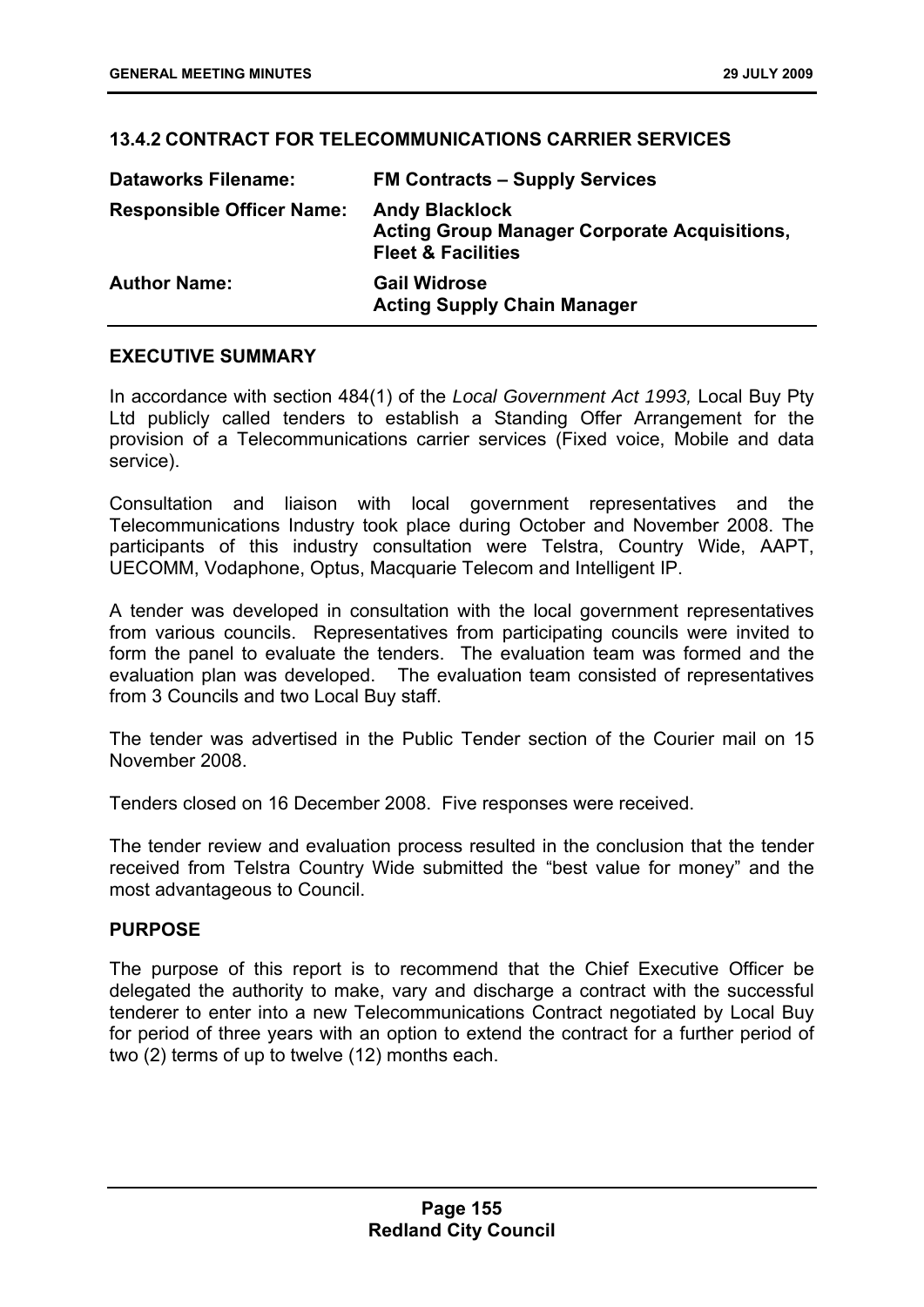# **BACKGROUND**

Public tenders were advertised in the Courier Mail on 15 November 2008 for Fixed Voice, Mobile Services and Data services and during the tender period, four (4) clarifications were sought from potential tenderers.

Tenders closed on 16 December 2008 and a total of five (5) responses were received from the following:

- Telstra County Wide
- AAPT
- Soul
- Comtel
- Ezi Communications

Despite initial industry liaison the following companies failed to submit a tender:

- Optus
- Vodaphone
- UECOMM
- Macquarie Telecom
- Intelligent IP

The tender evaluations were performed by the evaluation team comprising three (3) council staff members from Townsville, Cairns and Sunshine Coast Regional Councils and two Local Buy staff in accordance with the tender evaluation plan on 15 January 2009. The evaluation team were in unanimous agreement, confirmed by the final scoring that there were only two (2) serious contenders, namely Telstra Country Wide and AAPT

Three (3) separate rounds of post tender negotiations commenced in late January 2009 with both contenders to resolve several compliance related matters, service offerings, benefits and pricing.

The tender received from Telstra Country Wide offered a reporting system (MBRS). This was reviewed on 30 March 2009 with a live demonstration; however, there was a 12-16 week lead time to secure this service. On 02 April 2009, price negotiations were finalised offering local government 2 and 3 year pricing options. Further negotiations and consultations regarding general terms and conditions with lawyers representing both parties were undertaken.

In late April 2009, AAPT withdrew their offer in its entirety as they were unable to meet the reporting requirements as stipulated in Local Buy's tender documents. A contract was awarded and signed by Telstra Country Wide and Local Buy senior executives on 30 April 2009 with the contract commencing on 30 April 2009.

During the final 4 weeks of the evaluation stages of the arrangement, weekly updates were issued to key local government representatives within the Telecommunications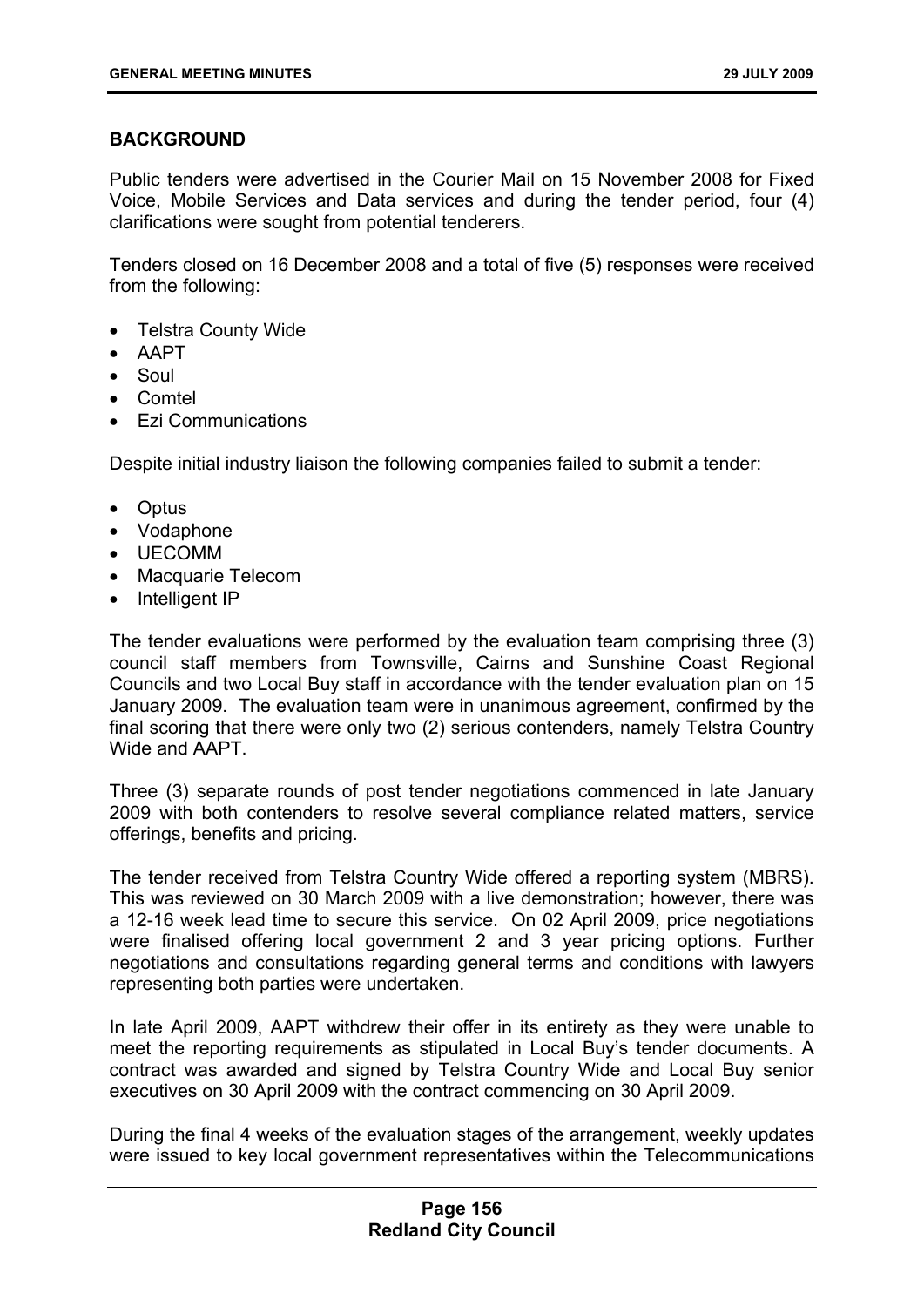areas of councils to provide updates on the level of progress and issues requiring resolution. Phil Bucknell was the representative for Redland City Council.

## **FINANCIAL IMPLICATIONS**

Telstra's expected total cost for all services including voice call charges for desktop phone services and mobile services (based on current usage patterns and historical spend) for the 3 year term of the contract with Redland City Council is approximately \$3,423M as compared to the current "out of contract" rates of \$3,723M.

This is a significant cost saving of \$300K or 30% on the current "out of contract" voice call charges for desktop phone services and mobile services rates based on current volume usage.

Information Management has allocated sufficient funds in the 2009/10 budget for these services. Funds for future financial years will be budgeted for in accordance with the requirements.

## **RELATIONSHIP TO CORPORATE PLAN**

The recommendation primarily supports Council's strategic priority to ensure the long term financial viability of the City and provide public accountability in financial management.

# **CONSULTATION**

The Acting Manager, Corporate Acquisitions Fleet and Facilities was consulted in the preparation of this report.

## **COMMITTEE RECOMMENDATION/ COUNCIL RESOLUTION**

| Moved by:    | Cr Townsend       |
|--------------|-------------------|
| Seconded by: | <b>Cr Reimers</b> |

**That Council resolve to delegate authority to the Chief Executive Officer to:** 

- **1. Accept a tender from and enter into a contract with Telstra for the provision of a Telecommunications carrier service; for a period of (3) three years from 30 April 2009 to 30 April 2012;**
- **2. To make, vary and discharge the contract with Telstra;**
- **3. To sign all relevant documentation;**
- **4. To exercise the options to extend the contract for a further two (2) terms of up to twelve (12) months each, subject to:** 
	- **a. satisfactory performance by the contractor during the previous contract period;**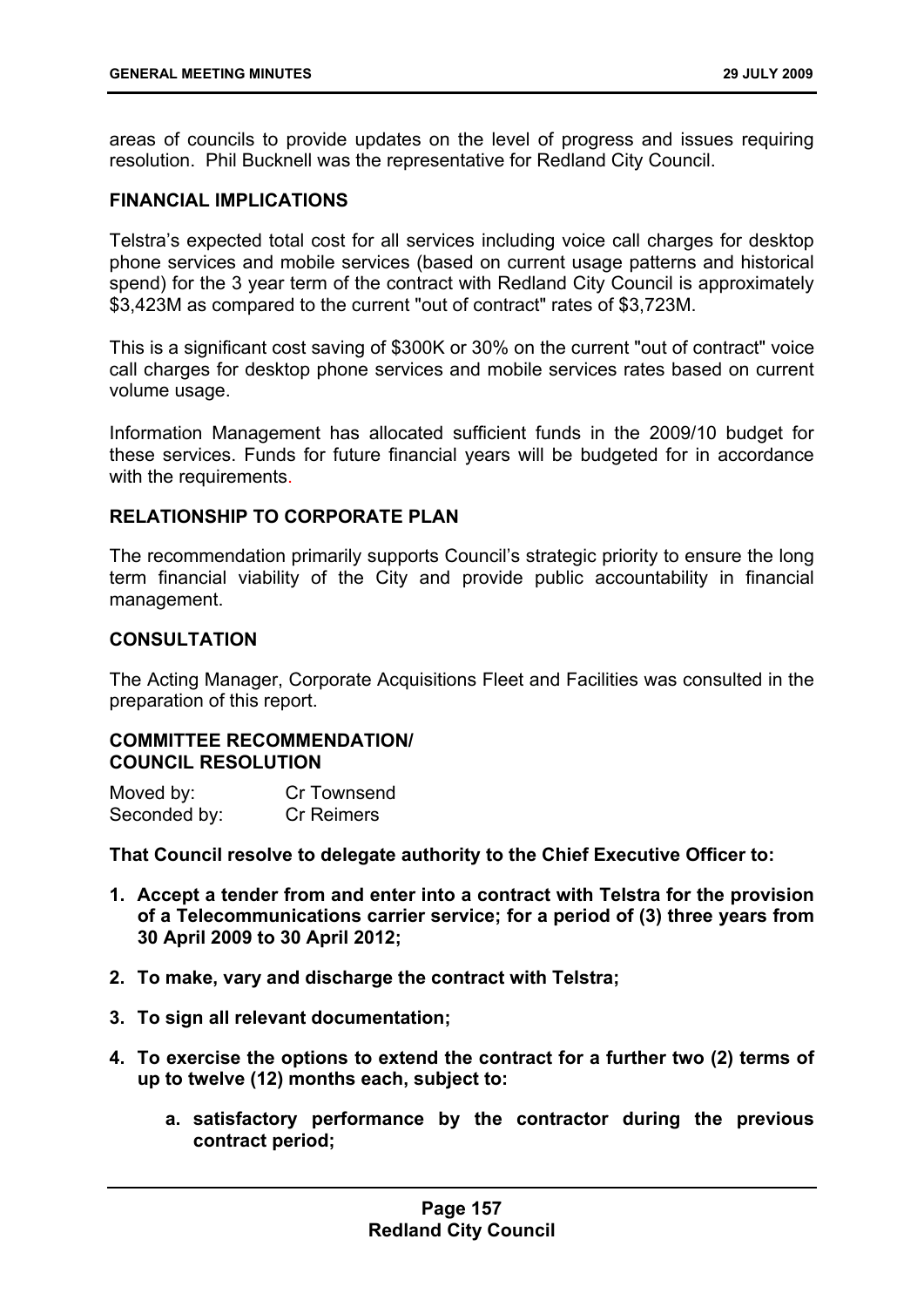- **b. a review of the contractor's proposed rates for the subsequent twelve (12) month period which is to be undertaken three (3) months prior to the expiry of each contract extension period; and**
- **c. Approval to extend the contract no less that one (1) month prior to expiry of the contract period.**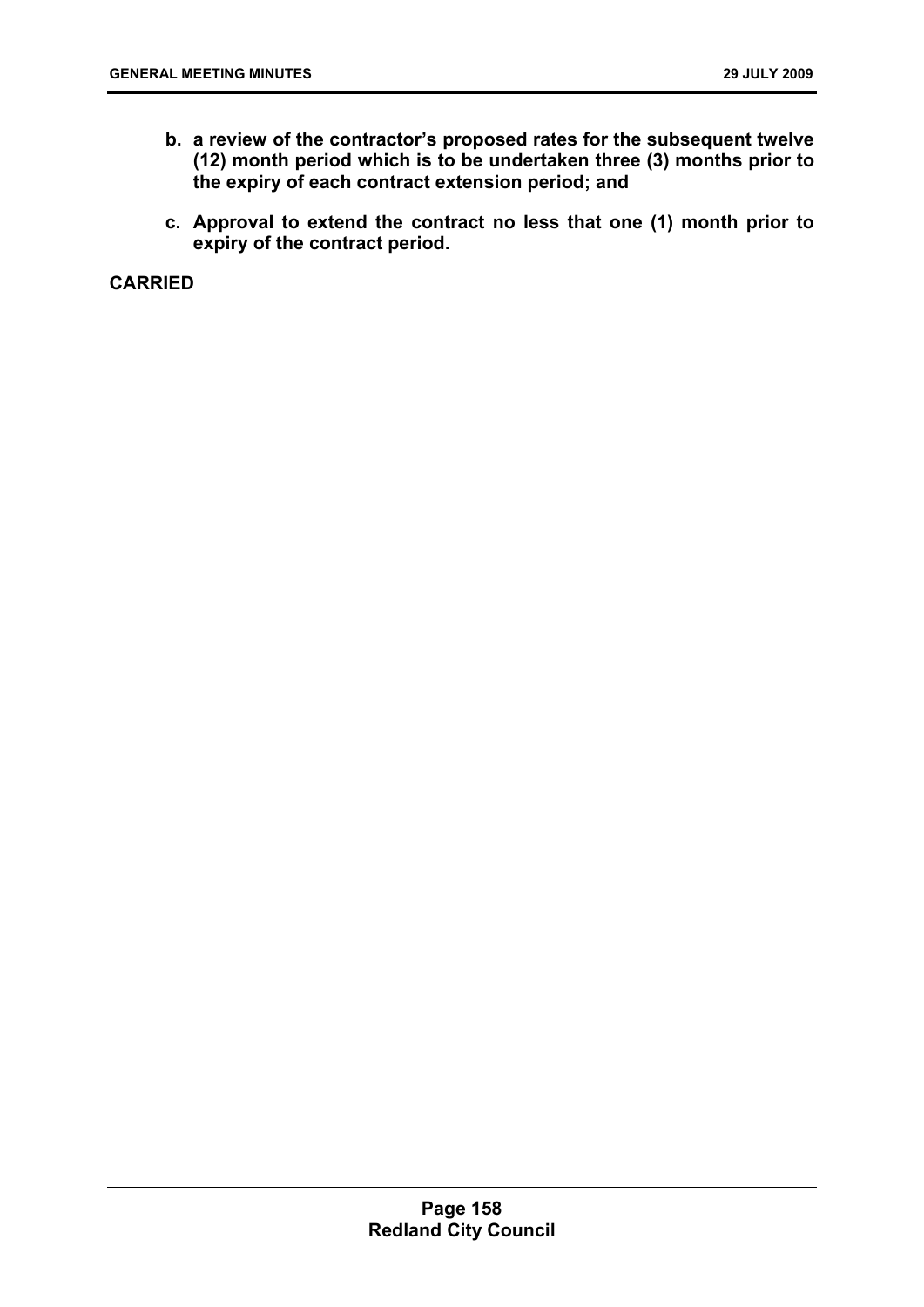# **13.5 GENERAL BUSINESS**

Permission was granted for Cr Williams to bring forward the following item of General Business.

# **13.5.1 PROPOSED REVIEW OF POL-2557 – COUNCIL PENSIONER REBATE**

That Council review and amend Policy, POL-2557 *Council Pensioner Rebate* to allow part pensioners to receive access to a portion of the current full pensioner rebate with a report to be brought to Council by November 2009.

After debate, Cr Williams moved, Cr Reimers seconded, that the motion be put.

The motion to put the motion was put to the vote and LOST.

It was noted that a workshop is proposed in the near future to discuss this policy.

Cr Williams withdrew her motion.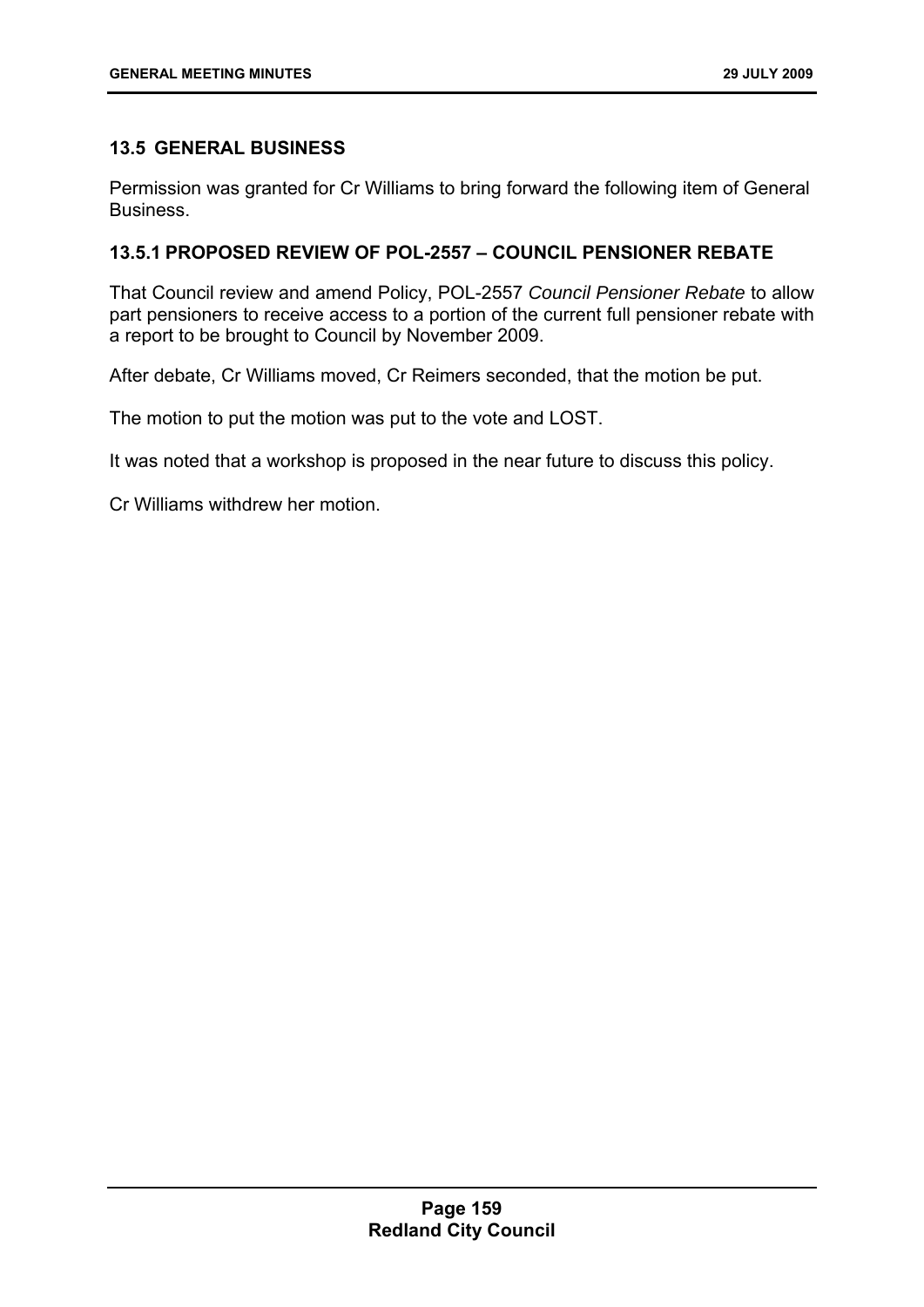# **14 MAYORAL MINUTE**

Cr Williams declared a conflict of interest in the following Item as an executive on the Board of the Redlands Spring Festival. Cr Williams advised she would be voting in the public interest and remained in the chamber, voting in the affirmative.

# **14.1 SPONSORSHIP TO THE REDLANDS SPRING FESTIVAL 2009**

## **Background**

In accordance with the Community Grants Program Council approval is required for all contributions at or exceeding \$5,000.

## **COUNCIL RESOLUTION**

Moved by: Cr Hobson

**That Council resolves to approve \$20,000 sponsorship to the Redlands Spring Festival 2009 to be allocated from the Mayor's Grants (sponsorship) fund.**